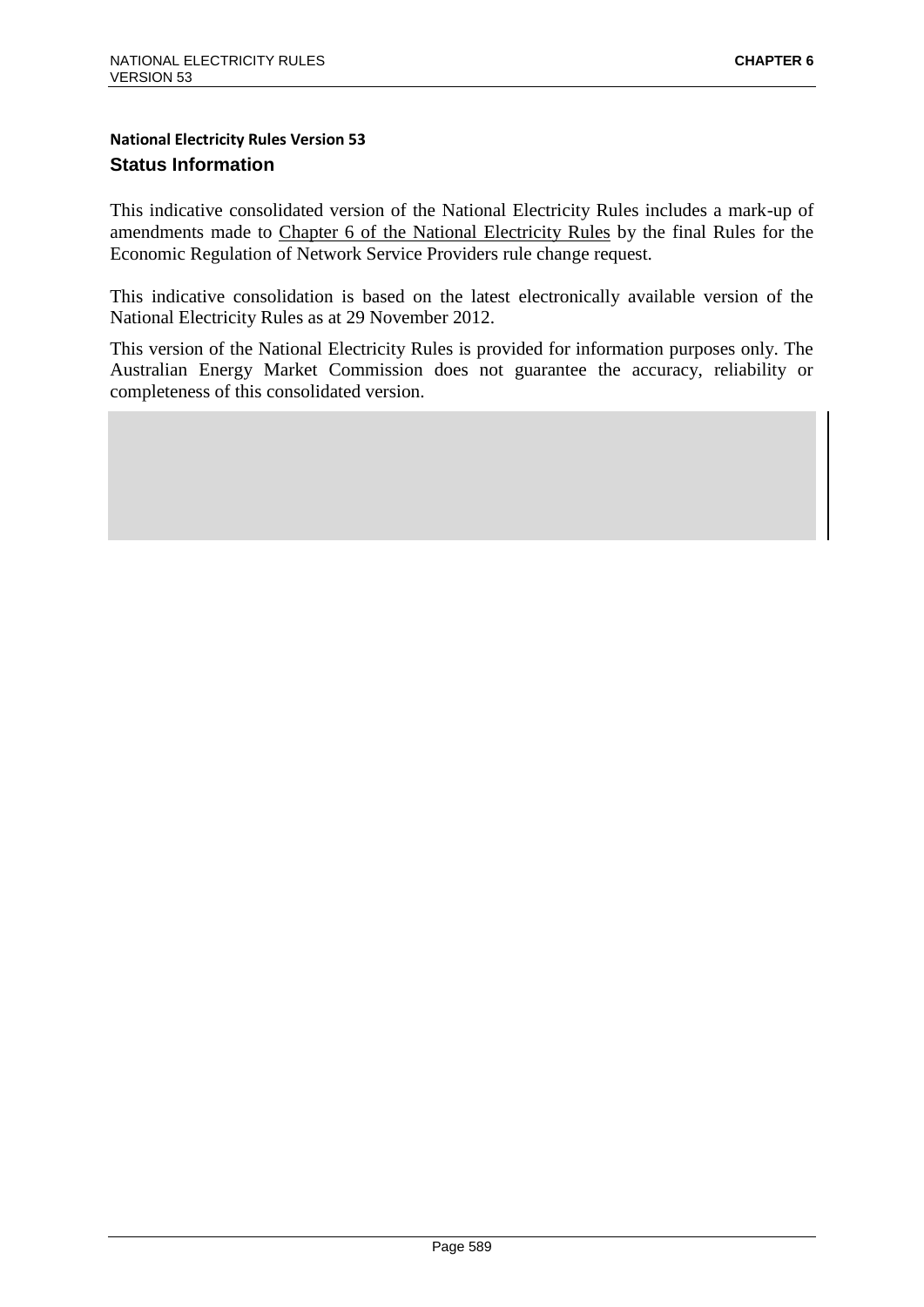# **CHAPTER 6**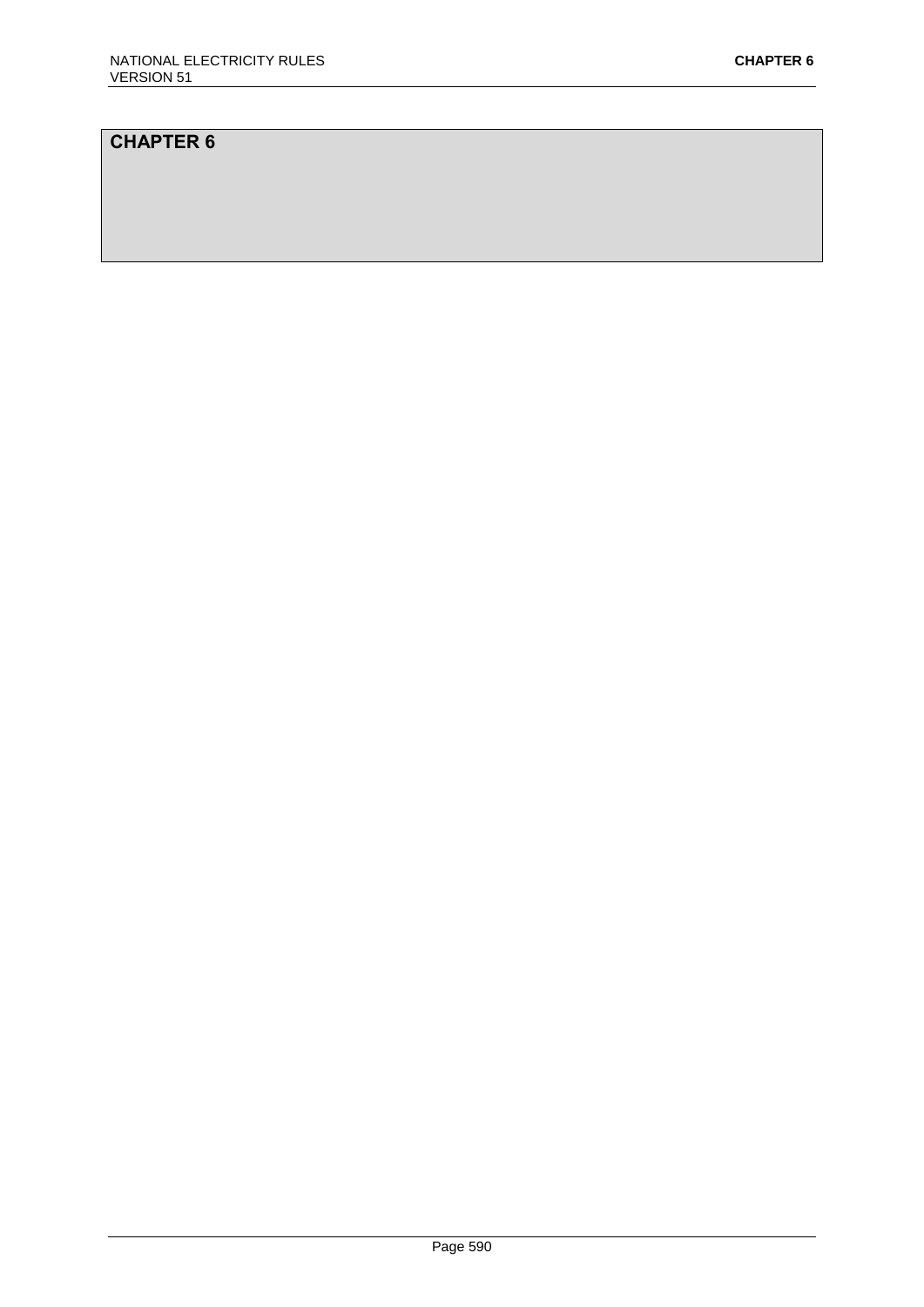# **6 Economic Regulation of Distribution Services**

# **Part A Introduction**

# **6.1 Introduction to Chapter 6**

### **6.1.1 AER's regulatory responsibility**

The *AER* is responsible, in accordance with this Chapter, for the economic regulation of *distribution services* provided by means of, or in connection with, *distribution systems* that form part of the *national grid*.

#### **6.1.1A Definitions**

In this Chapter:**[Deleted]**

**demand management incentive and embedded generation connection scheme** means an incentive scheme for certain *Distribution Network Service Providers* developed and *published* by the *AER* under clause 6.6.3.

#### **6.1.2 Structure of this Chapter**

- (a) This Chapter deals with the classification and economic regulation of *distribution services*.
- (b) It is divided into parts as follows:
	- (1) this Part is introductory;
	- (2) Part B confers power on the *AER* to classify *distribution services*, to determine the forms of control for *distribution services*, and to make distribution determinations;
	- (3) Part C sets out the building block approach to the regulation of services classified as *standard control services*;
	- (4) Part D regulates the prices that may be charged by *Distribution Network Service Providers* for the provision of services classified as *negotiated distribution services*;
	- (4A) Part DA deals with the preparation of, requirements for and approval of, *connection policies*;
	- (5) Part E sets out the procedures for making procedure and approach for the making of a distribution determination;
	- (6) Part F regulates cost allocation;
	- (7) Part G contains the distribution consultation procedures;
	- (8) Part H deals with ring-fencing;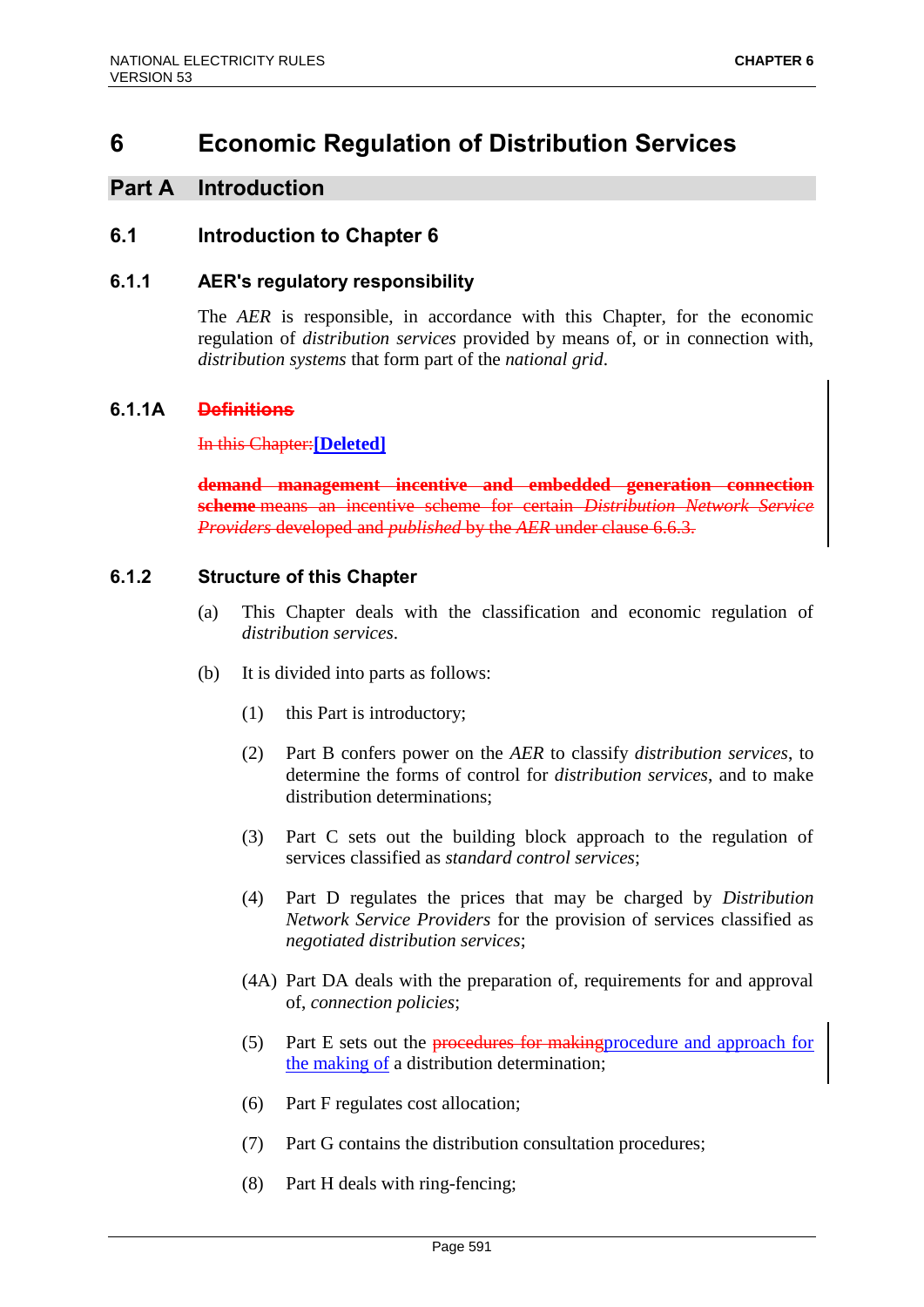- (9) Part I deals with *tariff classes* and tariffs;
- (10) Part J deals with billing and settlements;
- (11) Part K deals with prudential requirements, prepayments and capital contributions;
- (12) Part L deals with dispute resolution;
- (13) Part M deals with the disclosure of transmission and distribution charges; and
- (14) Part N provides for services provided by, or in connection with, *dual function assets* to be the subject of distribution determinations; and

### **6.1.3 Access to direct control services and negotiated distribution services**

- (a) Subject to and in accordance with the *Rules*:
	- (1) a person (a *Service Applicant*) may apply to a *Distribution Network Service Provider* for provision of *direct control services* or *negotiated distribution services*;
	- (2) a *Distribution Network Service Provider* must provide *direct control services* or *negotiated distribution services* (as the case may be) on *terms and conditions of access* as determined under Chapters 4, 5, this Chapter 6 and Chapter 7 of the Rules.
- (b) The *terms and conditions of access* are:
	- (1) in relation to *negotiated distribution services*:
		- (i) the price of those services (including, if relevant, *access charges*); and
		- (ii) other terms and conditions for the provision of those services;
	- (2) in relation to *direct control services*:
		- (i) the price of those services under the *approved pricing proposal*; and
		- (ii) other terms and conditions for the provision of those services.

<sup>(15)</sup> Part O sets out the requirements to prepare *annual benchmarking reports*.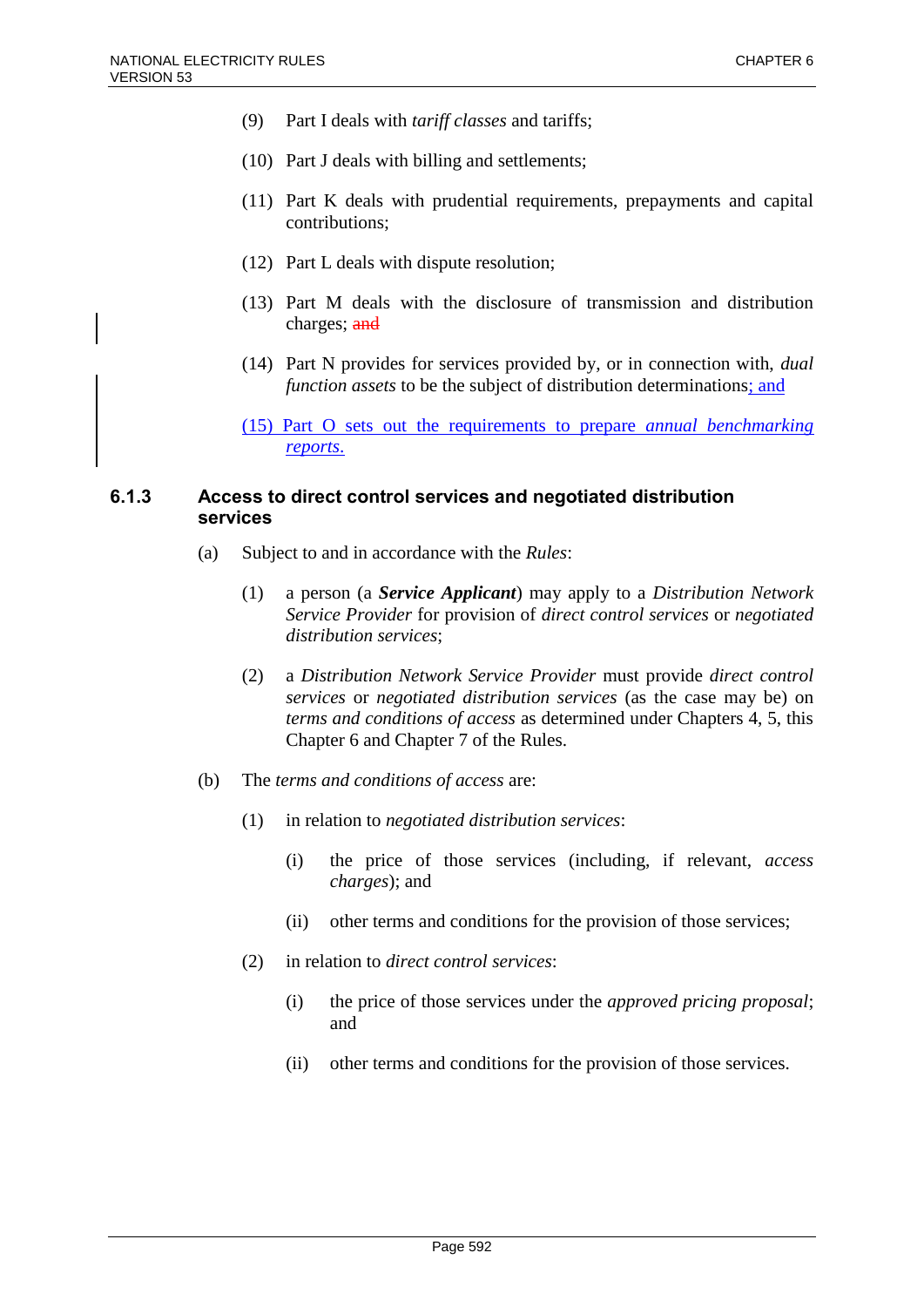### **6.1.4 Prohibition of DUOS charges for the export of energy**

- (a) A *Distribution Network Service Provider* must not charge a *Distribution Network User distribution use of system* charges for the export of electricity generated by the user into the *distribution network*.
- (b) This does not, however, preclude charges for the provision of *connection services*.

# **Part B Classification of Distribution Services and Distribution Determinations**

# **6.2 Classification**

#### **6.2.1 Classification of distribution services**

- (a) The *AER* may classify a *distribution service* to be provided by a *Distribution Network Service Provider* as:
	- (1) a *direct control service*; or
	- (2) a *negotiated distribution service*.

#### **Note**

If the *AER* decides against classifying a *distribution service*, the service is, subject to Chapter 5A, not regulated under the *Rules*.

- (b) The *AER* may group *distribution services* together for the purpose of classification and, if it does so, a single classification made for the group applies to each service comprised in the group as if it had been separately classified.
- (c) The *AER* must, in classifying a *distribution service* or *distribution services*, have regard to:
	- (1) the form of regulation factors; and
	- (2) the form of regulation (if any) previously applicable to the relevant service or services and, in particular, any previous classification under the present system of classification or under the previous regulatory system (as the case requires); and
	- (3) the desirability of consistency in the form of regulation for similar services (both within and beyond the relevant jurisdiction); and
	- (4) any other relevant factor.
- (d) In classifying *distribution services* that have previously been subject to regulation under the present or earlier legislation, the *AER* must act on the basis that, unless a different classification is clearly more appropriate: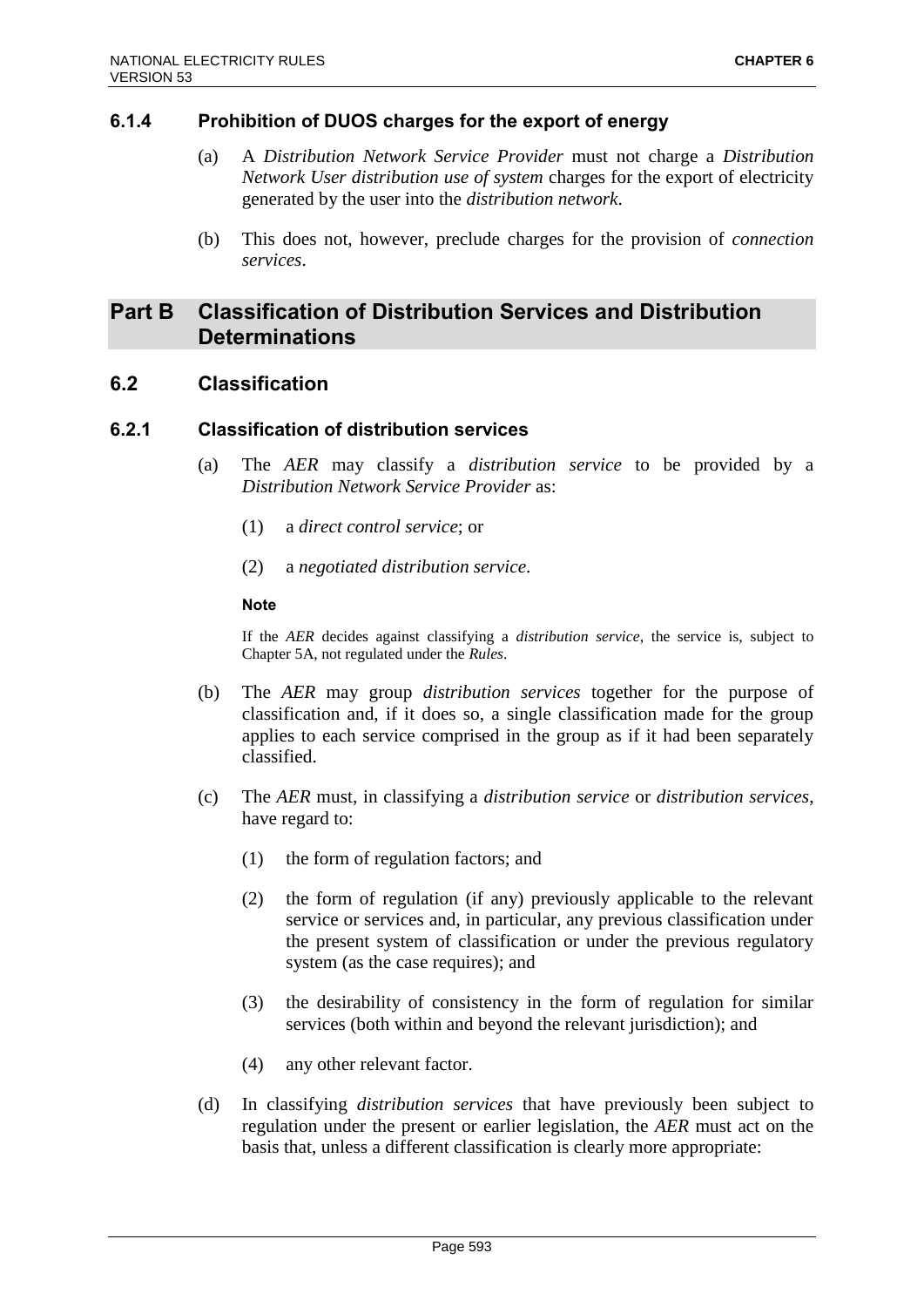- (1) there should be no departure from a previous classification (if the services have been previously classified); and
- (2) if there has been no previous classification the classification should be consistent with the previously applicable regulatory approach.
- (e) If the *Rules*, however, require that a particular classification be assigned to a *distribution service* of a specified kind, a *distribution service* of the relevant kind is to be classified in accordance with that requirement.

### **6.2.2 Classification of direct control services as standard control services or alternative control services**

- (a) *Direct control services* are to be further divided into 2 subclasses:
	- (1) *standard control services*; and
	- (2) *alternative control services*.
- (b) The *AER* may group *direct control services* together for the purpose of classification and, if it does so, a single classification made for the group applies to each service comprised in the group as if it had been separately classified.
- (c) The *AER* must, in classifying a *direct control service* as a *standard control service* or an *alternative control service*, have regard to:
	- (1) the potential for development of competition in the relevant market and how the classification might influence that potential; and
	- (2) the possible effects of the classification on administrative costs of the *AER*, the *Distribution Network Service Provider* and users or potential users; and
	- (3) the regulatory approach (if any) applicable to the relevant service immediately before the commencement of the distribution determination for which the classification is made; and
	- (4) the desirability of a consistent regulatory approach to similar services (both within and beyond the relevant jurisdiction); and
	- (5) the extent the costs of providing the relevant service are directly attributable to the person to whom the service is provided; and

#### **Example:**

In circumstances where a service is provided to a small number of identifiable customers on a discretionary or infrequent basis, and costs can be directly attributed to those customers, it may be more appropriate to classify the service as an alternative control service than as a standard control service.

(6) any other relevant factor.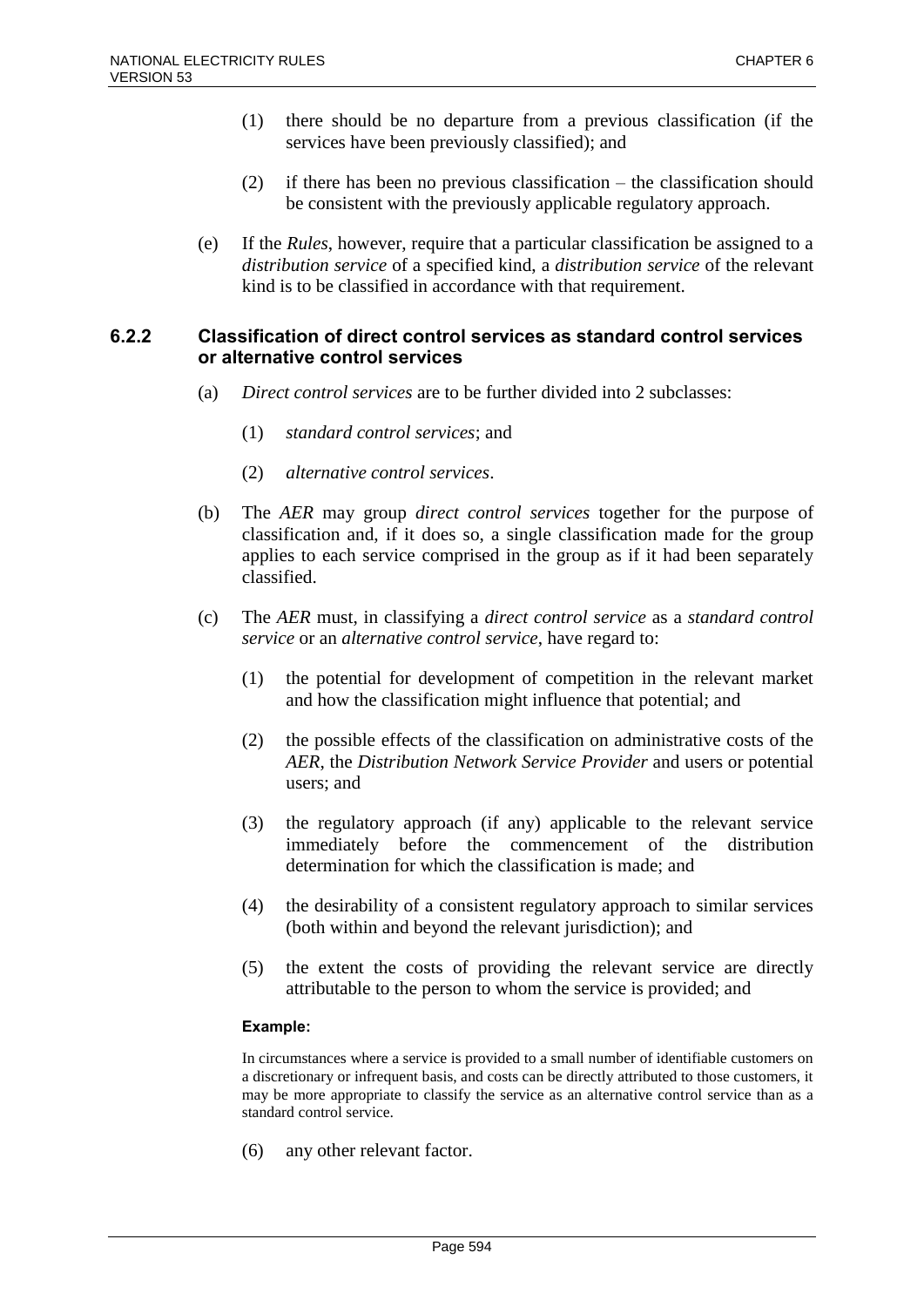- (d) In classifying *direct control services* that have previously been subject to regulation under the present or earlier legislation, the *AER* must act on the basis that, unless a different classification is clearly more appropriate:
	- (1) there should be no departure from a previous classification (if the services have been previously classified); and
	- (2) if there has been no previous classification the classification should be consistent with the previously applicable regulatory approach.
- (e) If the *Rules*, however, require that a *direct control service* of a specified kind be classified either as a *standard control service* or as an *alternative control service*, a *direct control service* of the relevant kind is to be classified in accordance with that requirement.

### **6.2.3 Term for which classification operates**

A classification forms part of a distribution determination and operates for the *regulatory control period* for which the distribution determination is made.

#### **Note:**

The classification is to be reviewed in the course of the making of the next distribution determination, and (subject to these Rules) a reclassification may be made for the purposes of that determination.

#### **6.2.4 Duty of AER to make distribution determinations**

- (a) The *AER* must make a distribution determination for each *Distribution Network Service Provider*.
- (b) When the *AER* makes a distribution determination it must follow the process set out in Part E.
- (c) If more than one *distribution system* is owned, controlled or operated by a *Distribution Network Service Provider*, then, unless the *AER* otherwise determines, a separate distribution determination is to be made for each *distribution system*.
- (d) If 2 or more parts of the same *distribution system* were separately regulated at the commencement of this Chapter, then, unless the *AER* otherwise determines, a separate distribution determination is to be made for each of those parts of the *distribution system*.

#### **6.2.5 Control mechanisms for direct control services**

- (a) A distribution determination is to impose controls over the prices of *direct control services*, the revenue to be derived from *direct control services* or both.
- (b) The control mechanism may consist of:
	- (1) a schedule of fixed prices;  $\theta$ **F**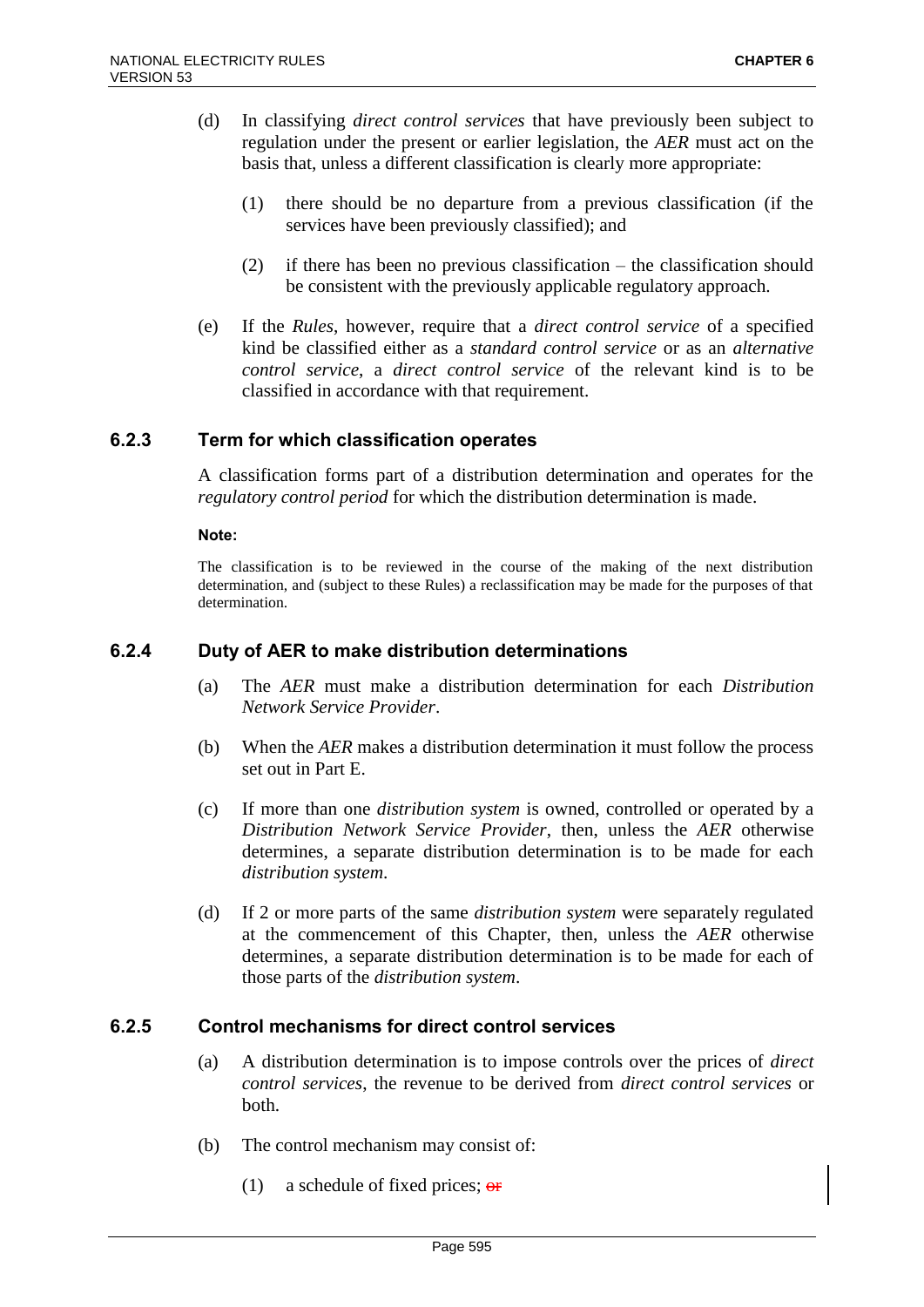- (2) caps on the prices of individual services;  $\theta$
- (3) caps on the revenue to be derived from a particular combination of services; or
- (4) tariff basket price control;  $\theta$ **F**
- (5) revenue yield control; or
- (6) a combination of any of the above.
- (c) In deciding on a control mechanism for *standard control services*, the *AER* must have regard to:
	- (1) the need for efficient tariff structures; and
	- (2) the possible effects of the control mechanism on administrative costs of the *AER*, the *Distribution Network Service Provider* and users or potential users; and
	- (3) the regulatory arrangements (if any) applicable to the relevant service immediately before the commencement of the distribution determination; and
	- (4) the desirability of consistency between regulatory arrangements for similar services (both within and beyond the relevant jurisdiction); and
	- (5) any other relevant factor.
- (d) In deciding on a control mechanism for *alternative control services*, the *AER* must have regard to:
	- (1) the potential for development of competition in the relevant market and how the control mechanism might influence that potential; and
	- (2) the possible effects of the control mechanism on administrative costs of the *AER*, the *Distribution Network Service Provider* and users or potential users; and
	- (3) the regulatory arrangements (if any) applicable to the relevant service immediately before the commencement of the distribution determination; and
	- (4) the desirability of consistency between regulatory arrangements for similar services (both within and beyond the relevant jurisdiction); and
	- (5) any other relevant factor.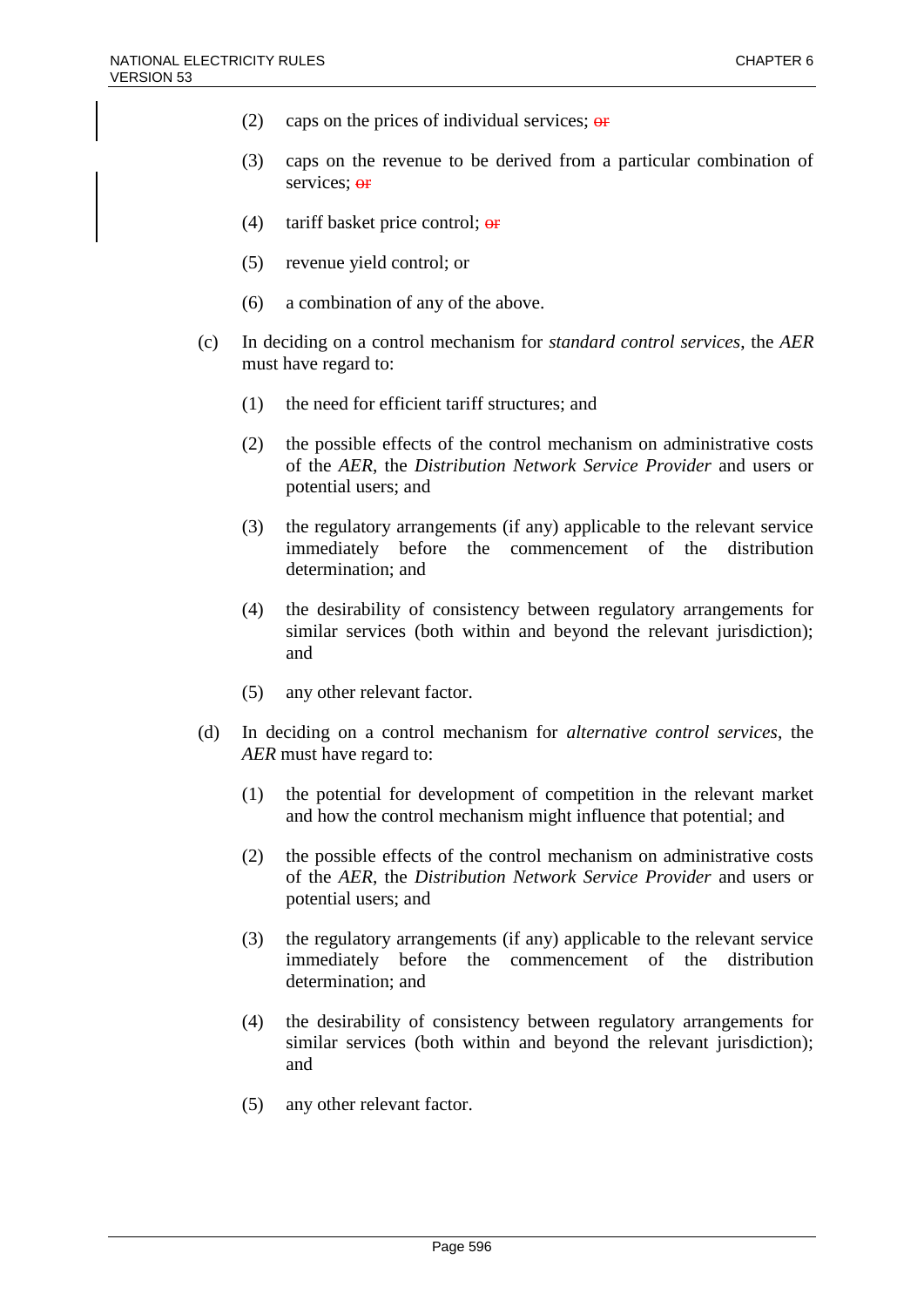#### **6.2.6 Basis of control mechanisms for direct control services**

- (a) For *standard control services*, the control mechanism must be of the prospective CPI minus X form, or some incentive-based variant of the prospective CPI minus X form, in accordance with Part C.
- (b) For *alternative control services*, the control mechanism must have a basis stated in the distribution determination.
- (c) The control mechanism for *alternative control services* may (but need not) utilise elements of Part C (with or without modification).

#### **Examples:**

The control mechanism might be based on the building block approach.

The distribution determination might provide for the application of clause 6.6.1 to pass through events with necessary adaptations and specified modifications.

#### **6.2.7 Negotiated distribution services**

*Negotiated distribution services* are regulated in accordance with Part D.

#### **6.2.8 Guidelines**

(a) The *AER* may *publish* guidelines as to:

- (1) the classification of *distribution services*; and
- (2) the control mechanisms for *direct control services*; and
- (3) the calculation of stand-alone, avoidable and long-run marginal costs; and
- (4) the *AER's* likely approach to determining materiality in the context of possible *pass through events*; and
- (5) other matters relevant to this Chapter.
- (b) The guidelines may relate to a specified *Distribution Network Service Provider* or *Distribution Network Service Providers* of a specified class.
- (c) The guidelines are not mandatory (and hence do not bind the *AER* or anyone else) but, if the *AER* makes a distribution determination that is not in accordance with a relevant guideline, the *AER* must state, in its reasons for the distribution determination, the reasons for departing from the guideline.
- (d) If the guidelines indicate that there may be a change of regulatory approach in future distribution determinations, the guidelines should also (if practicable) indicate how transitional issues are to be dealt with.
- (e) In making or amending a guideline, the *AER* must follow the *distribution consultation procedures* in Part G.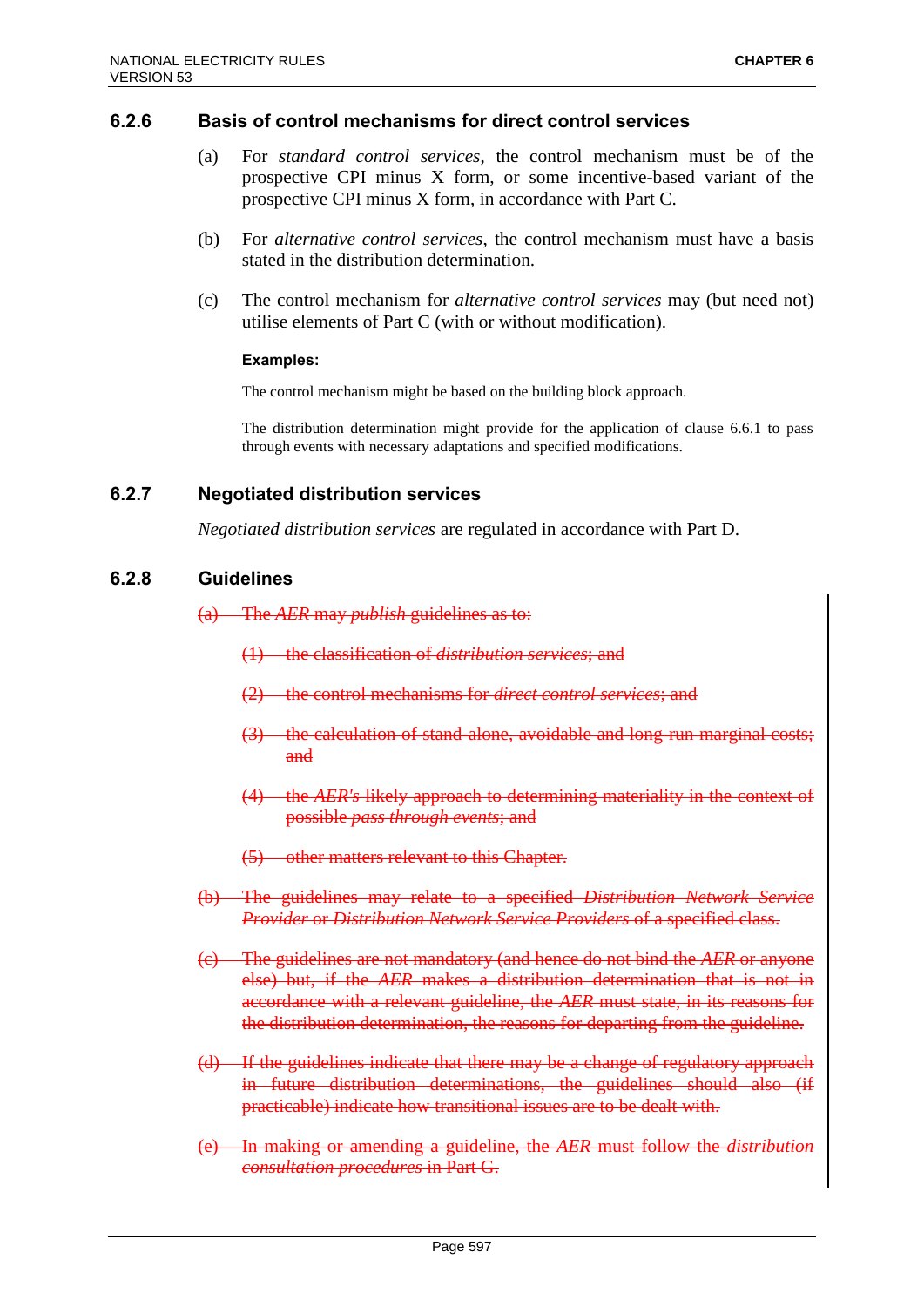# (a) The *AER*:

- (1) must make and *publish* the *Shared Asset Guidelines*, the *Capital Expenditure Incentive Guidelines*, the *Rate of Return Guidelines*, the *Expenditure Forecast Assessment Guidelines*, the *Distribution Confidentiality Guidelines* and the *Cost Allocation Guidelines* in accordance with these *Rules*; and
- (2) may, in accordance with the *distribution consultation procedures*, make and *publish* guidelines as to any other matters relevant to this Chapter.
- (b) A guideline may relate to a specified *Distribution Network Service Provider* or *Distribution Network Service Providers* of a specified class.
- (c) Except as otherwise provided in this Chapter, a guideline is not mandatory (and so does not bind the *AER* or anyone else) but, if the *AER* makes a distribution determination that is not in accordance with the guideline, the *AER* must state, in its reasons for the distribution determination, the reasons for departing from the guideline.
- (d) If a guideline indicates that there may be a change of regulatory approach in future distribution determinations, the guideline should also (if practicable) indicate how transitional issues are to be dealt with.
- (e) Subject to paragraph (f), the *AER* may, from time to time and in accordance with the *distribution consultation procedures*, amend or replace a guideline.
- (f) The *AER* may make administrative or minor amendments to any guideline without complying with the *distribution consultation procedures*.
- (g) This clause 6.2.8 does not apply to the *Distribution Ring-Fencing Guidelines*.

# **Part C Building Block Determinations for standard control services**

# **6.3 Building block determinations**

#### **6.3.1 Introduction**

- (a) A *building block determination* is a component of a distribution determination.
- (b) The procedure for making aThe procedure and approach for the making of a *building block determination* is contained in Part E of this Chapter and involves the submission of a *building block proposal* to the *AER* by the *Distribution Network Service Provider*.
- (c) The *building block proposal*: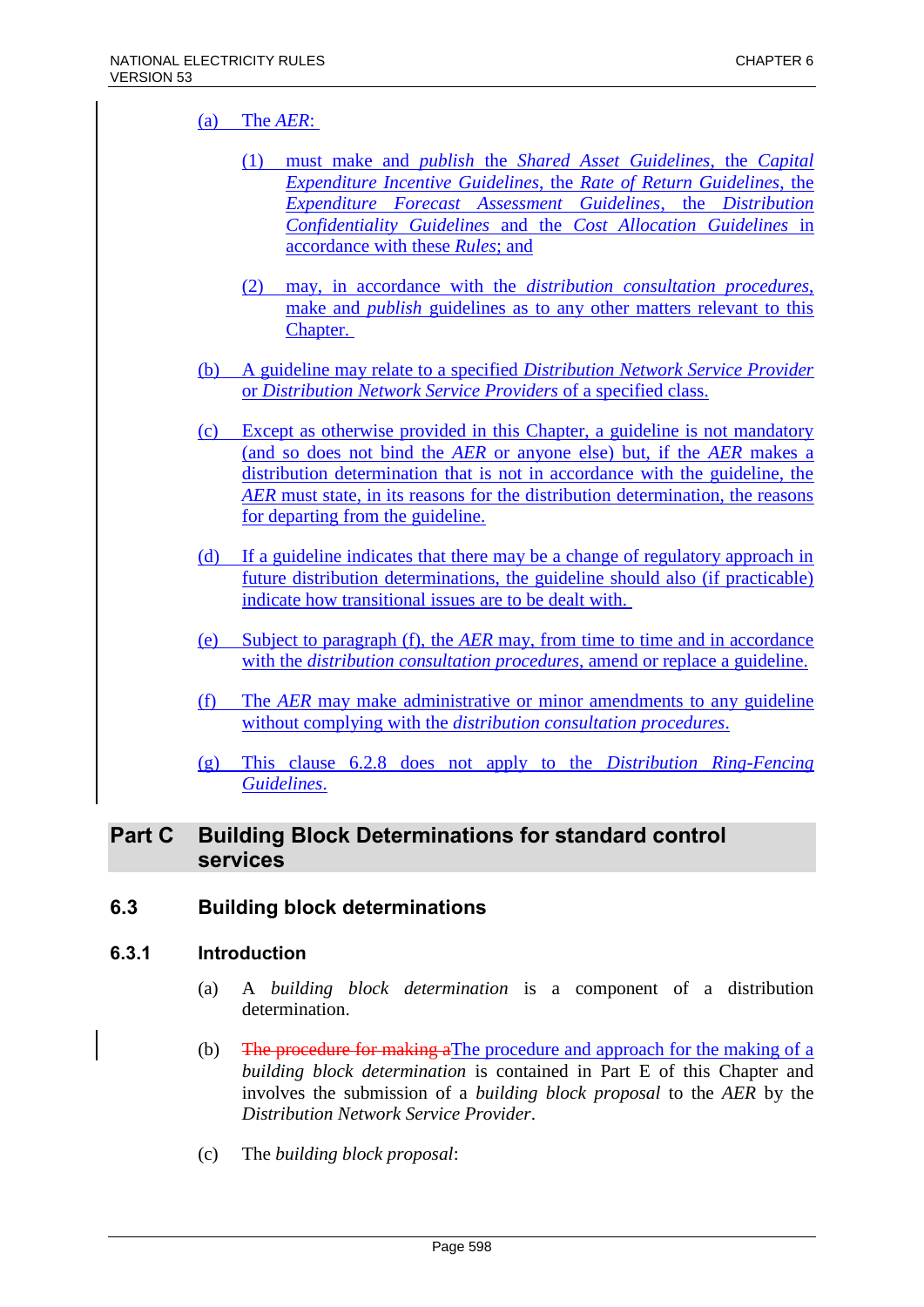- (1) must be prepared in accordance with the *post-tax revenue model*, other relevant requirements of this Part, and Schedule 6.1 and other relevant requirements of this Part; and
- (2) must comply with the requirements of, and must contain or be accompanied by the information required by, any relevant *regulatory information instrument*.; and
- (3) must be prepared in accordance with Schedule 6.1.

# **6.3.2 Contents of building block determination**

- (a) A *building block determination* for a *Distribution Network Service Provider* is to specify, for a *regulatory control period*, the following matters:
	- (1) the *Distribution Network Service Provider's annual revenue requirement* for each *regulatory year* of the *regulatory control period*;
	- (2) appropriate methods for the indexation of the regulatory asset base;
	- (3) how any applicable *efficiency benefit sharing scheme*, *service target performance incentive scheme*, or demand management and embedded generation connection incentive scheme are to apply to the *Distribution Network Service Provider*;
	- (3) how any applicable *efficiency benefit sharing scheme*, *capital expenditure sharing scheme*, *service target performance incentive scheme*, *demand management and embedded generation connection incentive scheme* or *small-scale incentive scheme* is to apply to the *Distribution Network Service Provider*;
	- (4) the commencement and length of the *regulatory control period*; and
	- (5) any other amounts, values or inputs on which the *building block determination* is based (differentiating between those contained in, or inferred from, the service provider's*Distribution Network Service Provider's building block proposal* and those based on the *AER's* own estimates or assumptions).
- (b) A *regulatory control period* must be not less than 5 *regulatory years*.

### **6.4 Post-tax revenue model**

### **6.4.1 Preparation, publication and amendment of post-tax revenue model**

- (a) The *AER* must, in accordance with the *distribution consultation procedures*, prepare and *publish* a *post-tax revenue model*.
- (b) The *AER* may, from time to time and in accordance with the *distribution consultation procedures*, amend or replace the *post-tax revenue model*.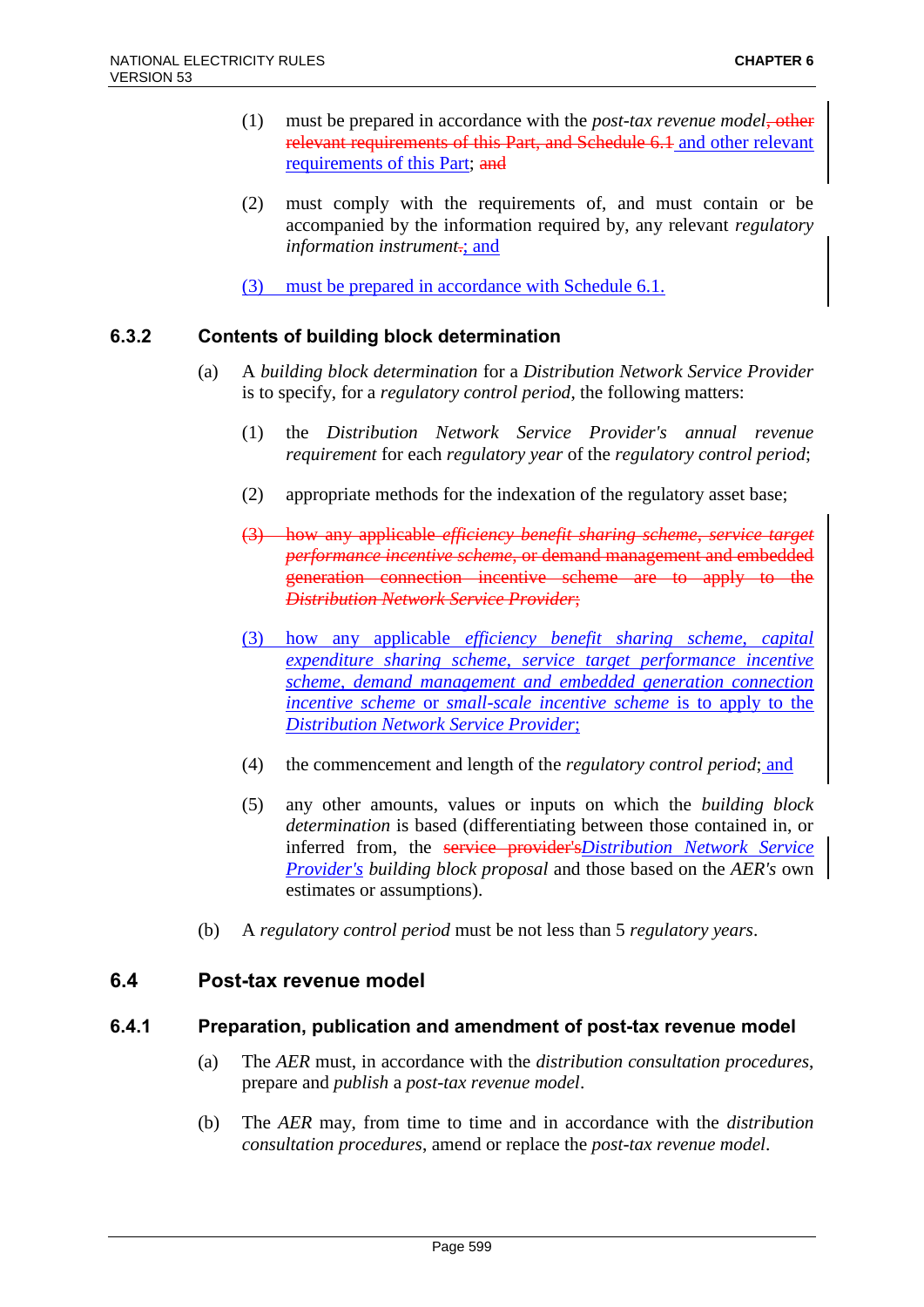(c) The *AER* must develop and *publish* the first *post-tax revenue model* within 6 months after the commencement of this clause and there must be such a model in force at all times after that date.

#### **6.4.2 Contents of post-tax revenue model**

- (a) The *post-tax revenue model* must set out the manner in which the *Distribution Network Service Provider's annual revenue requirement* for each *regulatory year* of a *regulatory control period* is to be calculated.
- (b) The contents of the *post-tax revenue model* must include (but are not limited to):
	- (1) a method that the *AER* determines is likely to result in the best estimates of expected inflation; and
	- (2) the timing assumptions and associated discount rates that are to apply in relation to the calculation of the building blocks referred to in clause 6.4.3; and
	- (3) the manner in which working capital is to be treated; and
	- (4) the manner in which the estimated cost of corporate income tax is to be calculated.

#### **6.4.3 Building block approach**

#### (a) **Building blocks generally**

The *annual revenue requirement* for a *Distribution Network Service Provider* for each *regulatory year* of a *regulatory control period* must be determined using a building block approach, under which the building blocks are:

- (1) indexation of the regulatory asset base see paragraph (b)(1); and
- (2) a return on capital for that year see paragraph (b)(2); and
- (3) the depreciation for that year see paragraph (b)(3); and
- (4) the estimated cost of corporate income tax of the provider *Distribution Network Service Provider* for that year – see paragraph (b)(4); and
- (5) the revenue increments or decrements (if any) for that year arising from the application of the *efficiency benefit sharing scheme*, the *service target performance incentive scheme* and the demand management and embedded generation connection incentive scheme – see paragraph  $(b)(5)$ ; and
- (5) the revenue increments or decrements (if any) for that year arising from the application of any *efficiency benefit sharing scheme*, *capital expenditure sharing scheme*, *service target performance incentive*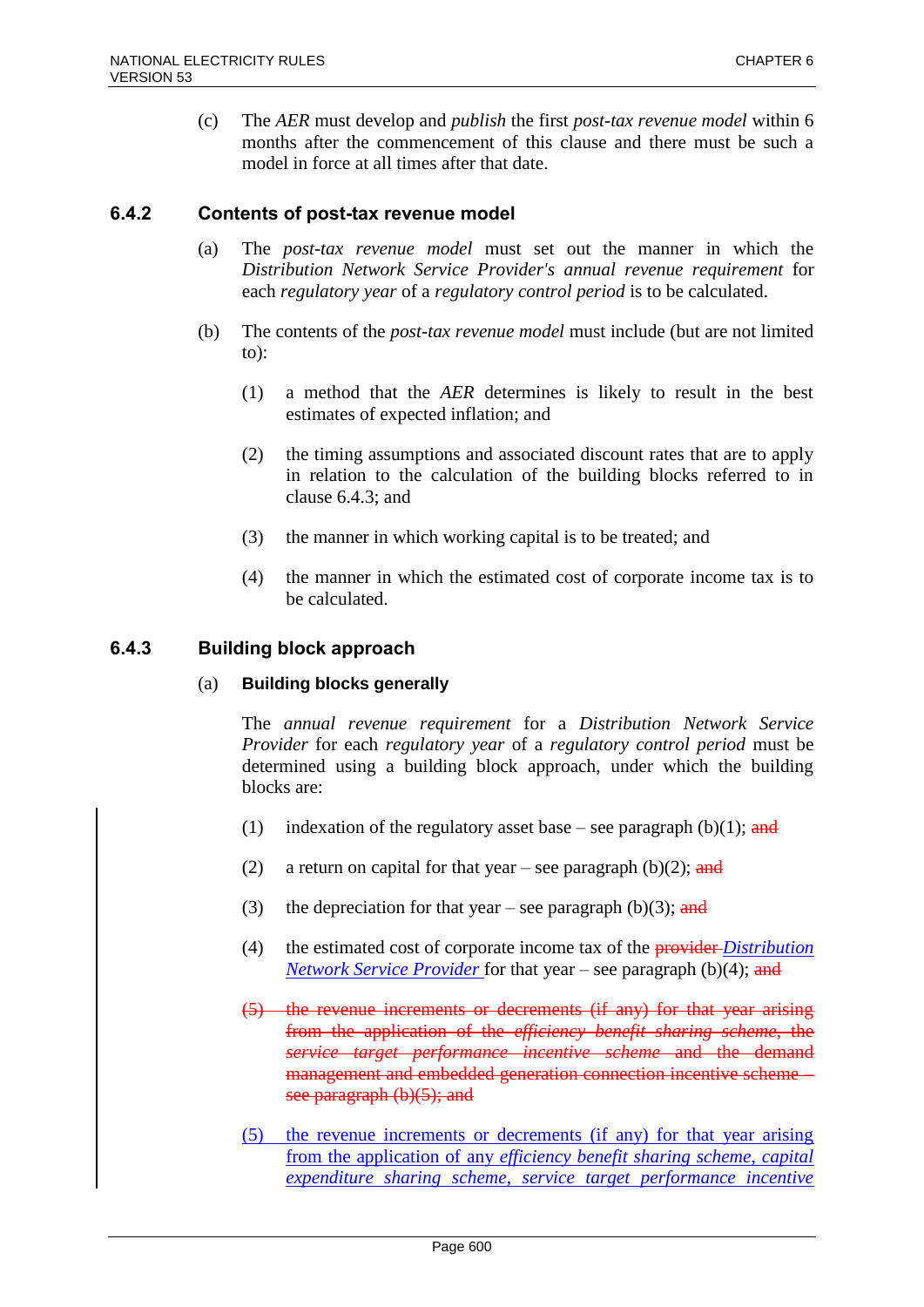*scheme*, *demand management and embedded generation connection incentive scheme* or *small-scale incentive scheme* – see subparagraph  $(b)(5);$ 

- (6) the other revenue increments or decrements (if any) for that year arising from the application of a control mechanism in the previous *regulatory control period* – see paragraph  $(b)(6)$ ; and
- (6A) the revenue decrements (if any) for that year arising from the use of assets that provide *standard control services* to provide certain other services – see subparagraph  $(b)(6a)$ ; and
- (7) the forecast operating expenditure for that year see paragraph  $(b)(7)$ .

#### (b) **Details of the building blocks**

For the purposes of paragraph (a):

- (1) for indexation of the regulatory asset base:
	- (i) the regulatory asset base is calculated in accordance with clause 6.5.1 and schedule 6.2;  $\frac{and}{end}$
	- (ii) the building block comprises a negative adjustment equal to the amount referred to in clause  $S6.2.3(c)(4)$  for that year; and
- (2) the return on capital is calculated in accordance with clause  $6.5.2$ ; and

**Note:**

A *statement of regulatory intent* may be relevant to the calculation (See clause  $6.5.4$ ).

- (3) the depreciation is calculated in accordance with clause 6.5.5; and
- (4) the estimated cost of corporate income tax is determined in accordance with clause 6.5.3; and

**Note:**

A *statement of regulatory intent* may be relevant to the calculation (See clause  $6.5.4$ 

- $(5)$  the revenue increments or decrements referred to in paragraph  $(a)(5)$ are those that arise as a result of the operation of an applicable *efficiency benefit sharing scheme*, *service target performance incentive scheme* or demand management and embedded generation connection incentive scheme as referred to in clauses 6.5.8, 6.6.2 and  $6.6.3;$  and
- (5) the revenue increments or decrements referred to in subparagraph  $(a)(5)$  are those that arise as a result of the operation of an applicable *efficiency benefit sharing scheme*, *capital expenditure sharing scheme*, *service target performance incentive scheme*, *demand management*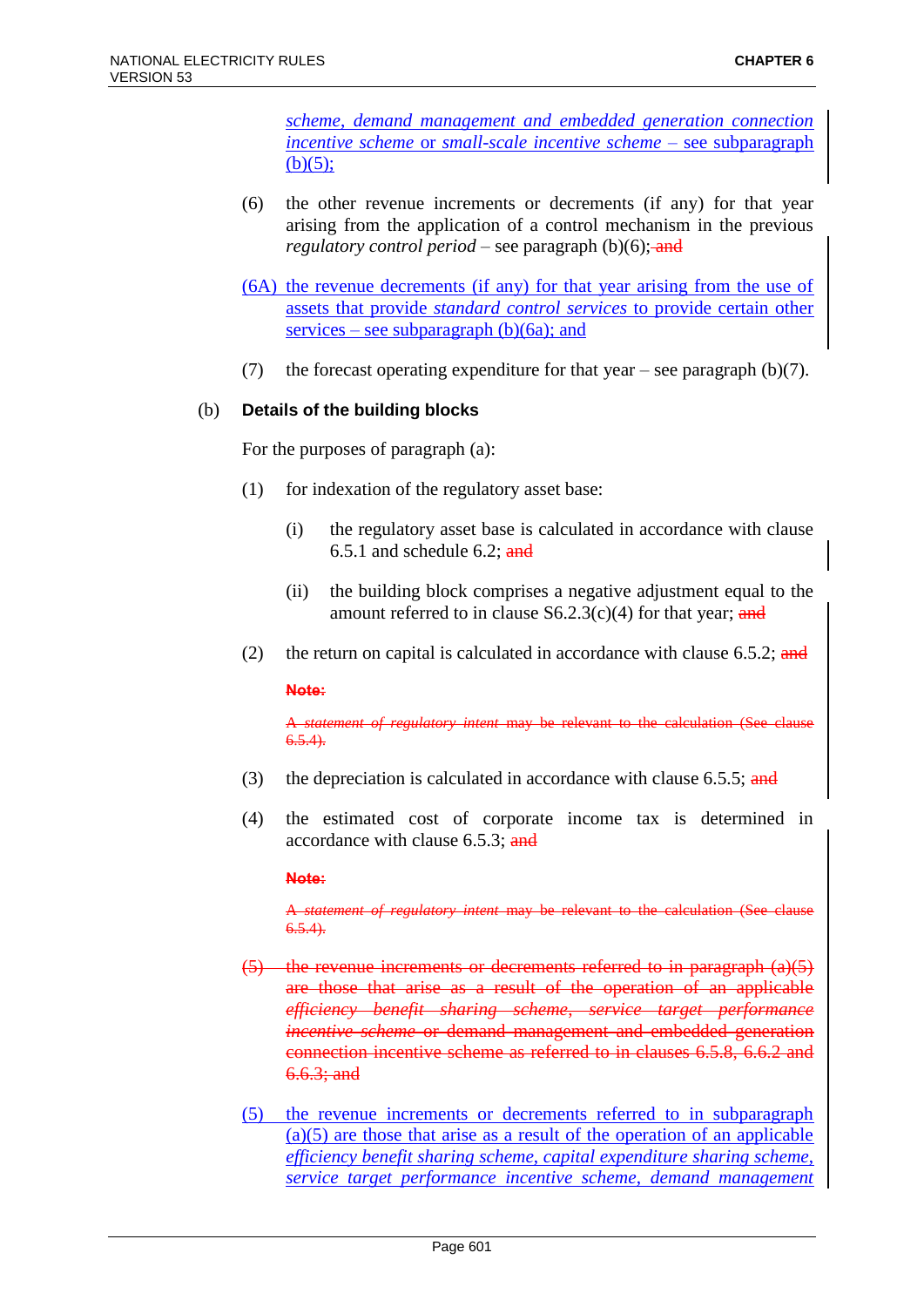*and embedded generation connection incentive scheme* or *small-scale incentive scheme* as referred to in clauses 6.5.8, 6.5.8A, 6.6.2, 6.6.3 and 6.6.4;

- (6) the other revenue increments or decrements referred to in paragraph (a)(6) are those that are to be carried forward to the current *regulatory control period* as a result of the application of a control mechanism in the previous *regulatory control period* and are apportioned to the relevant year under the distribution determination for the current *regulatory control period*;
- (6A) the revenue decrements (if any) referred to in paragraph (a)(6A) are those that are determined by the *AER* under clause 6.4.4 as a result of assets that provide *standard control services* being used to provide:
	- (i) *distribution services* that are not classified under clause 6.2.1; or
	- (ii) services that are neither *distribution services* nor services that are provided by means of, or in connection with, *dual function assets*; and
- (7) the forecast operating expenditure for the year is the forecast operating expenditure as accepted or substituted by the *AER* in accordance with clause 6.5.6.

# **6.4.4 Shared assets**

- (a) Where an asset is used to provide both *standard control services* and either:
	- (1) *distribution services* that are not classified under clause 6.2.1; or
	- (2) services that are neither:
		- (i) *distribution services*; nor
		- (ii) services that are provided by means of, or in connection with, *dual function assets* that are owned, operated or controlled by the *Distribution Network Service Provider*,

the *AER* may, in a distribution determination for a *regulatory control period*, reduce the *annual revenue requirement* for that *Distribution Network Service Provider* for a *regulatory year* in that *regulatory control period* by such amount as it considers reasonable to reflect such part of the costs of that asset as the *Distribution Network Service Provider* is recovering through charging for the provision of a service referred to in subparagraph (1) or (2).

- (b) In making a decision under paragraph (a), the *AER* must have regard to the *shared asset principles* and the *Shared Asset Guidelines*.
- (c) The *shared asset principles* are as follows: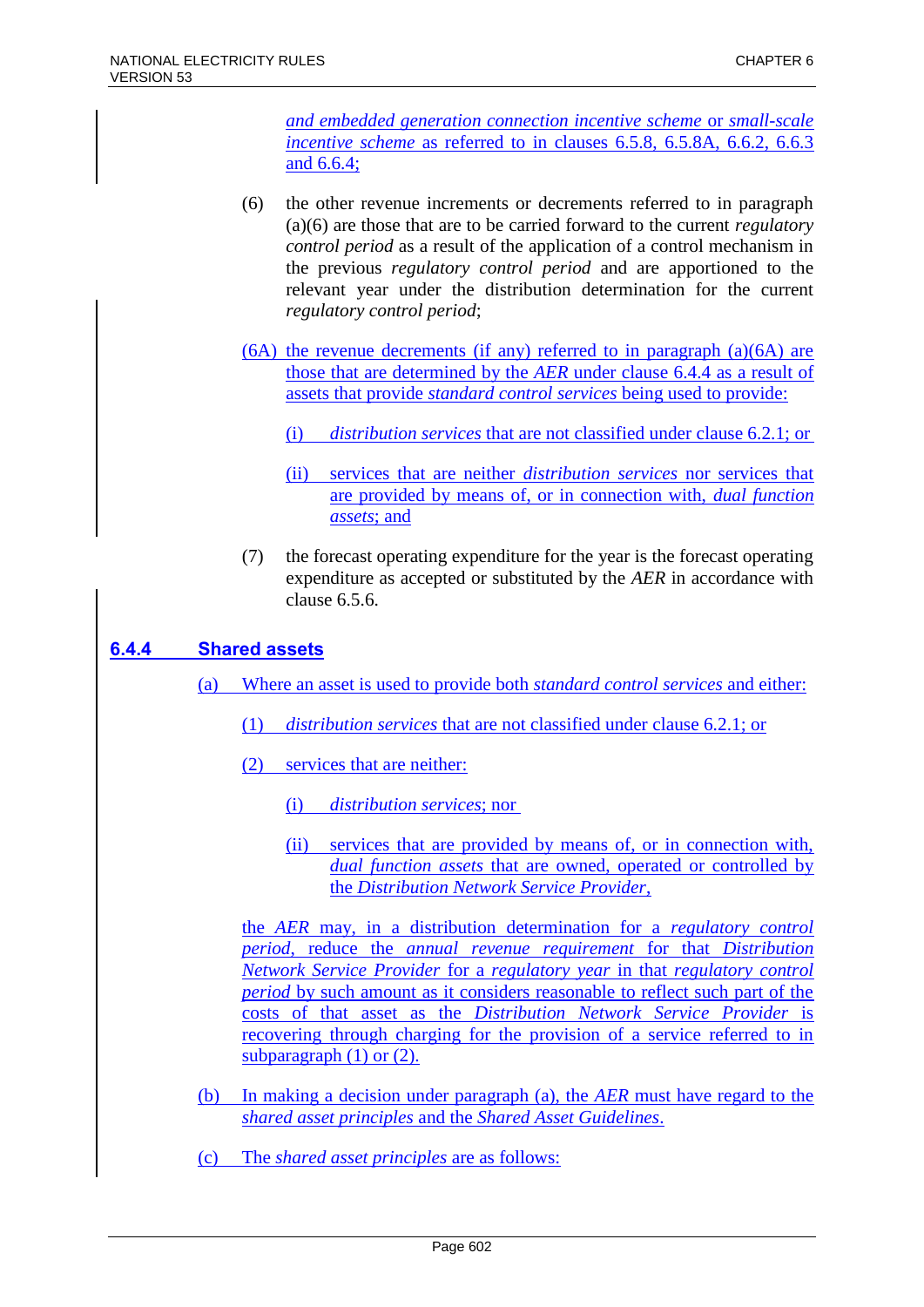- (1) the *Distribution Network Service Provider* should be encouraged to use assets that provide *standard control services* for the provision of other kinds of services where that use is efficient and does not materially prejudice the provision of those services;
- (2) a shared asset cost reduction should not be dependent on the *Distribution Network Service Provider* deriving a positive commercial outcome from the use of the asset other than for *standard control services*;
- (3) a shared asset cost reduction should be applied where the use of the asset other than for *standard control services* is material;
- (4) regard should be had to the manner in which costs have been recovered or revenues reduced in respect of the relevant asset in the past and the reasons for adopting that manner of recovery or reduction;
- (5) a shared asset cost reduction should be compatible with the *Cost Allocation Principles* and *Cost Allocation Method*; and
- (6) any reduction effected under paragraph (a) should be compatible with other incentives provided under the *Rules*.
- (d) The *AER* must, in accordance with the *distribution consultation procedures*, make and *publish* guidelines (the *Shared Asset Guidelines*) that set out the approach the *AER* proposes to take in applying the *shared asset principles* (which may include a methodology that the *AER* proposes to use to determine reductions for the purposes of paragraph (a)).
- (e) There must be *Shared Asset Guidelines* in force at all times after the date on which the *AER* first *publishes* the *Shared Asset Guidelines* under these *Rules*.

### **6.4.5 Expenditure Forecast Assessment Guidelines**

- (a) The *AER* must, in accordance with the *distribution consultation procedures*, develop and *publish* guidelines (the *Expenditure Forecast Assessment Guidelines)* that specify the approach the *AER* proposes to use to assess the forecasts of operating expenditure and capital expenditure that form part of *Distribution Network Service Providers' regulatory proposals* and the information the *AER* requires for the purposes of that assessment.
- (b) There must be *Expenditure Forecast Assessment Guidelines* in force at all times after the date on which the *AER* first *publishes* the *Expenditure Forecast Assessment Guidelines* under these *Rules*.

### **6.4A Capital expenditure incentive mechanisms**

(a) The *capital expenditure incentive objective* is to ensure that, where the value of a regulatory asset base is subject to adjustment in accordance with the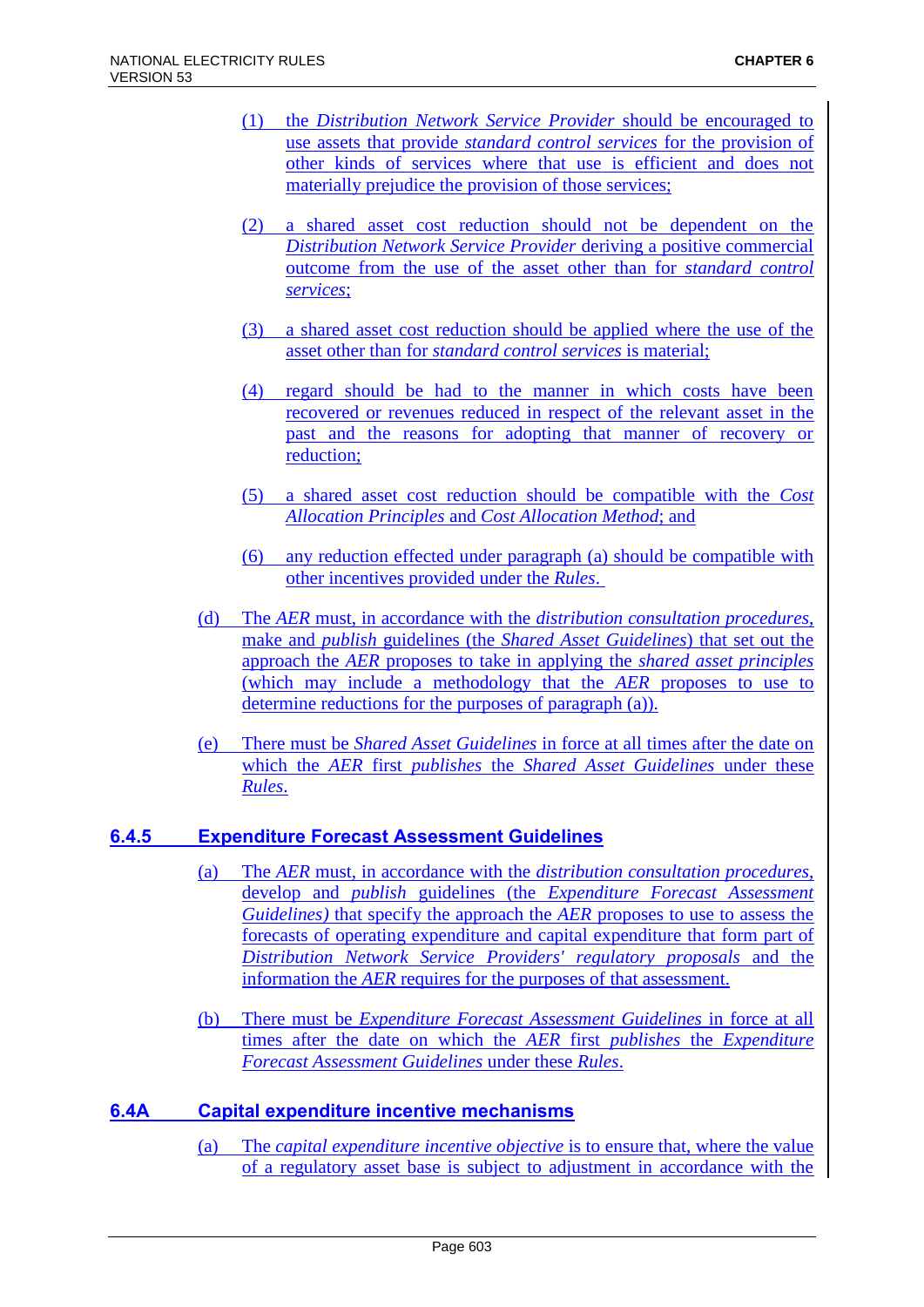*Rules*, then (except as otherwise provided in the *Rules*) the only capital expenditure that is included in an adjustment that increases the value of that regulatory asset base is capital expenditure that reasonably reflects the *capital expenditure criteria*.

- (b) The *AER* must, in accordance with the *distribution consultation procedures*, make and *publish* guidelines (the *Capital Expenditure Incentive Guidelines*) that set out:
	- (1) any *capital expenditure sharing schemes* developed by the *AER* in accordance with clause 6.5.8A, and how the *AER* has taken into account the *capital expenditure sharing scheme principles* in developing those schemes;
	- (2) the manner in which it proposes to make determinations under clause S6.2.2A(a) if the *overspending requirement* is -satisfied;
	- (3) the manner in which it proposes to determine whether depreciation for establishing a regulatory asset base as at the commencement of a *regulatory control period* is to be based on actual or forecast capital expenditure;
	- (4) the manner in which it proposes to make determinations under clause S6.2.2A(i) if the *margin requirement* is satisfied; and
	- (5) the manner in which it proposes to make determinations under clause S6.2.2A(j) if the *capitalisation requirement* is satisfied; and.
	- (6) how each scheme and proposal referred to in subparagraphs  $(1)$  to  $(5)$ , and all of them taken together, are consistent with the *capital expenditure incentive objective*.
- (c) There must be *Capital Expenditure Incentive Guidelines* in force at all times after the date on which the *AER* first *publishes* the *Capital Expenditure Incentive Guidelines* under these *Rules*.

# **6.5 Matters relevant to the making of building block determinations**

### **6.5.1 Regulatory asset base**

### **Nature of regulatory asset base**

(a) The regulatory asset base for a *distribution system* owned, controlled or operated by a *Distribution Network Service Provider* is the value of those assets that are used by the *Distribution Network Service Provider* provider to provide *standard control services*, but only to the extent that they are used to provide such services.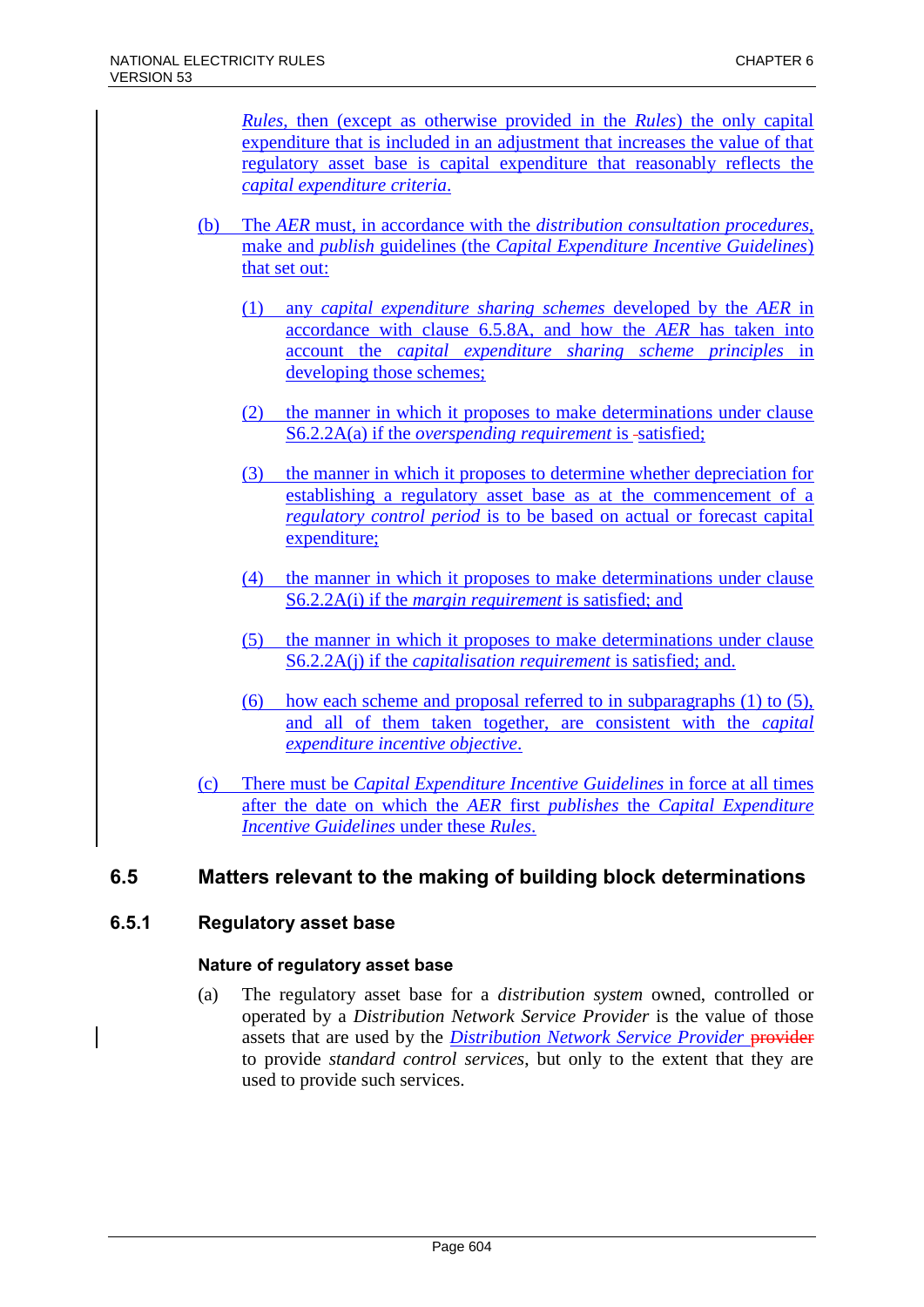#### **Preparation, publication and amendment of model for rolling forward regulatory asset base**

- (b) The *AER* must, in accordance with the *distribution consultation procedures*, develop and *publish* a model for the roll forward of the regulatory asset base for *distribution systems*, referred to as the *roll forward model*.
- (c) The *AER* may, from time to time and in accordance with the *distribution consultation procedures*, amend or replace the *roll forward model*.
- (d) The *AER* must develop and *publish* the first *roll forward model* within 6 months after the commencement of this clause, and there must be such a model available at all times after that date.

#### **Contents of roll forward model**

- (e) The *roll forward model* must set out the method for determining the roll forward of the regulatory asset base for *distribution systems*:
	- (1) from the immediately preceding *regulatory control period* to the beginning of the first year of the subsequent *regulatory control period*, so as to establish the value of the regulatory asset base as at the beginning of the first *regulatory year* of that subsequent *regulatory control period*; and
	- (2) from one *regulatory year* in a *regulatory control period* to a subsequent *regulatory year* in that same *regulatory control period*, so as to establish the value of the regulatory asset base as at the beginning of that subsequent *regulatory year*;

#### under which:

(3) the roll forward of the regulatory asset base from the immediately preceding *regulatory control period* to the beginning of the first *regulatory year* of a subsequent *regulatory control period* entails the value of the first mentioned regulatory asset base being adjusted for actual inflation, consistently with the method used for the indexation of the control mechanism (or control mechanisms) for *standard control services* during the preceding *regulatory control period*.

#### **Other provisions relating to regulatory asset base**

(f) Other provisions relating to regulatory asset bases are set out in schedule 6.2.

### **6.5.2 Return on capital**

#### **Calculation of return on capital**

(a) The return on capital for each *regulatory year* must be calculated by applying a rate of return for the relevant *Distribution Network Service Provider* for that *regulatory year* that is determined in accordance with this clause 6.5.2 (the *allowed rate of return*) to the value of the regulatory asset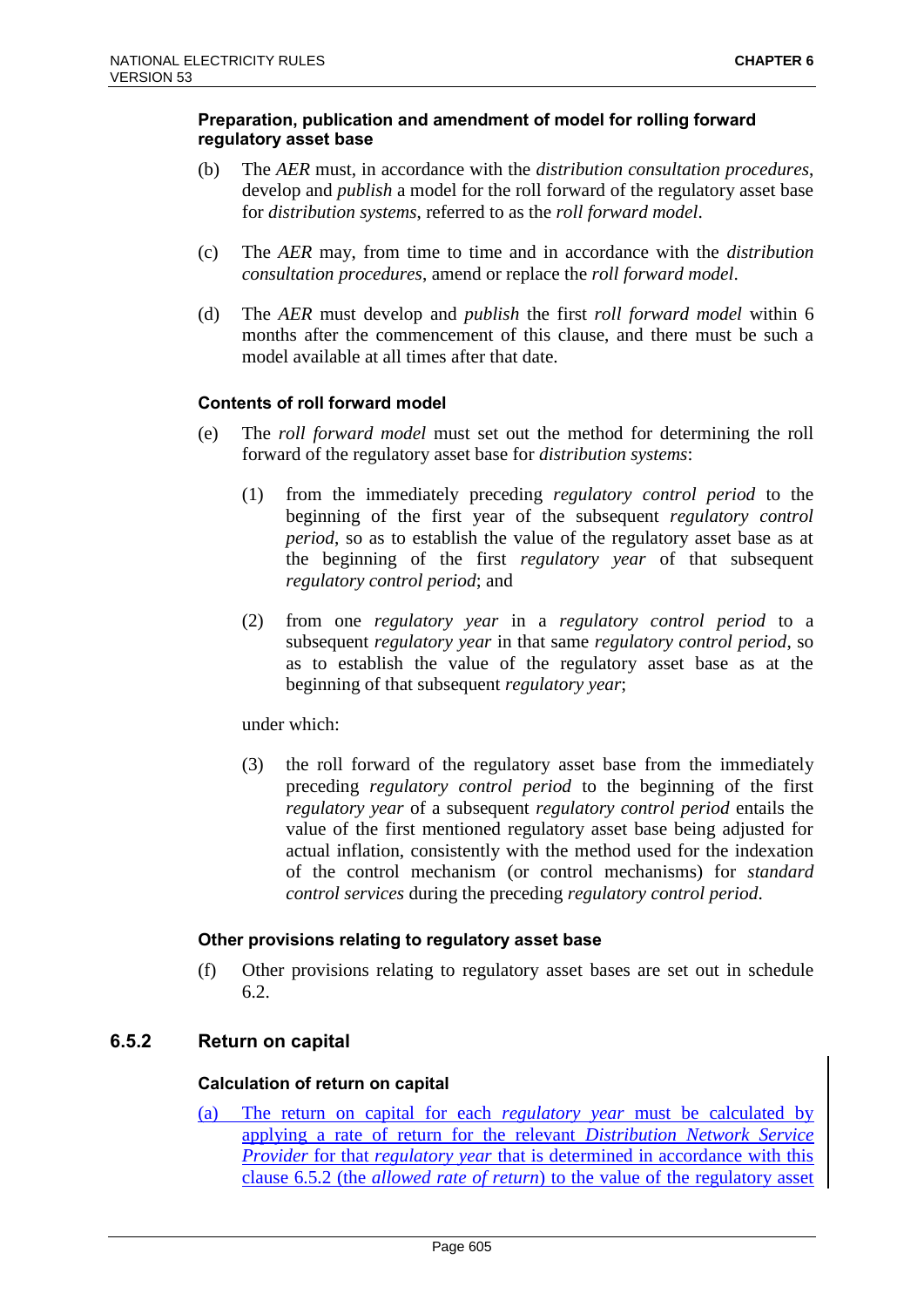base for the relevant *distribution system* as at the beginning of that *regulatory year* (as established in accordance with clause 6.5.1 and schedule 6.2).

#### **Allowed rate of return**

- (b) The *allowed rate of return* is to be determined such that it achieves the *allowed rate of return objective*.
- (c) The *allowed rate of return objective* is that the rate of return for a *Distribution Network Service Provider* is to be commensurate with the efficient financing costs of a benchmark efficient entity with a similar degree of risk as that which applies to the *Distribution Network Service Provider* in respect of the provision of *standard control services* (the *allowed rate of return objective*).
- (d) Subject to paragraph (b), the *allowed rate of return* for a *regulatory year* must be:
	- (1) a weighted average of the return on equity for the *regulatory control period* in which that *regulatory year* occurs (as estimated under paragraph (f)) and the return on debt for that *regulatory year* (as estimated under paragraph (h)); and
	- (2) determined on a nominal vanilla basis that is consistent with the estimate of the value of imputation credits referred to in clause 6.5.3.
- (e) In determining the *allowed rate of return*, regard must be had to:
	- (1) relevant estimation methods, financial models, market data and other evidence;
	- (2) the desirability of using an approach that leads to the consistent application of any estimates of financial parameters that are relevant to the estimates of, and that are common to, the return on equity and the return on debt; and
	- (3) any interrelationships between estimates of financial parameters that are relevant to the estimates of the return on equity and the return on debt.

#### **Return on equity**

- (f) The return on equity for a *regulatory control period* must be estimated such that it contributes to the achievement of the *allowed rate of return objective*.
- (g) In estimating the return on equity under paragraph (f), regard must be had to the prevailing conditions in the market for equity funds.

### **Return on debt**

(h) The return on debt for a *regulatory year* must be estimated such that it contributes to the achievement of the *allowed rate of return objective*.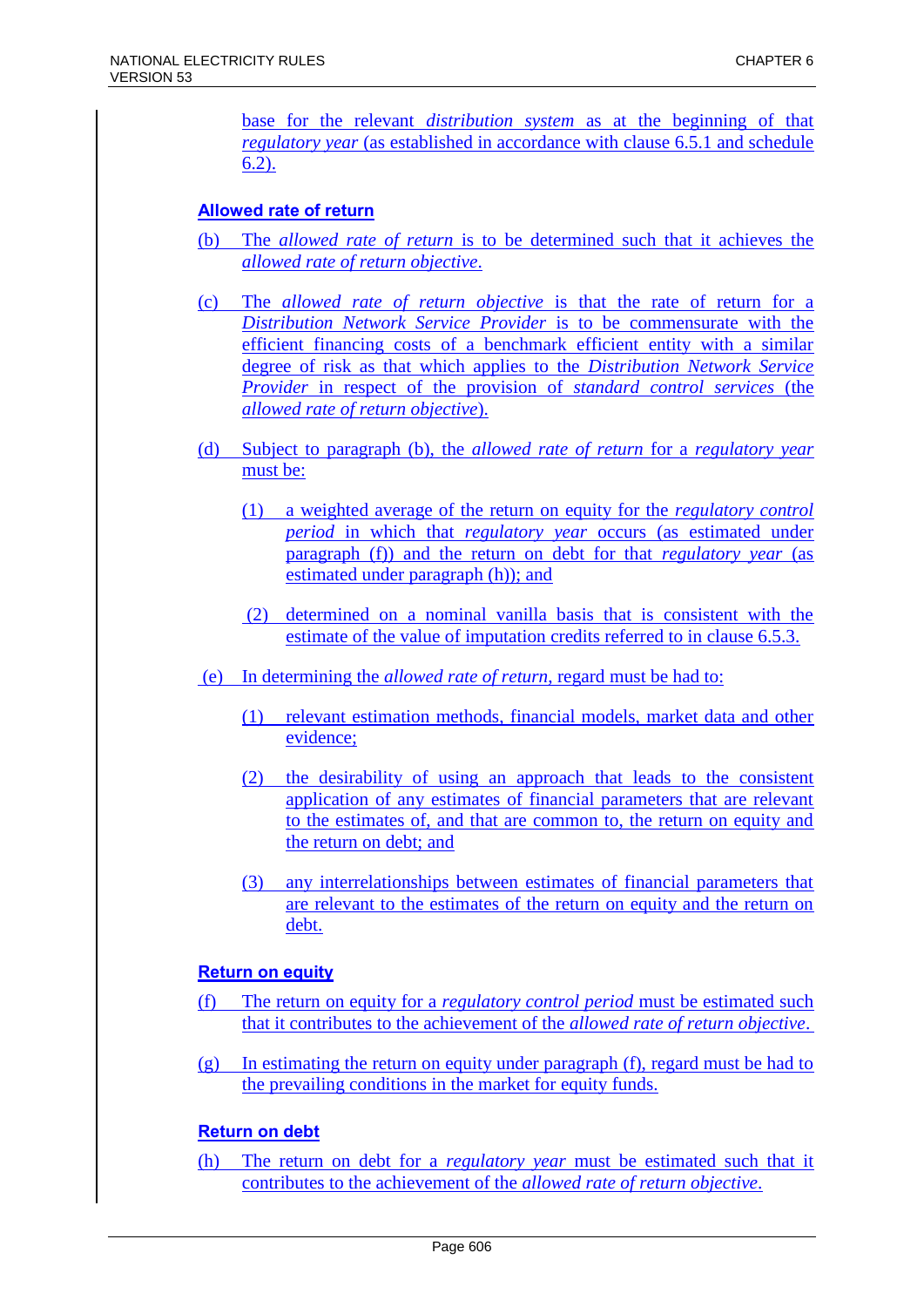- (i) The return on debt may be estimated using a methodology which results in either:
	- (1) the return on debt for each *regulatory year* in the *regulatory control period* being the same; or
	- (2) the return on debt (and consequently the *allowed rate of return*) being, or potentially being, different for different *regulatory years* in the *regulatory control period*.
- (j) Subject to paragraph (h), the methodology adopted to estimate the return on debt may, without limitation, be designed to result in the return on debt reflecting:
	- (1) the return that would be required by debt investors in a benchmark efficient entity if it raised debt at the time or shortly before the making of the distribution determination for the *regulatory control period*;
	- (2) the average return that would have been required by debt investors in a benchmark efficient entity if it raised debt over an historical period prior to the commencement of a *regulatory year* in the *regulatory control period*; or
	- (3) some combination of the returns referred to in subparagraphs (1) and (2).
- (k) In estimating the return on debt under paragraph (h), regard must be had to the following factors:
	- (1) the desirability of minimising any difference between the return on debt and the return on debt of a benchmark efficient entity referred to in the *allowed rate of return objective*;
	- (2) the interrelationship between the return on equity and the return on debt;
	- (3) the incentives that the return on debt may provide in relation to capital expenditure over the *regulatory control period*, including as to the timing of any capital expenditure; and
	- (4) any impacts (including in relation to the costs of servicing debt across *regulatory control periods*) on a benchmark efficient entity referred to in the *allowed rate of return objective* that could arise as a result of changing the methodology that is used to estimate the return on debt from one *regulatory control period* to the next.
- (l) If the return on debt is to be estimated using a methodology of the type referred to in paragraph (i)(2) then a resulting change to the *Distribution Network Service Provider's annual revenue requirement* must be effected through the automatic application of a formula that is specified in the distribution determination.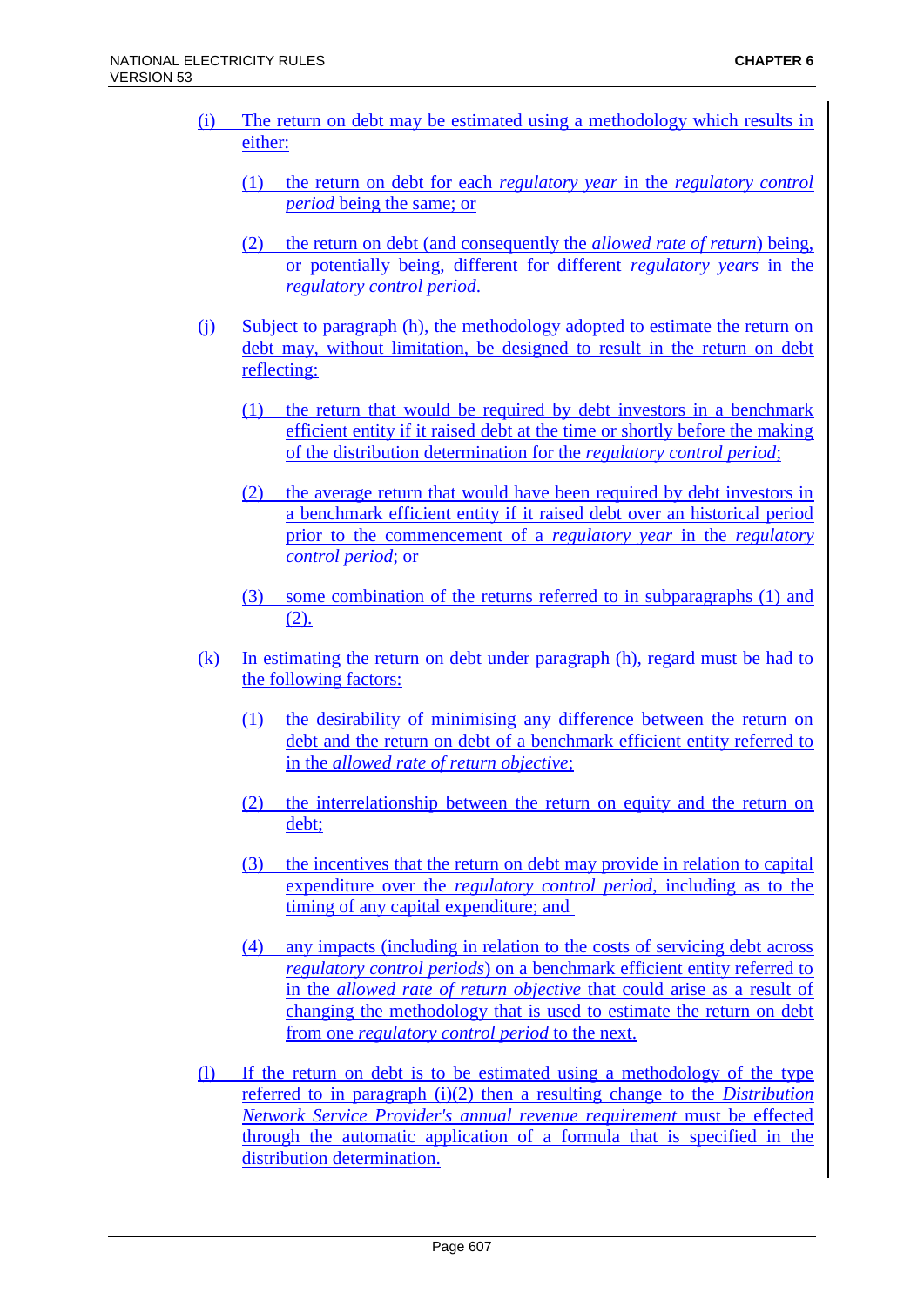(a) The return on capital for each *regulatory year* must be calculated by applying a rate of return for the relevant *Distribution Network Service Provider* for that *regulatory control period* (calculated in accordance with this clause 6.5.2) to the value of the regulatory asset base for the relevant *distribution system* as at the beginning of that *regulatory year* (as established in accordance with clause 6.5.1 and schedule 6.2).

#### **Weighted average cost of capital**

(b) The rate of return for a *Distribution Network Service Provider* for a *regulatory control period* is the cost of capital as measured by the return required by investors in a commercial enterprise with a similar nature and degree of non-diversifiable risk as that faced by the *distribution* business of the provider and must be calculated as a nominal post-tax *weighted average cost of capital* (*WACC*) in accordance with the following formula:

$$
\frac{WACC = k_e \frac{E}{V} + k_d \frac{D}{V}}{}
$$

where:

 $k_e$  is the return on equity (determined using the Capital Asset Pricing Model) and is calculated as:

 $r_f + \beta_e \times MRP$ 

where:

r<sup>f</sup> is the nominal risk free rate for the *regulatory control period* determined in accordance with paragraph (c);

 $\beta_e$  is the equity beta; and

MRP is the market risk premium;

 $k_d$  is the return on debt and is calculated as:

 $F_f$  + DRP

where:

DRP is the debt risk premium for the *regulatory control period* determined in accordance with paragraph (e);

E/V is the value of equity as a proportion of the value of equity and debt, which is  $1 - D/V$ ; and

D/V is the value of debt as a proportion of the value of equity and debt.

#### **Meaning of nominal risk free rate**

(c) The nominal risk free rate for a *regulatory control period* is (unless some different provision is made by a relevant *statement of regulatory intent*) the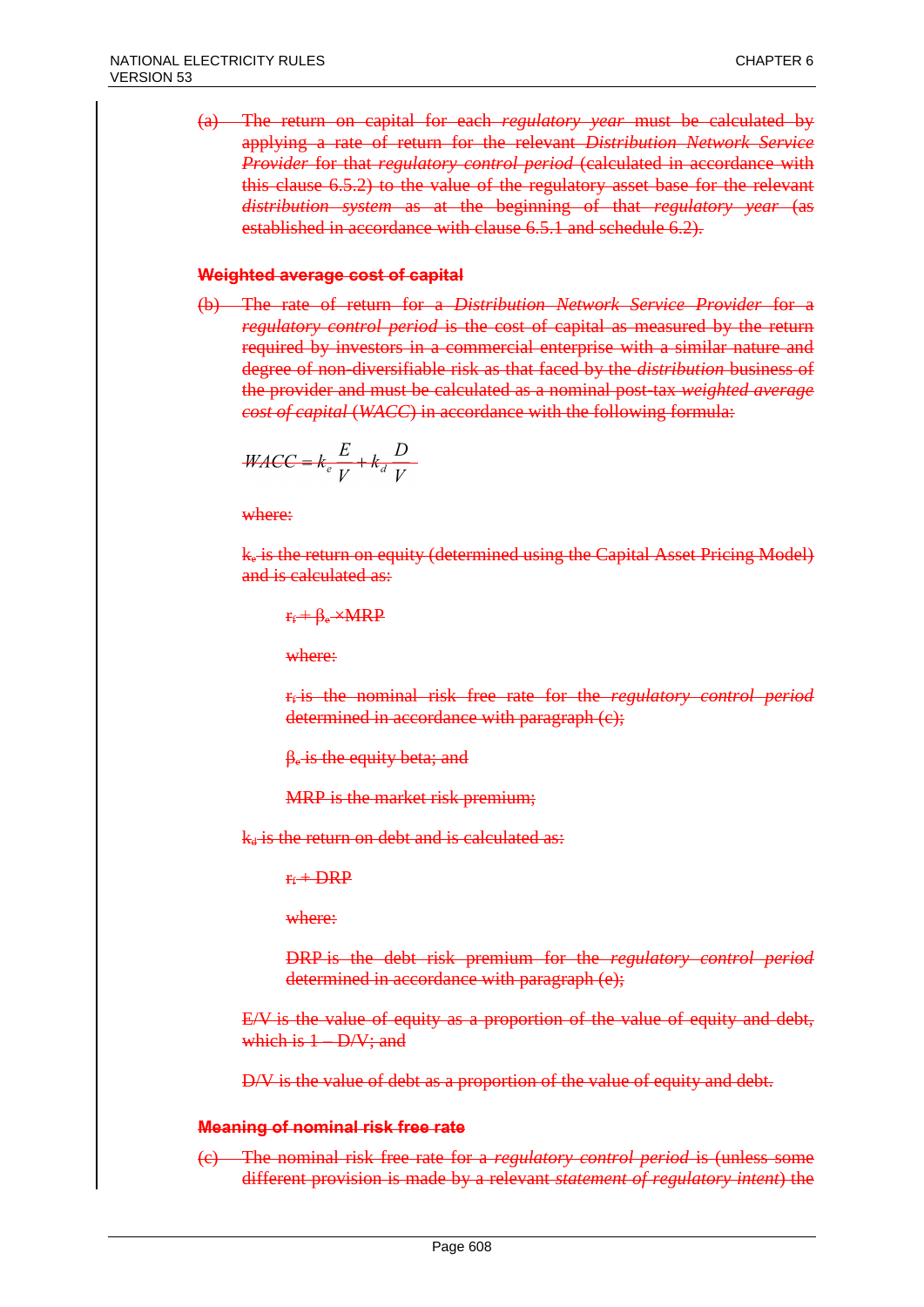rate determined for that *regulatory control period* by the *AER* on a moving average basis from the annualised yield on Commonwealth Government bonds with a maturity of 10 years using:

- (1) the indicative mid rates published by the Reserve Bank of Australia; and
- (2) a period of time which is either:
	- (i) a period (**the agreed period**) proposed by the relevant *Distribution Network Service Provider*, and agreed by the *AER* (such agreement is not to be unreasonably withheld); or
	- (ii) a period specified by the *AER*, and notified to the provider within a reasonable time prior to the commencement of that period, if the period proposed by the provider is not agreed by the *AER* under subparagraph (i),

and, for the purposes of subparagraph (i):

- (iii) the start date and end date for the agreed period may be kept confidential, but only until the expiration of the agreed period; and
- (iv) the *AER* must notify the *Distribution Network Service Provider* whether or not it agrees with the proposed period within 30 *business days* of the date of submission of the *building block proposal*.
- (d) If there are no Commonwealth Government bonds with a maturity of 10 years on any day in the period referred to in paragraph (c)(2), the *AER* must (unless some different provision is made by a relevant *statement of regulatory intent*) determine the nominal risk free rate for the *regulatory control period* by interpolating on a straight line basis from the two Commonwealth Government bonds closest to the 10 year term and which also straddle the 10 year expiry date.

### **Rate of Return Guidelines**

- (m) The *AER* must, in accordance with the *distribution consultation procedures*, make and *publish* guidelines (the *Rate of Return Guidelines)*.
- (n) The *Rate of Return Guidelines* must set out:
	- (1) the methodologies that the *AER* proposes to use in estimating the *allowed rate of return*, including how those methodologies are proposed to result in the determination of a return on equity and a return on debt in a way that is consistent the *allowed rate of return objective*; and
	- (2) the estimation methods, financial models, market data and other evidence the *AER* proposes to take into account in estimating the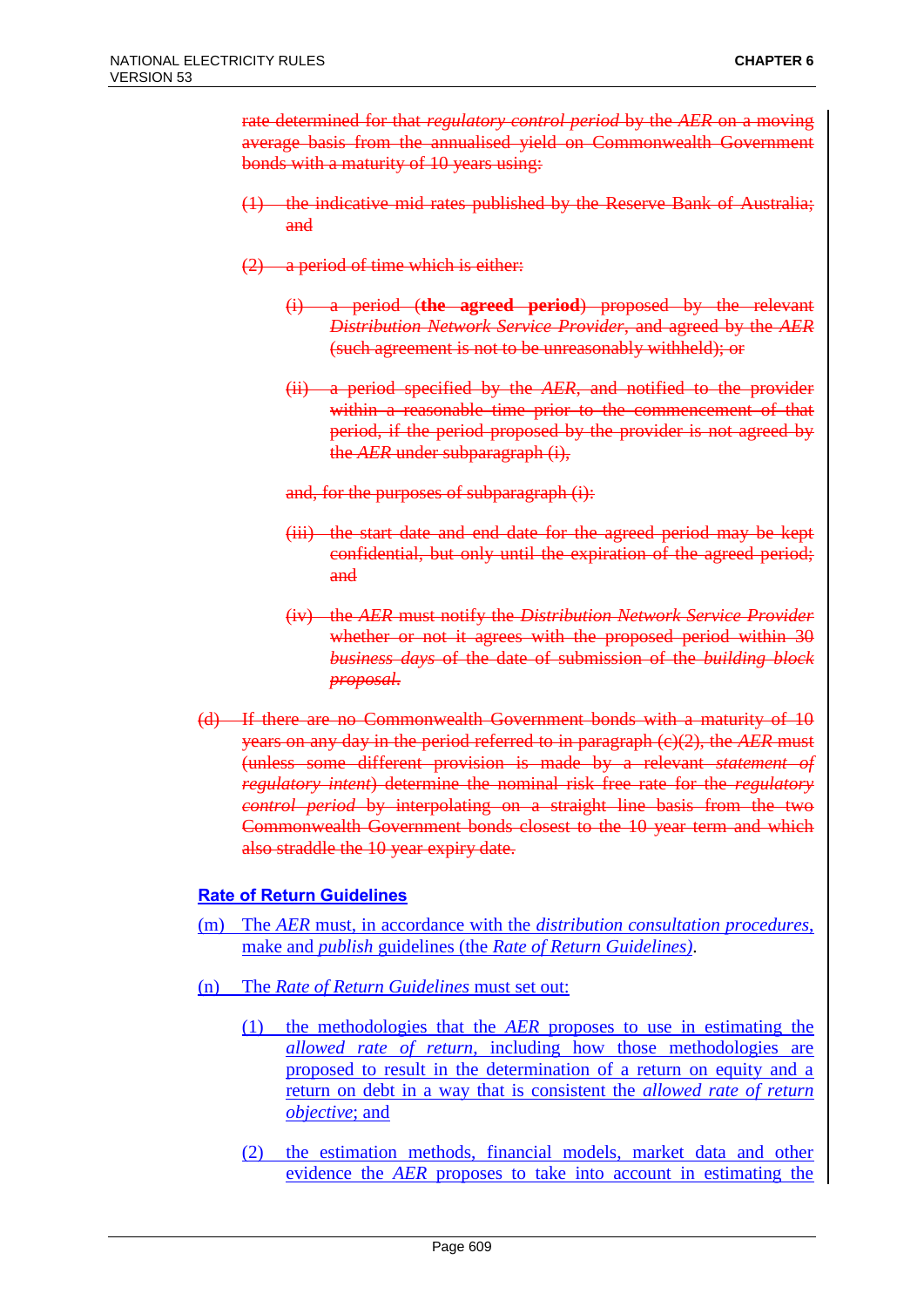return on equity, the return on debt and the value of imputation credits referred to in clause 6.5.3.

- (o) There must be *Rate of Return Guidelines* in force at all times after the date on which the *AER* first publishes the *Rate of Return Guidelines* under these *Rules*.
- (p) The *AER* must, in accordance with the *distribution consultation procedures*, review the *Rate of Return Guidelines*:
	- (1) at intervals not exceeding three years, with the first interval starting from the date that the first *Rate of Return Guidelines* are *published* under these *Rules*; and
	- (2) at the same time as it reviews the *Rate of Return Guidelines* made under clause 6A.6.2.
- (q) For the avoidance of doubt, nothing prevents the *AER* from *publishing* the *Rate of Return Guidelines* made under this clause 6.5.2 in the same document as the *Rate of Return Guidelines* made under clause 6A.6.2.

# **6.5.3 Estimated cost of corporate income tax**

The estimated cost of corporate income tax of a *Distribution Network Service Provider* for each *regulatory year* (**ETCt**) must be estimated in accordance with the following formula:

 $ETC_t = (ETI_t \times r_t) (1 - \gamma)$ 

where:

ETI<sup>t</sup> is an estimate of the taxable income for that *regulatory year* that would be earned by a benchmark efficient entity as a result of the provision of *standard control services* if such an entity, rather than the *Distribution Network Service Provider*, operated the business of the *Distribution Network Service Provider*, such estimate being determined in accordance with the *post-tax revenue model*;

 $r_t$  is the expected statutory income tax rate for that *regulatory year* as determined by the *AER*; and

γ is the value of imputation credits.

The estimated cost of corporate income tax of a *Distribution Network Service Provider* for each *regulatory year* (**ETCt**) must be calculated in accordance with the following formula:

 $ETC_t = (ETI_t \times r_t) (1 - \gamma)$ 

where:

ETI<sup>t</sup> is an estimate of the taxable income for that *regulatory year* that would be earned by a benchmark efficient entity as a result of the provision of *standard*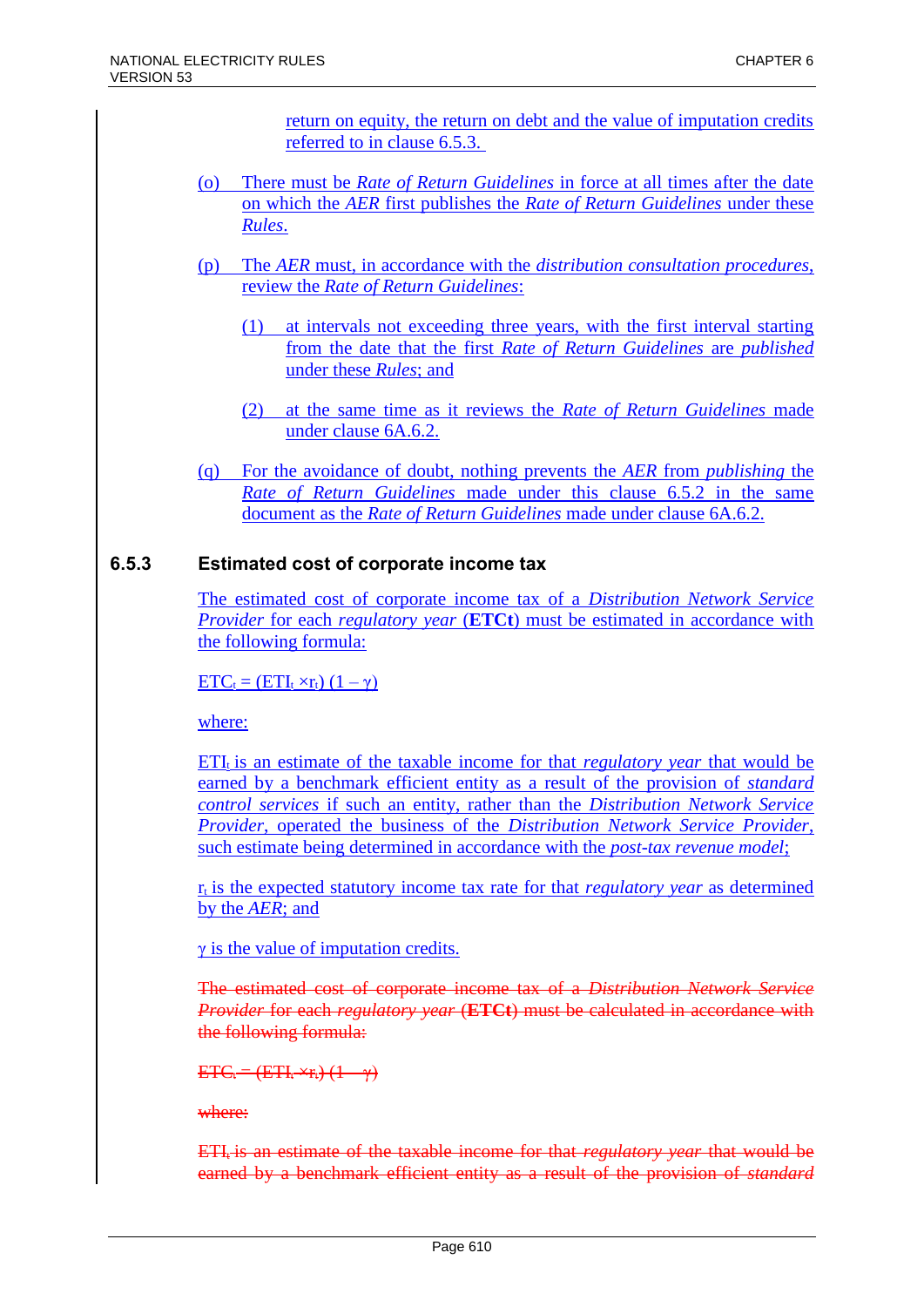*control services* if such an entity, rather than the *Distribution Network Service Provider*, operated the business of the *Distribution Network Service Provider*, such estimate being determined in accordance with the *post-tax revenue model*;

 $r_t$  is the expected statutory income tax rate for that *regulatory year* as determined by the *AER*; and

γ is the assumed utilisation of imputation credits.

For these purposes:

- (1) the cost of debt must be based on that of a benchmark efficient *Distribution Network Service Provider*; and
- (2) the estimate must take into account the estimated depreciation for that *regulatory year* for *tax* purposes, for a benchmark efficient *Distribution Network Service Provider*, of assets where the value of those assets is included in the regulatory asset base for the relevant *distribution system* for that *regulatory year*.

#### **6.5.4 Review of rate of return**

- (a) The *AER* must, in accordance with the *distribution consultation procedures* and this clause, carry out reviews of the matters referred to in paragraph (d).
- (b) The first review is to be concluded by 1 May 2009 and further reviews are to follow at intervals not exceeding, in any case, five years with the first interval starting from 31 March 2009.
- (c) The *AER* must, in consequence of a review, issue a statement (a *statement of regulatory intent*) adopting values, methods and credit rating levels for *Distribution Network Service Providers* or for specified classes of *Distribution Network Service Providers*.
- (d) The following matters (and the method of their calculation) may form the subject of a review:
	- $(1)$  the nominal risk free rate referred to in clause 6.5.2(c);
	- $(2)$  the equity beta referred to in clause 6.5.2(b);
	- $(3)$  the market risk premium referred to in clause 6.5.2(b);
	- $(4)$  the maturity period and bond rates referred to in clause 6.5.2(d);
	- (5) the ratio of the value of debt to the value of equity and debt referred to in clause  $6.5.2(b)$ ;
	- $(6)$  credit rating levels referred to in clause 6.5.2(e);
	- (7) the assumed utilisation of imputation credits referred to in clause  $6.5.3.$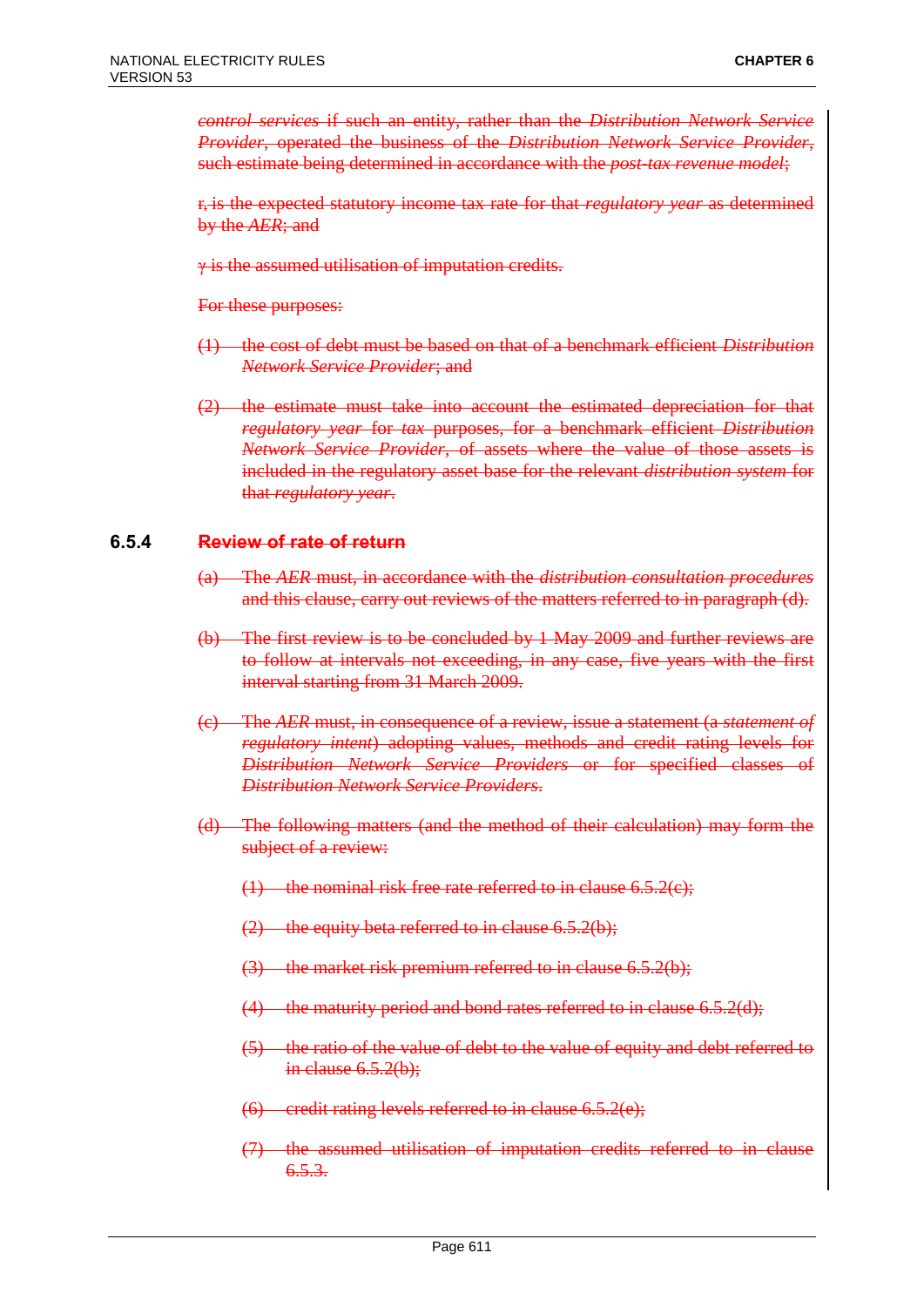- (e) In undertaking a review, the *AER* must have regard to:
	- (1) the need for the rate of return calculated for the purposes of clause 6.5.2(b) to be a forward looking rate of return that is commensurate with prevailing conditions in the market for funds and the risk involved in providing *standard control services*; and
	- (2) the need for the return on debt to reflect the current cost of borrowings for comparable debt; and
	- (3) the need for the credit rating levels or the values attributable to, or the methods of calculating, the parameters referred to in paragraph (d) that vary according to the efficiency of the *Distribution Network Service Provider* to be based on a benchmark efficient *Distribution Network Service Provider*; and
	- (4) where the credit rating levels or the values attributable to, or the method of calculating, parameters referred to in paragraph (d) cannot be determined with certainty:
		- the need to achieve an outcome that is consistent with the *national electricity objective*; and
		- (ii) the need for persuasive evidence before adopting a credit rating level or a value for, or a method of calculating, that parameter that differs from the credit rating level, value or the method of calculation that has previously been adopted for it.
- (f) A *statement of regulatory intent* adopting a revised value, method, or credit rating level applies only for the purposes of a *building block proposal* submitted to the *AER* after publication of the *statement of regulatory intent*.
- (g) A distribution determination to which a *statement of regulatory intent* is applicable must be consistent with the statement unless there is persuasive evidence justifying a departure, in the particular case, from a value, method or credit rating level set in the statement.
- (h) In deciding whether a departure from a value, method or credit rating level set in a *statement of regulatory intent* is justified in a distribution determination, the *AER* must consider:
	- $(1)$  the criteria on which the value, method or credit rating level was set in the *statement of regulatory intent* (the **underlying criteria**); and
	- (2) whether, in the light of the underlying criteria, a material change in circumstances since the date of the statement, or any other relevant factor, now makes a value, method or credit rating level set in the statement inappropriate.
- (i) If the *AER*, in making a distribution determination, in fact departs from a value, method or credit rating level set in a *statement of regulatory intent*, it must: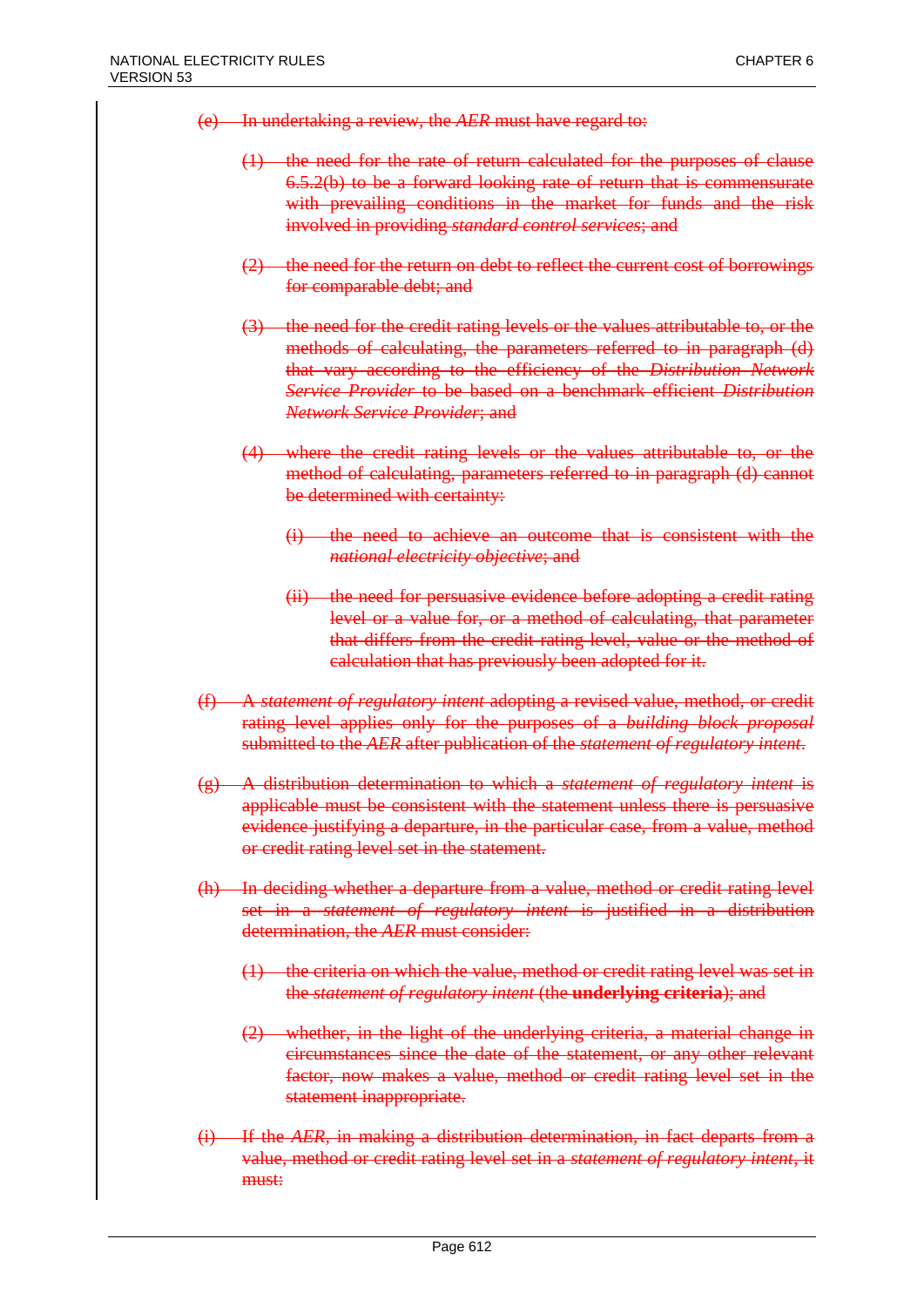- (1) state the substitute value, method or credit rating level in the determination; and
- $(2)$  demonstrate, in its reasons for the departure, that the departure justified on the basis of the underlying criteria.**[Deleted]**

### **6.5.5 Depreciation**

- (a) The depreciation for each *regulatory year*:
	- (1) must be calculated on the value of the assets as included in the regulatory asset base, as at the beginning of that *regulatory year*, for the relevant *distribution system*; and
	- (2) must be calculated:
		- (i) providing such depreciation schedules conform with the requirements set out in paragraph (b), using the depreciation schedules for each asset or category of assets that are nominated in the relevant *Distribution Network Service Provider's building block proposal*; or
		- (ii) to the extent the depreciation schedules nominated in the *Distribution Network Service Provider's* provider's *building block proposal* do not so conform, using the depreciation schedules determined for that purpose by the *AER*.
- (b) The depreciation schedules referred to in paragraph (a) must conform to the following requirements:
	- (1) the schedules must depreciate using a profile that reflects the nature of the assets or category of assets over the economic life of that asset or category of assets;
	- (2) the sum of the real value of the depreciation that is attributable to any asset or category of assets over the economic life of that asset or category of assets (such real value being calculated as at the time the value of that asset or category of assets was first included in the regulatory asset base for the relevant *distribution system*) must be equivalent to the value at which that asset or category of assets was first included in the regulatory asset base for the relevant *distribution system*;
	- (3) the economic life of the relevant assets and the depreciation methods and rates underpinning the calculation of depreciation for a given *regulatory control period* must be consistent with those determined for the same assets on a prospective basis in the distribution determination for that period.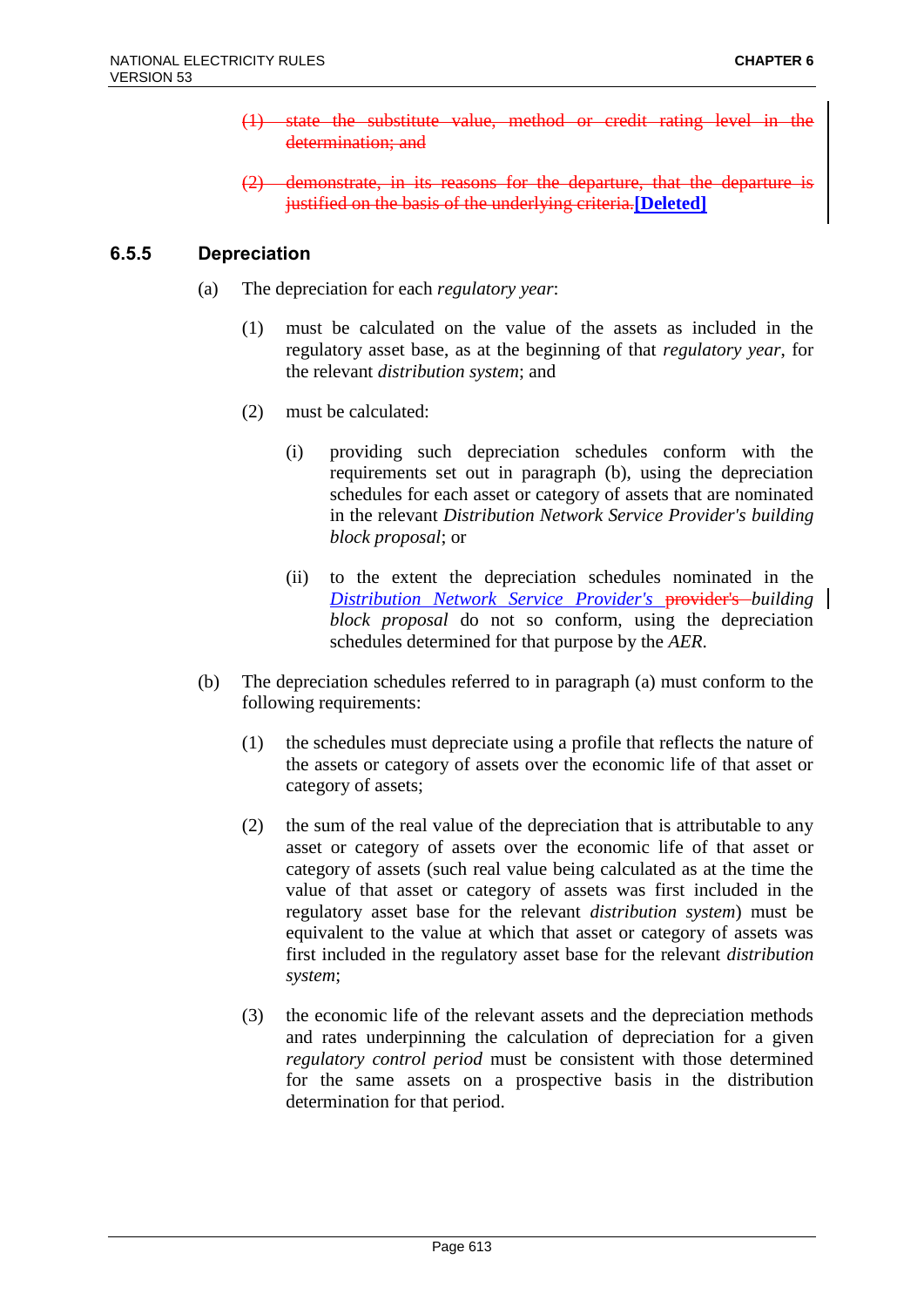#### **6.5.6 Forecast operating expenditure**

- (a) A *building block proposal* must include the total forecast operating expenditure for the relevant *regulatory control period* which the *Distribution Network Service Provider* considers is required in order to achieve each of the following (the *operating expenditure objectives*):
	- (1) meet or manage the expected demand for *standard control services* over that period;
	- (2) comply with all applicable *regulatory obligations or requirements* associated with the provision of *standard control services*;
	- (3) maintain the quality, reliability and security of supply of *standard control services*; and
	- (4) maintain the reliability, safety and security of the *distribution system* through the supply of *standard control services*.
- (b) The forecast of required operating expenditure of a *Distribution Network Service Provider* that is included in a *building block proposal* must:
	- (1) comply with the requirements of any relevant *regulatory information instrument*; and
	- (2) be for expenditure that is properly allocated to *standard control services* in accordance with the principles and policies set out in the *Cost Allocation Method* for the *Distribution Network Service Provider*; and
	- (3) include both:
		- (i) the total of the forecast operating expenditure for the relevant *regulatory control period*; and
		- (ii) the forecast of the operating expenditure for each *regulatory year* of the relevant *regulatory control period*.
- (c) The *AER* must accept the forecast of required operating expenditure of a *Distribution Network Service Provider* that is included in a *building block proposal* if the *AER* is satisfied that the total of the forecast operating expenditure for the *regulatory control period* reasonably reflects– $\epsilon$ each of the following (the *operating expenditure criteria*):
	- (1) the efficient costs of achieving the *operating expenditure objectives*; and
	- (2) the costs that a prudent operator  $\frac{1}{2}$  the circumstances of the relevant *Distribution Network Service Provider* would require to achieve the *operating expenditure objectives*; and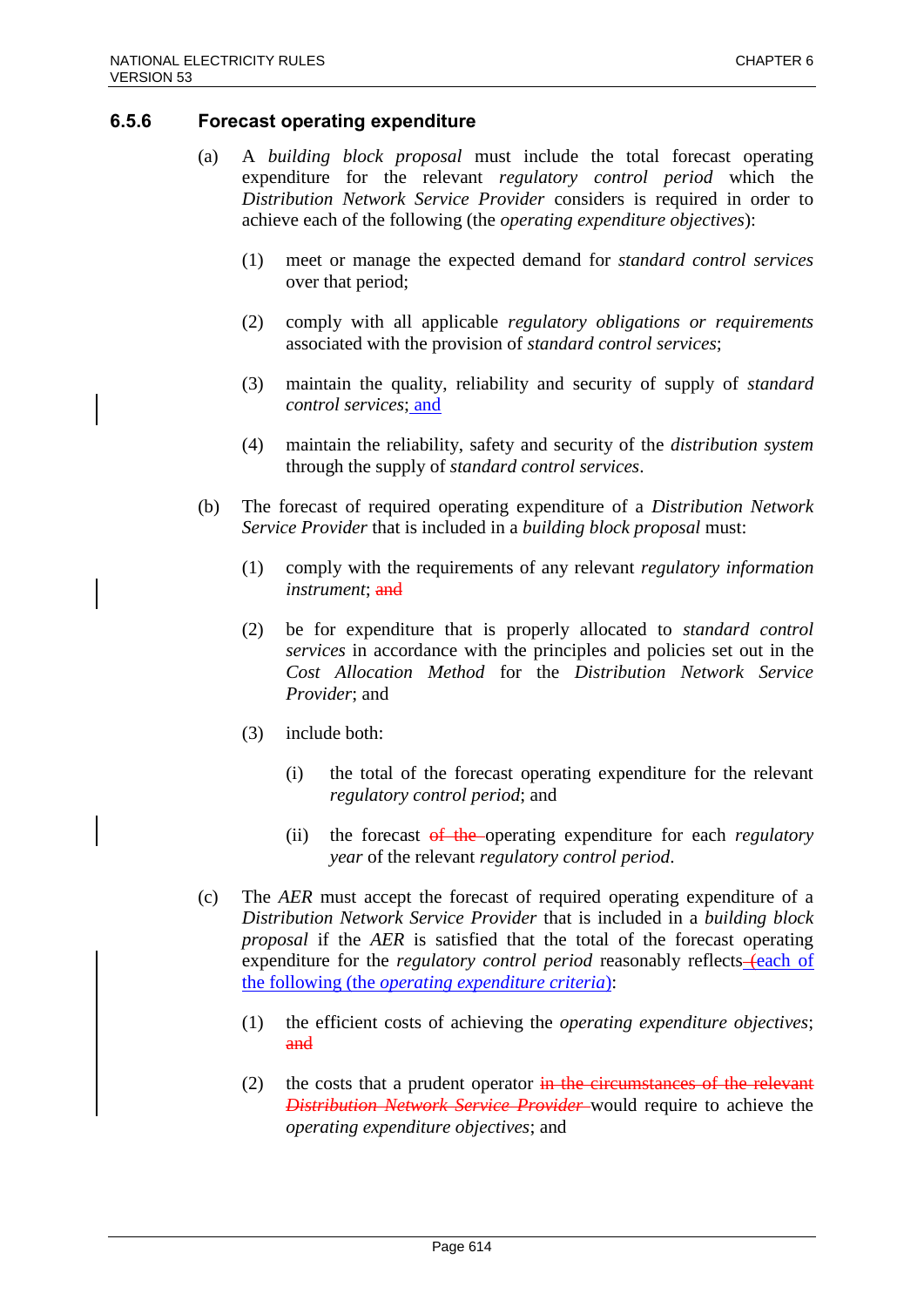(3) a realistic expectation of the demand forecast and cost inputs required to achieve the *operating expenditure objectives*.

(the *operating expenditure criteria*).

- (d) If the *AER* is not satisfied as referred to in paragraph (c), it must not accept the forecast of required operating expenditure of a *Distribution Network Service Provider* that is included in a *building block proposal*.
- (e) In deciding whether or not the *AER* is satisfied as referred to in paragraph (c), the *AER* must have regard to the following (the operating expenditure factors):
	- (1) the information included in or accompanying the *building block proposal*;**[Deleted]**
	- (2) submissions received in the course of consulting on the *building block proposal*;**[Deleted]**
	- (3) analysis undertaken by or for the *AER* and *published* before the distribution determination is made in its final form;**[Deleted]**
	- (4) benchmark operating expenditure that would be incurred by an efficient *Distribution Network Service Provider* over the *regulatory control period*;
	- (4) the most recent *annual benchmarking report* that has been *published* under rule 6.27 and the benchmark operating expenditure that would be incurred by an efficient *Distribution Network Service Provider* over the relevant *regulatory control period*;
	- (5) the actual and expected operating expenditure of the *Distribution Network Service Provider* during any preceding *regulatory control periods*;
	- (5A) the extent to which the operating expenditure forecast includes expenditure to address the concerns of any electricity consumers to the extent those concerns have been identified by the *Distribution Network Service Provider* in the course of its engagement with electricity consumers;
	- (6) the relative prices of operating and capital inputs;
	- (7) the substitution possibilities between operating and capital expenditure;
	- (8) whether the total labour costs included in the capital and operating expenditure forecasts for the *regulatory control period* are consistent with the incentives provided by the applicable *service target performance incentive scheme* in respect of the *regulatory control period*;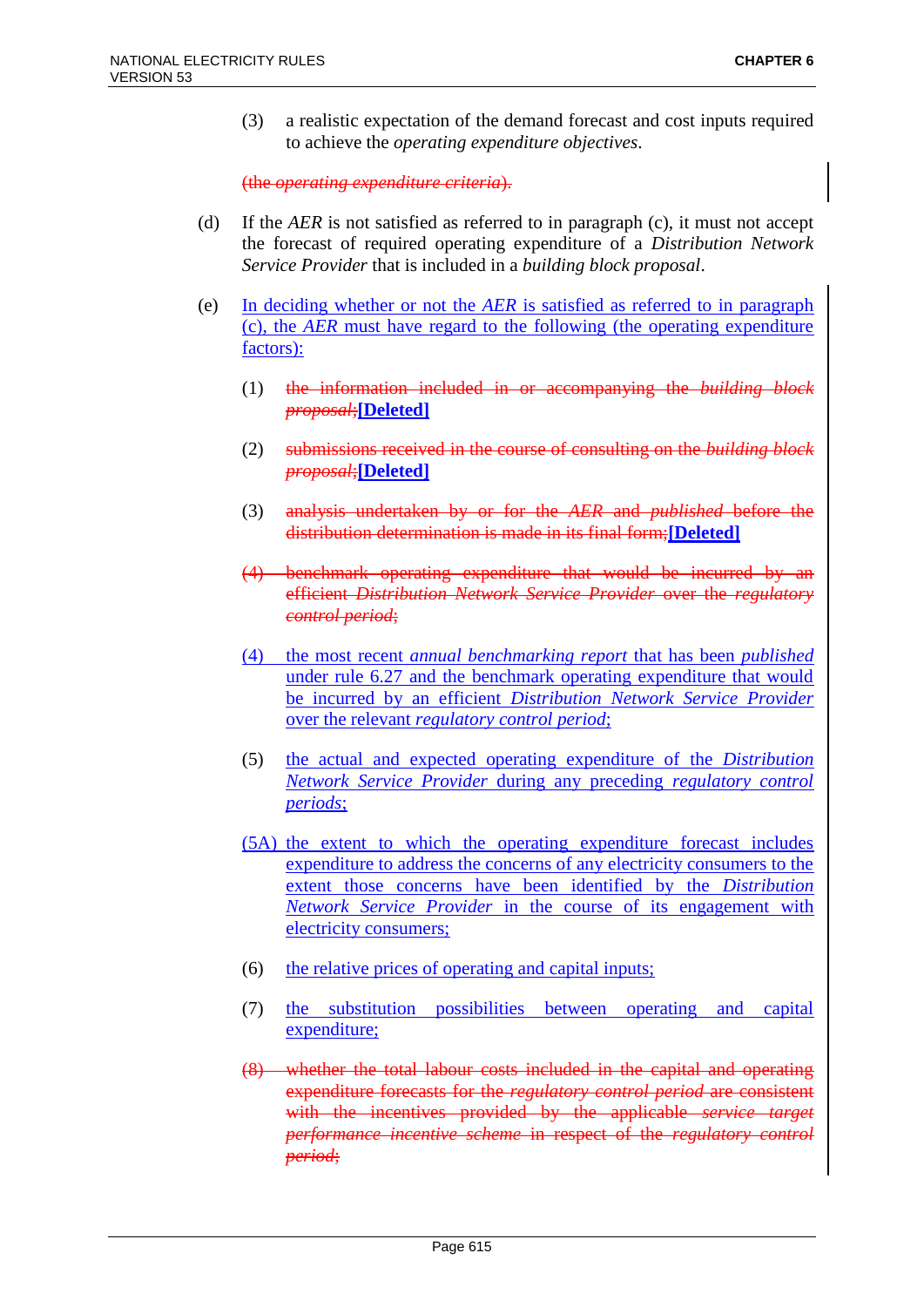- (8) whether the operating expenditure forecast is consistent with any incentive scheme or schemes that apply to the *Distribution Network Service Provider* under clauses 6.5.8 or 6.6.2 to 6.6.4;
- (9) the extent the forecast of required operating expenditure of the *Distribution Network Service Provider* is referable to arrangements with a person other than the provider that, in the opinion of the *AER*, do not reflect arm's length terms;
- (9) the extent the operating expenditure forecast is referable to arrangements with a person other than the *Distribution Network Service Provider* that, in the opinion of the *AER*, do not reflect arm's length terms;
- (9A) whether the operating expenditure forecast includes an amount relating to a project that should more appropriately be included as a *contingent project* under clause 6.6A.1(b);
- (10) the extent the *Distribution Network Service Provider* has considered, and made provision for, efficient and prudent non-*network* alternatives; and
- (11) **[Note: Clause left intentionally blank]**
- (12) any other factor the *AER* considers relevant and which the *AER* has notified the *Distribution Network Service Provider* in writing, prior to the submission of its revised *regulatory proposal* under clause 6.10.3, is an *operating expenditure factor*.

# **6.5.7 Forecast capital expenditure**

- (a) A *building block proposal* must include the total forecast capital expenditure for the relevant *regulatory control period* which the *Distribution Network Service Provider* considers is required in order to achieve each of the following (the *capital expenditure objectives*):
	- (1) meet or manage the expected demand for *standard control services* over that period;
	- (2) comply with all applicable *regulatory obligations or requirements* associated with the provision of *standard control services*;
	- (3) maintain the quality, reliability and security of supply of *standard control services*; and
	- (4) maintain the reliability, safety and security of the *distribution system* through the supply of *standard control services*.
- (b) The forecast of required capital expenditure of a *Distribution Network Service Provider* that is included in a *building block proposal* must: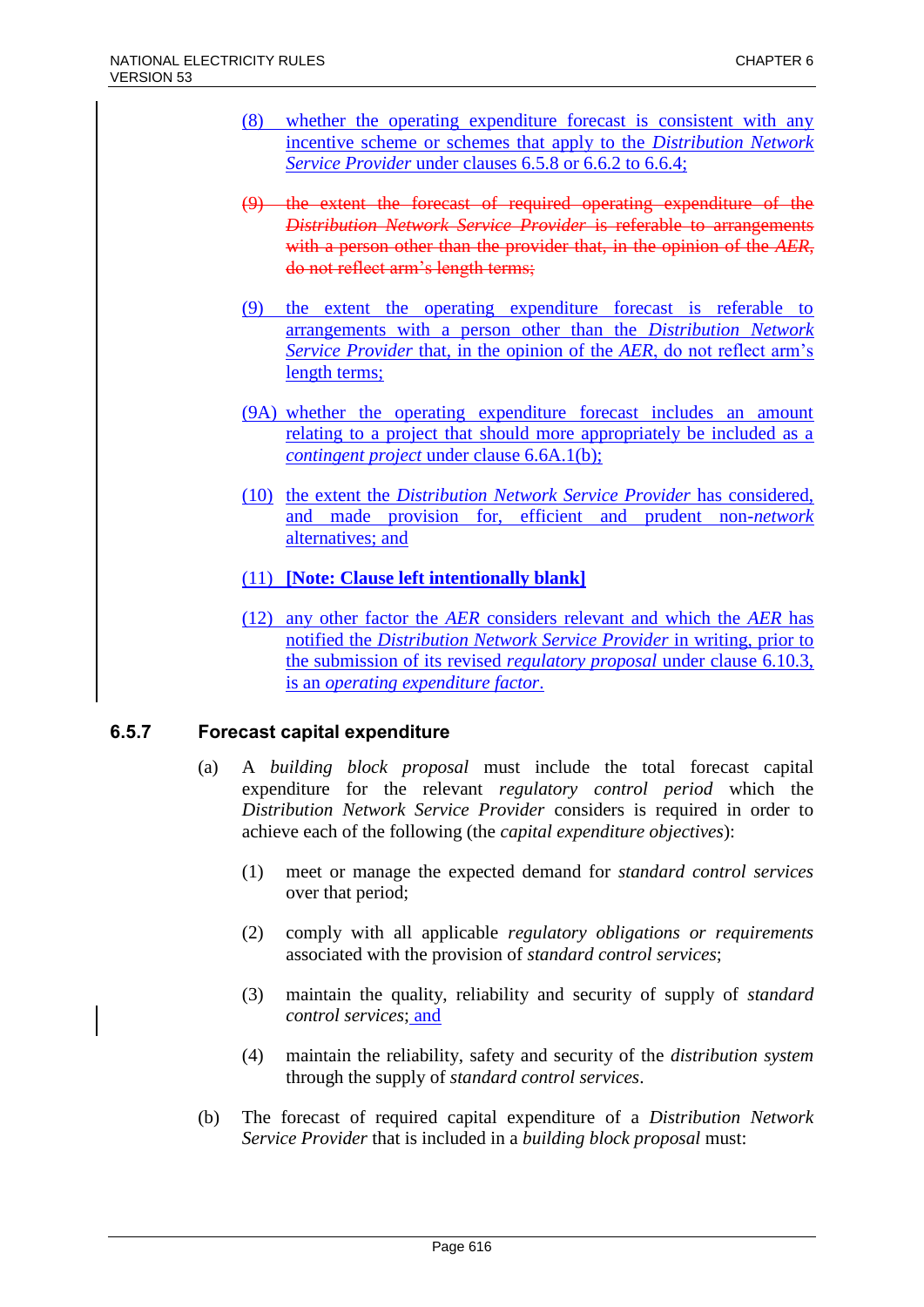- (1) comply with the requirements of any relevant *regulatory information instrument*; and
- (2) be for expenditure that is properly allocated to *standard control services* in accordance with the principles and policies set out in the *Cost Allocation Method* for the *Distribution Network Service Provider*; and
- (3) include both:
	- (i) the total of the forecast capital expenditure for the relevant *regulatory control period*; and
	- (ii) the forecast of the capital expenditure for each *regulatory year* of the relevant *regulatory control period*; and
- (4) identify any forecast capital expenditure for the *relevant regulatory control period* that is for an option that has satisfied the *regulatory test*.
- (c) The *AER* must accept the forecast of required capital expenditure of a *Distribution Network Service Provider* that is included in a *building block proposal* if the *AER* is satisfied that the total of the forecast capital expenditure for the *regulatory control period* reasonably reflects each of the following (the *capital expenditure criteria*):
	- (1) the efficient costs of achieving the *capital expenditure objectives*; and
	- (2) the costs that a prudent operator  $\frac{1}{2}$  in the circumstances of the relevant *Distribution Network Service Provider* would require to achieve the *capital expenditure objectives*; and
	- (3) a realistic expectation of the demand forecast and cost inputs required to achieve the *capital expenditure objectives*.

(the *capital expenditure criteria*)

- (d) If the *AER* is not satisfied as referred to in paragraph (c), it must not accept the forecast of required capital expenditure of a *Distribution Network Service Provider*.
- (e) In deciding whether or not the *AER* is satisfied as referred to in paragraph (c), the *AER* must have regard to the following (the capital expenditure factors):
	- (1) the information included in or accompanying the *building block proposal*;

(1) **[Deleted]**

- (2) submissions received in the course of consulting on the *building block proposal*;
- (2) **[Deleted]**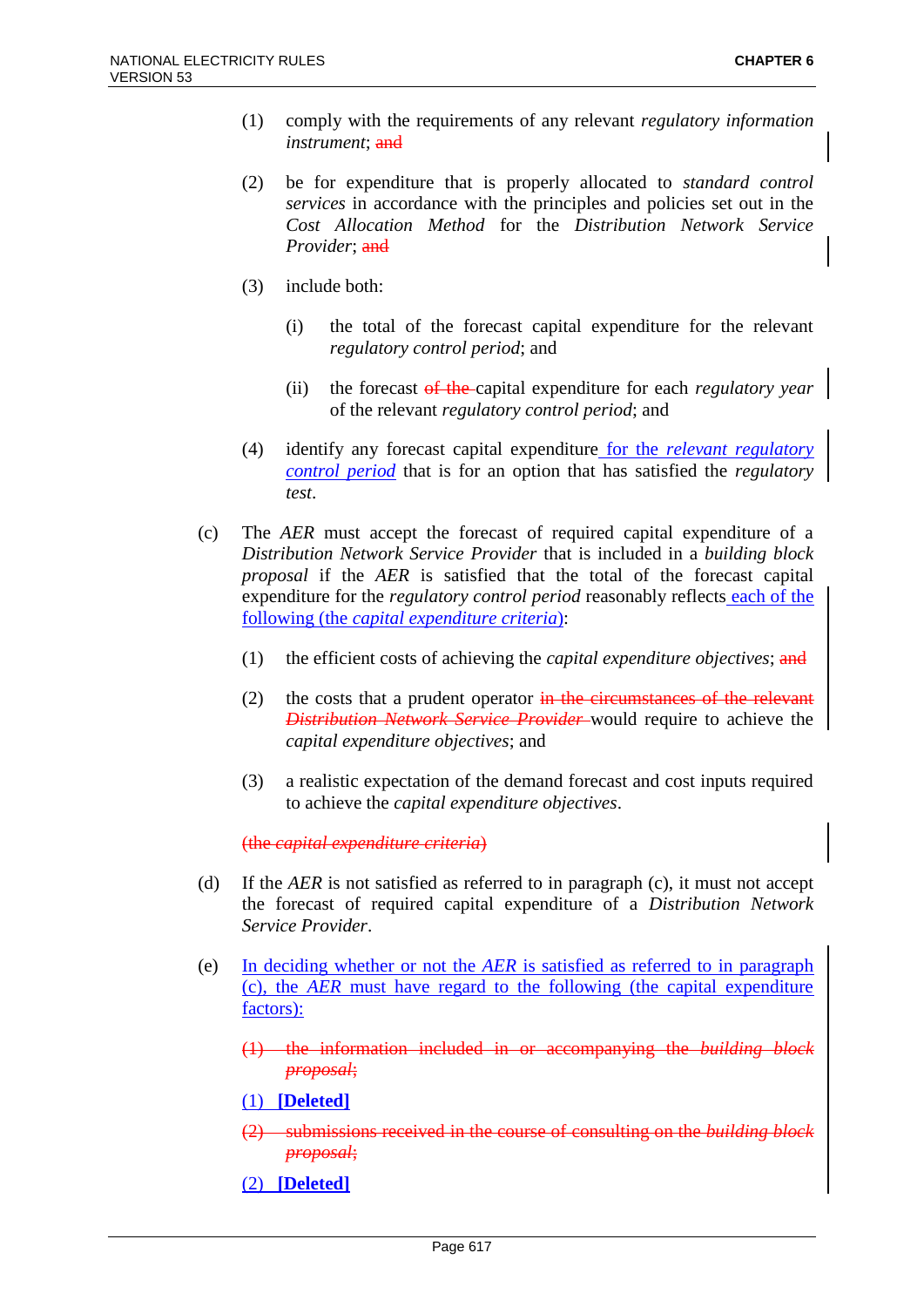(3) analysis undertaken by or for the *AER* and *published* before the distribution determination is made in its final form;

### (3) **[Deleted]**

- (4) benchmark capital expenditure that would be incurred by an efficient *Distribution Network Service Provider* over the *regulatory control period*;
- (4) the most recent *annual benchmarking report* that has been *published* under rule 6.27 and the benchmark capital expenditure that would be incurred by an efficient *Distribution Network Service Provider* over the relevant *regulatory control period*;
- (5) the actual and expected capital expenditure of the *Distribution Network Service Provider* during any preceding *regulatory control periods*;
- (5A) the extent to which the capital expenditure forecast includes expenditure to address the concerns of any electricity consumers to the extent those concerns have been identified by the *Distribution Network Service Provider* in the course of its engagement with electricity consumers;
- (6) the relative prices of operating and capital inputs;
- (7) the substitution possibilities between operating and capital expenditure;
- (8) whether the total labour costs included in the capital and operating expenditure forecasts for the *regulatory control period* are consistent with the incentives provided by the applicable *service target performance incentive scheme* in respect of the *regulatory control period*;
- (9) the extent the forecast of required capital expenditure of the *Distribution Network Service Provider* is referable to arrangements with a person other than the provider that, in the opinion of the *AER*, do not reflect arm's length terms;
- (10) the extent the *Distribution Network Service Provider* has considered, and made provision for, efficient non-network alternatives.
- (8) whether the capital expenditure forecast is consistent with any incentive scheme or schemes that apply to the *Distribution Network Service Provider* under clauses 6.5.8A or 6.6.2 to 6.6.4;
- (9) the extent the capital expenditure forecast is referable to arrangements with a person other than the *Distribution Network Service Provider* that, in the opinion of the *AER*, do not reflect arm's length terms;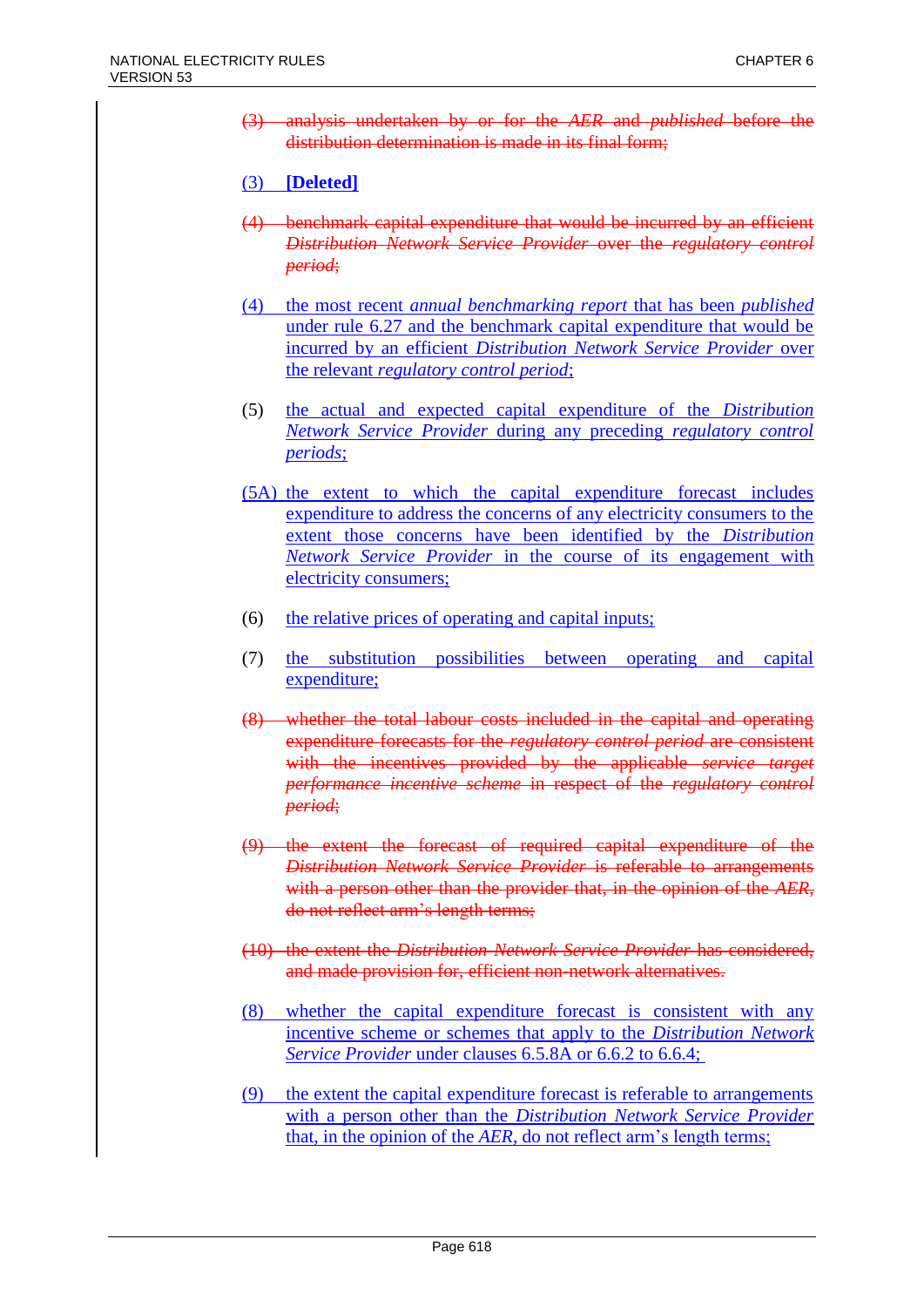- (9A) whether the capital expenditure forecast includes an amount relating to a project that should more appropriately be included as a *contingent project* under clause 6.6A.1(b);
- (10) the extent the *Distribution Network Service Provider* has considered, and made provision for, efficient and prudent non-*network* alternatives; and
- (11) **[Note: clause left intentionally blank]**
- (12) any other factor the *AER* considers relevant and which the *AER* has notified the *Distribution Network Service Providers* in writing, prior to the submission of its revised *regulatory proposal* under clause 6.10.3, is a *capital expenditure factor*.

### **Forecast capital expenditure and contingent projects**

- (f) Paragraphs  $(g) (i)$  apply where:
	- (1) in a *regulatory control period* (the **first** *regulatory control period*), the *AER* determines under clause  $6.6A.2(e)(1)(iii)$  that the likely completion date for a *contingent project* is a date which occurs in the immediately following *regulatory control period* (the **second**  *regulatory control period*); and
	- (2) there is an unspent amount of capital expenditure for that *contingent project* under paragraph (g).
- (g) A *Distribution Network Service Provider's regulatory proposal* for the second *regulatory control period* must include in the forecast of required capital expenditure referred to in paragraph (a) an amount of any unspent capital expenditure for each *contingent project* as described in paragraph  $(f)(2)$ , that equals the difference (if any) between:
	- (1) the total capital expenditure for that *contingent project*, as determined by the *AER* in the first *regulatory control period* under clause 6.6A.2(e)(1)(ii); and
	- (2) the total of the capital expenditure actually incurred (or estimated capital expenditure for any part of the first *regulatory control period*  for which actual capital expenditure is not available) in the first *regulatory control period* for that *contingent project*.
- (h) The *AER* must include in any forecast capital expenditure for the second *regulatory control period* which is accepted in accordance with paragraph (c) or substituted in accordance with clause  $6.12.1(3)(ii)$  (as the case may be) the amount of any unspent capital expenditure calculated in accordance with paragraph (g).
- (i) Without limiting the requirement in paragraph (h), in deciding whether or not to accept the forecast of required capital expenditure of a *Distribution*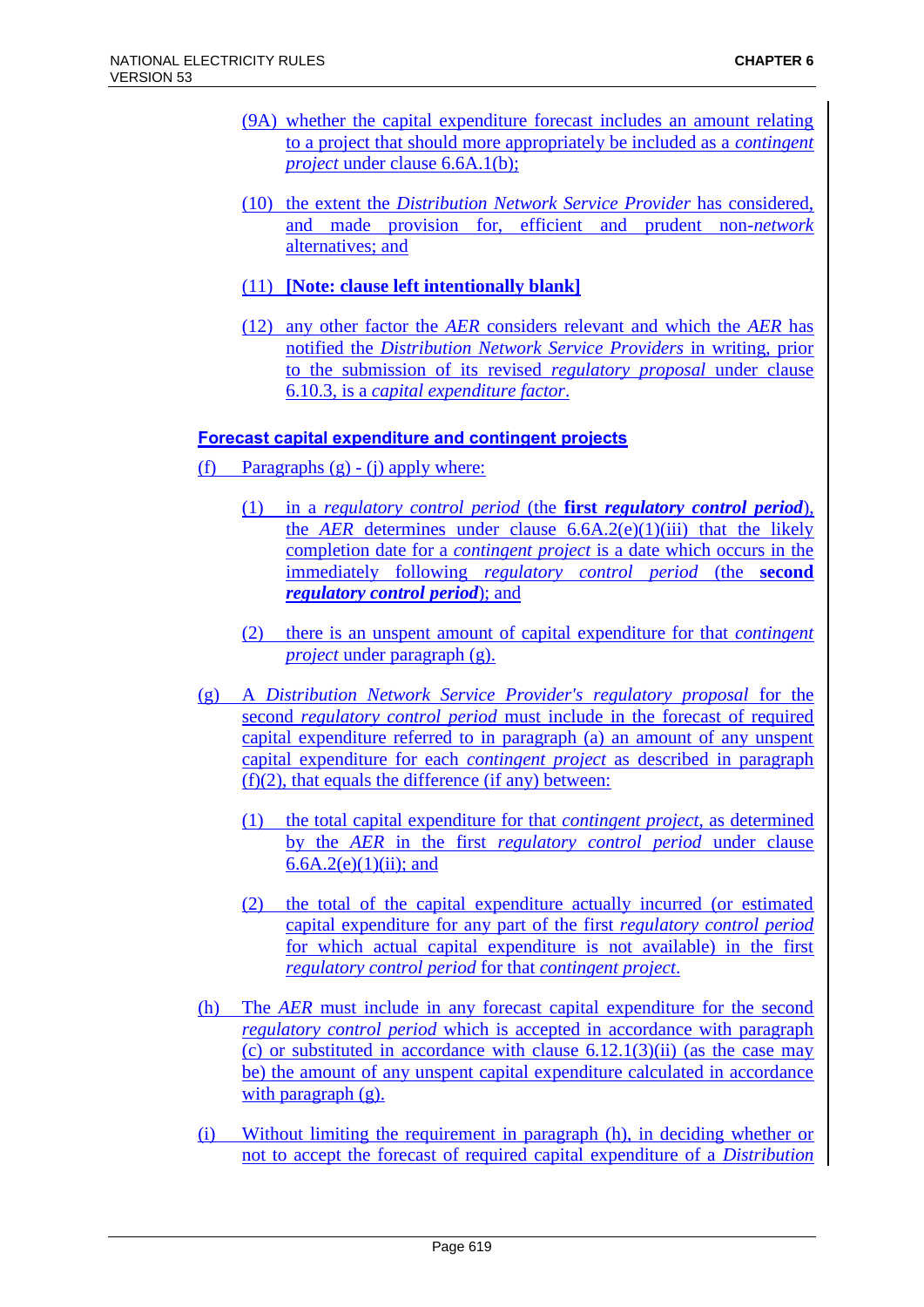*Network Service Provider* for the second *regulatory control period* in accordance with this clause 6.5.7, the *AER* must not:

- (1) assess the reasonableness of the amount of unspent capital expenditure for a *contingent project* referred to in paragraph (g) or the remaining period to which the *contingent project* applies;
- (2) assess the reasonableness of the timing of the unspent capital expenditure within the remaining period for a *contingent project* referred to in paragraph (g) except as part of the assessment of the total forecast capital expenditure under paragraph (c); or
- (3) take into account any amount which represents for a *contingent project* referred to in paragraph (g) the difference between:
	- (i) the amount representing the sum of the forecast capital expenditure for that *contingent project* for each year of the immediately preceding *regulatory control period* referred to in clause  $6.6A.2(e)(1)(i)$ ; and
	- (ii) the total capital expenditure actually incurred (or estimated capital expenditure for any part of the preceding *regulatory control period* for which actual capital expenditure is not available) in the immediately preceding *regulatory control period* for that *contingent project*.
- (j) A *regulatory proposal* in respect of the second *regulatory control period* must not include in the forecast of required capital expenditure referred to in paragraph (a) any capital expenditure for a contingent project for the first *regulatory control period*:
	- (1) to the extent that the capital expenditure was included in the amount of capital expenditure for that *contingent project* as determined in the first *regulatory control period* under clause 6.6A.2(e)(1)(i); and
	- (2) the capital expenditure actually incurred (or estimated capital expenditure for any part of the first *regulatory control period* for which actual capital expenditure is not available) in the first *regulatory control period* for that *contingent project* exceeded the capital expenditure referred to in subparagraph (1).

# **6.5.8 Efficiency benefit sharing scheme**

- (a) The *AER* must, in accordance with the *distribution consultation procedures*, develop and *publish* a schemean incentive scheme or schemes (*efficiency benefit sharing scheme*) that provide for a fair sharing between *Distribution Network Service Providers* and *Distribution Network Users* of:
	- (1) the efficiency gains derived from the operating expenditure of *Distribution Network Service Providers* for a *regulatory control period* being less than; and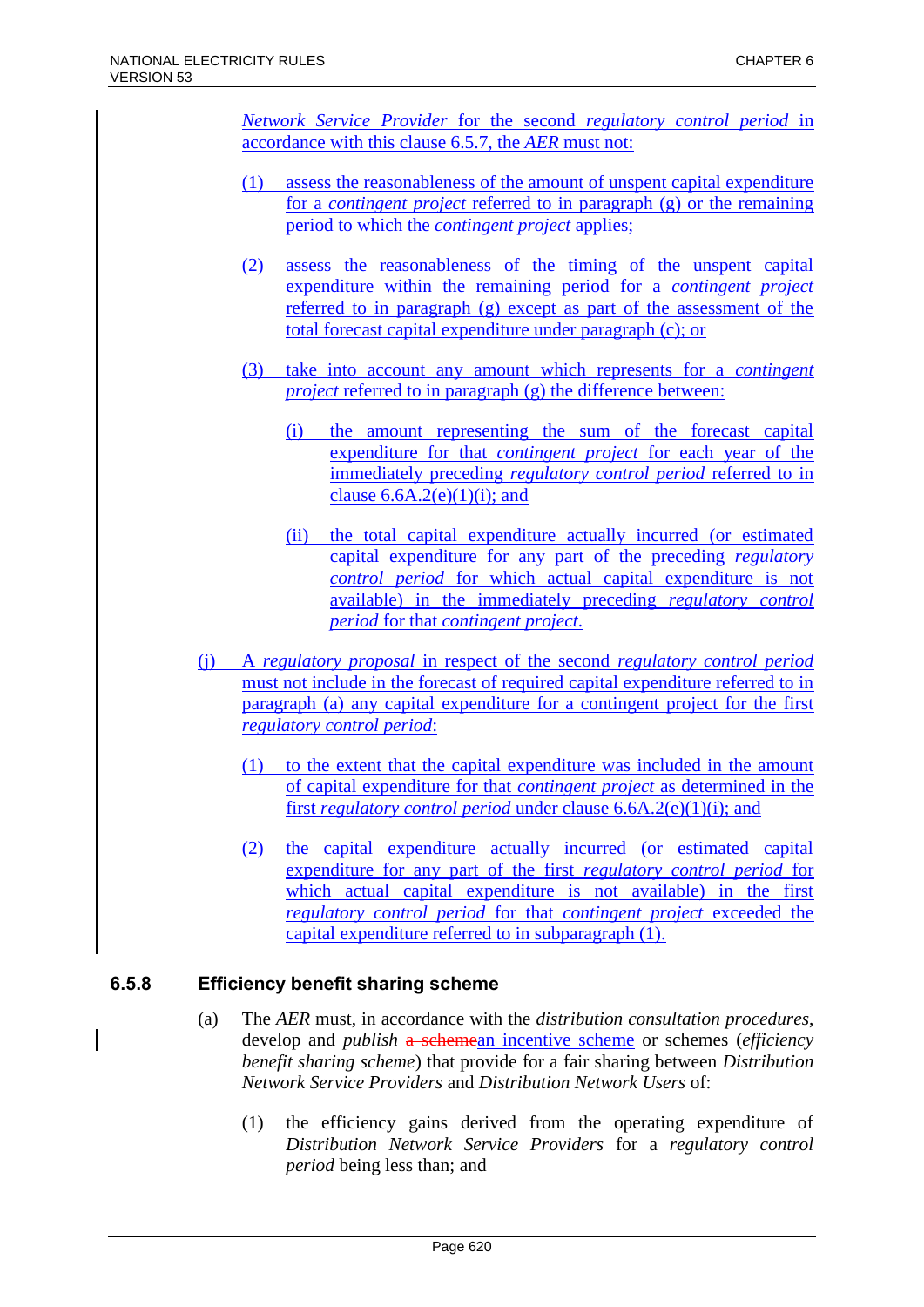(2) the efficiency losses derived from the operating expenditure of *Distribution Network Service Providers* for a *regulatory control period* being more than,

the forecast operating expenditure accepted or substituted by the *AER* for that *regulatory control period*.

- (b) An *efficiency benefit sharing scheme* may (but is not required to) be developed to cover efficiency gains and losses related to **capital expenditure** or *distribution losses*.
- (c) In developing and implementing an *efficiency benefit sharing scheme*, the *AER* must have regard to:
	- (1) the need to ensure that benefits to electricity consumers likely to result from the scheme are sufficient to warrant any reward or penalty under the scheme for *Distribution Network Service Providers*; and
	- (2) the need to provide *Distribution Network Service Providers* with a continuous incentive, so far as is consistent with economic efficiency, to reduce operating expenditure and, if the scheme extends to capital expenditure, capital expenditure; and
	- (3) the desirability of both rewarding *Distribution Network Service Providers* for efficiency gains and penalising *Distribution Network Service Providers* for efficiency losses; and
	- (4) any incentives that *Distribution Network Service Providers* may have to capitalise expenditure; and
	- (5) the possible effects of the scheme on incentives for the implementation of non-network alternatives.
- (d) The *AER* may, from time to time and in accordance with the *distribution consultation procedures*, amend or replace an *efficiency benefit sharing scheme*.

### **6.5.8A Capital expenditure sharing scheme**

- (a) A *capital expenditure sharing scheme* is a scheme that provides *Distribution Network Service Providers* with an incentive to undertake efficient capital expenditure during a *regulatory control period*.
- (b) If the *AER* develops a *capital expenditure sharing scheme* in accordance with this clause, the *capital expenditure sharing scheme* must be consistent with the *capital expenditure incentive objective*.
- (c) In developing a *capital expenditure sharing scheme*, the *AER* must take into account the following principles (the *capital expenditure sharing scheme principles*):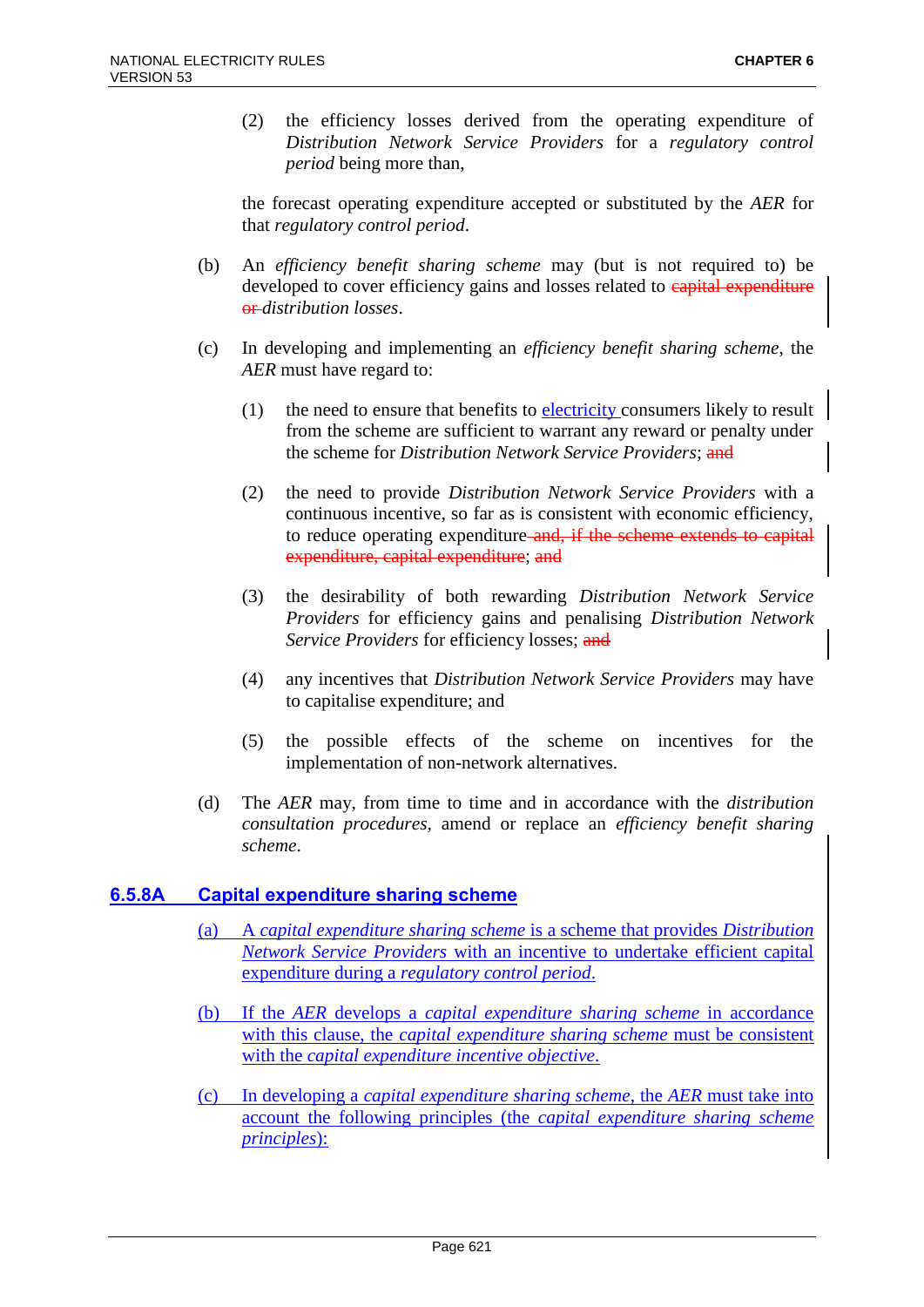- (1) *Distribution Network Service Providers* should be rewarded or penalised for improvements or declines in efficiency of capital expenditure; and
- (2) the rewards and penalties should be commensurate with the efficiencies or inefficiencies in capital expenditure, but a reward for efficient capital expenditure need not correspond in amount to a penalty for the same amount of inefficient capital expenditure.
- (d) In developing a *capital expenditure sharing scheme*, the *AER* must also take into account:
	- (1) the interaction of the scheme with other incentives that *Distribution Network Service Providers* may have in relation to undertaking efficient operating or capital expenditure; and
	- (2) the *capital expenditure objectives* and, if relevant, the *operating expenditure objectives*.
- (e) In deciding:
	- (1) whether to apply a *capital expenditure sharing scheme* to a *Distribution Network Service Provider* for a *regulatory control period*; and
	- (2) the nature and details of any *capital expenditure sharing scheme* that is to apply to a *Distribution Network Service Provider* for a *regulatory control period*,

### the *AER* must:

- (3) make that decision in a manner that contributes to the achievement of the *capital expenditure incentive objective*; and
- (4) take into account:
	- (i) both the *capital expenditure sharing scheme principles*, and the matters referred to in paragraph (d), as they apply to the *Distribution Network Service Provider*; and
	- (ii) the circumstances of the *Distribution Network Service Provider*.

# **6.5.9 The X factor**

- (a) A *building block determination* is to include the X factor for each control mechanism for each *regulatory year* of the *regulatory control period*.
- (b) The X factor: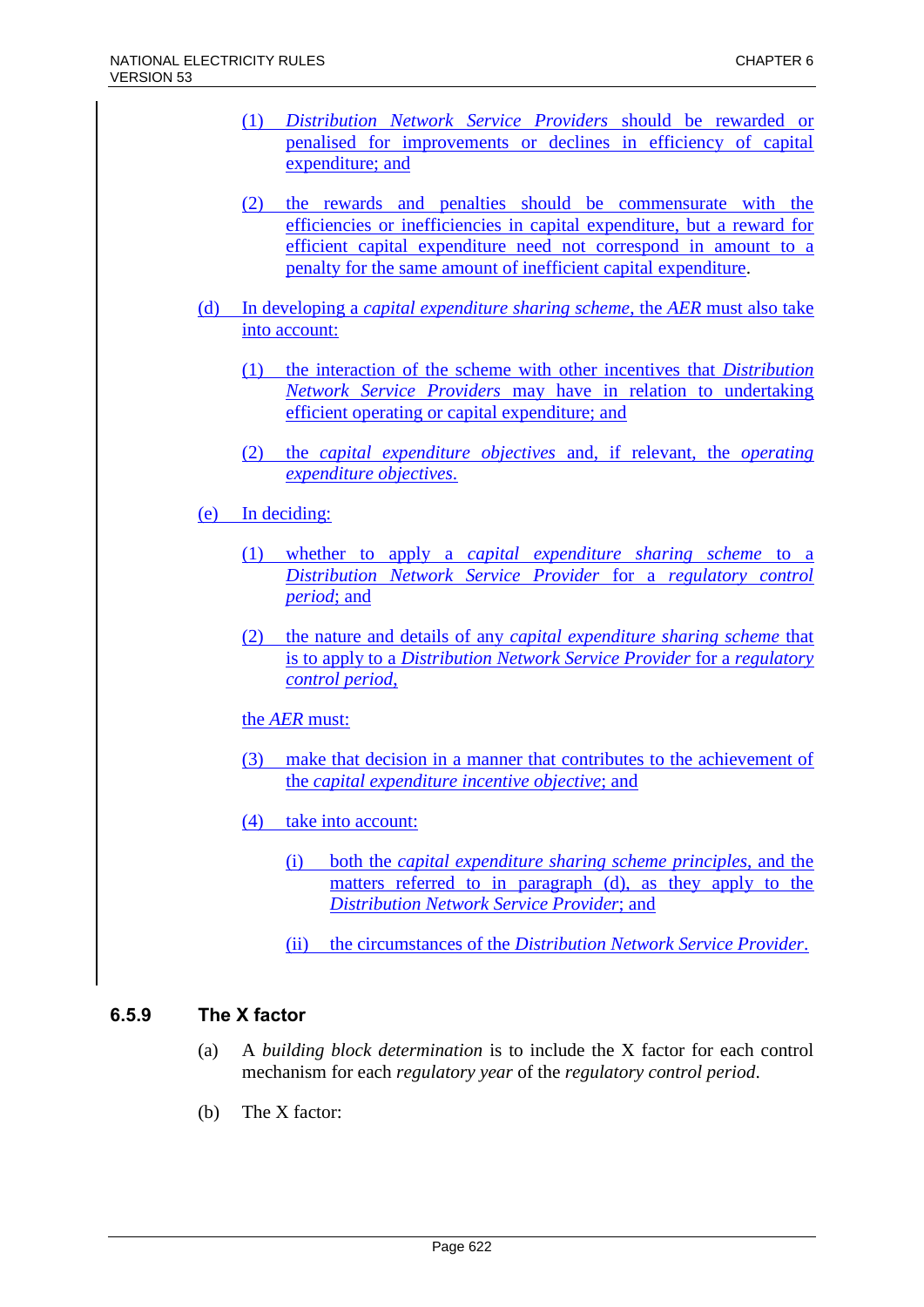- (1) must be set by the *AER* with regard to the *Distribution Network Service Provider's total revenue requirement* for the *regulatory control period*; and
- (2) must be such as to minimise, as far as reasonably possible, variance between expected revenue for the last *regulatory year* of the *regulatory control period* and the *annual revenue requirement* for that last *regulatory year*; and
- (3) must conform with whichever of the following requirements is applicable:
	- (i) if the control mechanism relates generally to *standard control services* – the X factor must be designed to equalise (in terms of net present value) the revenue to be earned by the *Distribution Network Service Provider* from the provision of *standard control services* over the *regulatory control period* with the provider's *Distribution Network Service Provider's total revenue requirement* for the *regulatory control period*;
	- (ii) if there are separate control mechanisms for different *standard control services* – the X factor for each control mechanism must be designed to equalise (in terms of net present value) the revenue to be earned by the *Distribution Network Service Provider* from the provision of *standard control services* to which the control mechanism relates over the *regulatory control period* with the portion of the *Distribution Network Service Provider's* provider's *total revenue requirement* for the *regulatory control period* attributable to those services.
- (c) There may be different X factors:
	- (1) for different regulatory years of the regulatory control period; andfor different *regulatory years* of the *regulatory control period*; and
	- (2) if there are 2 or more control mechanisms for each control mechanism.

### **6.5.10 Pass through events**

- (a) A *building block proposal* may include a proposal as to the events that should be defined as *pass through events* under clause 6.6.1(a1)(5) having regard to the *nominated pass through event considerations*.
- (b) In determining whether to accept the pass through events nominated by a *Distribution Network Service Provider* in its *building block proposal* under paragraph (a), the *AER* must take into account the *nominated pass through event considerations*.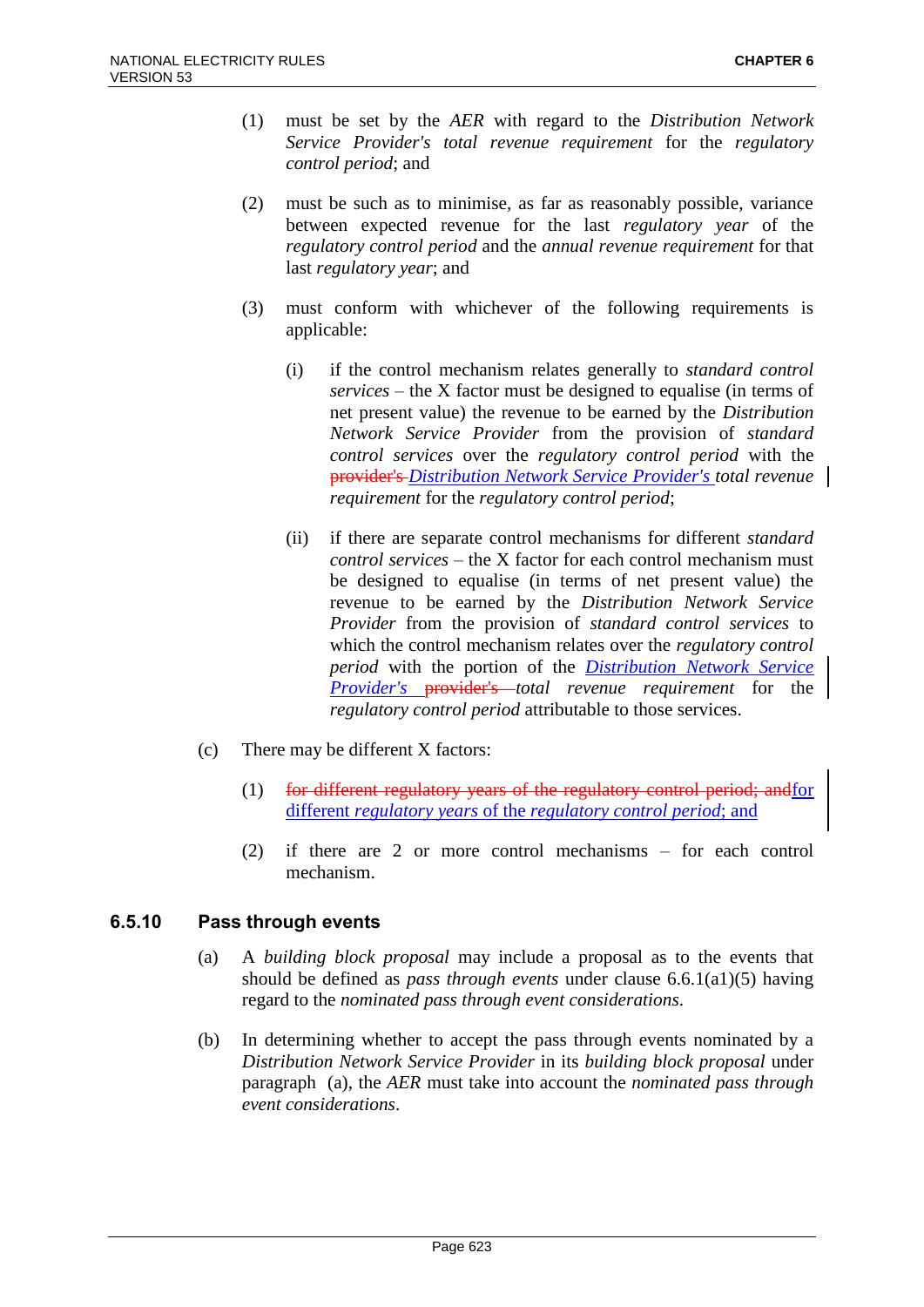# **6.6 Adjustments after making of building block determination.**

### **6.6.1 Cost pass through**

- (a1) Any of the following is a *pass through event* for a distribution determination:
	- (1) a *regulatory change event*;
	- (2) a *service standard event*;
	- (3) a *tax change event*;
	- (4) a *retailer insolvency event*; and
	- (5) any other event specified in a distribution determination as a *pass through event* for the determination.
- (a) If a *positive change event* occurs, a *Distribution Network Service Provider* may seek the approval of the *AER* to pass through to *Distribution Network Users* a *positive pass through amount*.
- (b) If a *negative change event* occurs, the *AER* may require the *Distribution Network Service Provider* to pass through to *Distribution Network Users* a *negative pass through amount* as determined by the *AER* under paragraph (g).

#### **Positive pass through**

- (c) To seek the approval of the *AER* to pass through a *positive pass through amount*, a *Distribution Network Service Provider* must submit to the *AER*, within 90 *business days* of the relevant *positive change event* occurring, a written statement which specifies:
	- (1) the details of the *positive change event*; and
	- (2) the date on which the *positive change event* occurred; and
	- (3) the *eligible pass through amount* in respect of that *positive change event*; and
	- (4) the *positive pass through amount* the *Distribution Network Service Provider* provider proposes in relation to the *positive change event*; and
	- (5) the amount of the *positive pass through amount* that the *Distribution Network Service Provider* provider proposes should be passed through to *Distribution Network Users* in the *regulatory year* in which, and each *regulatory year* after that in which, the *positive change event* occurred: and
	- (6) evidence: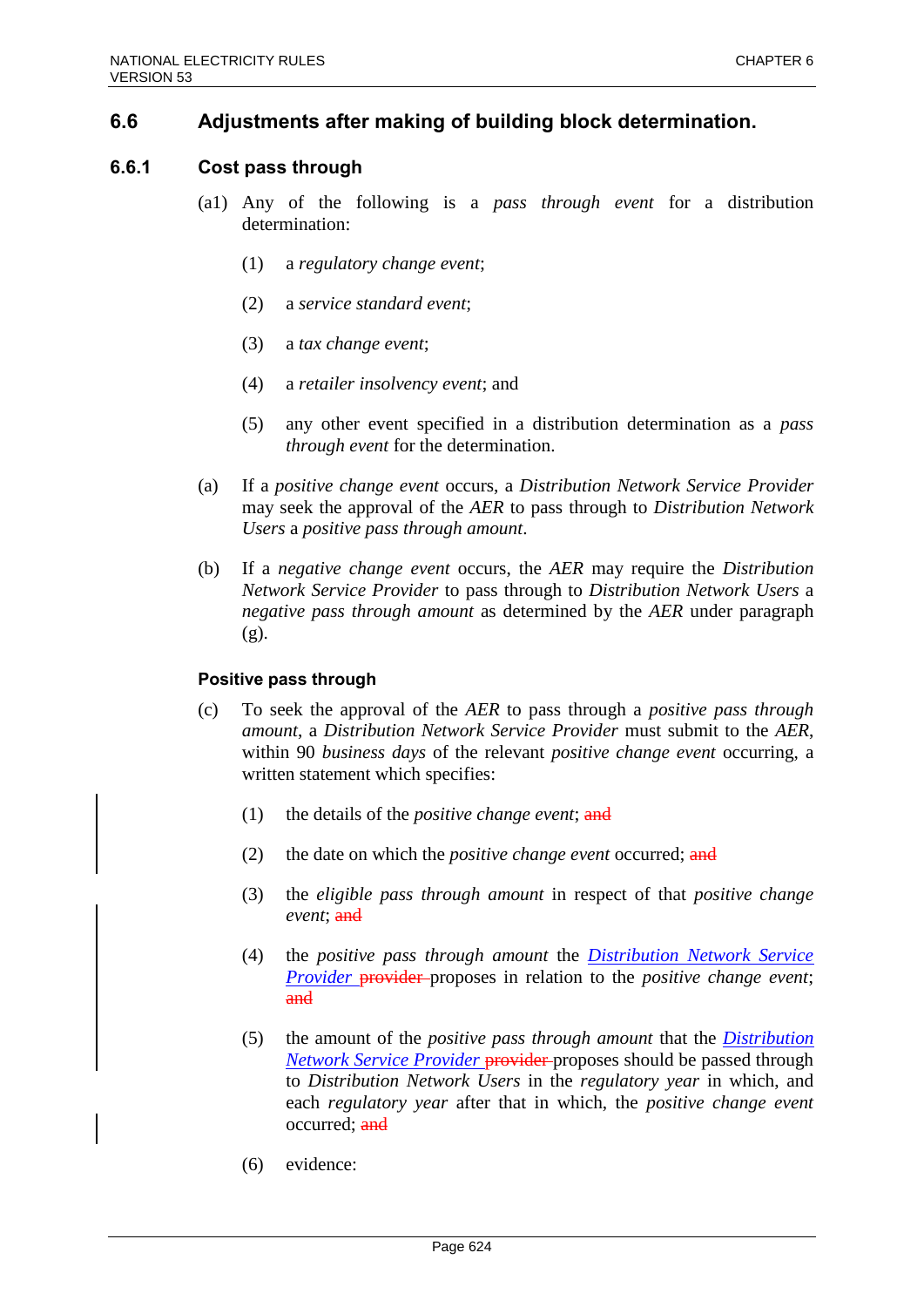- (i) of the actual and likely increase in costs referred to in subparagraph  $(3)$ ; and
- (ii) that such costs occur solely as a consequence of the *positive change event*; and
- (iii) in relation to a *retailer insolvency event*, of :
	- (A) the amount to which the *Distribution Network Service Provider* is entitled under any relevant *credit support*; and
	- (B) the maximum amount of *credit support* (if any) that the *Distribution Network Service Provider* was entitled to request the *retailer* to provide under the *credit support rules*; and
	- (C) any amount that the *Distribution Network Service Provider* is likely to receive on a winding-up of the *retailer*; and
- (7) such other information as may be required under any relevant *regulatory information instrument*.
- (d) If the *AER* determines that a *positive change event* has occurred in respect of a statement under paragraph (c), the *AER* must determine:
	- (1) the *approved pass through amount*; and
	- (2) the amount of that *approved pass through amount* that should be passed through to *Distribution Network Users* in the *regulatory year* in which, and each *regulatory year* after that in which, the *positive change event* occurred,

taking into account the matters referred to in paragraph (j).

- (e) If the *AER* does not make the determinations referred to in paragraph (d) within 60 *business days* from the date it receives the *Distribution Network Service Provider's* statement and accompanying evidence under paragraph (c), then, on the expiry of that period, the *AER* is taken to have determined that:
- (e) Subject to paragraph (k1), if the *AER* does not make the determinations referred to in paragraph (d) within 40 *business days* from the later of the date it receives the *Distribution Network Service Provider's* statement and accompanying evidence under paragraph (c), and the date it receives any additional information required under paragraph (e1), then, on the expiry of that period, the *AER* is taken to have determined that:
	- (1) the *positive pass through amount* as proposed in the *Distribution Network Service Provider's* provider's statement under paragraph (c) is the *approved pass through amount* in respect of that *positive change event*; and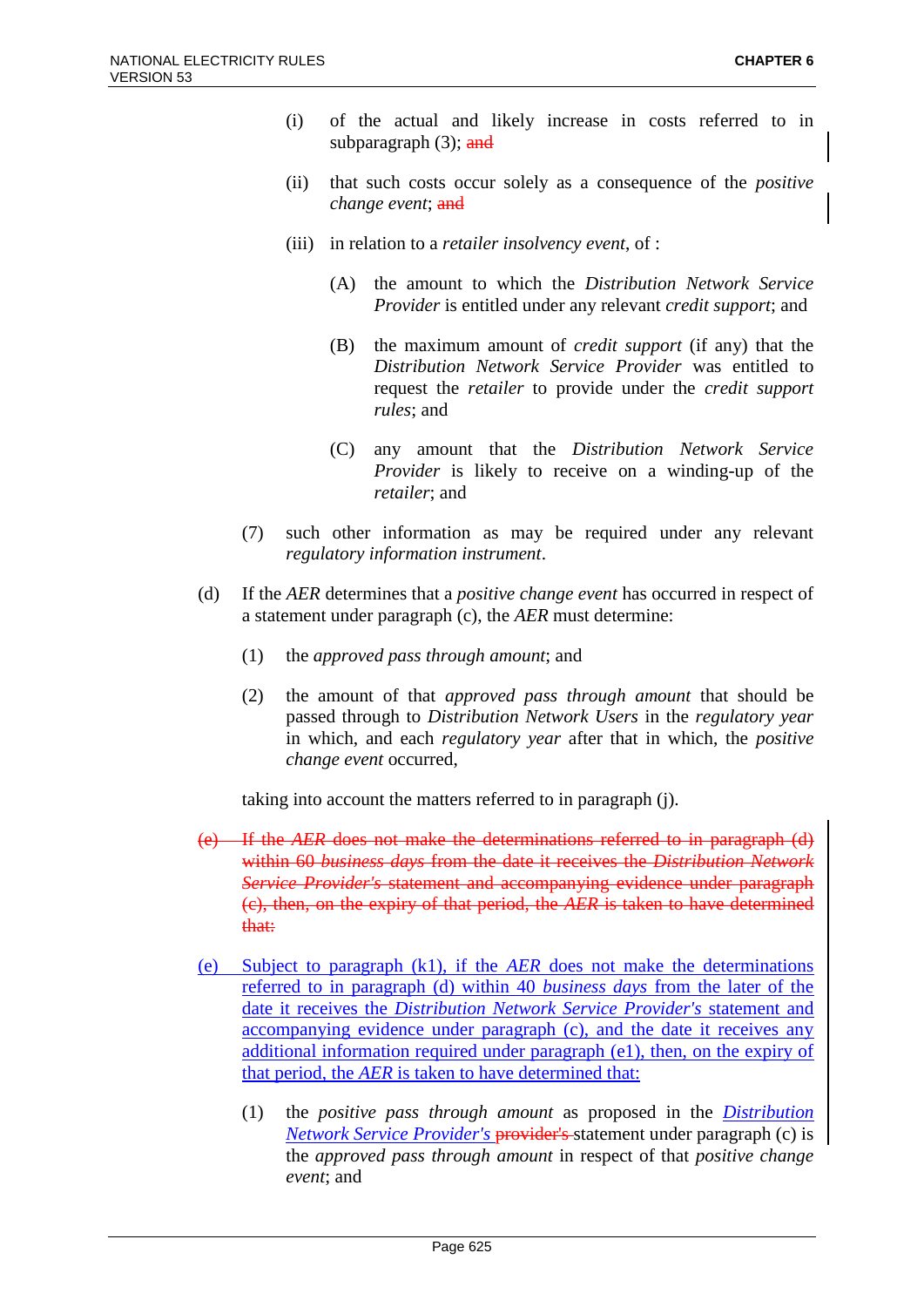- (2) the amount of that *positive pass through amount* that the *Distribution Network Service Provider* provider-proposes in its statement under paragraph(c) should be passed through to *Distribution Network Users* in the *regulatory year* in which, and each *regulatory year* after that in which, the *positive change event* occurred, is the amount that should be so passed through in each such *regulatory year*.
- (e1) A *Distribution Network Service Provider* must provide the *AER* with such additional information as the *AER* requires for the purpose of making a determination under paragraph (d) within the time specified by the *AER* in a notice provided to the *Distribution Network Service Provider* by the *AER* for that purpose.

### **Negative pass through**

- (f) A *Distribution Network Service Provider* must submit to the *AER*, within 90 *business days* of becoming aware of the occurrence of a *negative change event* for the *Distribution Network Service Provider*provider, a written statement which specifies:
	- (1) the details of the *negative change event* concerned; and
	- (2) the date the *negative change event* occurred; and
	- (3) the costs in the provision of *direct control services* that the *Distribution Network Service Provider* provider has saved and is likely to save as a result of the *negative change event* until:
		- (i) unless subparagraph (ii) applies the end of the *regulatory control period* in which the *negative change event* occurred; or
		- (ii) if the distribution determination for the *regulatory control period* following that in which the *negative change event* occurred does not make any allowance for the pass through of those cost savings - the end of the *regulatory control period* following that in which the *negative change event* occurred; and
	- (4) the aggregate amount of those saved costs that the *Distribution Network Service Provider* provider-proposes should be passed through to *Distribution Network Users*; and
	- (5) the amount of the costs referred to in subparagraph (4) the **Distribution Network Service Provider provider-proposes should be** passed through to *Distribution Network Users* in the *regulatory year* in which, and each *regulatory year* after that in which, the *negative change event* occurred; and
	- (6) such other information as may be required under any relevant *regulatory information instrument*.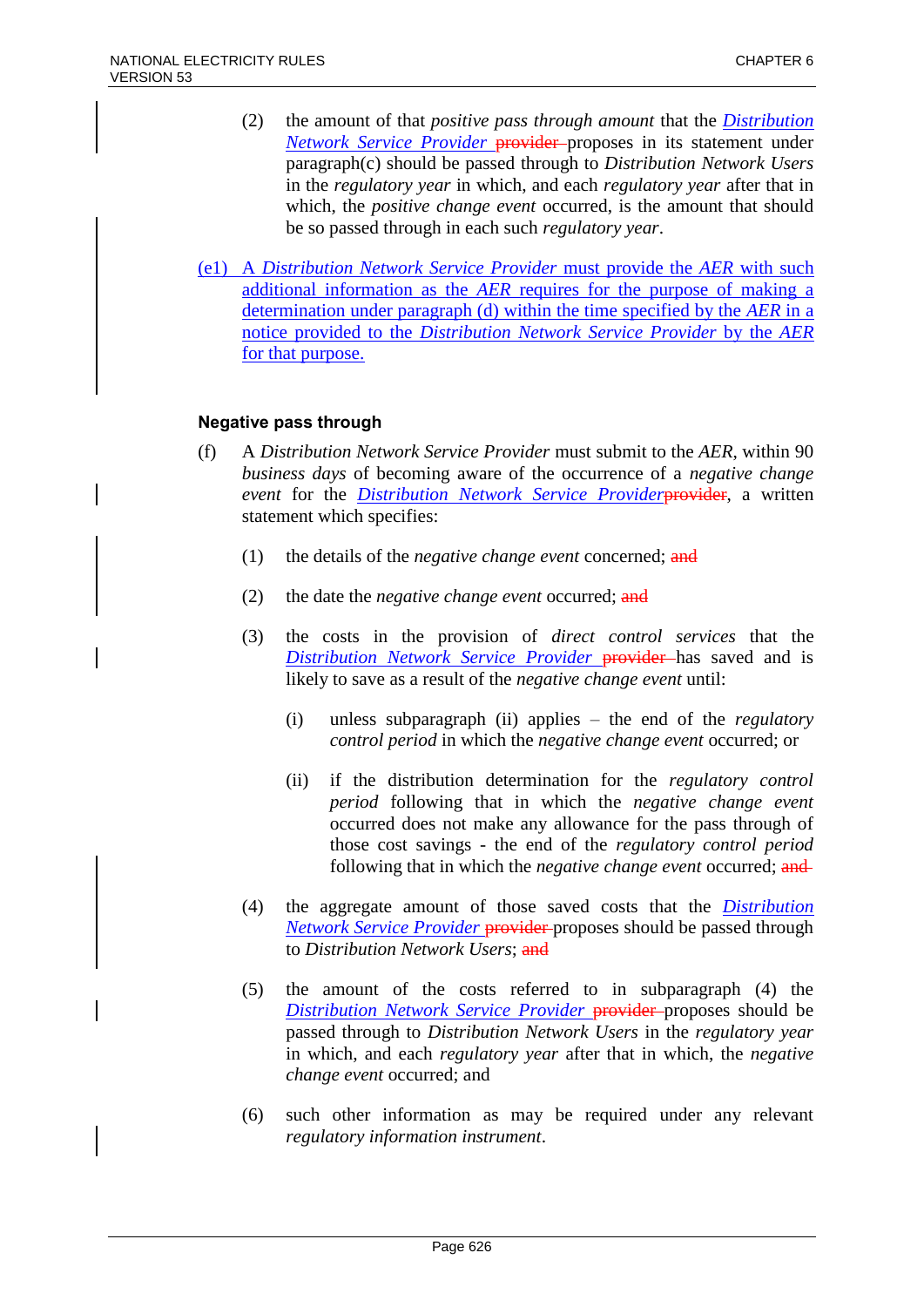- (f1) If the occurrence of the *negative change event* is not notified by the *Distribution Network Service Provider* to the *AER* under paragraph (f) then, as soon as is reasonably practicable and before making a determination referred to in paragraph (g), the *AER* must notify the *Distribution Network Service Provider* of the occurrence of that *negative change event*.
- (g) If a *negative change event* occurs (whether or not the occurrence of that *negative change event* is notified by the *Distribution Network Service Provider* provider to the *AER* under paragraph (f)) and the *AER* determines to impose a requirement on the *Distribution Network Service Provider* provider in relation to that *negative change event* as described in paragraph (b), the *AER* must determine:
	- (1) the *required pass through amount*; and
	- (2) taking into account the matters referred to in paragraph (j):
		- (i) how much of that *required pass through amount* should be passed through to *Distribution Network Users* (the "*negative pass through amount*"); and
		- (ii) the amount of that *negative pass through amount* that should be passed through to *Distribution Network Users* in the *regulatory year* in which, and each *regulatory year* after that in which, the *negative change event* occurred.
- (g1) Subject to paragraph (k1), if the *AER* does not make the determinations referred to in paragraph (g) within 40 *business days* from:
	- (1) where the *Distribution Network Service Provider* notifies the *AER* of the occurrence of the *negative change event* under paragraph (f) - the later of the date the *AER* receives the *Distribution Network Service Provider's* statement under paragraph (f) and the date the *AER* receives any information required by the *AER* under paragraph (h); or
	- (2) where the *Distribution Network Service Provider* does not notify the *AER* of the occurrence of the *negative change event* under paragraph (f) – the later of the date the *AER* notifies the *Distribution Network Service Provider* under paragraph (g1) and the date the *AER* receives any information required by the *AER* under paragraph (h),

then the *AER* is taken to have determined that the required pass through amount is zero.

(h) A *Distribution Network Service Provider* must provide the *AER* with such information as the *AER* requires for the purpose of making a determination under paragraph (g) within the time specified by the *AER* in a notice provided to the *Distribution Network Service Provider* provider by the *AER* for that purpose.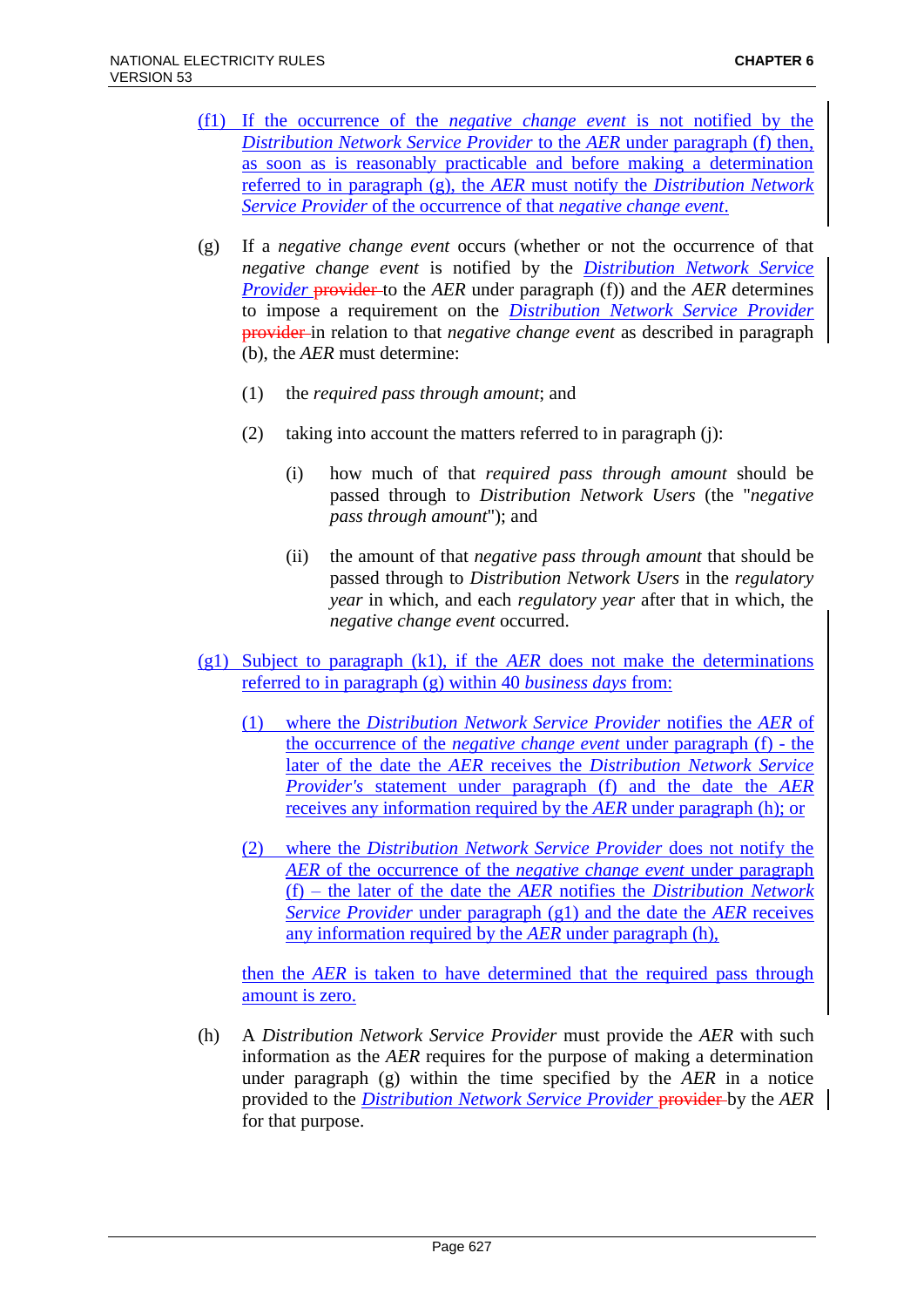### **Consultation**

(i) Before making a determination under paragraph (d) or (g), the *AER* may consult with the relevant *Distribution Network Service Provider* and such other persons as the *AER* considers appropriate, on any matters arising out of the relevant *pass through event* the *AER* considers appropriate.

### **Relevant factors**

- (j) In making a determination under paragraph (d) or (g) in respect of a *Distribution Network Service Provider*, the *AER* must take into account:
	- (1) the matters and proposals set out in any statement given to the *AER* by the *Distribution Network Service Provider* provider-under paragraph (c) or (f);  $\frac{and}{ }$
	- (2) in the case of a *positive change event*, the increase in costs in the provision of *direct control services* that, as a result of the *positive change event*, the *Distribution Network Service Provider* provider has incurred and is likely to incur until:
		- (i) unless subparagraph(ii) applies the end of the *regulatory control period* in which the *positive change event* occurred; or
		- (ii) if the distribution determination for the *regulatory control period* following that in which the *positive change event* occurred does not make any allowance for the recovery of that increase in costs – the end of the *regulatory control period* following that in which the *positive change event* occurred; and
	- (2A) in the case of a *negative change event*, the costs in the provision of *direct control services* that, as a result of the *negative change event*, the *Distribution Network Service Provider* provider has saved and is likely to save until:
		- (i) unless subparagraph(ii) applies the end of the *regulatory control period* in which the *negative change event* occurred; or
		- (ii) if the distribution determination for the *regulatory control period* following that in which the *negative change event* occurred does not make any allowance for the pass through of those cost savings to *Distribution Network Users* – the end of the *regulatory control period* following that in which the *negative change event* occurred; and
	- (3) in the case of a *positive change event*, the efficiency of the *Distribution Network Service Provider's* provider's decisions and actions in relation to the risk of the *positive change event*, including whether the *Distribution Network Service Provider* provider has failed to take any action that could reasonably be taken to reduce the magnitude of the *eligible pass through amount* in respect of that *positive change event* and whether the *Distribution Network Service*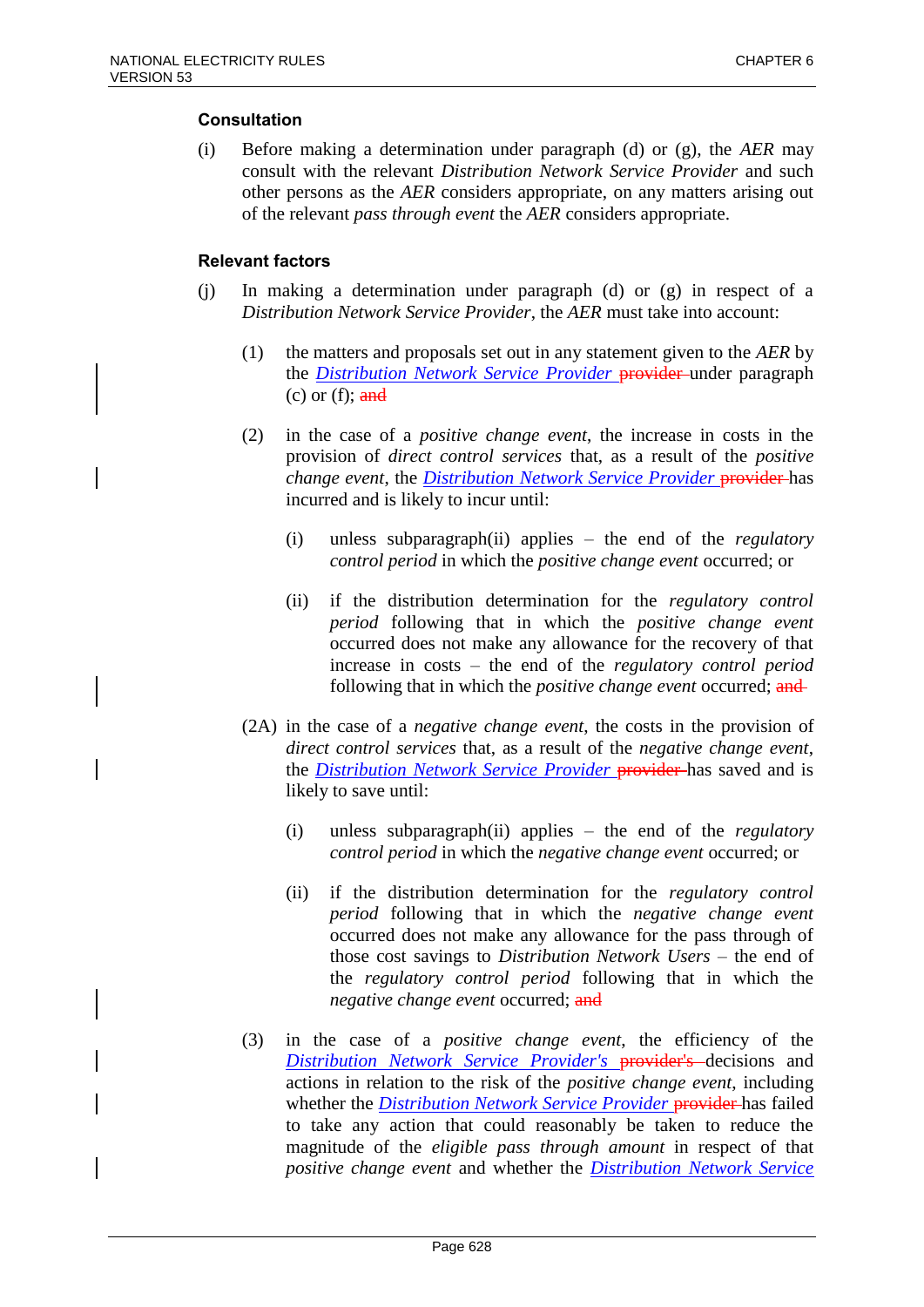*Provider* provider has taken or omitted to take any action where such action or omission has increased the magnitude of the amount in respect of that *positive change event*; and

- (4) the time cost of money based on the *weighted average cost of capital allowed rate of return* for the *Distribution Network Service Provider* provider for the *regulatory control period* in which the *pass through event* occurred; and
- (5) the need to ensure that the *Distribution Network Service Provider* provider only recovers any actual or likely increment in costs under this paragraph (j) to the extent that such increment is solely as a consequence of a *pass through event*; and
- (6) in the case of a *tax change event*, any change in the way another *tax* is calculated, or the removal or imposition of another *tax*, which, in the *AER's* opinion, is complementary to the *tax change event* concerned; and
- (7) whether the costs of the *pass through event* have already been factored into the calculation of the *Distribution Network Service Provider's* provider's *annual revenue requirement* for the *regulatory control period* in which the *pass through event* occurred or will be factored into the calculation of the *Distribution Network Service Provider's*  provider's *annual revenue requirement* for a subsequent *regulatory control period*; and
- (7A) the extent to which the costs that the *Distribution Network Service Provider* provider has incurred and is likely to incur are the subject of a previous determination made by the *AER* under this clause 6.6.1; and
- (8) any other factors that the *AER* considers relevant.

### **Extension of time limits**

- (k) The *AER* must, by written notice to a *Distribution Network Service Provider*, extend a time limit fixed in clause 6.6.1(c) or clause 6.6.1(f) paragraph (c) or (f) if the *AER* is satisfied that the difficulty of assessing or quantifying the effect of the relevant *pass through event* justifies the extension.
- (k1) If the *AER* is satisfied that the making of a determination under paragraph (d) or (g) involves issues of such complexity or difficulty that the time limit fixed in paragraph (e) or (g1) should be extended, the *AER* may extend that time limit by a further period of up to 60 *business days*, provided that it gives written notice to the *Distribution Network Service Provider* of that extension not later than 10 *business days* before the expiry of that time limit.
- (k2) If the *AER* extends a time limit under paragraph (k1), it must make available on its website a notice of that extension as soon as is reasonably practicable.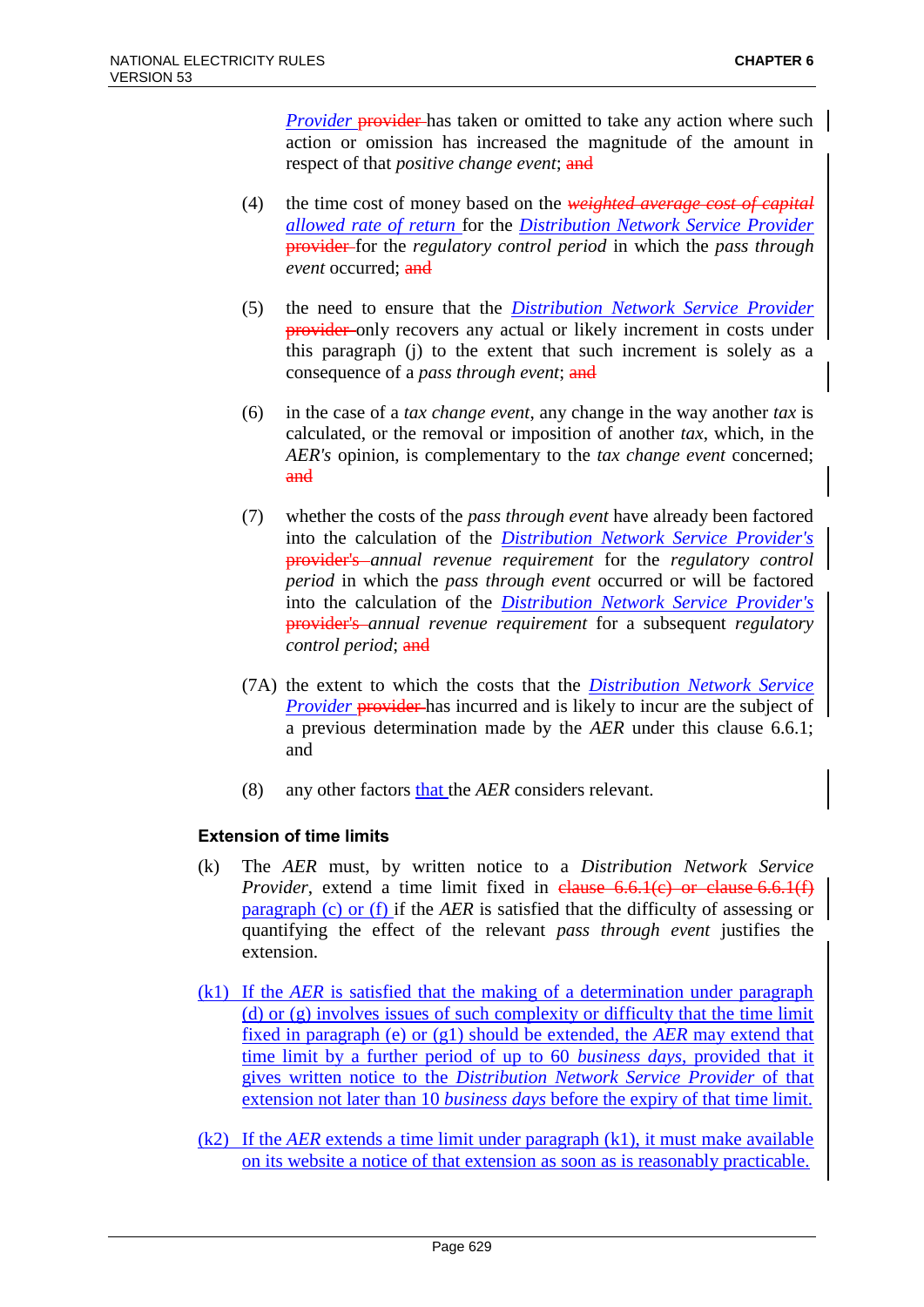- (k3) Subject to paragraph (k6), if the *AER* gives a written notice to the *Distribution Network Service Provider* stating that it requires information from an *Authority* in order to make a determination under paragraph (d) or (g) then, for the purpose of calculating elapsed time, the period between when the *AER* gives that notice to the *Distribution Network Service Provider* and when the *AER* receives that information from that *Authority* is to be disregarded.
- (k4) Subject to paragraph (k6), if the *AER* gives a written notice to the *Distribution Network Service Provider* stating that, in order to make a determination under paragraph (d) or (g), it requires information that it anticipates will be made publicly available by a judicial body or royal commission then, for the purpose of calculating elapsed time, the period between when the *AER* gives that notice to the *Distribution Network Service Provider* and when that information is made publicly available is to be disregarded.
- (k5) Where the *AER* gives a notice to the *Distribution Network Service Provider* under paragraph  $(k3)$  or  $(k4)$ , it must:
	- (1) as soon as is reasonably practicable make available on its website a notice stating when the period referred to in paragraph  $(k3)$  or  $(k4)$ , as the case may be, has commenced;
	- (2) as soon as is reasonably practicable make available on its website a notice stating when the period referred to in paragraph  $(k3)$  or  $(k4)$ , as the case may be, has ended; and
	- (3) if the information specified in that notice is required from an *Authority*, promptly request that information from the relevant *Authority*.
- (k6) Paragraphs (k3) and (k4) do not apply if the *AER* gives the notice specified in those paragraphs to the *Distribution Network Service Provider* later than 10 *business days* before the expiry of the time limit fixed in paragraphs (e) or  $(g1)$ .

### **retailer insolvency event**

- (l) For the purposes of calculating the *eligible pass through* amount in relation to a *positive change event* which is a *retailer insolvency event*, the increase in costs is the *retailer* insolvency costs excluding:
	- (i) any amount recovered or recoverable from a *retailer* or a guarantor of a *retailer* under any relevant *credit support*; and
	- (ii) amounts that the *Distribution Network Service* Provider is likely to receive on a winding-up of the *retailer*; and
	- (iii) any costs that are recoverable under a *RoLR cost recovery scheme distributor payment* determination.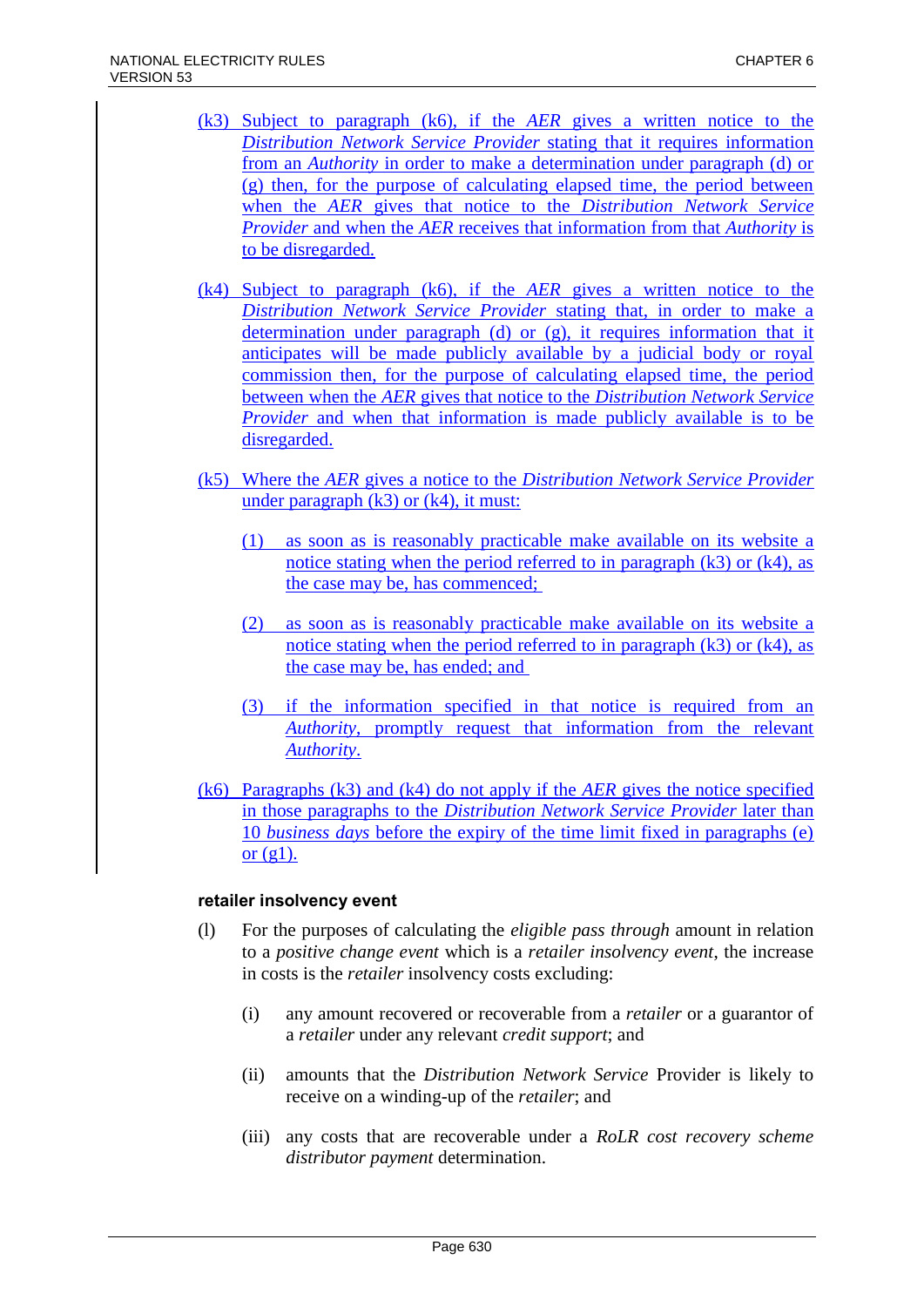(m) The amount the *AER* determines should be passed through to *Distribution Network Users* in respect of a *retailer insolvency event* must be taken to be a cost that can be passed through and not a revenue impact of the event.

# **6.6.1A Reporting on jurisdictional schemes**

- (a) If during a *regulatory control period*:
	- (1) a scheme becomes a *jurisdictional scheme*; or
	- (2) a *Distribution Network Service Provider* first becomes subject to *jurisdictional scheme obligations* under a *jurisdictional scheme*; and
	- (3) the relevant *jurisdictional scheme* is not an *approved jurisdictional scheme*,

then a *Distribution Network Service Provider* may request the *AER* to determine how the *Distribution Network Service Provider* is to report to the *AER* on its recovery of *jurisdictional scheme* amounts in respect of that scheme for each *regulatory year* of the *regulatory control period* and on the adjustments to be made to subsequent *pricing proposals* to account for over or under recovery of those amounts.

- (b) To make a request under paragraph (a), a *Distribution Network Service Provider* must submit to the *AER*, as soon as practicable after the event referred to in subparagraph  $(a)(1)$  or  $(2)$ , a written statement which specifies:
	- (1) the name of the relevant *jurisdictional scheme*;
	- (2) the date of the event referred to in subparagraph (a)(1) or (2);
	- (3) details of how the *Distribution Network Service Provider* proposes to:
		- (i) estimate the *jurisdictional scheme amounts* for the relevant *jurisdictional scheme* for the purposes of clause 6.18.7A(b);
		- (ii) carry out any adjustments to *jurisdictional scheme amounts* for the relevant *jurisdictional scheme* for the purposes of clause 6.18.7A(b); and
		- (iii) report to the *AER* on the recovery process under clause 6.18.7A (a) to (c).
- (c) The *AER* must as soon as practicable after receiving a statement under paragraph (b), *publish* the statement.
- (d) Before making a determination under paragraph (e), the *AER* may consult with the relevant *Distribution Network Service Provider* and such other persons as the *AER* considers appropriate, on any matters arising out of the statement the *AER* considers appropriate.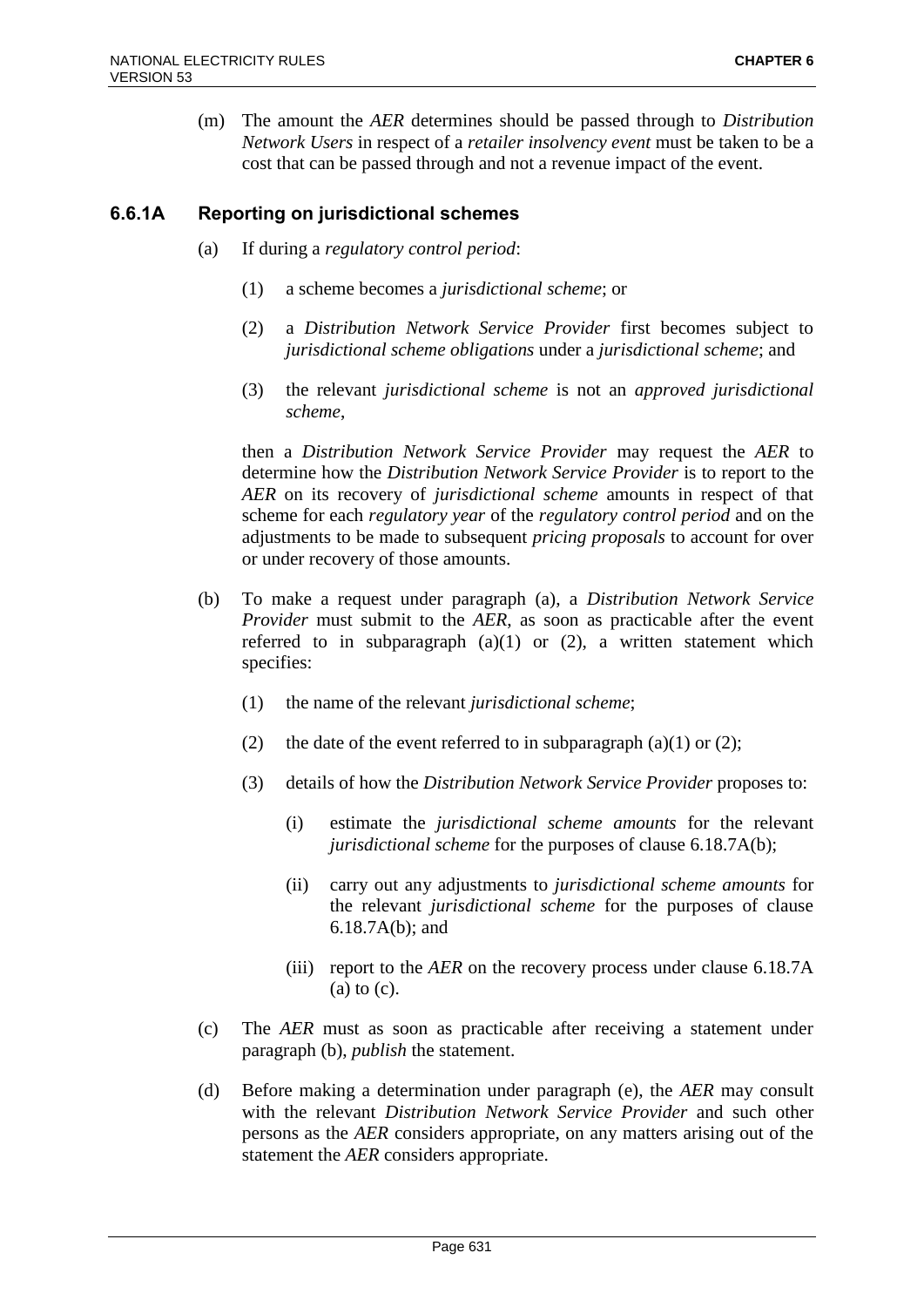- (e) Within 60 *business days* of receiving the statement under paragraph (b), the *AER* must make a determination on how the *Distribution Network Service Provider* is to report to the *AER* on its recovery of *jurisdictional scheme amounts* for the relevant *jurisdictional scheme* for each *regulatory year* of the *regulatory control period* and on the adjustments to be made to subsequent *pricing proposals* to account for over or under recovery of those amounts.
- (f) If the *AER* does not make the determination referred to in paragraph (e) within 60 *business days* of receiving the statement under paragraph (b) then, on expiry of that period, the *AER* is taken to have approved the process proposed in the *Distribution Network Service Provider's* statement.

### **6.6.2 Service target performance incentive scheme**

- (a) The *AER* must, in accordance with the *distribution consultation procedures*, develop and *publish* an incentive scheme or incentive schemesschemes (*service target performance incentive scheme*) to provide incentives (which may include targets) for *Distribution Network Service Providers* to maintain and improve performance.
- (b) In developing and implementing a *service target performance incentive scheme*, the *AER*:
	- (1) must consult with the authorities responsible for the administration of relevant *jurisdictional electricity legislation*; and
	- (2) must ensure that service standards and service targets (including guaranteed service levels) set by the scheme do not put at risk the *Distribution Network Service Provider's* ability to comply with relevant service standards and service targets (including guaranteed service levels) as specified in *jurisdictional electricity legislation*; and

#### **Note:**

A *service target performance incentive scheme* operates concurrently with any average or minimum service standards and guaranteed service level schemes that apply to the *Distribution Network Service Provider* under *jurisdictional electricity legislation*.

- (3) must take into account:
	- (i) the need to ensure that benefits to electricity consumers likely to result from the scheme are sufficient to warrant any reward or penalty under the scheme for *Distribution Network Service Providers*; and
	- (ii) any *regulatory obligation or requirement* to which the *Distribution Network Service Provider* is subject; and
	- (iii) the past performance of the *distribution network*; and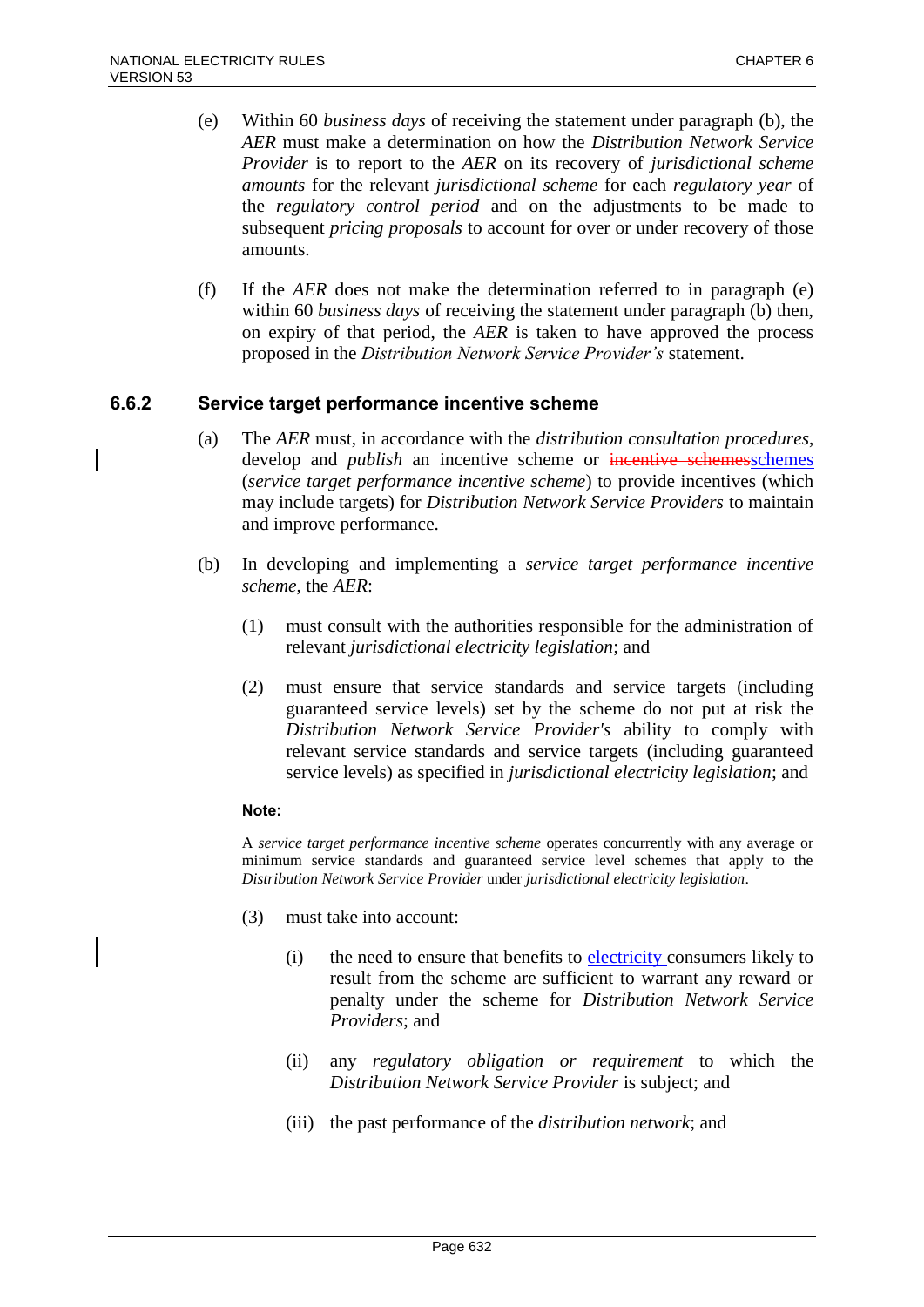- (iv) any other incentives available to the *Distribution Network Service Provider* under the *Rules* or a relevant distribution determination; and
- (v) the need to ensure that the incentives are sufficient to offset any financial incentives the service provider*Distribution Network Service Provider* may have to reduce costs at the expense of service levels; and
- (vi) the willingness of the customer or end user to pay for improved performance in the delivery of services; and
- (vii) the possible effects of the scheme on incentives for the implementation of non-network alternatives.
- (c) The *AER* may, from time to time and in accordance with the *distribution consultation procedures*, amend or replace any scheme that is developed and *published* under this clause.

#### **Note:**

A *Distribution Network Service Provider* is not precluded from entering into a contract with a third party (such as a network support service provider) under which the benefits of a *service target performance incentive scheme* are passed on to the third party, or the third party is required to indemnify the provider for penalties to which the provider becomes liable under the scheme.

### **6.6.3 Demand management and embedded generation connection incentive scheme**

- (a) The *AER*, may in accordance with the *distribution consultation procedures*, develop and *publish* a demand management and embedded generation connection scheme or schemesan incentive scheme or schemes (*demand management and embedded generation connection incentive scheme*) to provide incentives for *Distribution Network Services Providers* to implement efficient non-*network* alternatives, or to manage the expected demand for *standard control services* in some other way, or to efficiently connect *Embedded Generators*.
- (b) In developing and implementing a demand management and embedded generation connection incentive scheme, the *AER* must have regard to:
	- (1) the need to ensure that benefits to  $\frac{\text{electricity}}{\text{consumes}}$  likely to result from the scheme are sufficient to warrant any reward or penalty under the scheme for *Distribution Network Service Providers*; and
	- (2) the effect of a particular control mechanism (i.e. price as distinct from revenue – regulation) on a *Distribution Network Service Provider's* incentives to adopt or implement efficient non-network alternatives; and
	- (3) the extent the *Distribution Network Service Provider* is able to offer efficient pricing structures; and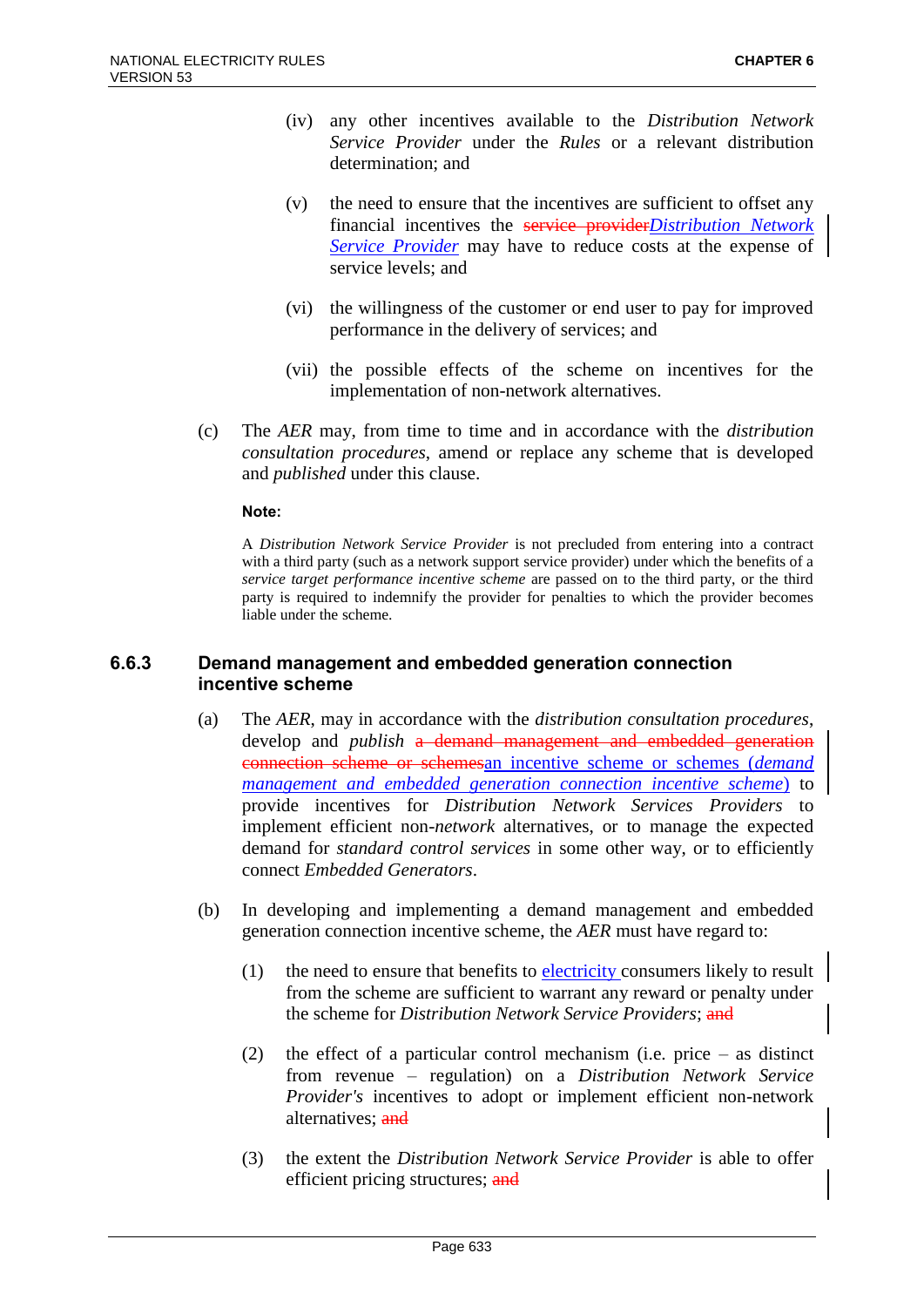- (4) the possible interaction between a *demand management and embedded generation connection incentive scheme* and other incentive schemes under clauses 6.5.8, 6.5.8A, 6.6.2 and 6.6.4;
- (5) the willingness of the customer or end user to pay for increases in costs resulting from implementation of the scheme; and
- (6) the effect of classification of *distribution services*, as determined in accordance with clause 6.2.1, on a *Distribution Network Service Provider's* incentive to adopt or implement efficient *Embedded Generator connections*.
- (c) The *AER* may, from time to time and in accordance with the *distribution consultation procedures*, amend or replace any scheme that is developed and *published* under this clause.
- (d) Nothing in this clause limits the content of an *efficiency benefit sharing scheme*.**[Deleted]**

### **6.6.4 Small-scale incentive scheme**

- (a) The *AER* may, in accordance with the *distribution consultation procedures*, develop and *publish* an incentive scheme or schemes (*small-scale incentive scheme*) that provides *Distribution Network Service Providers* with incentives to provide *standard control services* in a manner that contributes to the achievement of the *national electricity objective*.
- (b) In developing and applying a *small-scale incentive scheme*, the *AER* must have regard to the following matters:
	- (1) *Distribution Network Service Providers* should be rewarded or penalised for efficiency gains or losses in respect of their *distribution systems*;
	- (2) the rewards and penalties should be commensurate with the efficiency gains or efficiency losses in respect of a *distribution system*, but a reward for efficiency gains need not correspond in amount to a penalty for efficiency losses;
	- (3) the benefits to electricity consumers that are likely to result from efficiency gains in respect of a *distribution system* should warrant the rewards provided under the scheme, and the detriments to electricity consumers that are likely to result from efficiency losses in respect of a *distribution system* should warrant the penalties provided under the scheme;
	- (4) the interaction of the scheme with other incentives that *Distribution Network Service Providers* may have under the *Rules*; and
	- (5) the *capital expenditure objectives* and the *operating expenditure objectives*.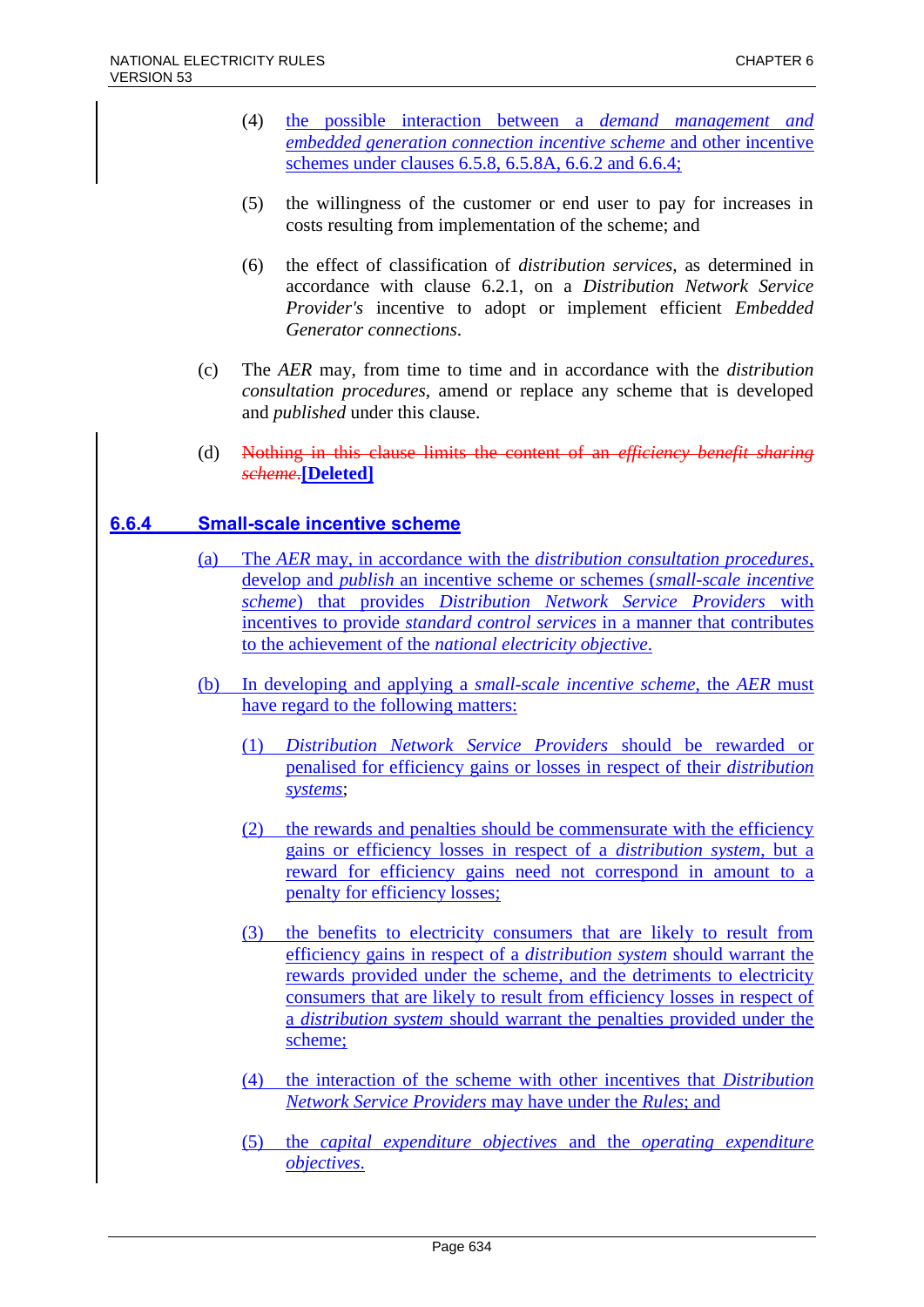- (c) The *AER* may, from time to time and in accordance with the *distribution consultation procedures*, amend or replace any *small-scale incentive scheme*.
- (d) Where the *AER* applies a *small-scale incentive scheme* to a *Distribution Network Service Provider* for a *regulatory control period*:
	- (1) the aggregate rewards or penalties for a *regulatory year* in that *regulatory period* that are provided or imposed under that scheme and any other *small-scale incentive schemes* that apply to that *Distribution Network Service Provider* must not exceed 0.5% of the *annual revenue requirement* for the *Distribution Network Service Provider* for that *regulatory year* unless the *Distribution Network Service Provider* consents to the contrary, in which case that aggregate must not exceed 1% of the *annual revenue requirement* for the *Distribution Network Service Provider* for that *regulatory year*; and
	- (2) the *small-scale incentive scheme* must cease to provide rewards or impose penalties in respect of a *regulatory year* after the expiry of such a period as is determined by the *AER*, being a period that is not more than two *regulatory control periods* after the commencement of that scheme.
- (e) Notwithstanding anything else contained in this clause, the *AER* may require a *Distribution Network Service Provider* to participate in a trial of a *smallscale incentive scheme* under which, for the duration of that trial, the *Distribution Network Service Provider* is not required to bear any penalty and is not entitled to earn any reward.

### **6.6.5 Reopening of distribution determination for capital expenditure**

- (a) Subject to paragraph (b), a *Distribution Network Service Provider* may, during a *regulatory control period*, apply to the *AER* to revoke and substitute a distribution determination that applies to it where:
	- (1) an event that is beyond the reasonable control of the *Distribution Network Service Provider* has occurred during that *regulatory control period* and the occurrence of that event during that period (or of an event of a similar kind) could not reasonably have been foreseen by the *Distribution Network Service Provider* at the time of the making of the distribution determination ('**the event**');
	- (2) no forecast capital expenditure was accepted or substituted by the *AER* for that period under clauses  $6.5.7(c)$  or  $6.12.1(3)(ii)$  (as the case may be) in relation to the event that has occurred;
	- (3) the *Distribution Network Service Provider* proposes to undertake capital expenditure to rectify the adverse consequences of the event;
	- (4) the total of the capital expenditure required during the *regulatory control period* to rectify the adverse consequences of the event: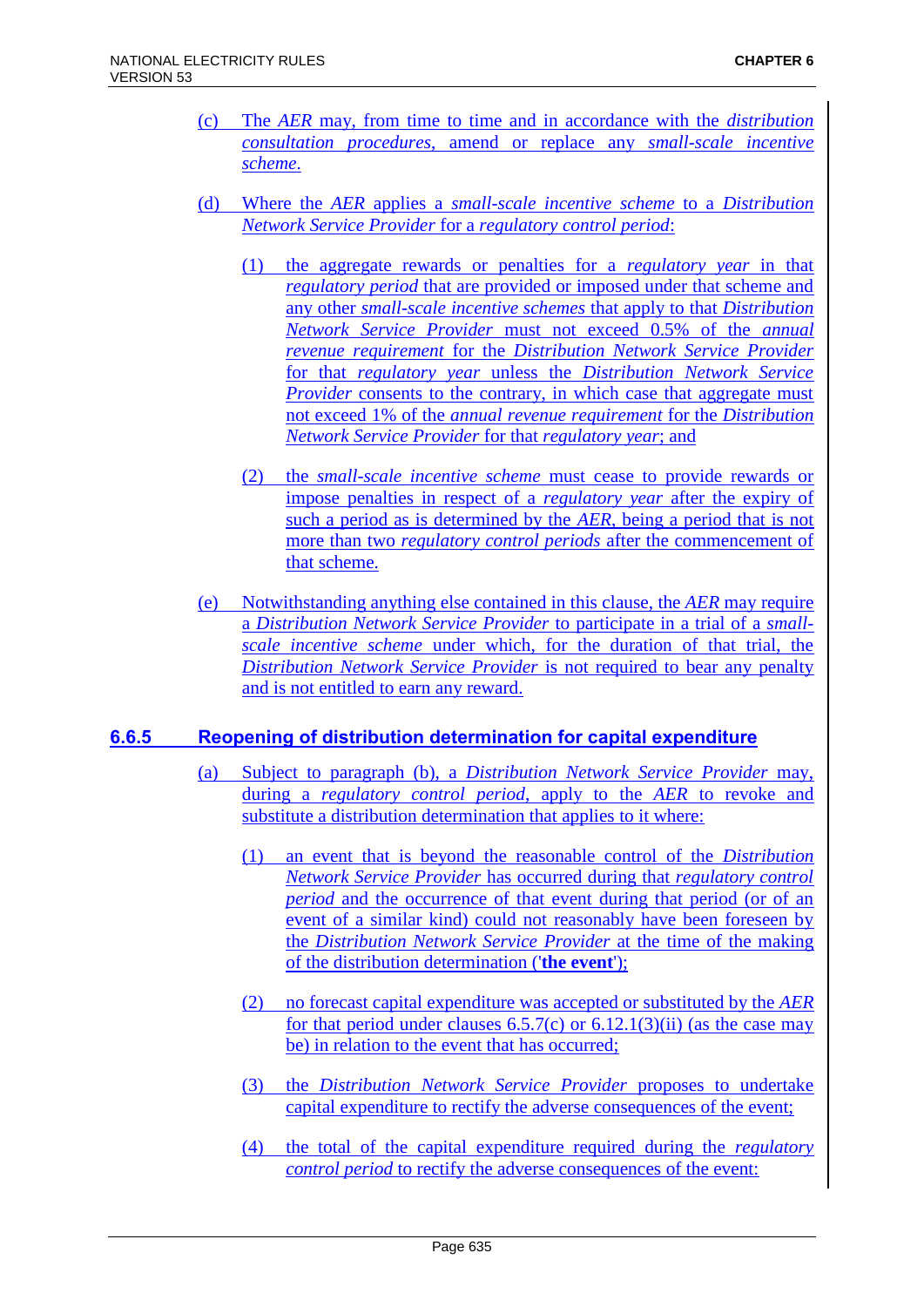- (i) exceeds 5% of the value of the regulatory asset base for the relevant *Distribution Network Service Provider* for the first year of the relevant *regulatory control period*;
- (ii) is such that, if undertaken, it is reasonably likely (in the absence of any other reduction in capital expenditure) to result in the total actual capital expenditure for that *regulatory control period* exceeding the total of the forecast capital expenditure for that *regulatory control period* as accepted or substituted by the *AER* in accordance with clauses  $6.5.7(c)$  or  $6.12.1(3)(ii)$  (as the case may be);
- (5) the *Distribution Network Service Provider* can demonstrate that it is not able to reduce capital expenditure in other areas to avoid the consequence referred to in subparagraph  $(a)(4)(ii)$  without materially adversely affecting the *reliability* and security of the relevant *distribution system*;
- (6) a failure to rectify the adverse consequences of the event would be likely to materially adversely affect the *reliability* and security of the relevant *distribution system*; and
- (7) the event is not a *pass through event* or a *contingent project*.

In this paragraph (a), a reference to an event includes a series of events or a state of affairs, which may include a greater than anticipated increase in demand.

- (b) An application referred to in paragraph (a) must not be made within 90 *business days* prior to the end of a *regulatory year*.
- (c) Following its receipt of an application made in accordance with paragraphs (a) and (b), the *AER* must:
	- (1) consult with the *Distribution Network Service Provider* and such other persons as it considers appropriate in relation to the application; and
	- (2) make its decision on the application within 40 *business days* from the later of the date the *AER* receives the application and the date the *AER* receives any information required by the *AER* under paragraph (g).
- (d) The *AER* must, and must only, revoke a distribution determination following an application made in accordance with paragraphs (a) and (b) if the *AER* is satisfied of each of the matters referred to in paragraph (a).
- (e) If the *AER* revokes a distribution determination under paragraph (d), the *AER* must make a new distribution determination in substitution for the revoked determination to apply for the remainder of the *regulatory control period* for which the revoked determination was to apply.
- (f) The substituted distribution determination must only vary from the revoked distribution determination to the extent necessary: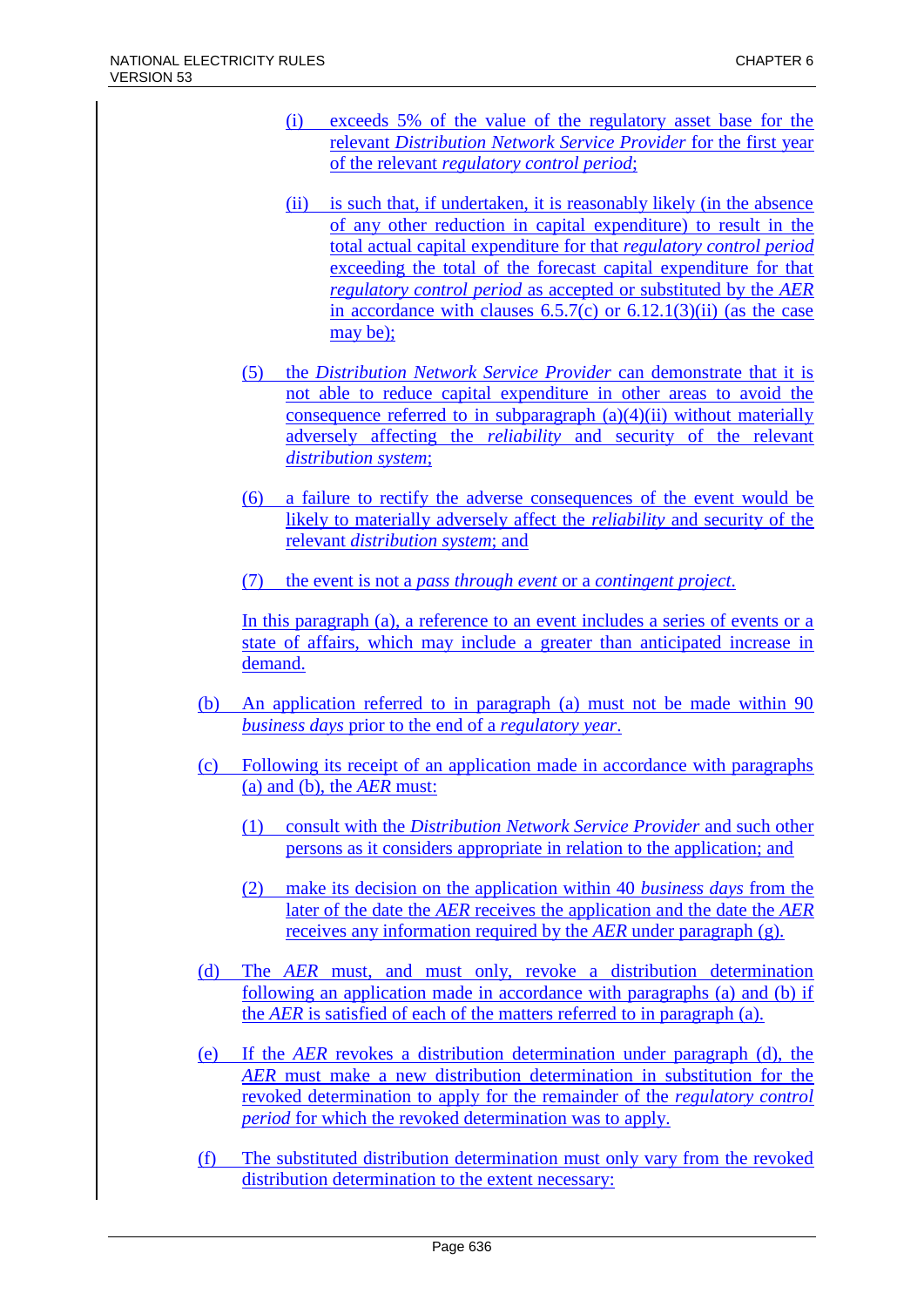- (1) to adjust the forecast capital expenditure for that *regulatory control period* to accommodate the amount of such additional capital expenditure as the *AER* determines is appropriate (in which case the amount of that adjustment will be taken to be accepted by the *AER* under clause 6.5.7(c)); and
- (2) to reflect the effect of any resultant increase in forecast capital expenditure on:
	- (i) the forecast operating expenditure for the remainder of the *regulatory control period*;
	- (ii) the *annual revenue requirement* for each *regulatory year* in the remainder of the *regulatory control period*; and
	- (iii) the X factor for each of the remaining *regulatory years* of the *regulatory control period*.
- (g) A *Distribution Network Service Provider* must provide the *AER* with such additional information as the *AER* requires for the purpose of making a decision on an application made by that *Distribution Network Service Provider* under paragraph (a) within the time specified by the *AER* in a notice provided to the *Distribution Network Service Provider* by the *AER*  for that purpose.

# **Extension of time limit**

- (h) If the *AER* is satisfied that the revocation and substitution of a distribution determination under paragraphs (d) and (e) involves issues of such complexity or difficulty that the time limit fixed in subparagraph  $(c)(2)$ should be extended, the *AER* may extend that time limit by a further period of up to 60 *business days*, provided that it gives written notice to the *Distribution Network Service Provider* of that extension not later than 10 *business days* before the expiry of that time limit.
- (i) If the *AER* extends the time limit under paragraph (h), it must make available on its website a notice of that extension as soon as is reasonably practicable.
- (j) Subject to paragraph (l1), if the *AER* gives a written notice to the *Distribution Network Service Provider* stating that it requires information from an *Authority* in order to make a decision on an application made by the *Distribution Network Service Provider* under paragraph (a) then, for the purpose of calculating elapsed time, the period between when the *AER* gives that notice to the *Distribution Network Service Provider* and when the *AER* receives that information from that *Authority* is to be disregarded.
- (k) Subject to paragraph (l1), if the *AER* gives a written notice to the *Distribution Network Service Provider* stating that, in order to make a decision on an application made by the *Distribution Network Service Provider* under paragraph (a), it requires information that it anticipates will be made publicly available by a judicial body or royal commission then, for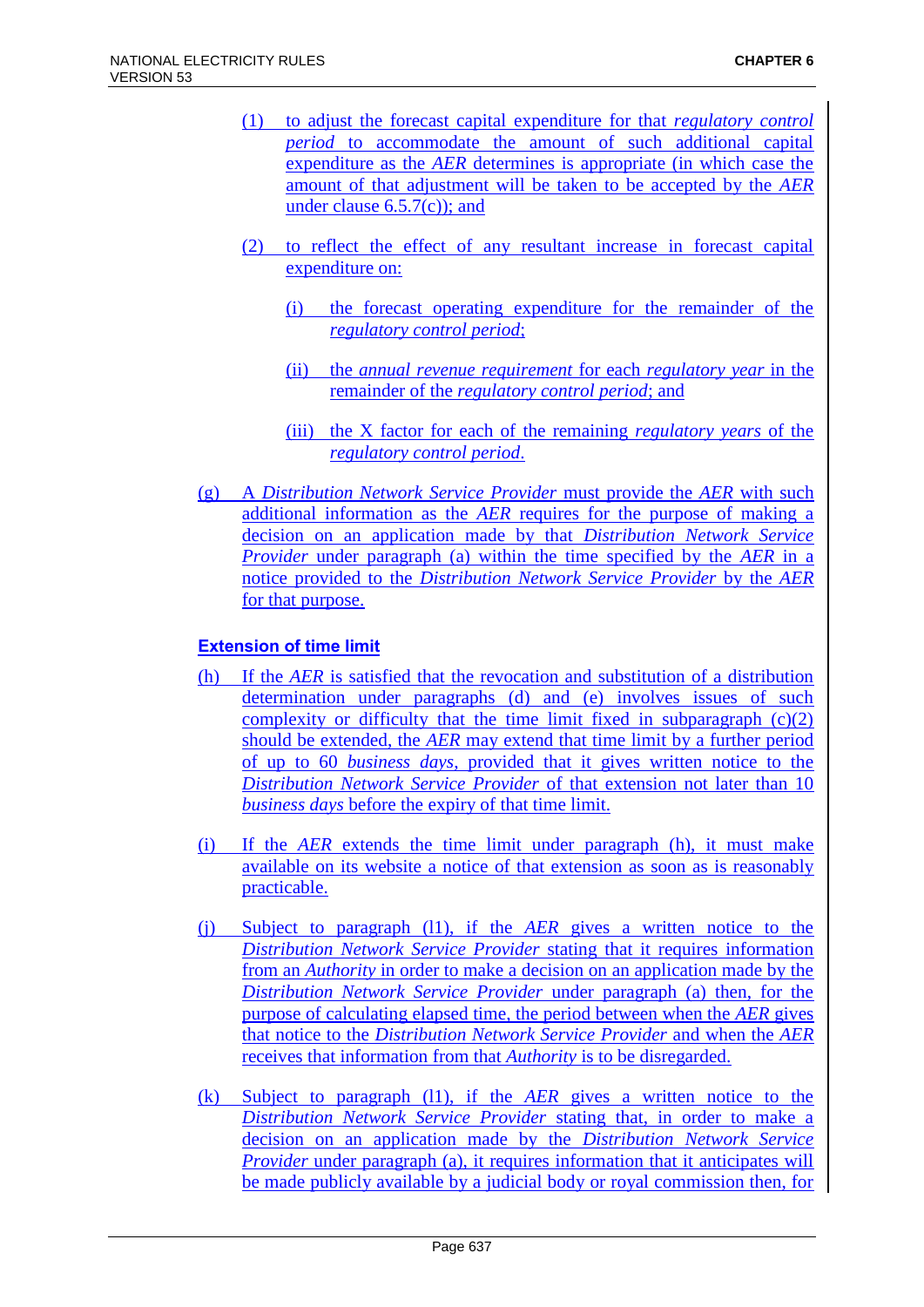the purpose of calculating elapsed time, the period between when the *AER* gives that notice to the *Distribution Network Service Provider* and when that information is made publicly available is to be disregarded.

- (l) Where the *AER* gives a notice to the *Distribution Network Service Provider* under paragraph (j) or (k), it must:
	- (1) as soon as is reasonably practicable make available on its website a notice stating when the period referred to in paragraph (j) or (k), as the case may be, has commenced;
	- (2) as soon as is reasonably practicable make available on its website a notice stating when the period referred to in paragraph (j) or (k), as the case may be, has ended; and
	- (3) if the information specified in that notice is required from an *Authority*, promptly request that information from the relevant *Authority*.
- (l1) Paragraphs (j) and (k) do not apply if the *AER* gives the notice specified in those paragraphs to the *Distribution Network Service Provider* later than 10 *business days* before the expiry of the time limit fixed in subparagraph  $(c)(2)$ .

### **Revocation and substitution of distribution determination**

(m) If the *AER* revokes and substitutes a distribution determination under paragraph (e), that revocation and substitution must take effect from the commencement of the next *regulatory year*.

# **6.6A Contingent Projects**

# **6.6A.1 Acceptance of a contingent project in a distribution determination**

- (a) A *regulatory proposal* may include *proposed contingent capital expenditure*, which the *Distribution Network Service Provider* considers is reasonably required for the purpose of undertaking a *proposed contingent project*.
- (b) The *AER* must determine that a *proposed contingent project* is a *contingent project* if the *AER* is satisfied that:
	- (1) the *proposed contingent project* is reasonably required to be undertaken in order to achieve any of the *capital expenditure objectives*;
	- (2) the *proposed contingent capital expenditure*:
		- (i) is not otherwise provided for (either in part or in whole) in the total of the forecast capital expenditure for the relevant *regulatory control period* which is accepted in accordance with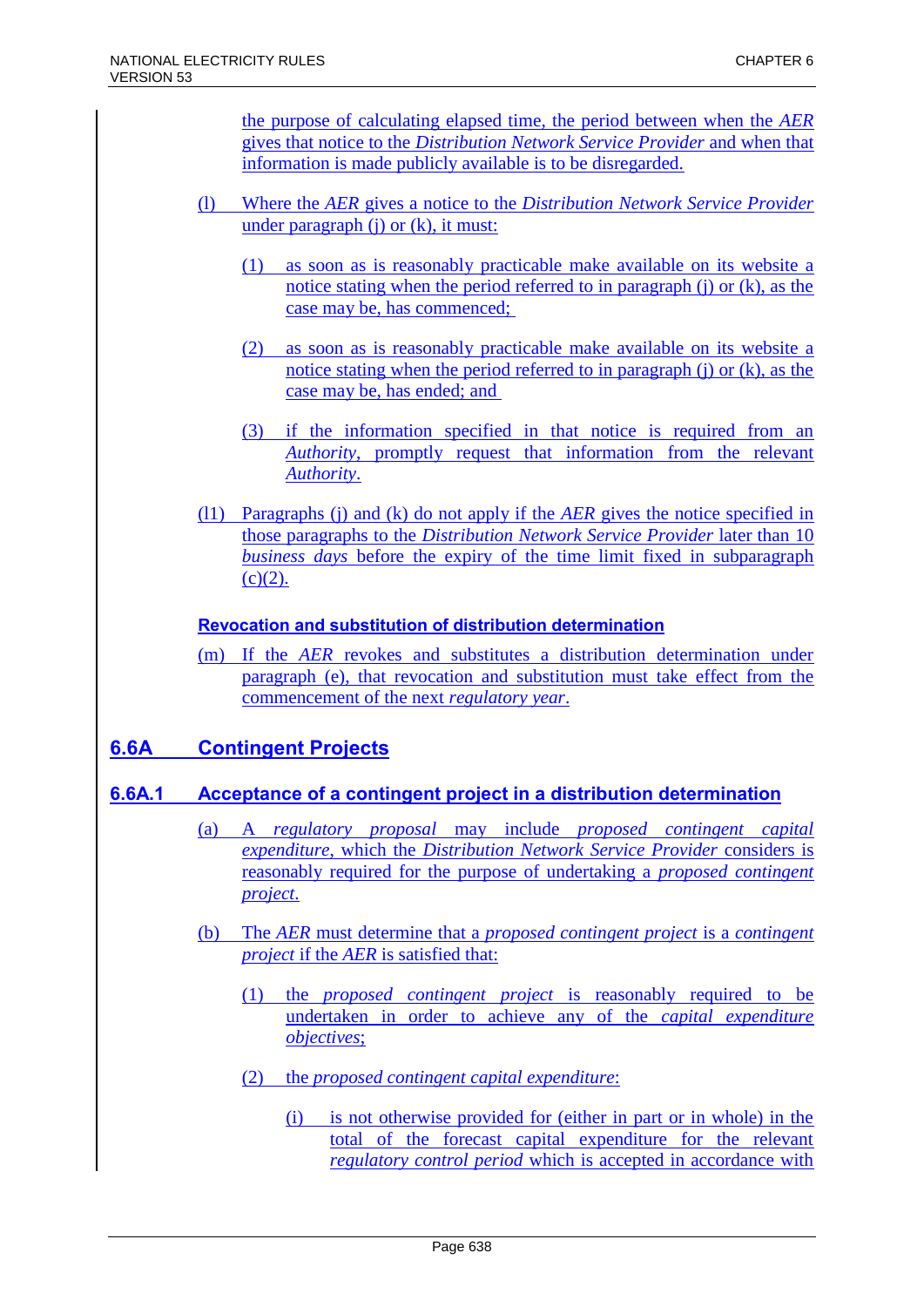clause 6.5.7(c) or substituted in accordance with clause  $6.12.1(3)(ii)$  (as the case may be);

- (ii) reasonably reflects the *capital expenditure criteria*, taking into account the *capital expenditure factors*, in the context of the *proposed contingent project* as described in the *regulatory proposal*; and
- (iii) exceeds either \$30 million or 5% of the value of the *annual revenue requirement* for the relevant *Distribution Network Service Provider* for the first year of the relevant *regulatory control period*[, whichever is the larger amount;
- (3) the *proposed contingent project* and the *proposed contingent capital expenditure*, as described or set out in the *regulatory proposal*, and the information provided in relation to these matters, complies with the relevant requirements of any relevant *regulatory information instrument*; and
- (4) the *trigger events* in relation to the *proposed contingent project* which are proposed by the *Distribution Network Service Provider* in its *regulatory proposal* are appropriate.
- (c) In determining whether a *trigger event* in relation to a *proposed contingent project* is appropriate for the purposes of subparagraph (b)(4), the *AER* must have regard to the need for a *trigger event*:
	- (1) to be reasonably specific and capable of objective verification;
	- (2) to be a condition or event, which, if it occurs, makes the undertaking of the *proposed contingent project* reasonably necessary in order to achieve any of the *capital expenditure objectives*;
	- (3) to be a condition or event that generates increased costs or categories of costs that relate to a specific location rather than a condition or event that affects the *distribution network* as a whole;
	- (4) to be described in such terms that the occurrence of that event or condition is all that is required for the distribution determination to be amended under clause 6.6A.2; and
	- (5) to be an event or condition, the occurrence of which is probable during the *regulatory control period*, but the inclusion of capital expenditure in relation to it under clause 6.5.7 is not appropriate because:
		- (i) it is not sufficiently certain that the event or condition will occur during the *regulatory control period* or if it may occur after that *regulatory control period* or not at all; or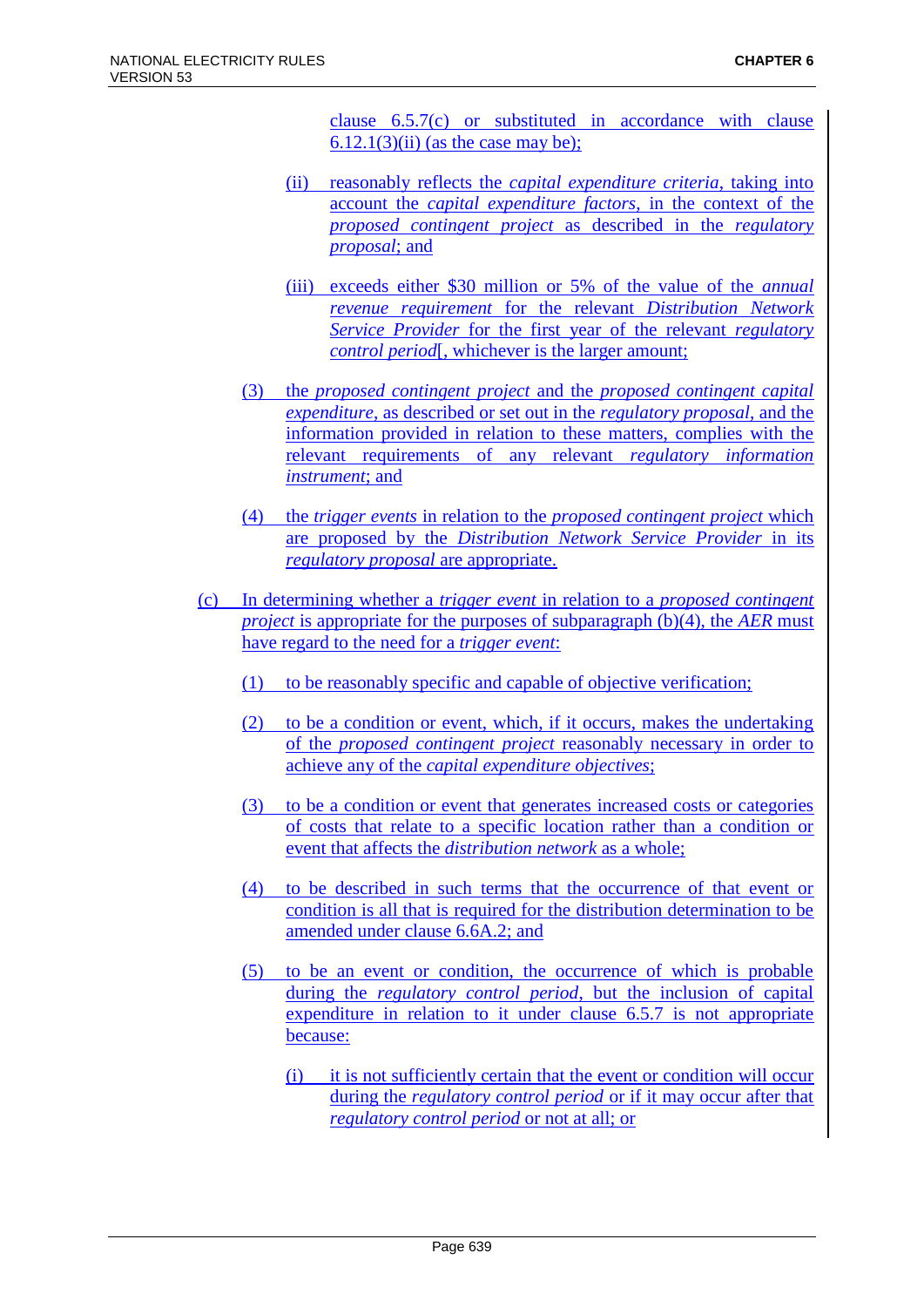(ii) subject to the requirement to satisfy subparagraph  $(b)(2)(iii)$ , the costs associated with the event or condition are not sufficiently certain.

### **6.6A.2 Amendment of distribution determination for contingent project**

- (a) Subject to paragraph (b), a *Distribution Network Service Provider* may, during a *regulatory control period*, apply to the *AER* to amend a distribution determination that applies to that *Distribution Network Service Provider* where a *trigger event* for a *contingent project* in relation to that distribution determination has occurred.
- (b) An application referred to in paragraph (a):
	- (1) must not be made within 90 *business days* prior to the end of a *regulatory year*;
	- (2) subject to subparagraph (1), must be made as soon as practicable after the occurrence of the *trigger event*;
	- (3) must contain the following information:
		- (i) an explanation that substantiates the occurrence of the *trigger event*;
		- (ii) a forecast of the total capital expenditure for the *contingent project*;
		- (iii) a forecast of the capital and incremental operating expenditure, for each remaining *regulatory year* which the *Distribution Network Service Provider* considers is reasonably required for the purpose of undertaking the *contingent project*;
		- (iv) how the forecast of the total capital expenditure for the *contingent project* meets the threshold as referred to in clause  $6.6A.1(b)(2)(iii)$ ;
		- (v) the intended date for commencing the *contingent project* (which must be during the *regulatory control period*);
		- (vi) the anticipated date for completing the *contingent project* (which may be after the end of the *regulatory control period*);
		- (vii) an estimate of the incremental revenue which the *Distribution Network Service Provider* considers is likely to be required to be earned in each remaining *regulatory year* of the *regulatory control period* as a result of the *contingent project* being undertaken as described in subparagraph (iii); and
	- (4) the estimate referred to in subparagraph  $(3)(\n{\text{vii}})$  must be calculated: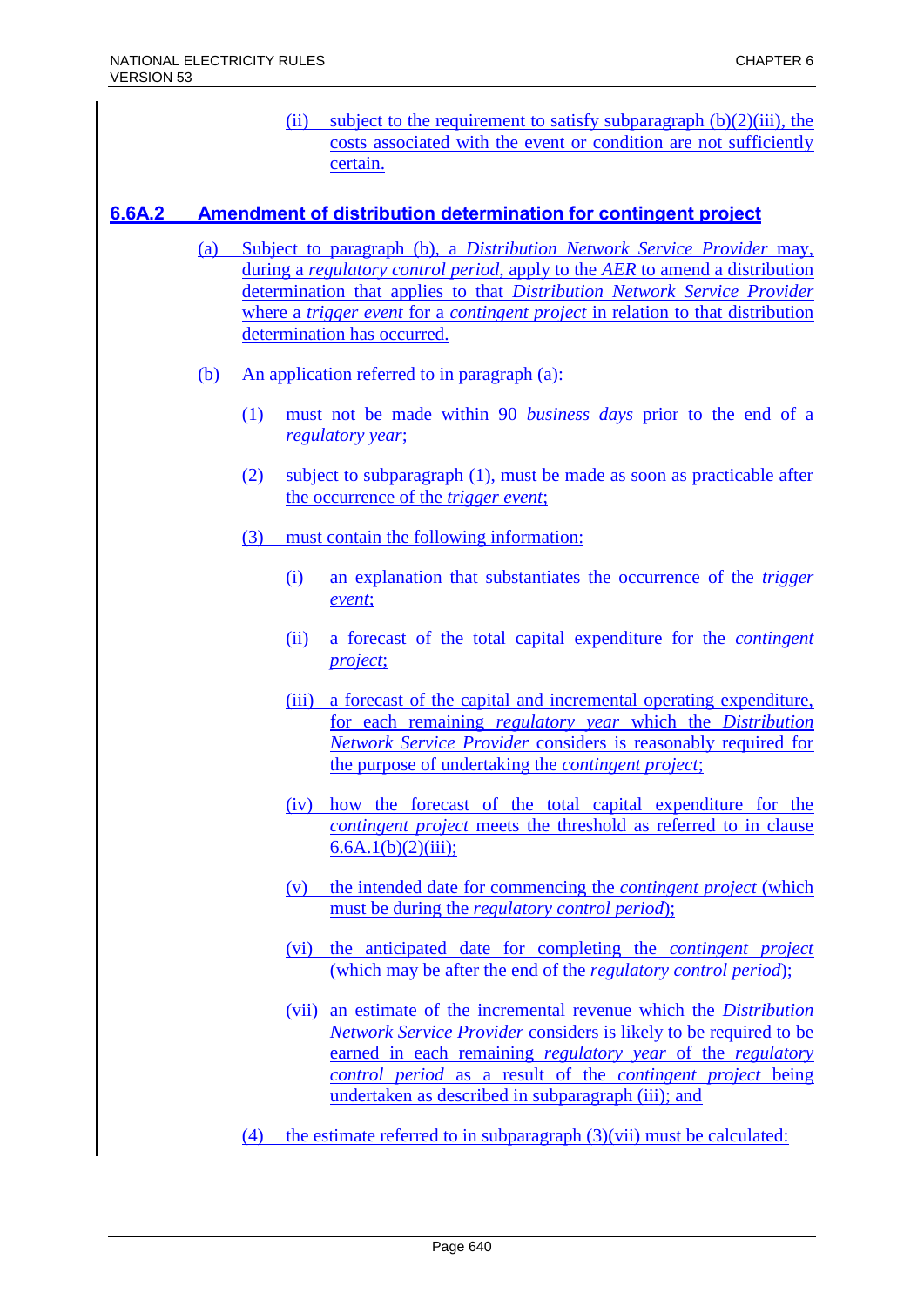- (i) in accordance with the requirements of the *post-tax revenue model* referred to in clause 6.4.1;
- (ii) in accordance with the requirements of the *roll forward model* referred to in clause 6.5.1(b);
- (iii) using the *allowed rate of return* for that *Distribution Network Service Provider* for the *regulatory control period* as determined in accordance with clause 6.5.2;
- (iv) in accordance with the requirements for depreciation referred to in clause 6.5.5; and
- (v) on the basis of the capital expenditure and incremental operating expenditure referred to in subparagraph (3)(iii).
- (c) As soon as practicable after its receipt of an application made in accordance with paragraphs (a) and (b), the *AER* must *publish* the application, together with an invitation for written submissions on the application.
- (d) The *AER* must consider any written submissions made under paragraph (c) and must make its decision on the application within 40 *business days* from the later of the date the *AER* receives the application and the date the *AER* receives any information required by the *AER* under paragraph (i). In doing so the *AER* may also take into account such other information as it considers appropriate, including any analysis (such as benchmarking) that is undertaken by it for that purpose.
- (e) If the *AER* is satisfied that the *trigger event* has occurred, and that the forecast of the total capital expenditure for the *contingent project* meets the threshold as referred to in clause  $6.6A.1(b)(2)(iii)$ , it must:
	- (1) determine:
		- (i) the amount of capital and incremental operating expenditure, for each remaining *regulatory year*, which the *AER* considers is reasonably required for the purpose of undertaking the *contingent project*;
		- (ii) the total capital expenditure which the *AER* considers is reasonably required for the purpose of undertaking the *contingent project*;
		- (iii) the likely commencement and completion dates for the *contingent project*; and
		- (iv) the incremental revenue which is likely to be required by the *Distribution Network Service Provider* in each remaining *regulatory year* as a result of the *contingent project* being undertaken as described in subparagraphs (i) and (ii), such estimate being calculated in accordance with subparagraph (2);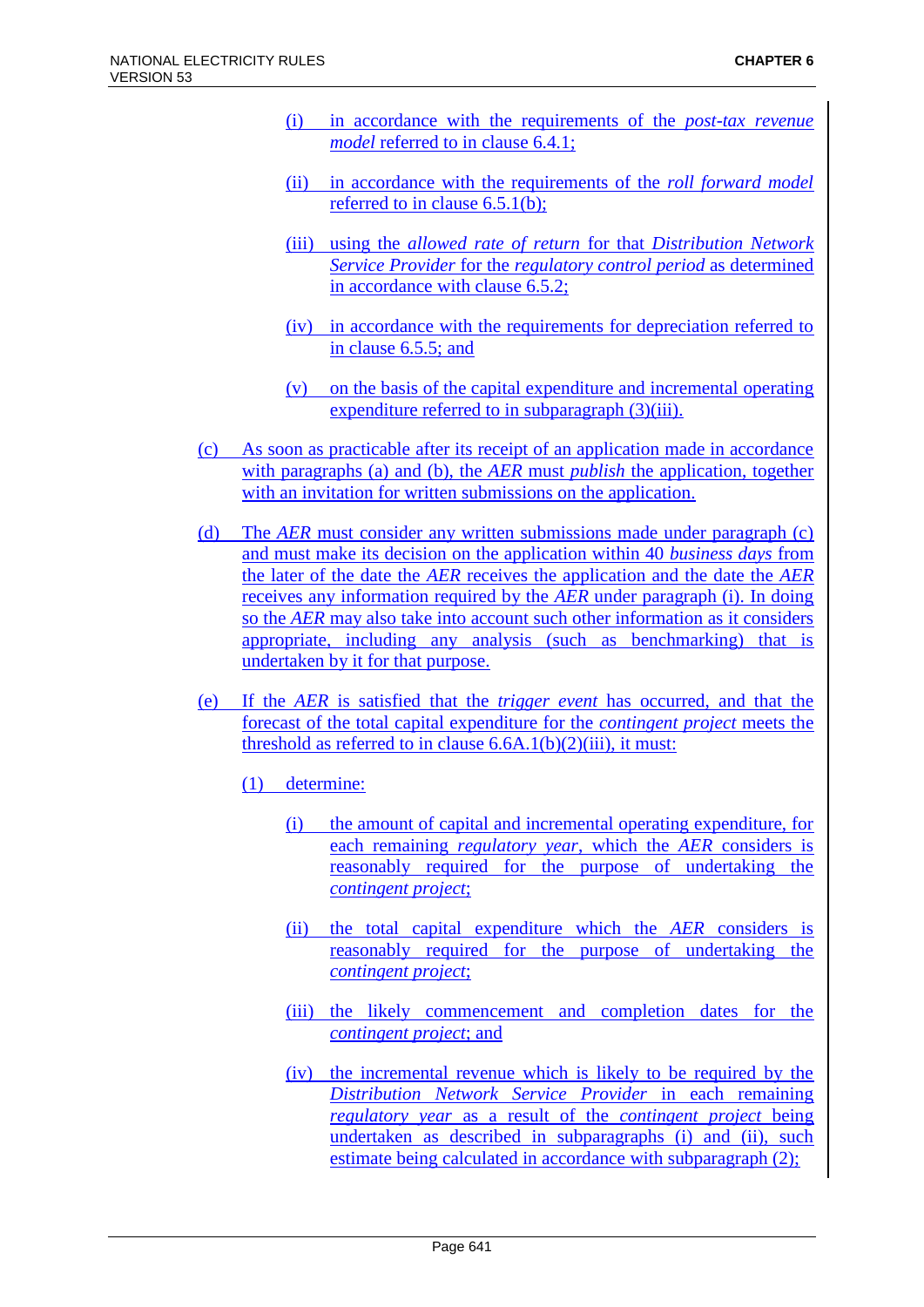- (2) calculate the estimate referred to in subparagraph  $(1)(iv)$ :
	- (i) on the basis of the capital expenditure and incremental operating expenditure referred to in subparagraph  $(1)(i)$ ; and
	- (ii) otherwise in accordance with subparagraph  $(b)(4)$ ; and
- (3) amend the distribution determination in accordance with paragraph (h).
- (f) In making the determinations referred to in subparagraph (e)(1), the *AER* must accept the relevant amounts and dates, contained in the *Distribution Network Service Provider's* application, as referred to in subparagraph  $(b)(3)(ii)$  to (vii), if the *AER* is satisfied that:
	- (1) the forecast of the total capital expenditure for the *contingent project* meets the threshold as referred to in clause 6.6A.1(b)(2)(iii);
	- (2) the amounts of forecast capital expenditure and incremental operating expenditure reasonably reflect the *capital expenditure criteria* and the *operating expenditure criteria*, taking into account the *capital expenditure factors* and the *operating expenditure factors* respectively, in the context of the *contingent project*;
	- (3) the estimates of incremental revenue are reasonable; and
	- (4) the dates are reasonable.
- (g) In making the determinations referred to in subparagraph  $(e)(1)$  and paragraph (f), the *AER* must have regard to:
	- (1) the information included in or accompanying the application;
	- (2) submissions received in the course of consulting on the application;
	- (3) such analysis as is undertaken by or for the *AER*;
	- (4) the expenditure that would be incurred in respect of a *contingent project* by an efficient and prudent *Distribution Network Service Provider* in the circumstances of the *Distribution Network Service Provider*;
	- (5) the actual and expected capital expenditure of the *Distribution Network Service Provider* for *contingent projects* during any preceding *regulatory control periods*;
	- (6) the extent to which the forecast capital expenditure for the *contingent project* is referable to arrangements with a person other than the *Distribution Network Service Provider* that, in the opinion of the *AER*, do not reflect arm's length terms;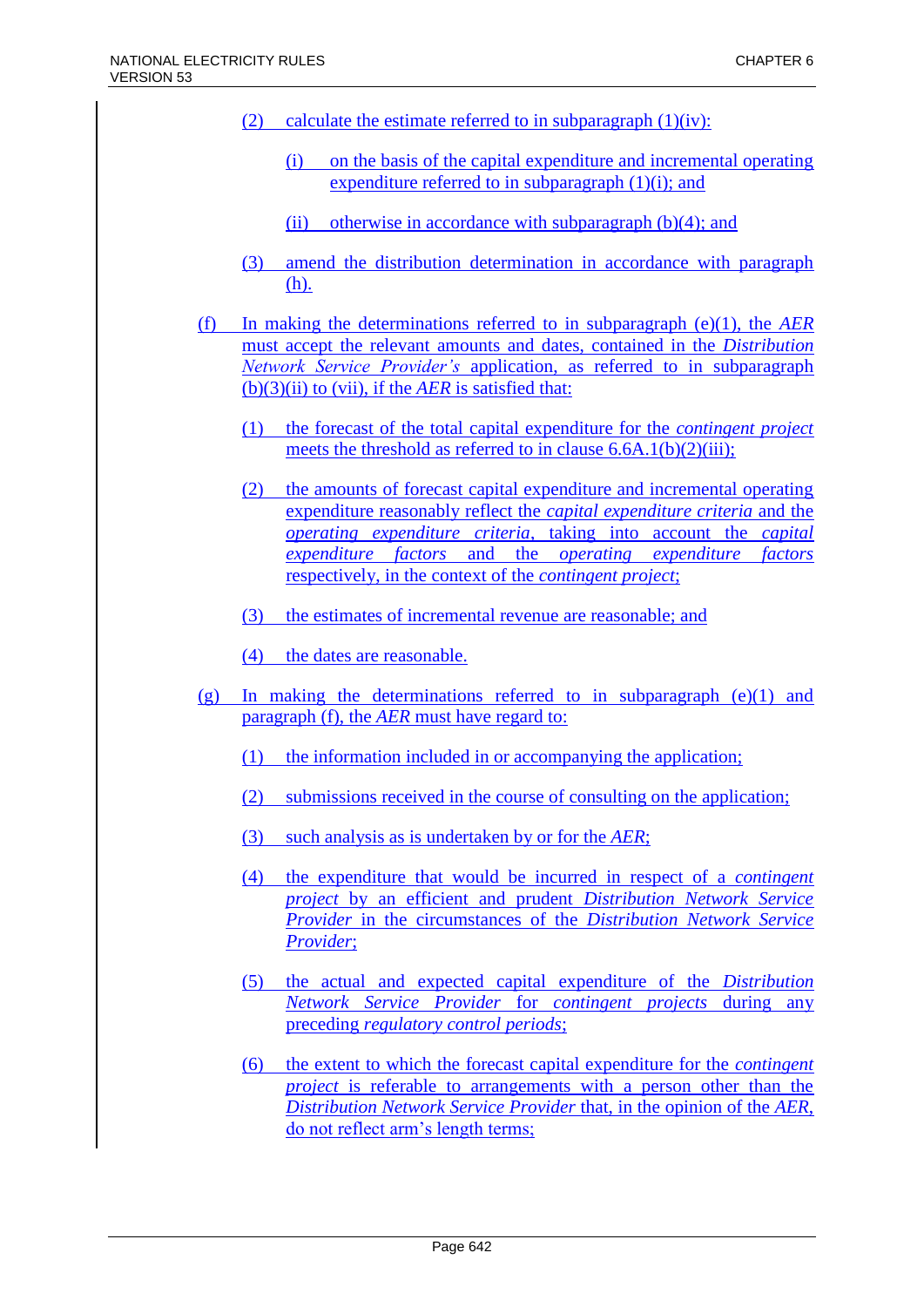- (7) the relative prices of operating and capital inputs in relation to the *contingent project*;
- (8) the substitution possibilities between operating and capital expenditure in relation to the *contingent project*; and
- (9) whether the capital and operating expenditure forecasts for the *contingent project* are consistent with any incentive scheme or schemes that apply to the *Distribution Network Service Provider* under clauses 6.5.8, 6.5.8A or 6.6.2 to 6.6.4.
- (h) Amendments to a distribution determination referred to in subparagraph (e)(3) must only vary the determination to the extent necessary:
	- (1) to adjust the forecast capital expenditure for that *regulatory control period* to accommodate the amount of capital expenditure determined under subparagraph  $(e)(1)(i)$  (in which case the amount of that adjustment will be taken to be accepted by the *AER* under clause  $6.5.7(c)$ ;
	- (2) to adjust the forecast operating expenditure for that regulatory control period to accommodate the amount of incremental operating expenditure determined under subparagraph  $(e)(1)(i)$  (in which case the amount of that adjustment will be taken to be accepted by the *AER* under clause 6.5.6(c));
	- (3) to reflect the effect of any resultant increase in forecast capital and operating expenditure on:
		- (i) the *annual revenue requirement* for each *regulatory year* in the remainder of the *regulatory control period*; and
		- (ii) the X factor for each *regulatory year* in the remainder of the *regulatory control period*.
- (i) A *Distribution Network Service Provider* must provide the *AER* with such additional information as the *AER* requires for the purpose of making a decision on an application made by that *Distribution Network Service Provider* under paragraph (a) within the time specified by the *AER* in a notice provided to the *Distribution Network Service Provider* by the *AER* for that purpose.

### **Extension of time limit**

(j) If the *AER* is satisfied that amending a distribution determination under paragraphs (e)(3) and (h) involves issues of such complexity or difficulty that the time limit fixed in paragraph (d) should be extended, the *AER* may extend that time limit by a further period of up to 60 *business days*, provided that it gives written notice to the *Distribution Network Service Provider* of that extension no later than 10 *business days* before the expiry of that time limit.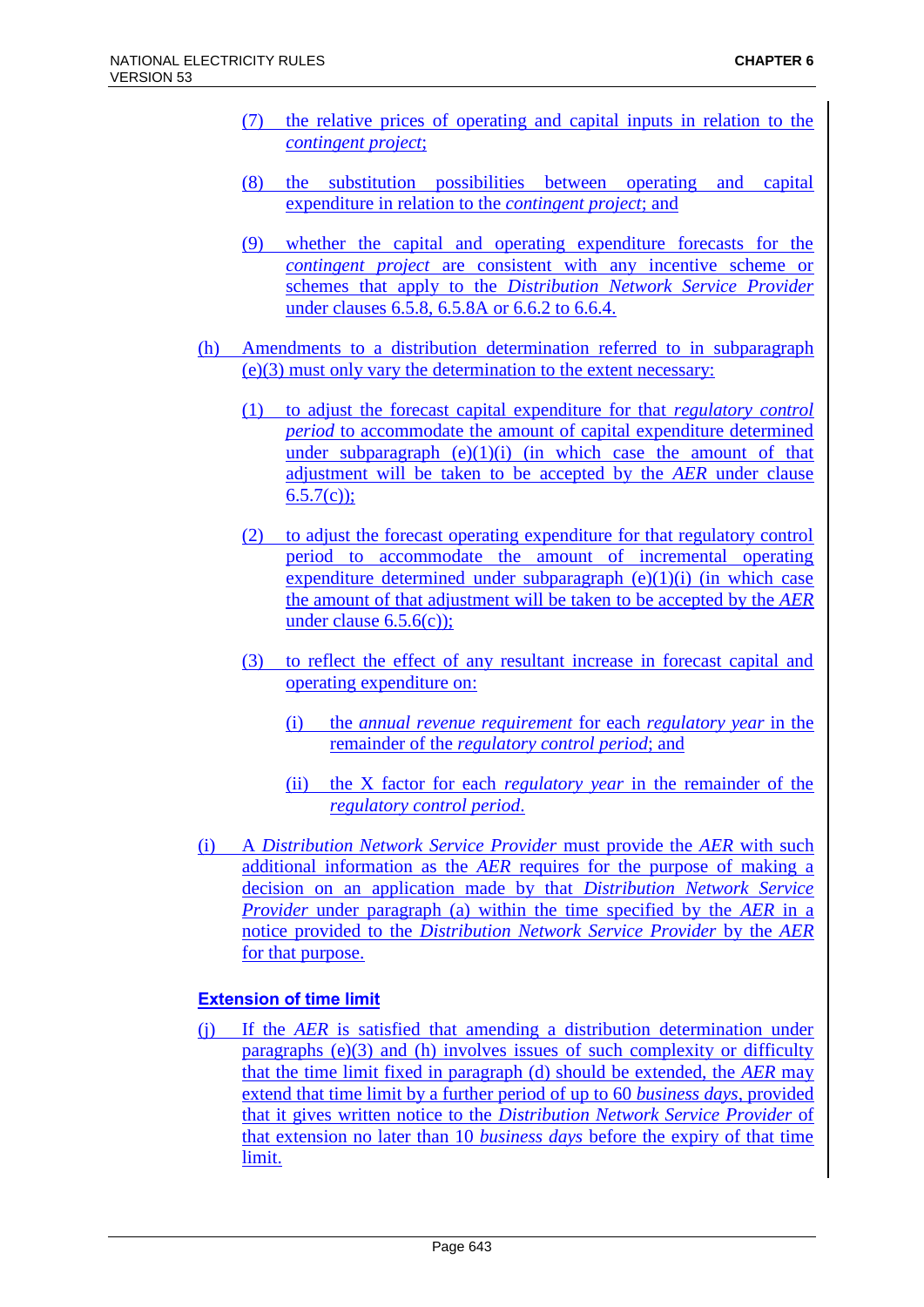- (k) If the *AER* extends the time limit under paragraph (j), it must make available on its website a notice of that extension as soon as is reasonably practicable.
- (l) Subject to paragraph (n1), if the *AER* gives a written notice to the *Distribution Network Service Provider* stating that it requires information from an *Authority* in order to make a decision on an application made by the *Distribution Network Service Provider* under paragraph (a) then, for the purpose of calculating elapsed time, the period between when the *AER* gives that notice to the *Distribution Network Service Provider* and when the *AER* receives that information from that *Authority* is to be disregarded.
- (m) Subject to paragraph (n1), if the *AER* gives a written notice to the *Distribution Network Service Provider* stating that, in order to make a decision on an application made by the *Distribution Network Service Provider* under paragraph (a), it requires information from a judicial body or royal commission then, for the purpose of calculating elapsed time, the period between when the *AER* gives that notice to the *Distribution Network Service Provider* and when that information is made publicly available is to be disregarded.
- (n) Where the *AER* gives a notice to the *Distribution Network Service Provider* under paragraph (l) or (m), it must:
	- (1) as soon as is reasonably practicable make available on its website a notice stating when the period referred to in paragraph (l) or (m), as the case may be, has commenced;
	- (2) as soon as is reasonably practicable make available on its website a notice stating when the period referred to in paragraph (l) or (m), as the case may be, has ended; and
	- (3) if the information specified in that notice is required from an *Authority*, promptly request that information from the relevant *Authority*.
- (n1) Paragraphs (l) and (m) do not apply if the *AER* gives the notice specified in those paragraphs to the *Distribution Network Service Provider* later than 10 *business days* before the expiry of the time limit fixed in paragraph (d).

### **Amendment of distribution determination**

(o) If the *AER* amends a distribution determination under paragraph (h), that amendment must take effect from the commencement of the next *regulatory year*.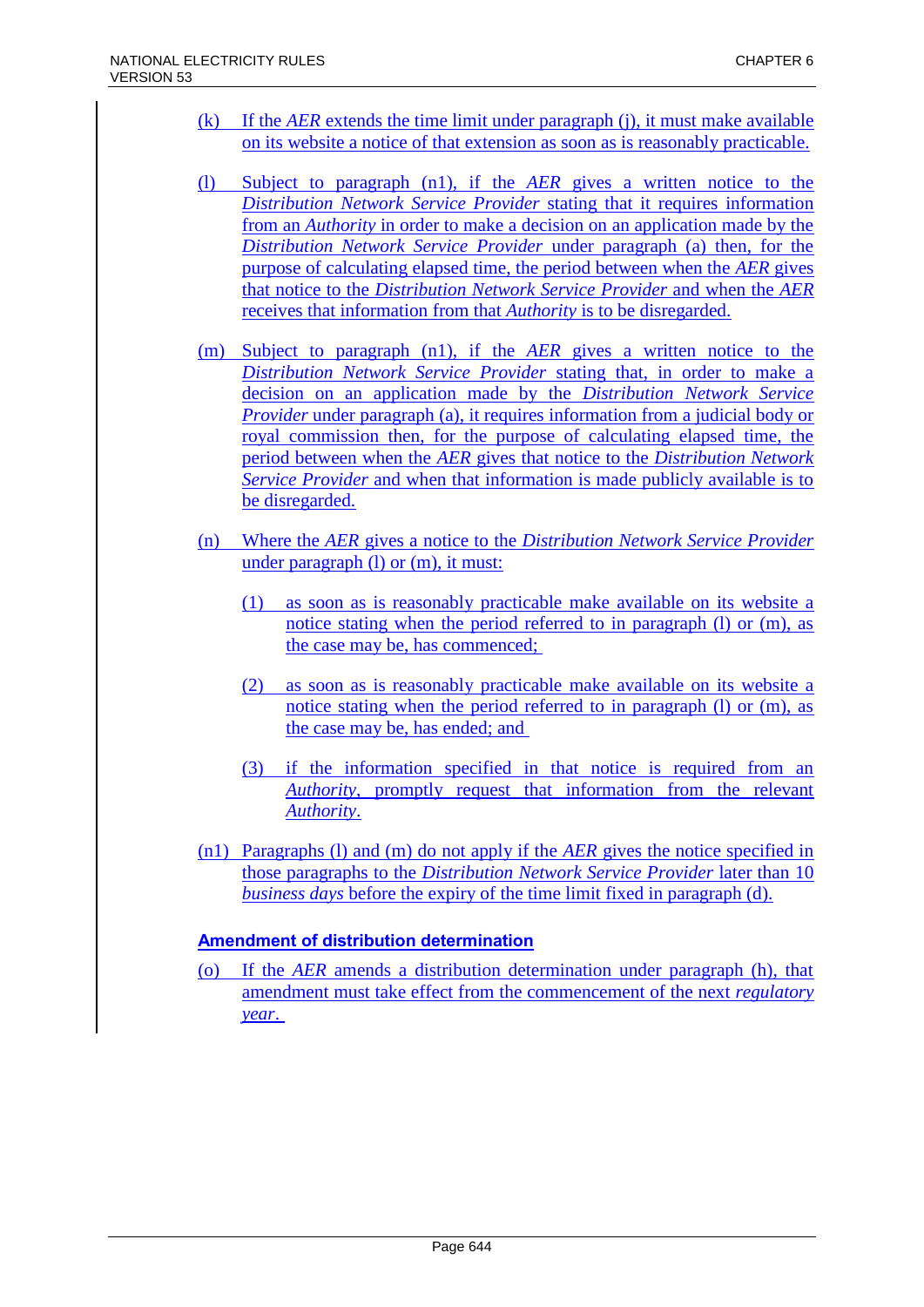# **Part D Negotiated distribution services**

# **6.7 Negotiated distribution services**

### **6.7.1 Principles relating to access to negotiated distribution services**

The following principles constitute the *Negotiated Distribution Service Principles*:

- (1) the price for a *negotiated distribution service* should be based on the costs incurred in providing that service, determined in accordance with the principles and policies set out in the *Cost Allocation Method* for the relevant *Distribution Network Service Provider*;
- (2) subject to subparagraphs (3) and (4), the price for a *negotiated distribution service* should be at least equal to the cost that would be avoided by not providing the service but no more than the cost of providing it on a stand alone basis;
- (3) if the *negotiated distribution service* is the provision of a *shared distribution service* that:
	- (i) exceeds the *network* performance requirements (if any) which that *shared distribution service* is required to meet under any *jurisdictional electricity legislation*; or
	- (ii) exceeds the *network* performance requirements set out in schedules 5.1a and 5.1,

then the differential between the price for that service and the price for the *shared distribution service* which meets (but does not exceed) the *network* performance requirements under any *jurisdictional electricity legislation* or as set out in schedules 5.1a and 5.1 (as the case may be) should reflect the increase in the *Distribution Network Service Provider's* incremental cost of providing that service;

- (4) if the *negotiated distribution service* is the provision of a *shared distribution service* that does not meet (and does not exceed) the *network* performance requirements set out in schedules 5.1a and 5.1, the differential between the price for that service and the price for the *shared distribution service* which meets (but does not exceed) the *network* performance requirements set out in schedules 5.1a and 5.1 should reflect the cost the *Distribution Network Service Provider* would avoid by not providing that service;
- (5) the price for a *negotiated distribution service* must be the same for all *Distribution Network Users* unless there is a material difference in the costs of providing the *negotiated distribution service* to different *Distribution Network Users* or classes of *Distribution Network Users*;
- (6) the price for a *negotiated distribution service* should be subject to adjustment over time to the extent that the assets used to provide that service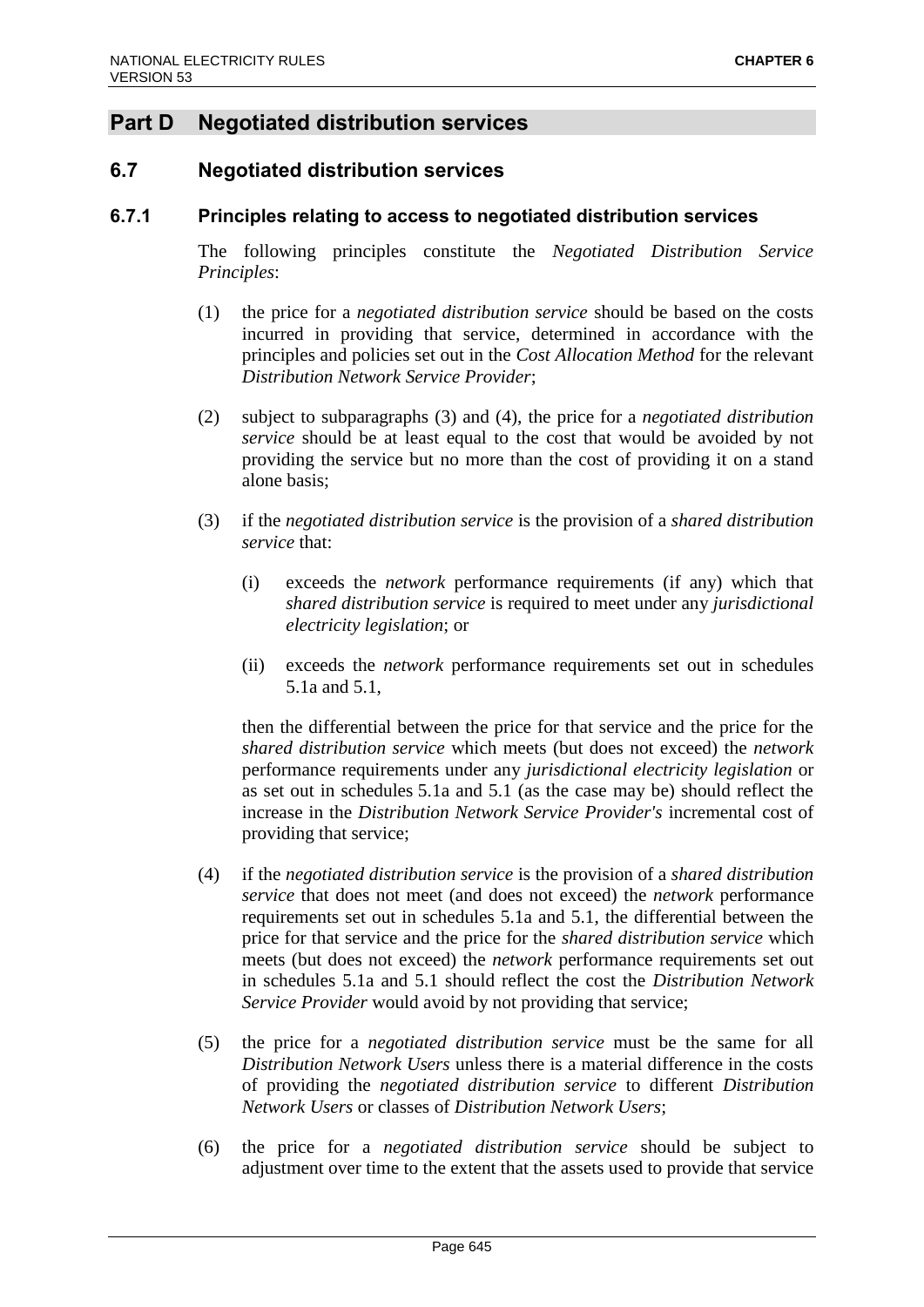are subsequently used to provide services to another person, in which case the adjustment should reflect the extent to which the costs of that asset are being recovered through charges to that other person;

- (7) the price for a *negotiated distribution service* should be such as to enable the *Distribution Network Service Provider* to recover the efficient costs of complying with all *regulatory obligations or requirements* associated with the provision of the *negotiated distribution service*;
- (8) any access charges:
	- (A) in respect of providing *distribution network user access* to *negotiated distribution services* which would have been *negotiated distribution services* regardless of the operation of clause 6.24.2(c) should be based on the costs reasonably incurred by the *Distribution Network Service Provider* in providing that access and, in the case of compensation referred to in clauses  $5.5(f)(4)(ii)$  and (iii), on the revenue that is likely to be foregone and the costs that are likely to be incurred by a person referred to in those provisions where an event referred to in those provisions occurs; and
	- (B) in respect of providing *transmission network user access* to *negotiated distribution services* which would have been treated as *negotiated transmission services* were it not for the operation of clause 6.24.2(c) should be based on the costs reasonably incurred by the *Distribution Network Service Provider* in providing that access and, in the case of compensation referred to in clauses  $5.4A(h)$  - (j), on the revenue that is likely to be foregone and the costs that are likely to be incurred by a person referred to in those provisions where an event referred to in those provisions occurs;
- (9) the *terms and conditions of access* for a *negotiated distribution service* should be fair and reasonable and consistent with the safe and reliable operation of the *power system* in accordance with the *Rules* (for these purposes, the price for a *negotiated distribution service* is to be treated as being fair and reasonable if it complies with principles (1) to (7) of this clause;
- (10) the *terms and conditions of access* for a *negotiated distribution service* (including, in particular, any exclusions and limitations of liability and indemnities) must not be unreasonably onerous taking into account the allocation of risk between the *Distribution Network Service Provider* and the other party, the price for the *negotiated distribution service* and the costs to the *Distribution Network Service Provider* of providing the *negotiated distribution service*;
- (11) the *terms and conditions of access* for a *negotiated distribution service* should take into account the need for the service to be provided in a manner that does not adversely affect the safe and reliable operation of the *power system* in accordance with the *Rules*.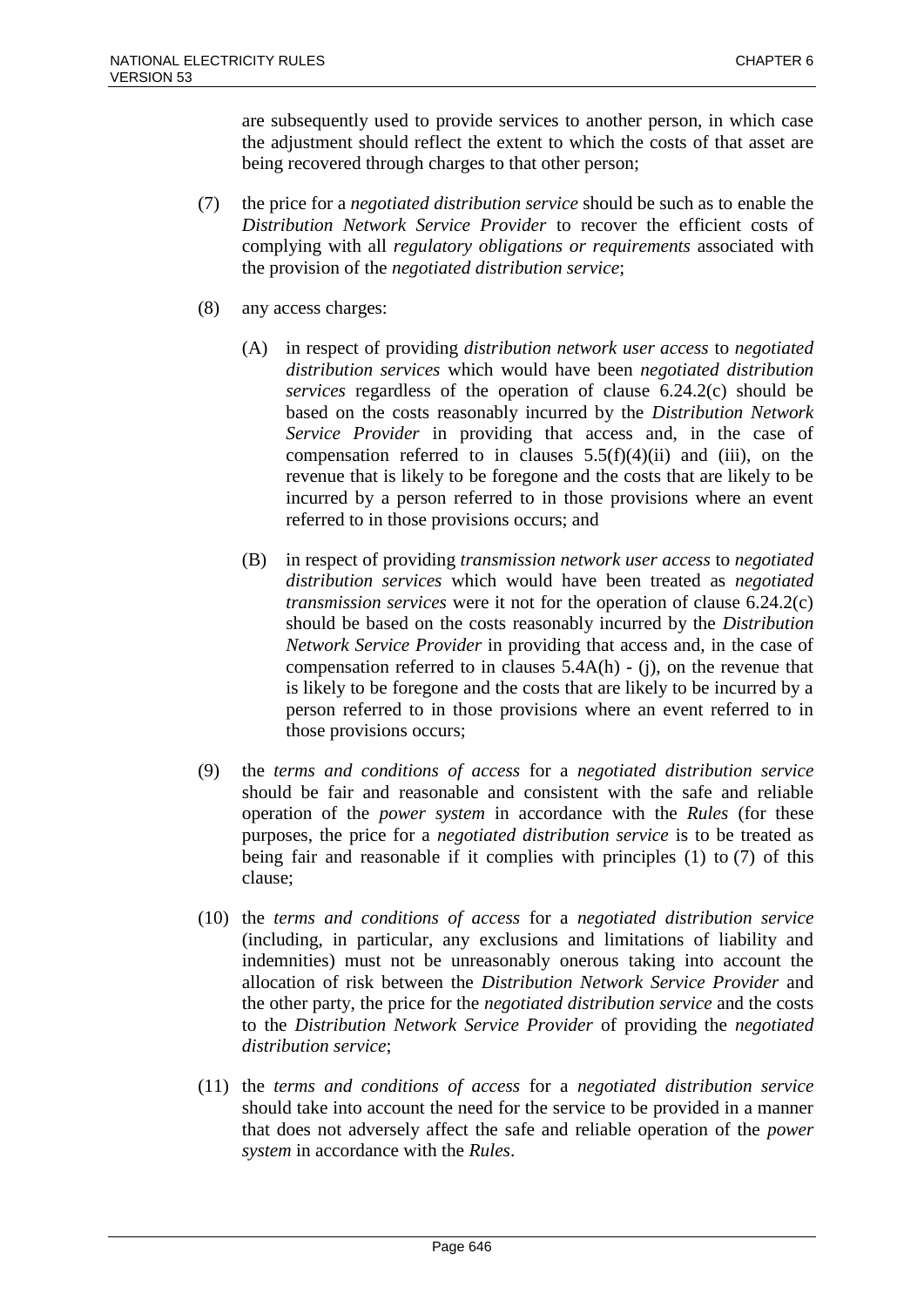### **6.7.2 Determination of terms and conditions of access for negotiated distribution services**

- (a) A *Distribution Network Service Provider* must comply with:
	- (1) the provider's *negotiating framework*; and
	- (2) the provider's *Negotiated Distribution Service Criteria*,

when the provider is negotiating the *terms and conditions of access* to *negotiated distribution services*.

- (b) The *Distribution Network Service Provider* must also comply with any other applicable requirements of the *Rules*, including the requirements of:
	- (1) rules 5.3 and 5.5, when negotiating for the provision of *connection services* and the associated *connection service* charges in respect of the provision of *negotiated distribution services* which would have been *negotiated distribution services* regardless of the operation of clause 6.24.2(c);
	- (2) rules 5.3 and 5.4A, when negotiating for the provision of *connection* services and the associated *connection service* charges in respect of the provision of *negotiated distribution services* which would have been treated as *negotiated transmission services* were it not for the operation of clause 6.24.2(c);
	- (3) rule 5.5, when negotiating the *use of system services charges* and *access charges* to be paid to or by a *Distribution Network User* in respect of the provision of *negotiated distribution services* which would have been *negotiated distribution services* regardless of the operation of clause 6.24.2(c); and
	- (4) rule 5.4A, when negotiating the *use of system services charges* and *access charges* to be paid to or by a *Distribution Network User* in respect of the provision of *negotiated distribution services* which would have been treated as *negotiated transmission services* were it not for the operation of clause 6.24.2(c).

### **6.7.3 Negotiating framework determination**

The determination specifying requirements relating to the *negotiating framework* forming part of a distribution determination for a *Distribution Network Service Provider* is to set out requirements that are to be complied with in respect of the preparation, replacement, application or operation of its *negotiating framework*.

### **6.7.4 Negotiated Distribution Service Criteria determination**

(a) The determination by the *AER* specifying the *Negotiated Distribution Service Criteria* forming part of a distribution determination for a *Distribution Network Service Provider* is to set out the criteria that are to be applied: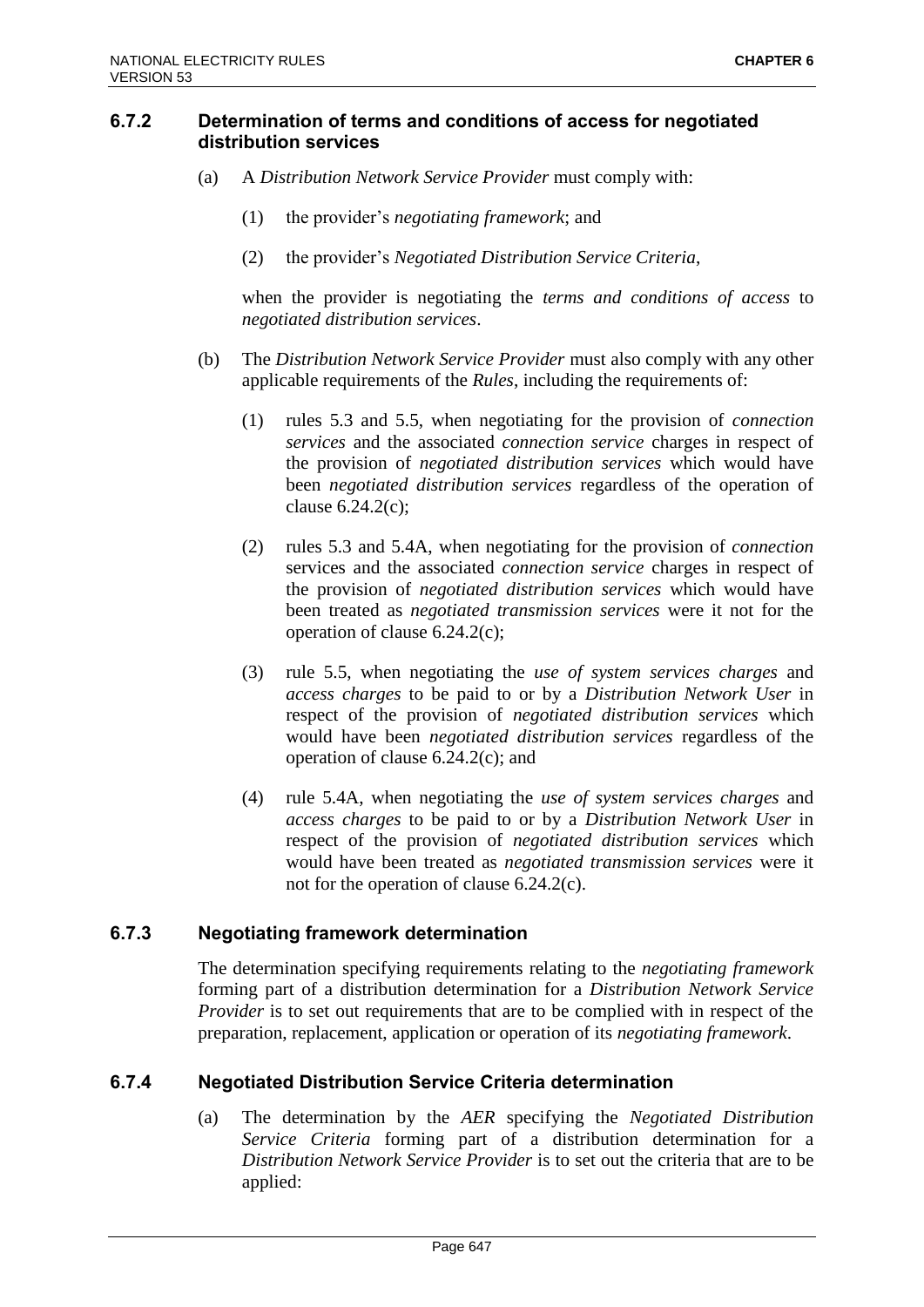- (1) by the provider in negotiating *terms and conditions of access* including:
	- (i) the prices that are to be charged for the provision of *negotiated distribution services* by the provider for the relevant *regulatory control period*; or
	- (ii) any *access charges* which are negotiated by the provider during that *regulatory control period*; and
- (2) by the *AER* in resolving an access dispute about *terms and conditions of access* including:
	- (i) the price that is to be charged for the provision of a *negotiated distribution service* by the provider; or
	- (ii) any *access charges* that are to be paid to or by the provider.
- (b) The *Negotiated Distribution Service Criteria* must give effect to and be consistent with the *Negotiated Distribution Service Principles* set out in clause 6.7.1.

### **6.7.5 Preparation of and requirements for negotiating framework for negotiated distribution services**

- (a) A *Distribution Network Service Provider* must prepare a document (the *negotiating framework*) setting out the procedure to be followed during negotiations between that provider and any person (the *Service Applicant* or applicant) who wishes to receive a *negotiated distribution service* from the provider, as to the *terms and conditions of access* for the provision of the service.
- (b) The *negotiating framework* for a *Distribution Network Service Provider* must comply with and be consistent with:
	- (1) the applicable requirements of the relevant distribution determination; and

**Note:**

See clause 6.7.3.

- (2) paragraph (c), which sets out the minimum requirements for a *negotiating framework*.
- (c) The *negotiating framework* for a *Distribution Network Service Provider* must specify:
	- (1) a requirement for the provider and a *Service Applicant* to negotiate in good faith the *terms and conditions of access* to a *negotiated distribution service*; and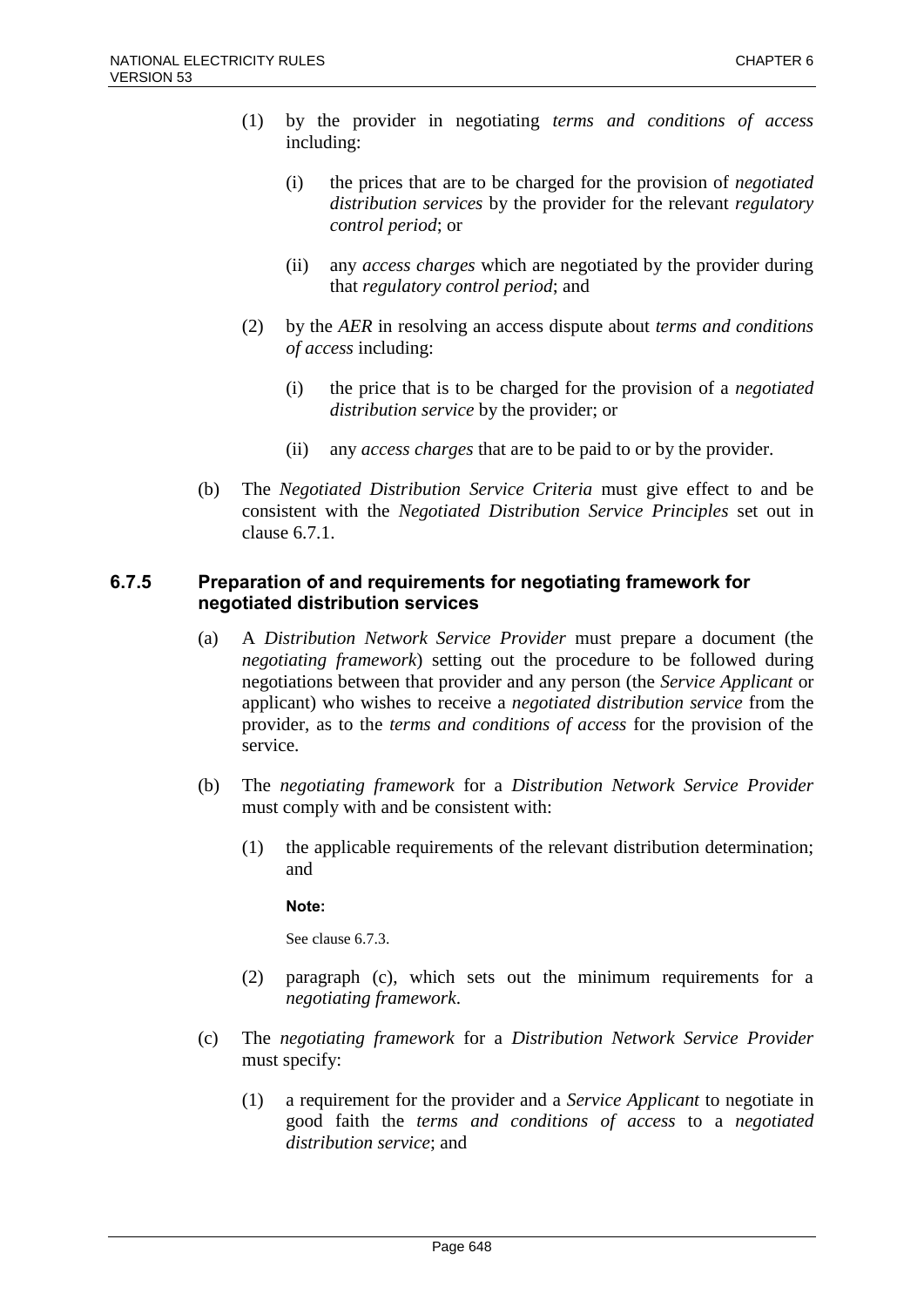- (2) a requirement for the provider to provide all such commercial information a *Service Applicant* may reasonably require to enable that applicant to engage in effective negotiation with the provider for the provision of the *negotiated distribution service*, including the cost information described in subparagraph (3); and
- (3) a requirement for the provider:
	- (i) to identify and inform a *Service Applicant* of the reasonable costs and/or the increase or decrease in costs (as appropriate) of providing the *negotiated distribution service*; and
	- (ii) to demonstrate to a *Service Applicant* that the charges for providing the *negotiated distribution service* reflect those costs and/or the cost increment or decrement (as appropriate); and
	- (iii) to have appropriate arrangements for assessment and review of the charges and the basis on which they are made; and

#### **Note:**

If (for example) a charge, or an element of a charge, is based on a customer's actual or assumed *maximum demand*, the assessment and review arrangements should allow for a change to the basis of the charge so that it more closely reflects the customer's *load* profile where a reduction or increase in *maximum demand* has been demonstrated.

- (4) a requirement for a *Service Applicant* to provide all commercial information the provider may reasonably require to enable the provider to engage in effective negotiation with that applicant for the provision of the *negotiated distribution service*; and
- (5) a requirement that negotiations with a *Service Applicant* for the provision of the *negotiated distribution service* be commenced and finalised within specified periods and a requirement that each party to the negotiations must make reasonable endeavours to adhere to the specified time limits; and
- (6) a process for dispute resolution which provides that all disputes as to the *terms and conditions of access* for the provision of *negotiated distribution services* are to be dealt with in accordance with the relevant provisions of the Law and the *Rules* for dispute resolution; and
- (7) the arrangements for payment by a *Service Applicant* of the provider's reasonable direct expenses incurred in processing the application to provide the *negotiated distribution service*; and
- (8) a requirement that the *Distribution Network Service Provider* determine the potential impact on other *Distribution Network Users* of the provision of the *negotiated distribution service*; and
- (9) a requirement that the *Distribution Network Service Provider* must notify and consult with any affected *Distribution Network Users* and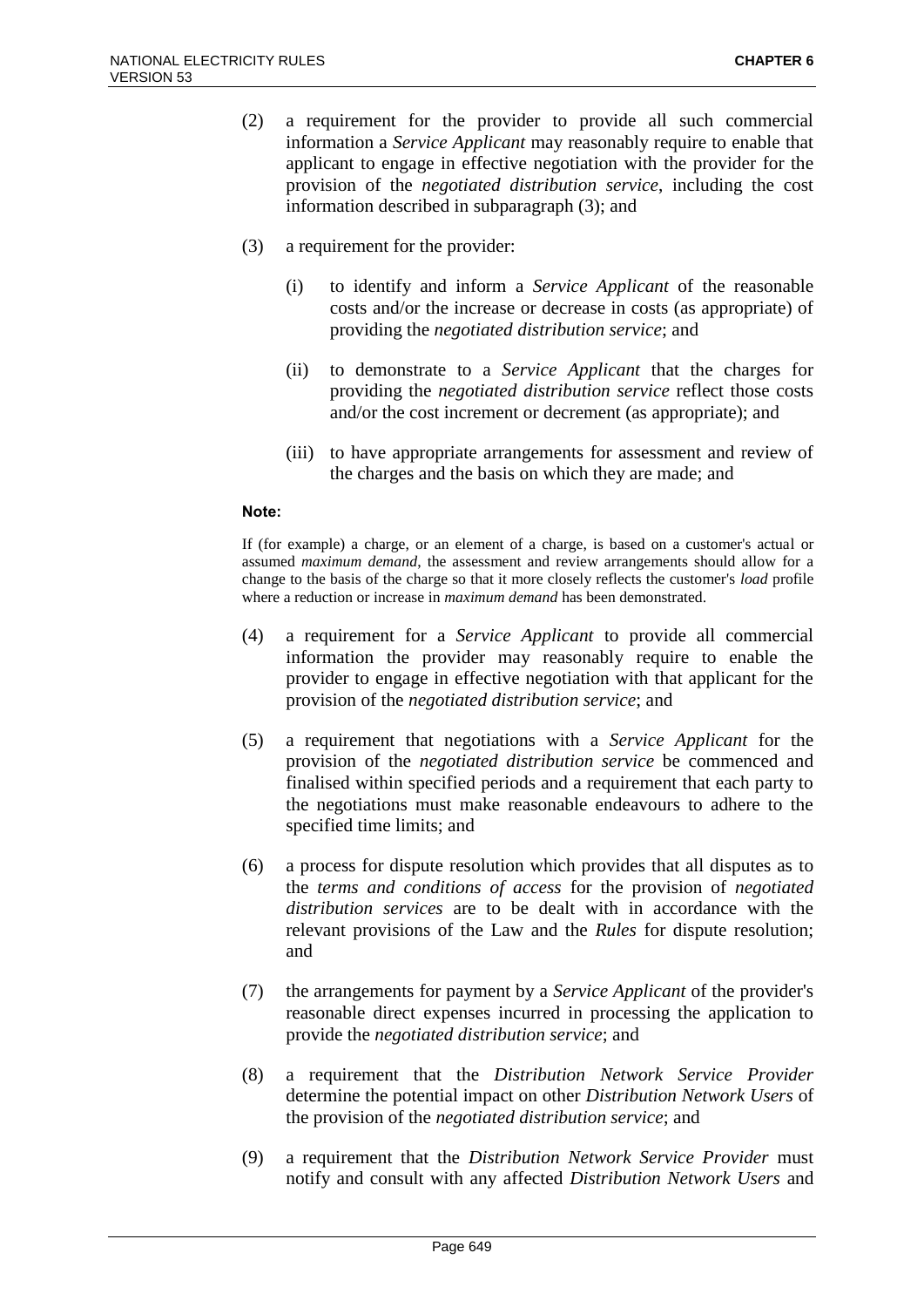ensure that the provision of *negotiated distribution services* does not result in non-compliance with obligations in relation to other *Distribution Network Users* under the *Rules*; and

- (10) a requirement that the *Distribution Network Service Provider publish* the results of negotiations on its website.
- (d) Notwithstanding the foregoing, the negotiating framework must not be inconsistent with any of the requirements of:
	- (1) rules 5.3 and 5.5 insofar as the *negotiating framework* applies to *negotiated distribution services* which would have been *negotiated distribution services* regardless of the operation of clause 6.24.2(c); and
	- (2) rules 5.3 and 5.4A insofar as the *negotiating framework* applies to *negotiated distribution services* which would have been treated as *negotiated transmission services* were it not for the operation of clause  $6.24.2(c)$ ,

and any other relevant provisions of this Chapter 6 and, in the event of any inconsistency, those requirements prevail.

(e) Each *Distribution Network Service Provider* and *Service Applicant* who is negotiating for the provision of a *negotiated distribution service* by the provider must comply with the requirements of the *negotiating framework* in accordance with its terms.

### **6.7.6 Confidential information**

- (a) Commercial information to be provided to a *Service Applicant* in accordance with clause  $6.7.5(c)(2)$ :
	- (1) does not include *confidential information* provided to the *Distribution Network Service Provider* by another person; and
	- (2) may be provided subject to a condition that the *Service Applicant* must not provide any part of that commercial information to any other person without the consent of the *Distribution Network Service Provider*.
- (b) Commercial information to be provided to a *Distribution Network Service Provider* in accordance with clause 6.7.5(c)(4):
	- (1) does not include *confidential information* provided to a *Service Applicant* by another person; and
	- (2) may be provided subject to a condition that the provider must not provide any part of that commercial information to any other person without the consent of the *Service Applicant*.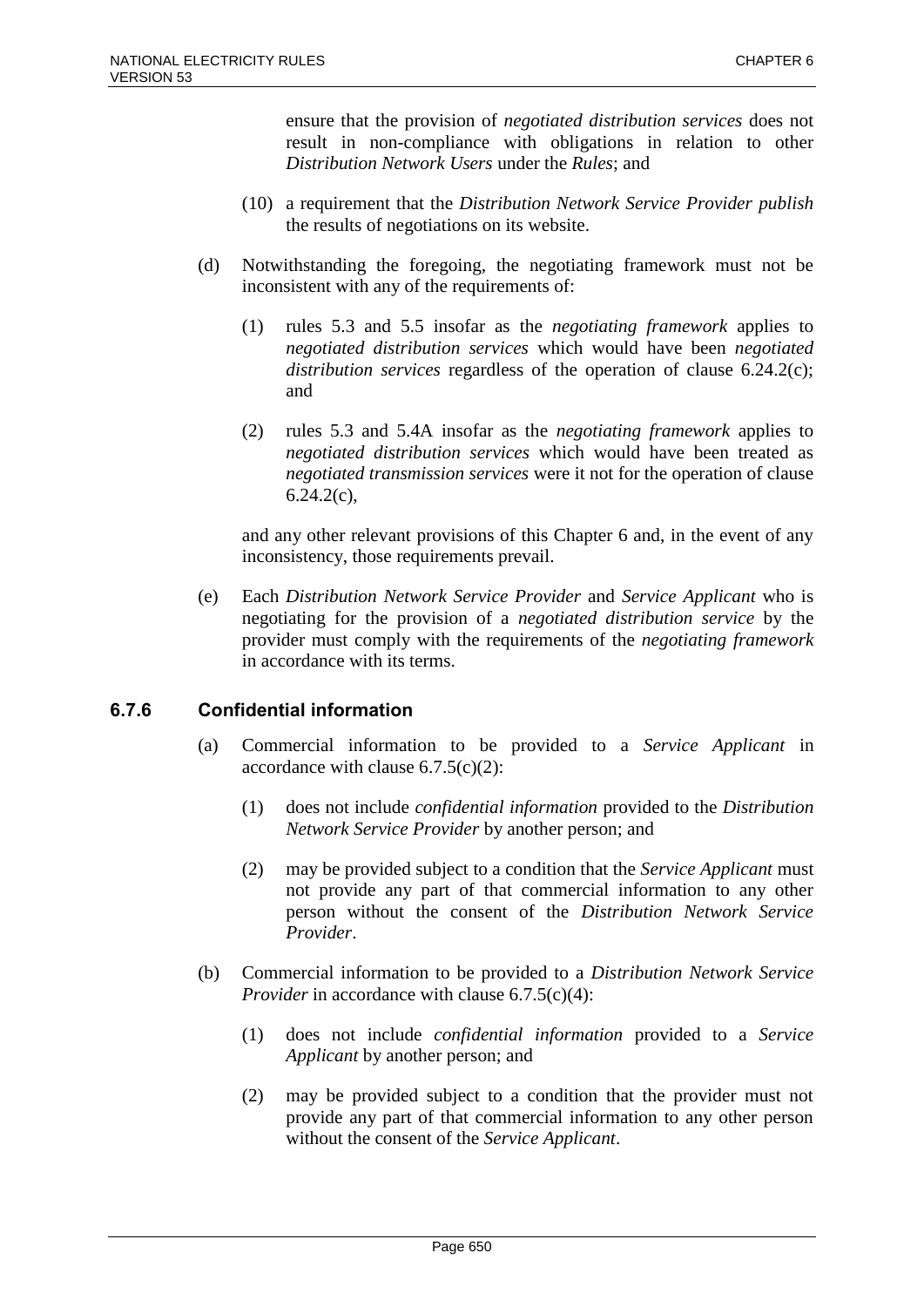# **Part DA Connection policies**

# **6.7A Connection policy requirements**

This *Rule* deals with the preparation of, requirements for and approval of *connection policies*.

### **6.7A.1 Preparation of, and requirements for, connection policy**

- (a) A *Distribution Network Service Provider* must prepare a document (its proposed *connection policy*) setting out the circumstances in which it may require a *retail customer* or *real estate developer* to pay a *connection charge*, for the provision of a *connection service* under Chapter 5A.
- (b) The proposed *connection policy*:
	- (1) must be consistent with:
		- (i) the *connection charge principles*; and
		- (ii) the *connection charge guidelines*; and
	- (2) must specify:
		- (i) the categories of persons that may be required to pay a *connection charge* and the circumstances in which such a requirement may be imposed; and
		- (ii) the aspects of a *connection service* for which a *connection charge* may be made; and

#### **Example**

The *Distribution Network Service Provider* might (for example) make separate *connection charges* for the provision of a *connection asset* and for making a necessary *extension* to, or other *augmentation* of, the *distribution network*.

- (iii) the basis on which *connection charges* are determined; and
- (iv) the manner in which *connection charges* are to be paid (or equivalent consideration is to be given); and

#### **Examples**

The payment (or equivalent consideration) might take the form of a capital contribution, prepayment or financial guarantee.

(v) a threshold (based on capacity or any other measure identified in the *connection charge guidelines*) below which a *retail customer* (not being a non-registered *embedded generator* or a *real estate developer*) will not be liable for a *connection charge* for an *augmentation* other than an *extension*.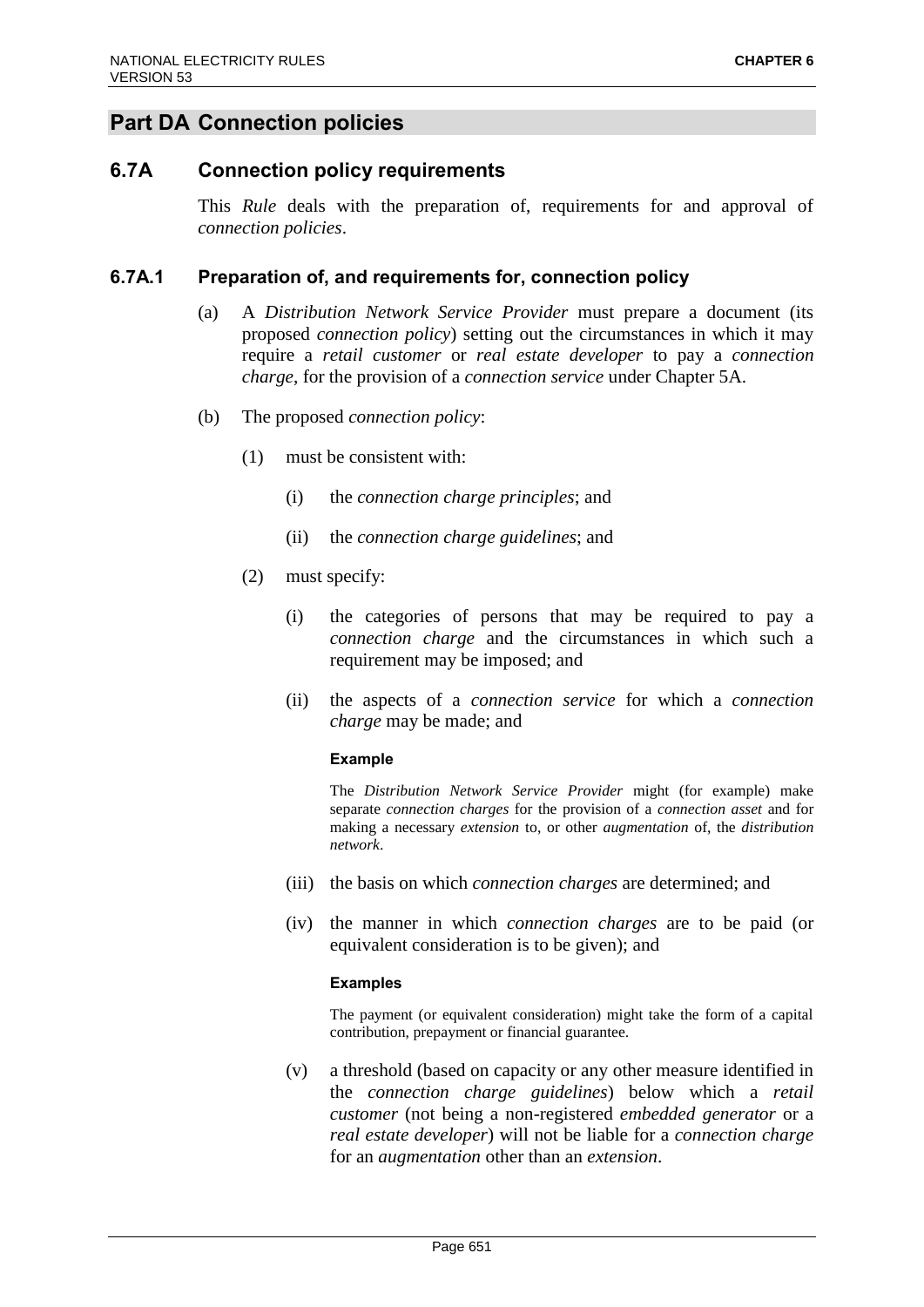# **Part E Regulatory proposal**

# **6.8 Regulatory proposal**

### **6.8.1 AER's framework and approach paper**

- (a) The *AER* must prepare and *publish* a document (a *framework and approach paper*) in anticipation of every distribution determination.
- (b) The *framework and approach paper* should set out the *AER's* likely approach (together with its reasons for the likely approach), in the forthcoming distribution determination, to:
	- (1) the classification of *distribution services* in accordance with Part B; and
	- (2) the application to the *Distribution Network Service Provider* of a *service target performance incentive scheme* or *schemes*; and
	- (3) the application to the *Distribution Network Service Provider* of an *efficiency benefit sharing scheme* or *schemes*; and
	- (4) the application to the *Distribution Network Service Provider* (if applicable) of a demand management and embedded generation connection incentive scheme; and
	- (5) any other matters on which the *AER* thinks fit to give an indication of its likely approach.
- (c) The *framework and approach paper* must state the form (or forms) of the control mechanisms to be applied by the distribution determination and the *AER's* reasons for deciding on control mechanisms of the relevant form (or forms).
- (ca) The *framework and approach paper* must include the *AER's* determination under clause 6.25(b) as to whether or not Part J of Chapter 6A is to be applied to determine the pricing of *transmission standard control services* provided by any *dual function assets* owned, controlled or operated by the *Distribution Network Service Provider*.
- (d) A *framework and approach paper* is to be prepared in consultation with the relevant *Distribution Network Service Provider* and with other interested stakeholders.
- (e) The *AER* should complete its *framework and approach paper* for a particular *distribution network* sufficiently in advance of the making of the relevant distribution determination to enable it to be of use to the *Distribution Network Service Provider* in preparing its *regulatory proposal*.
- (f) If a distribution determination is currently in force, the *AER* must commence preparation of, and consultation on, the *framework and approach paper* for the distribution determination that is to supersede it at least 24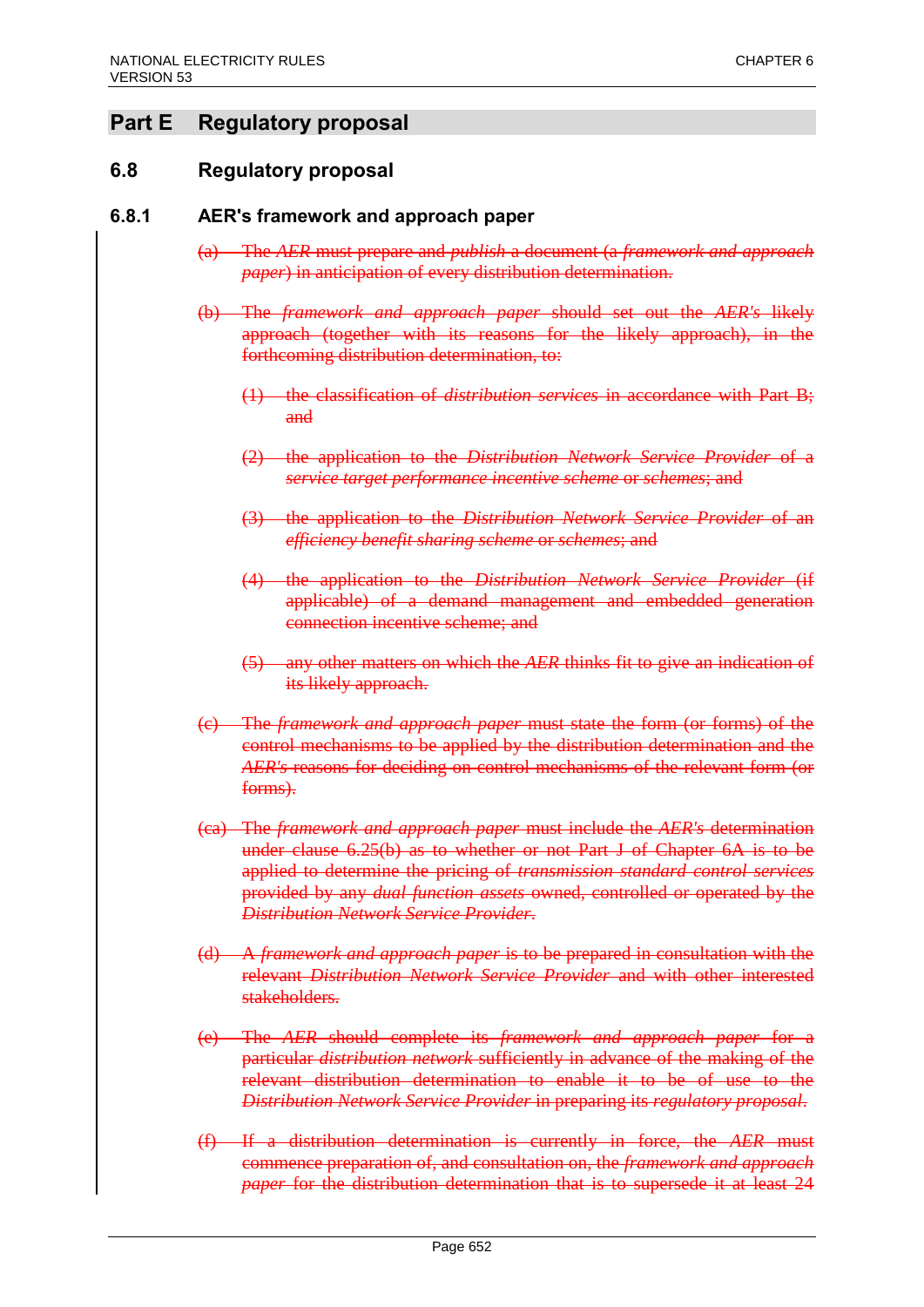months before the end of the current *regulatory control period* and must complete preparation at least 19 months before the end of that *regulatory control period*.

- (g) On completing its *framework and approach paper*, the *AER* must:
	- (1) give a copy to the *Distribution Network Service Provider*; and

(2) *publish* it.

- (h) Subject to clause 6.12.3, a *framework and approach paper* is not binding on the *AER* or a *Distribution Network Service Provider*.
- (a) The *AER* must make and *publish* a document (a *framework and approach paper*) that applies in respect of a distribution determination for a matter listed in paragraph (b) in accordance with this clause if:
	- (1) there is no *framework and approach paper* that applies in respect of that distribution determination for that matter; or
	- (2) there is a *framework and approach paper* that would apply in respect of that distribution determination for that matter, but the *AER* has published a notice under paragraph  $(c)(3)$  stating that it will make an amended or replacement *framework and approach paper* with respect to that matter.
- (b) A *framework and approach paper* that applies in respect of a distribution determination must set out:
	- (1) the *AER's* decision (together with its reasons for the decision), for the purposes of the forthcoming distribution determination, on the following matters:
		- (i) the form (or forms) of the control mechanisms;
		- (ii) as to whether or not Part J of Chapter 6A is to be applied to determine the pricing of *transmission standard control services* provided by any *dual function assets* owned, controlled or operated by the *Distribution Network Service Provider*;

### **Note:**

See clause 6.25(b).

- (2) the *AER's* proposed approach (together with its reasons for the proposed approach), in the forthcoming distribution determination, to the following matters:
	- (i) the classification of *distribution services* under this Chapter;
	- (ii) the formulae that give effect to the control mechanisms referred to in subparagraph  $(1)(i)$ ;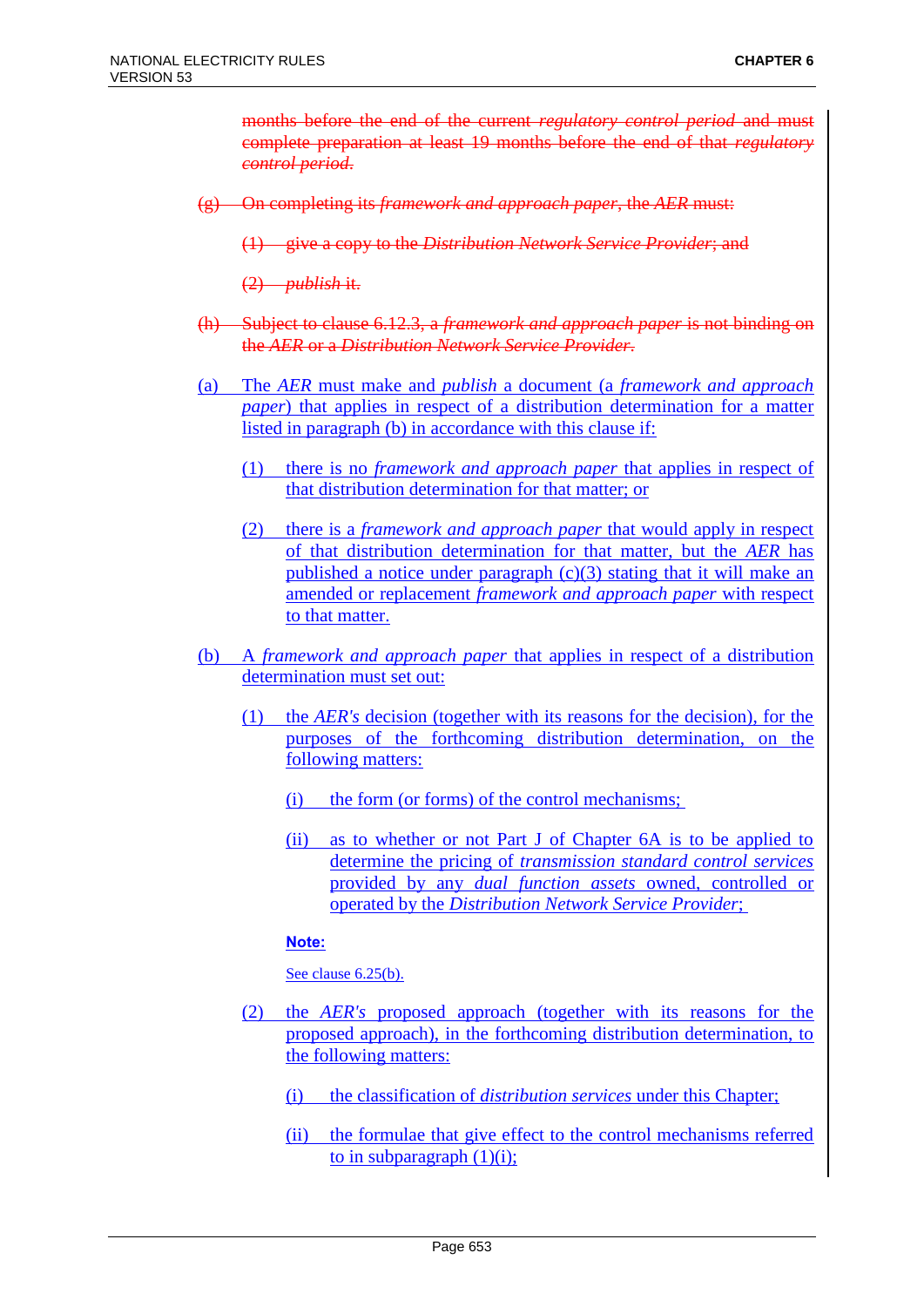- (iii) the application to the *Distribution Network Service Provider* of any *service target performance incentive scheme*;
- (iv) the application to the *Distribution Network Service Provider* of any *efficiency benefit sharing scheme*;
- (v) the application to the *Distribution Network Service Provider* of any *capital expenditure sharing scheme*;
- (vi) the application to the *Distribution Network Service Provider* of any *demand management and embedded generation connection incentive scheme*;
- (vii) the application to the *Distribution Network Service Provider* of any *small-scale incentive scheme*;
- (viii) the application to the *Distribution Network Service Provider* of the *Expenditure Forecast Assessment Guidelines*; and
- (ix) whether depreciation for establishing the regulatory asset base for the relevant *distribution system* as at the commencement of the following *regulatory control period* is to be based on actual or forecast capital expenditure in accordance with clause S6.2.2B.
- (c) If there is a *framework and approach paper* that would apply in respect of the distribution determination for a matter listed in paragraph (b) then:
	- (1) no later than 32 months before the end of the *regulatory control period* that precedes that for which the distribution determination is to be made, the *Distribution Network Service Provider* may request the *AER* in writing to make an amended or replacement *framework and approach paper* in respect of a matter. The request must specify the *Distribution Network Service Provider's* reasons for making that request;
	- (2) no later than 31 months before the end of the *regulatory control period* that precedes that for which the distribution determination is to be made, the *AER* must *publish* a notice inviting submissions on whether it is necessary or desirable to amend or replace that *framework and approach paper* in so far as it relates to a matter (other than any matter specified in a request from the *Distribution Network Service Provider* under subparagraph (1)); and
	- (3) no later than 30 months before the end of the *regulatory control period* that precedes that for which the distribution determination is to be made, the *AER* must make and *publish* a notice that:
		- (i) states that it will make an amended or replacement *framework and approach paper* in respect of the matters specified in a request from the *Distribution Network Service Provider* under subparagraph (1) (if any);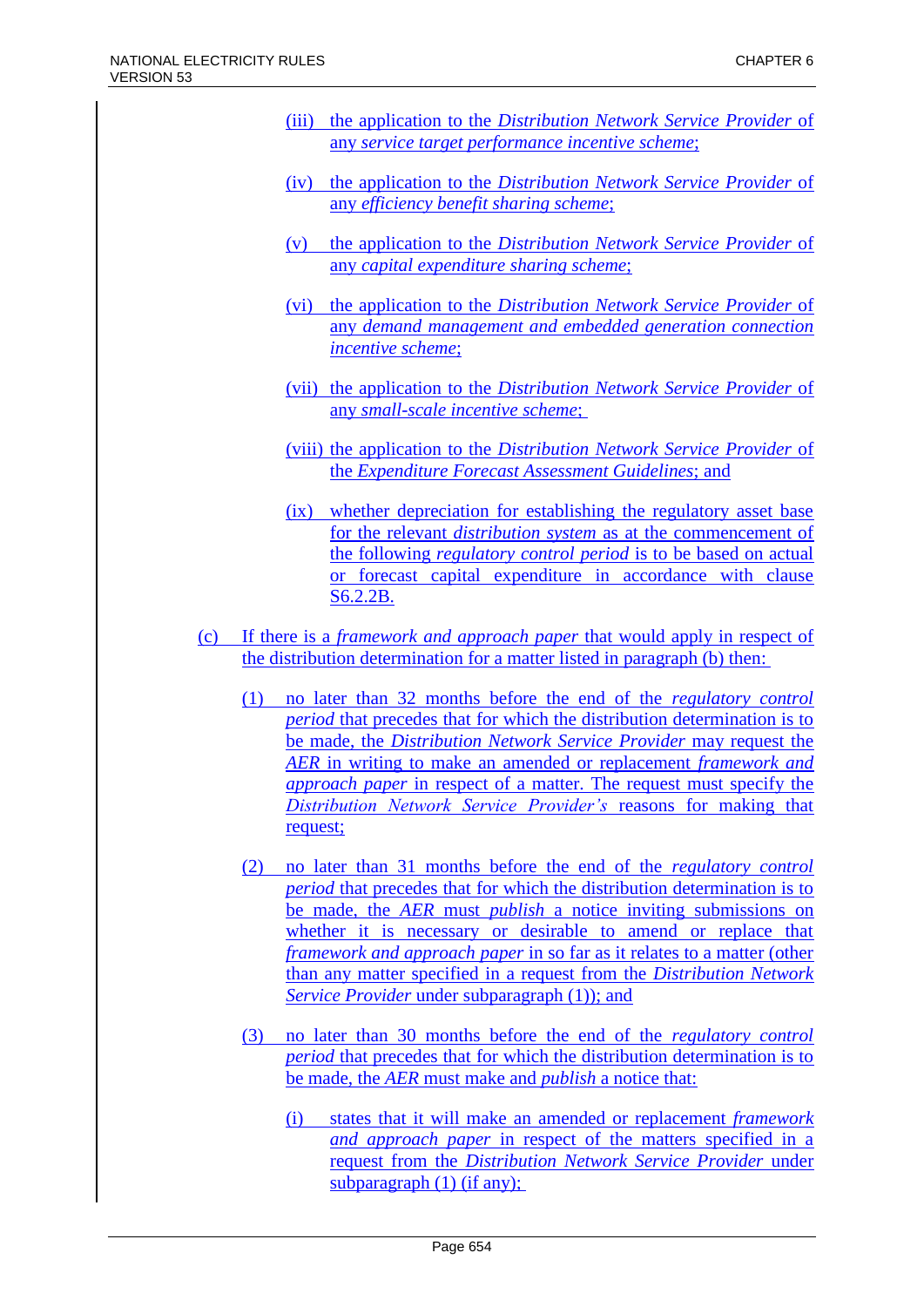- (ii) if subparagraph (i) applies, is accompanied by a copy of the request from the *Distribution Network Service Provider* under subparagraph (1); and
- (iii) states whether it will make an amended or replacement *framework and approach paper* in respect of any matter other than any matters referred to in subparagraph (i) above and, if so, the reasons why it considers that it is necessary or desirable to make an amended or replacement *framework and approach paper* in respect of that matter.
- (d) In making the decision referred to in paragraph (c)(3)(iii), the *AER* must have regard to any submissions made in response to the invitation under  $paragraph (c)(2)$ .
- (e) Where paragraph (a) applies then, at least 23 months before the end of the current *regulatory control period*, the *AER* must, after consulting with the relevant *Distribution Network Service Provider* and other persons as the *AER* considers appropriate, make, amend or replace the *framework and approach paper*, as the case may be, and:
	- (1) give a copy of it to the relevant *Distribution Network Service Provider*; and

(2) *publish* it,

as soon as is reasonably practicable.

- (f) Subject to clauses 6.12.3 and 6.25(d), a *framework and approach paper* is not binding on the *AER* or a *Distribution Network Service Provider*.
- (g) The *AER* may make and *publish* a *framework and approach paper* that applies in respect of a distribution determination for a matter that is not listed in paragraph (b) and, if it does so, this clause 6.8.1 applies as if that matter were listed in paragraph (b).

### **6.8.1A Notification of approach to forecasting expenditure**

- a) A *Distribution Network Service Provider* must inform the *AER* of the methodology it proposes to use to prepare the forecasts of operating expenditure and capital expenditure that form part of its *regulatory proposal*.
- (b) A *Distribution Network Service Provider* must submit the information referred to in paragraph (a):
	- (1) at least 24 months before the expiry of a distribution determination that applies to the *Distribution Network Service Provider*; or
	- (2) if no distribution determination applies to the *Distribution Network Service Provider*, within 3 months after being required to do so by the *AER*.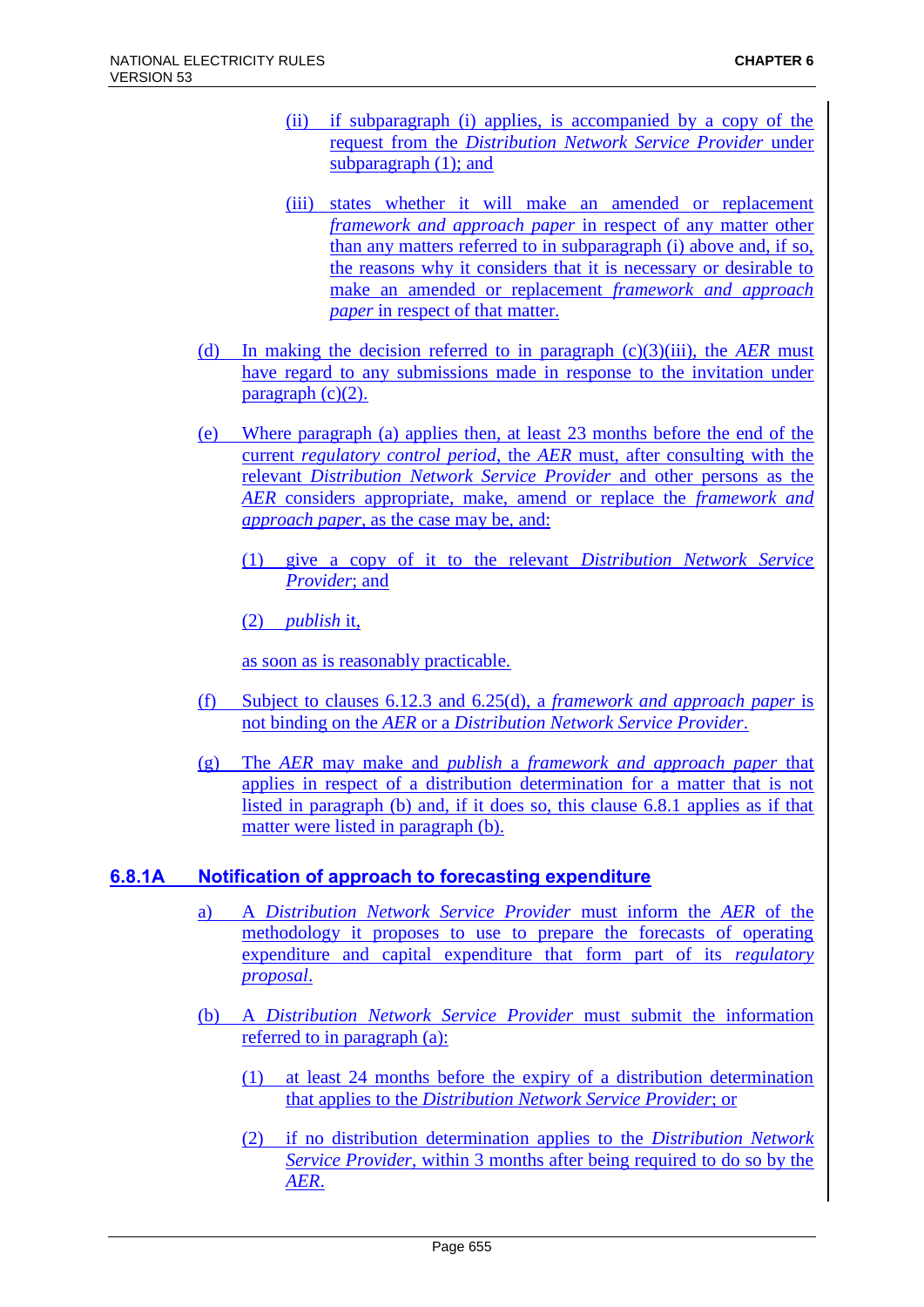### **6.8.2 Submission of regulatory proposal**

- (a) A *Distribution Network Service Provider* must, whenever required to do so under paragraph (b), submit a *regulatory proposal* to the *AER* for *distribution services* provided by means of, or in connection with, the *Distribution Network Service Provider's* provider's *distribution system*.
- (b) A *regulatory proposal* must be submitted:
	- (1) at least  $\frac{13}{13}$  months before the expiry of a distribution determination that applies to the *Distribution Network Service Providerservice provider; or*
	- (2) if no distribution determination applies to the *Distribution Network Service Providerservice provider*, within 3 months after being required to do so by the *AER*.
- (c) A *regulatory proposal* must include (but need not be limited to) the following elements:
	- (1) a classification proposal:
		- (i) showing how the *distribution services* to be provided by the *Distribution Network Service Provider* should, in the *Distribution Network Service Provider's* provider's opinion, be classified under this Chapter; and
		- (ii) if the proposed classification differs from the classification suggested in the relevant *framework and approach paper* – including the reasons for the difference; and
	- (2) for *direct control services* classified under the proposal as *standard control services* – a *building block proposal*; and
	- (3) for *direct control services* classified under the proposal as *alternative control services* – a demonstration of the application of the control mechanism, as set out in the *framework and approach paper*, and the necessary supporting information; and
	- (4) for *direct control services* indicative prices for each year of the *regulatory control period*; and
	- (5) for services classified under the proposal as *negotiated distribution services* – the proposed *negotiating framework*; and
	- (5A) the proposed *connection policy*; and
	- (6) an indication of the parts of the proposal (if any) the *Distribution Network Service Provider* claims to be confidential and wants suppressed from publication on that ground.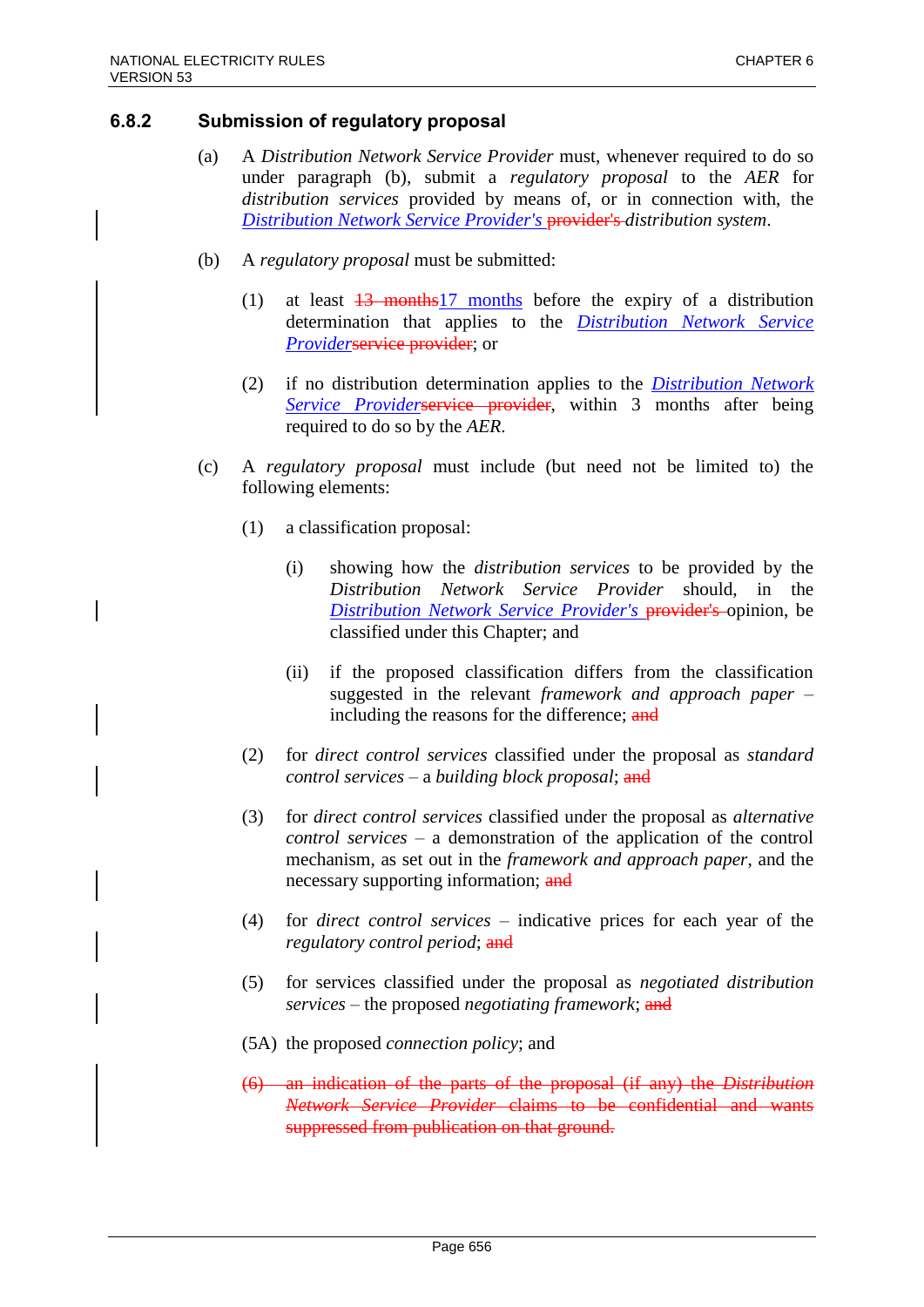(6) an identification of any parts of the *regulatory proposal* the *Distribution Network Service Provider* claims to be confidential and wants suppressed from publication on that ground in accordance with the *Distribution Confidentiality Guidelines*.

#### **Note:**

Additional information that must be included in a *regulatory proposal* is referred to in clause 6.3.1(c) and Schedule 6.1.

- (c1) The *regulatory proposal* must be accompanied by an overview paper which includes each of the following matters:
	- (1) a summary of the *regulatory proposal* the purpose of which is to explain the *regulatory proposal* in reasonably plain language to electricity consumers;
	- (2) a description of how the *Distribution Network Service Provider* has engaged with electricity consumers and has sought to address any relevant concerns identified as a result of that engagement;
	- (3) a description of the key risks and benefits of the *regulatory proposal* for electricity consumers; and
	- (4) a comparison of the *Distribution Network Service Provider's* proposed *total revenue requirement* with its *total revenue requirement* for the current *regulatory control period* and an explanation for any material differences between the two amounts.
- (c2) The *regulatory proposal* must be accompanied by information required by the *Expenditure Forecast Assessment Guidelines* as set out in the *framework and approach paper*.
- (d) The *regulatory proposal* must comply with the requirements of, and must contain or be accompanied by the information required by any relevant *regulatory information instrument*.
- (e) If more than one *distribution system* is owned, controlled or operated by a *Distribution Network Service Provider*, then, unless the *AER* otherwise determines, a separate *regulatory proposal* is to be submitted for each *distribution system*.
- (f) If, at the commencement of this Chapter, different parts of the same *distribution system* were separately regulated, then, unless the *AER* otherwise determines, a separate *regulatory proposal* is to be submitted for each part as if it were a separate *distribution system*.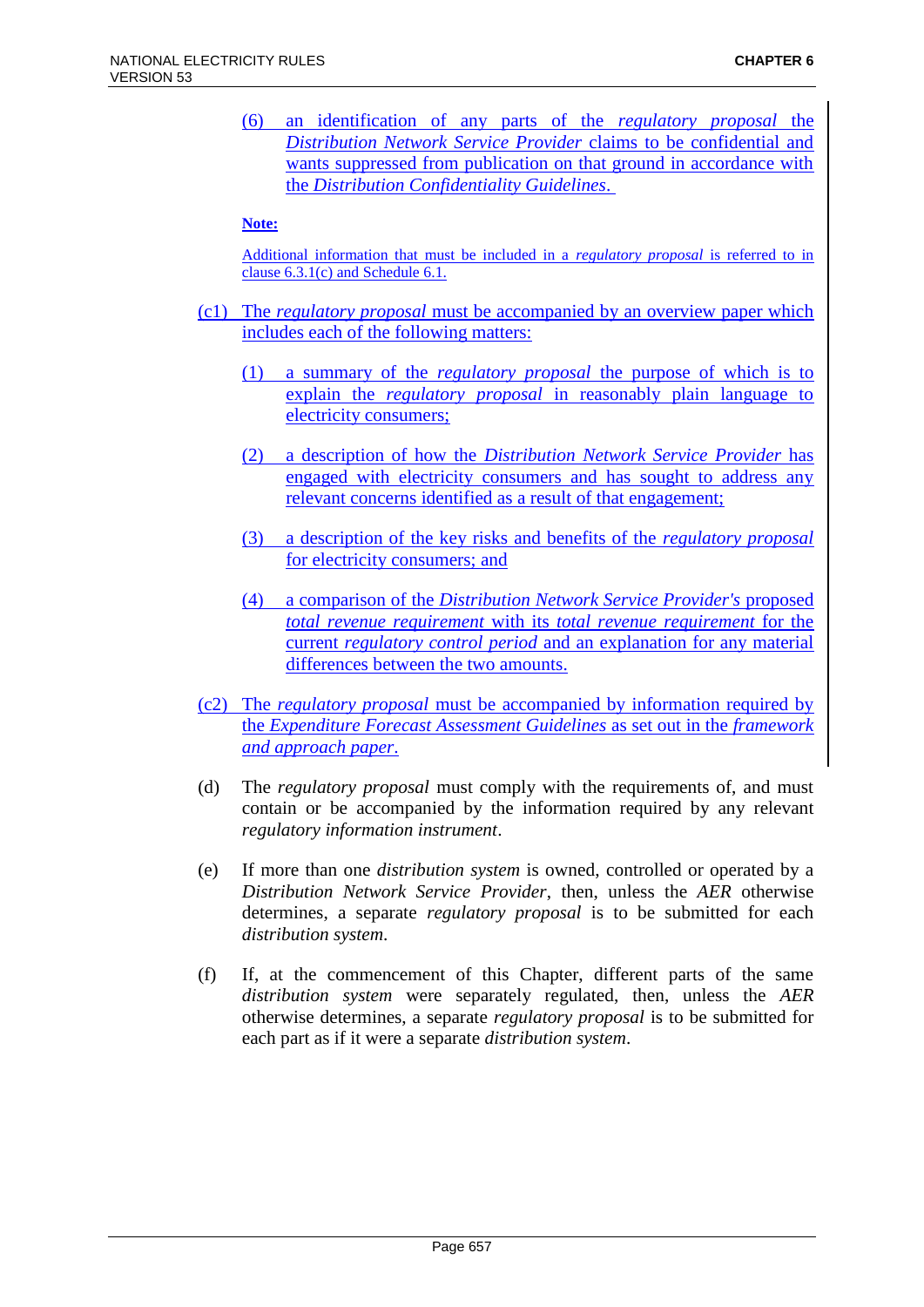# **6.9 Preliminary examination and consultation**

### **6.9.1 Preliminary examination**

- (a) If the *AER* considers that a *regulatory proposal* (or the accompanying information) does not comply, in any respect, with a requirement of the Law or the *Rules*, the *AER* may notify the *Distribution Network Service Provider* provider that it requires resubmission of the proposal.
- (b) The notice must be given as soon as practicable and must state why, and in what respects, the *AER* considers the *regulatory proposal* (or the accompanying information) to be non-compliant.

### **6.9.2 Resubmission of proposal**

- (a) A *Distribution Network Service Provider* must, within 20 *business days* after receiving a notice under clause 6.9.1, resubmit its *regulatory proposal* (or the accompanying information) in an amended form that complies with the relevant requirements set out in the notice.
- (b) A *Distribution Network Service Provider* may only make changes to its *regulatory proposal* (or the accompanying information) to address the deficiencies identified in the notice.

# **6.9.2A Confidential information**

If the *Distribution Network Service Provider* has identified any part of the *regulatory proposal* as submitted or resubmitted to the *AER* (as the case may be) under this Part to be confidential, the *AER* must, as soon as is reasonably practicable, include on its website a notice that sets out:

- (a) the fact that the *regulatory proposal* contains information over which a claim of confidentiality has been made;
- (b) the proportion of material in the *regulatory proposal* that is subject to any claim of confidentiality compared to that which is not subject to any such claim; and
- (c) the comparative proportion of material in the *regulatory proposal* that is subject to any claim of confidentiality compared to that which is subject to claims of confidentiality in the *regulatory proposals* of other *Distribution Network Service Providers*.

### **6.9.3 Consultation**

(a) Subject to the provisions of the Law and the *Rules* about the disclosure of *confidential information*, the *AER* must *publish* a *regulatory proposal* submitted or resubmitted to it by the provider under this Part*regulatory proposal* (and the accompanying information) submitted or resubmitted to it (as the case may be) by the *Distribution Network Service Provider* under clause 6.8.2 or 6.9.2, together with: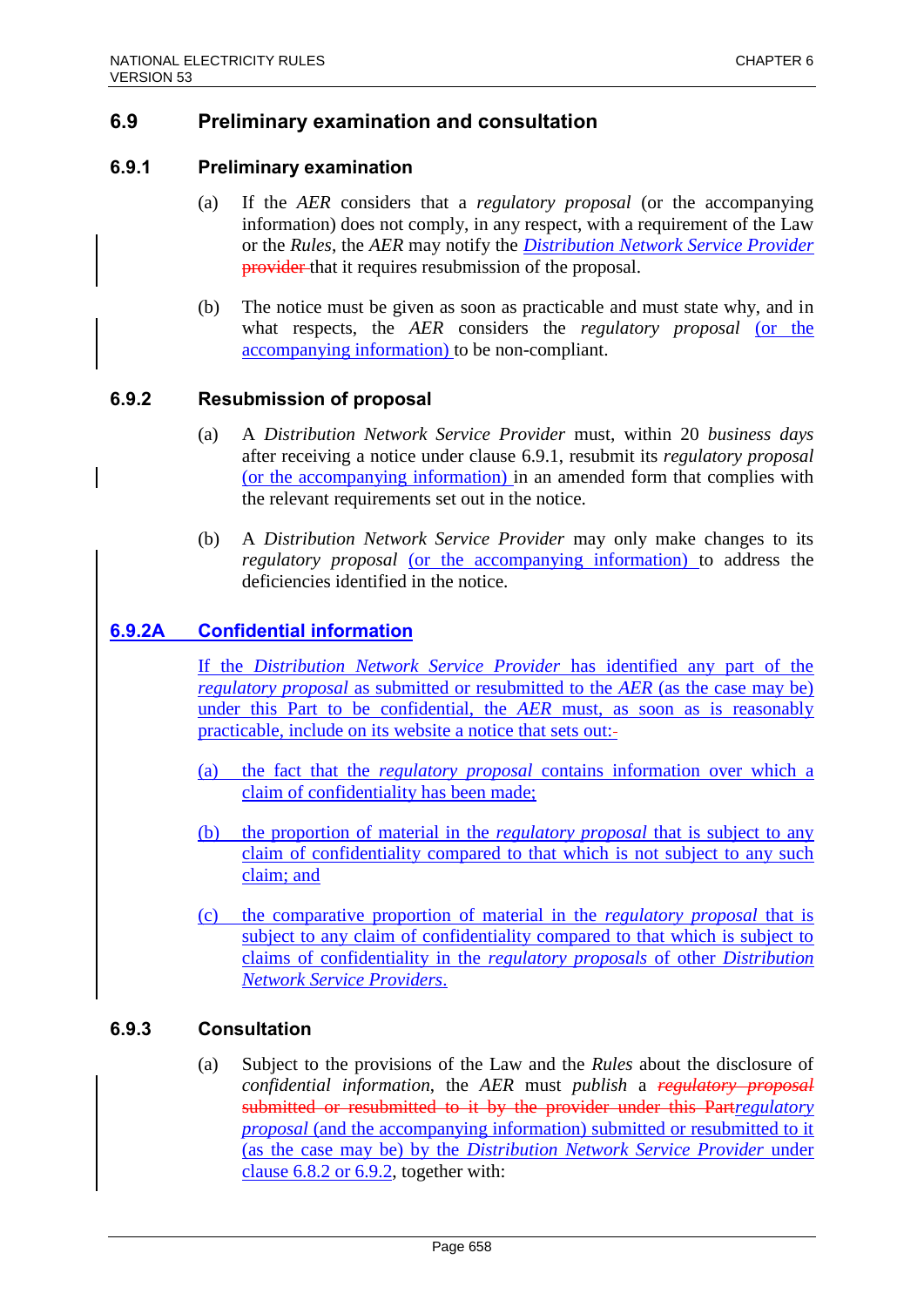- (1) the *AER's* proposed *Negotiated Distribution Service Criteria* for the *Distribution Network Service Provider*provider; and
- (2) an invitation for written submissions on the *regulatory proposal* and the proposed *Negotiated Distribution Service Criteria*,

after the *AER* decides that the *regulatory proposal* complies (or that there is sufficient compliance) with the requirements of the Law and the *Rules*.

- (b) The *AER* may *publish* an issues paper examining issues related to the *regulatory proposal* and the proposed *Negotiated Distribution Service Criteria*, at the same time as, or subsequent to, *publication* of the invitation referred to in paragraph (a)(2).
- (c) Any person may make a written submission to the *AER* on the *regulatory proposal* or the proposed *Negotiated Distribution Service Criteria* within the time specified in the invitation referred to in paragraph  $(a)(2)$ , which must be not earlier than 30 *business days* after the invitation for submissions is *published* under that paragraph.
- (b) The *AER* must *publish*:
	- (1) an issues paper not more than 40 *business days* after the submission, under clause 6.8.2, of the *regulatory proposal*;
	- (2) an invitation for written submissions on the issues paper; and
	- (3) an invitation to attend a public forum on the issues paper.
- (b1) The issues paper referred to in paragraph (b) must identify preliminary issues, whether or not arising out of the *regulatory proposal*, that the *AER* considers are likely to be relevant to its assessment of the *regulatory proposal* (however, nothing in this clause is to be taken as precluding the *AER* from considering other issues in making a distribution determination for the *Distribution Network Service Provider*).
- (b2) The *AER* must hold a public forum on the issues paper not more than 10 *business days* after the *publication* of the issues paper.
- (c) Any person may make a written submission to the *AER* on the *regulatory proposal*, the proposed *Negotiated Distribution Service Criteria* or the issues paper within the time specified in the invitations referred to in paragraphs  $(a)(2)$  and  $(b)$ , which in each case must be not earlier than 30 *business days* after the *publication* of the issues paper.

# **6.10 Draft distribution determination and further consultation**

### **6.10.1 Making of draft distribution determination**

Subject to rule 6.14(a), the *AER* must consider any written submissions made under rule 6.9 and must make a draft distribution determination in relation to the *Distribution Network Service Provider*.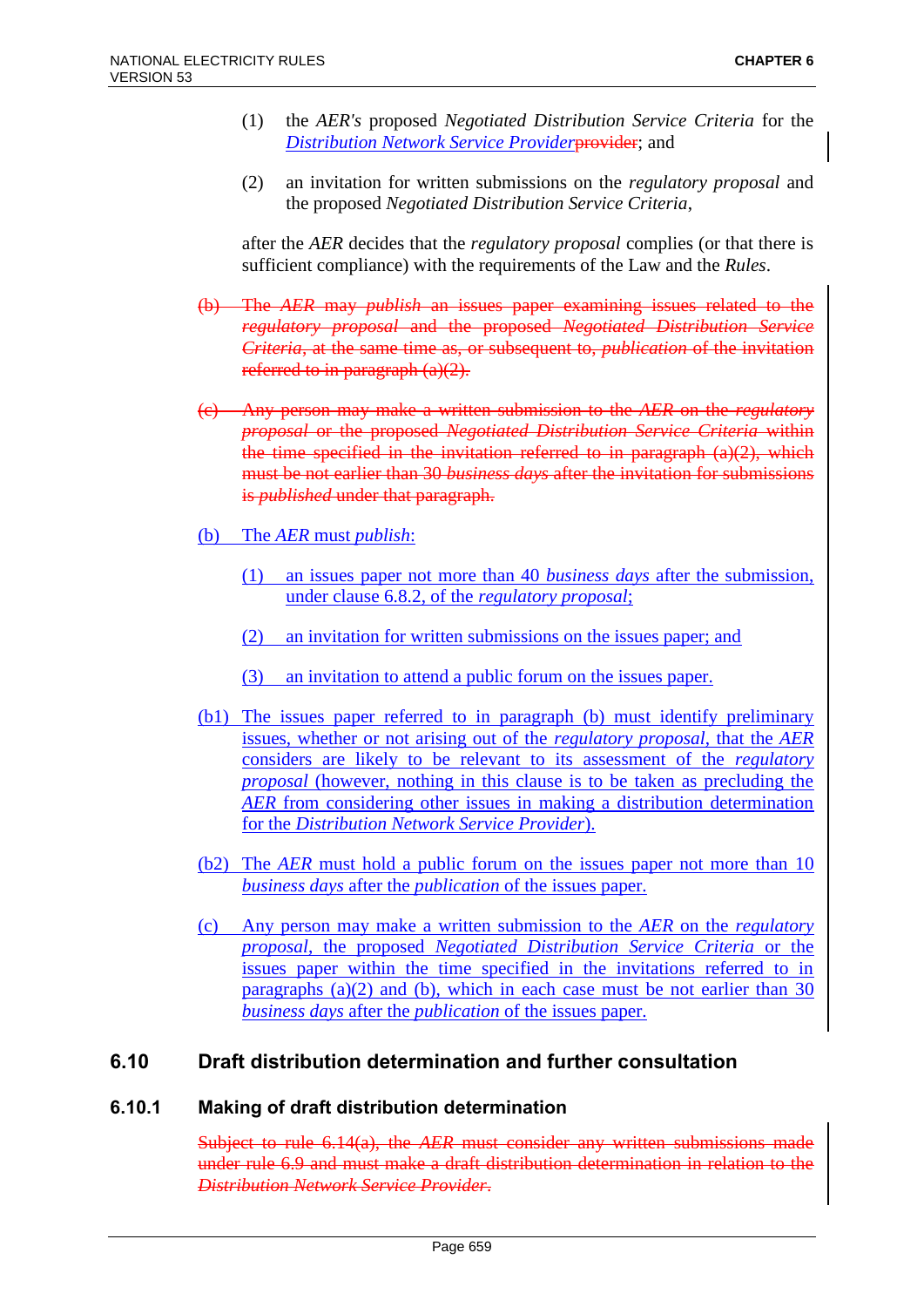- (a) The *AER* must make a draft distribution determination in relation to the *Distribution Network Service Provider*.
- (b) In making a draft distribution determination in relation to the *Distribution Network Service Provider*, and subject to clause 6.14, the *AER* must have regard to each of the following:
	- (1) the information included in or accompanying the *regulatory proposal*;
	- (2) written submissions on the issues paper received under clause 6.9.3, the *regulatory proposal* and the proposed *Negotiated Distribution Service Criteria*; and
	- (3) any analysis undertaken by or for the *AER* that is *published* prior to the making of the draft distribution determination or as part of the draft distribution determination.

### **6.10.2 Publication of draft determination and consultation**

- (a) The *AER* must, as soon as practicable after the relevant date referred to in clause 6.8.2(b), *publish*:
	- $(1)$  the draft distribution determination; and
	- (2) notice of the making of the draft distribution determination;  $\frac{and}{in}$
	- (3) the *AER's* reasons for suggesting that the distribution determination should be made as proposed including the draft constituent decisions i.e. the decisions made in accordance with rule 6.12 on which the draft distribution determination is predicated; and
	- (4) notice of a predetermination conference; and
	- (5) an invitation for written submissions on its draft distribution determination.
- (b) The *AER* must hold a predetermination conference at the time, date and place specified in the notice under paragraph (a)(4) for the purpose of explaining the draft distribution determination and receiving oral submissions from interested parties. Any person may attend such a predetermination conference but the procedure to be adopted at the conference will be at the discretion of the senior *AER* representative in attendance.
- (b) The *AER* must hold the predetermination conference at the time, date and place specified in the notice under subparagraph (a)(4) for the purpose of explaining the draft distribution determination.
- (c) Any person may make a written submission to the *AER* on the draft distribution determination within the time specified in the invitation referred to in paragraph (a)(5), which must be not earlier than 30 *business days*45 *business days* after the making of the draft determination.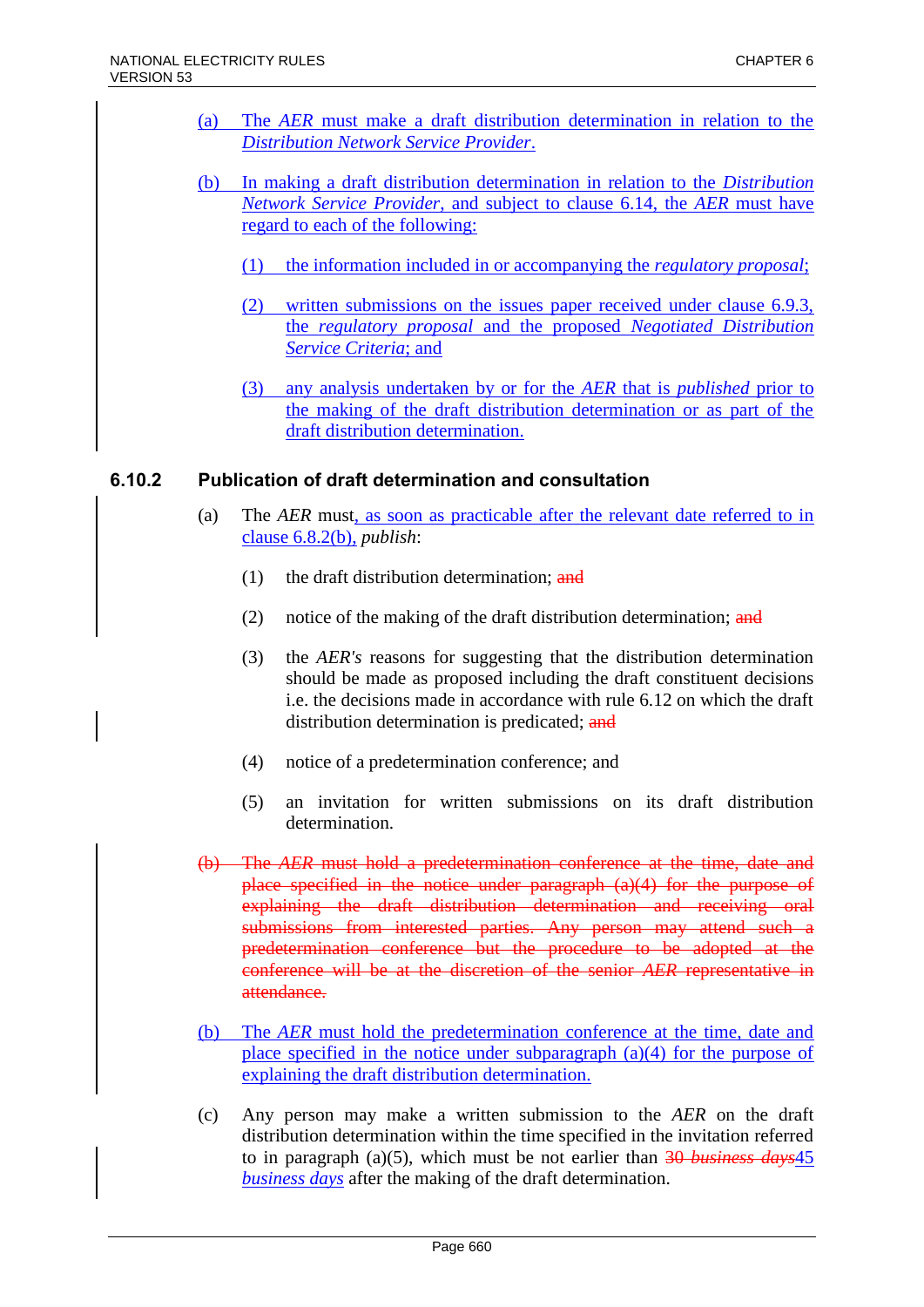## **6.10.3 Submission of revised proposal**

- (a) In addition to making written submissions, the *Distribution Network Service Provider* may, not more than 30 *business days*45 *business days* after the publication of the draft distribution determination, submit a revised *regulatory proposal* to the *AER*.
- (b) A *Distribution Network Service Provider* may only make the revisions referred to in paragraph (a) so as to incorporate the substance of any changes required to address matters raised by the draft distribution determination or the *AER's* reasons for it.
- (c) A revised *regulatory proposal* must comply with the requirements of, and must contain or be accompanied by the information required by, any relevant *regulatory information instrument* or the *Rules*.
- (c1) If the *Distribution Network Service Provider* has identified any Part of the revised *regulatory proposal* to the AER under this part to be confidential, the *AER* must, as soon as is reasonably practicable, make available on its website a notice that sets out:
	- (1) the fact that the revised *regulatory proposal* contains information over which a claim of confidentiality has been made;
	- (2) the proportion of material in the revised *regulatory proposal* that is subject to any claim of confidentiality compared to that which is not subject to any such claim; and
	- (3) the comparative proportion of material in the revised *regulatory proposal* that is subject to any claim of confidentiality compared to that which is subject to claims of confidentiality in the revised *regulatory proposals* of other *Distribution Network Service Providers*.
- (d) Subject to the provisions of the Law and the *Rules* about the disclosure of *confidential information*, the *AER* must *publish* a revised *regulatory proposal* submitted by the *Distribution Network Service Provider* under paragraph (a), together with the accompanying information, as soon as practicable after receipt by the *AER*.
- (e) The *AER* may, but need not, invite written submissions on the revised *regulatory proposal*.

## **6.10.4 Submissions on specified matters**

If the *AER* invites submissions on a revised *regulatory proposal* under clause 6.10.3(e), the *AER* may invite further written submissions on the submissions received under clause 6.10.2(c) or 6.10.3(e) by *publishing* an invitation which specifies:

(a) the matters in respect of which submissions are invited; and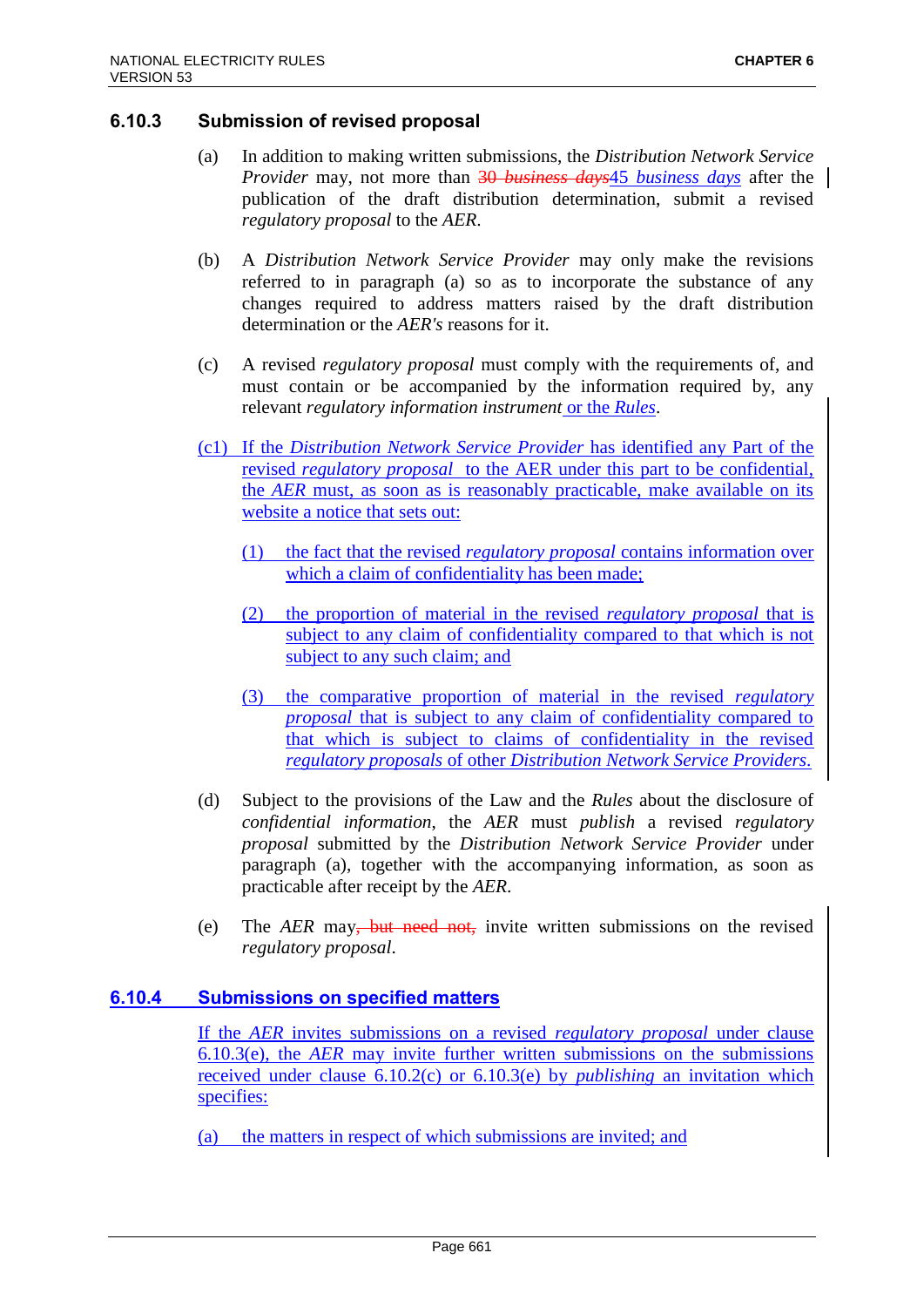(b) the time for making submissions, which must not be earlier than 15 *business days* after the date on which the invitation was *published*.

# **6.11 Distribution determination**

## **6.11.1 Making of distribution determination**

Subject to rule 6.14(a), the *AER* must consider any submissions made on the draft distribution determination, or on any revised *regulatory proposal* submitted to it under clause 6.10.3, and must make a distribution determination in relation to the *Distribution Network Service Provider*.

- (a) The *AER* must make a distribution determination in relation to the *Distribution Network Service Provider*.
- (b) In making a distribution determination in relation to the *Distribution Network Service Provider*, and subject to rule 6.14, the *AER* must have regard to each of the following:
	- (1) the information included in or accompanying the *regulatory proposal*;
	- (2) written submissions received under this Part E; and
	- (3) any analysis undertaken by or for the *AER* that is *published* prior to the making of the distribution determination or as part of the distribution determination.
- (c) The *AER* must use its best endeavours to *publish*, a reasonable time prior to the making of the distribution determination, any analysis undertaken by or for it on which it proposes to rely, or to which it proposes to refer, for the purposes of the distribution determination.

## **6.11.1A Out of scope revised regulatory proposal or late submissions**

On or before making a distribution determination, the *AER* must make available on its website:

- (a) a summary of any revisions to the relevant *regulatory proposal* that have been made in a revised *regulatory proposal* that do not comply with clause 6.10.3(b), together with an indication of the amount of that information;
- (b) a summary of any submissions on the draft distribution determination or revised *regulatory proposal* that were made by the *Distribution Network Service Provider* and that contain information that the *Distribution Network Service Provider* was entitled to incorporate in the revised *regulatory proposal* under clause 6.10.3(b), together with an indication of the amount of that information;
- (c) a summary of any submissions that purport to be made by the *Distribution Network Service Provider* under clause 6.10.4 but are in respect of matters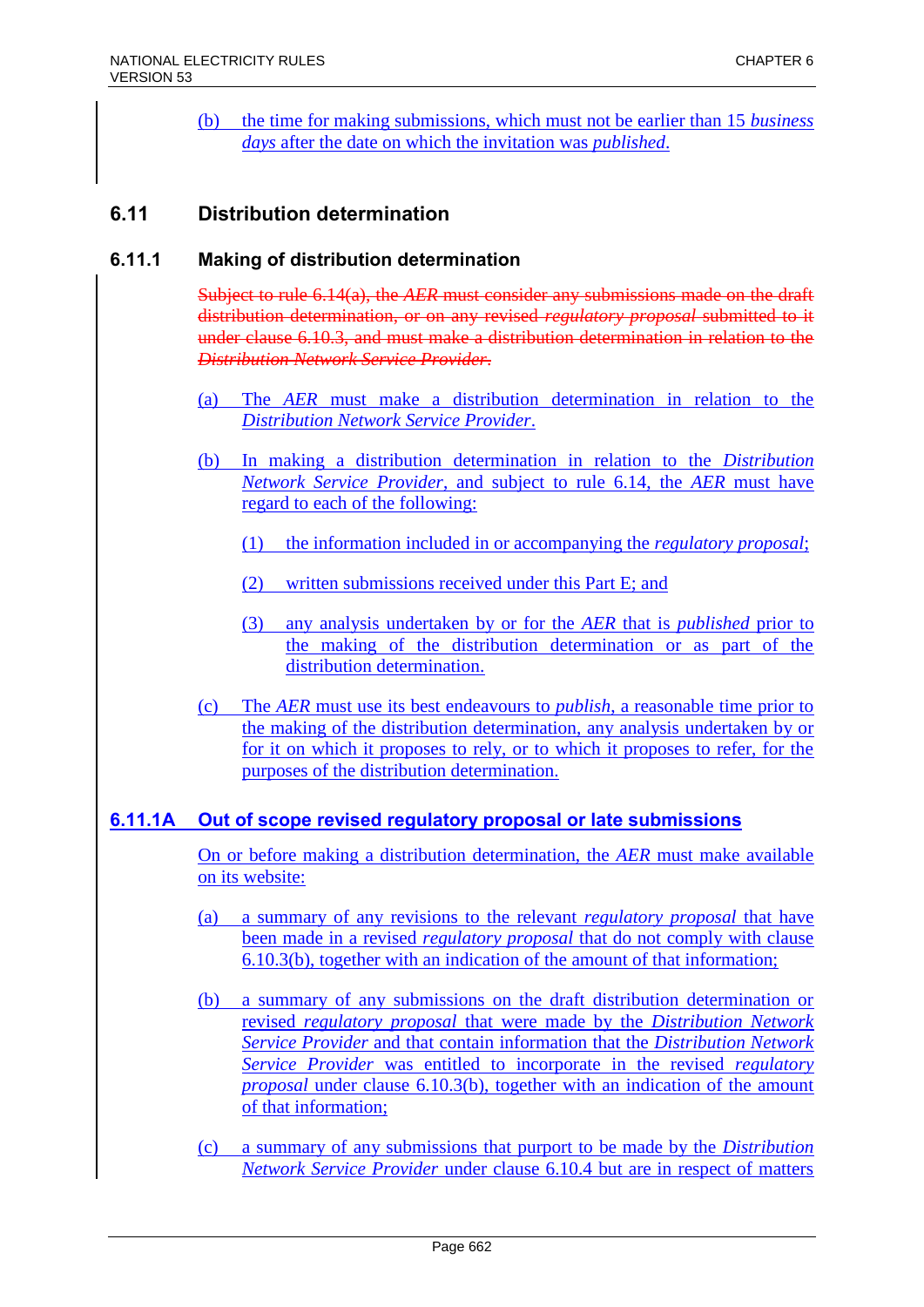other than those specified by the *AER* under that clause, together with an indication of the length of those submissions; and

(d) a summary of any submissions on the draft determination or revised *regulatory proposal* that were made by the *Distribution Network Service Provider* after the time for making the submissions has expired, together with an indication of the length of those submissions. For the purpose of this clause 6.11.1A, revisions or submissions may be summarised by crossreferencing to the relevant *regulatory proposal* or submissions.

For the purpose of this clause 6.11.1A, revisions or submissions may be summarised by cross-referencing to the relevant *regulatory proposal* or submissions.

## **6.11.2 Notice of distribution determination**

The *AER* must as soon as practicable, but not later than 2 months before the commencement of the relevant *regulatory control period*, *publish*:

- (1) notice of the making of the distribution determination;  $\frac{d}{dt}$
- (2) the distribution determination itself; and
- (3) the *AER's* reasons for making the distribution determination in its final form including the constituent decisions i.e. the decisions made in accordance with rule 6.12 on which the distribution determination is predicated.

## **6.11.3 Commencement of distribution determination**

- (a) A distribution determination takes effect at the commencement of the *regulatory control period* to which it relates.
- (b) If a period intervenes between the end of one *regulatory control period* and the commencement of a new distribution determination providing for the next *regulatory control period*:
	- (1) the previous distribution determination continues in force during the intervening period; and
	- (2) the previous *approved pricing proposal* continues in force (despite any contrary provision of these *Rules*) during the intervening period and the first *regulatory year* of the later *regulatory control period*; and
	- (3) the later distribution determination is to make provision for appropriate adjustments to the *approved pricing proposals* for subsequent *regulatory years* of the *regulatory control period*.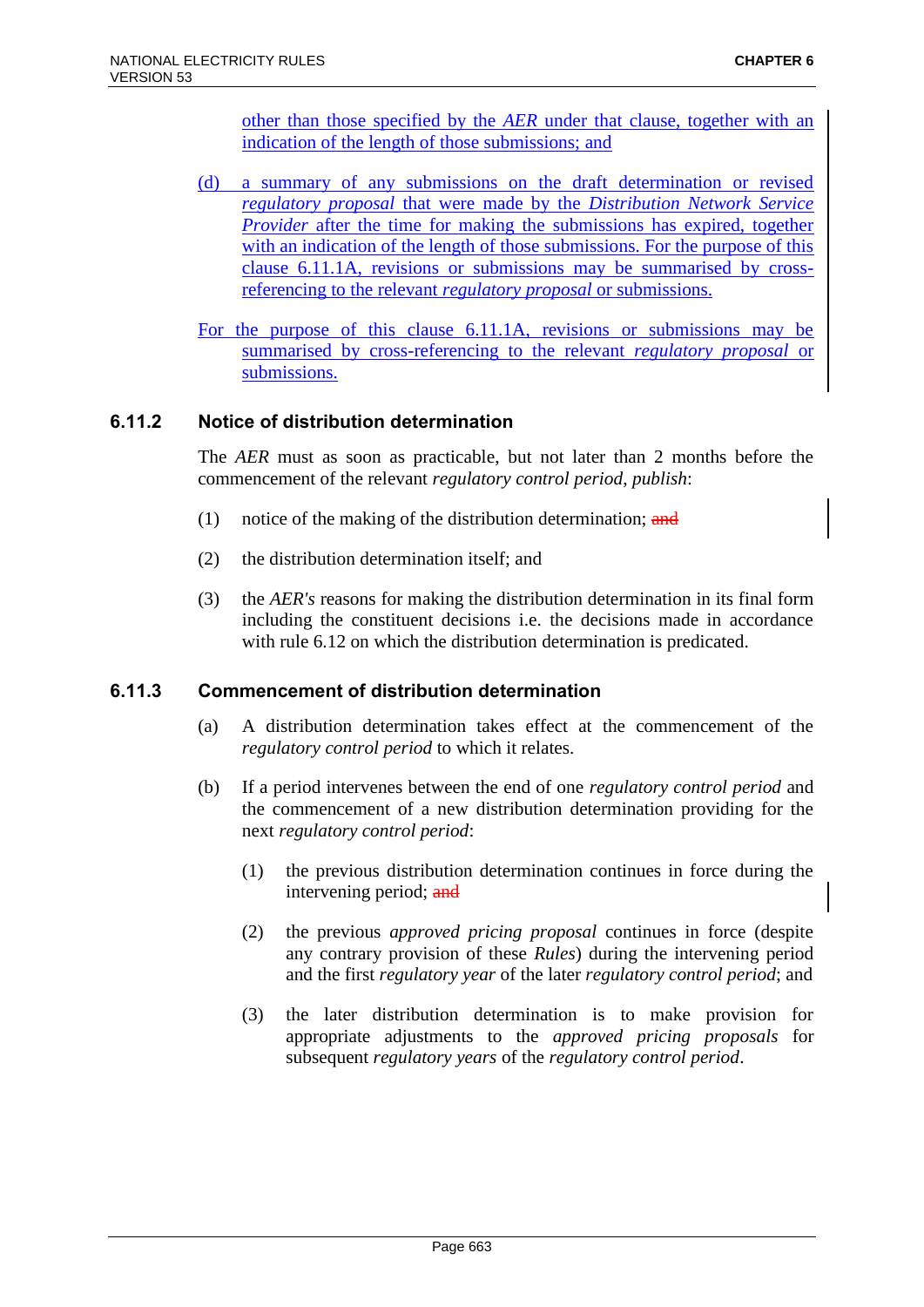# **6.12 Requirements relating to draft and final distribution determinations**

## **6.12.1 Constituent decisions**

A distribution determination is predicated on the following decisions by the *AER* (**constituent decisions**):

- (1) a decision on the classification of the services to be provided by the *Distribution Network Service Provider* during the course of the *regulatory control period*;
- (2) a decision on the *Distribution Network Service Provider's* current *building block proposal* in which the *AER* either approves or refuses to approve:
	- (i) the *annual revenue requirement* for the *Distribution Network Service Provider*provider, as set out in the *building block proposal*, for each *regulatory year* of the *regulatory control period*; and
	- (ii) the commencement and length of the *regulatory control period* as proposed in the *building block proposal*;
- (3) a decision in which the *AER* either:
	- (i) acting in accordance with clause  $6.5.7(c)$ , accepts the total of the forecast capital expenditure for the *regulatory control period* that is included in the current *building block proposal*; or
	- (ii) acting in accordance with clause  $6.5.7(d)$ , does not accept the total of the forecast capital expenditure for the *regulatory control period* that is included in the current *building block proposal*, in which case the *AER* must set out its reasons for that decision and an estimate of the total of the *Distribution Network Service Provider's* required capital expenditure for the *regulatory control period* that the *AER* is satisfied reasonably reflects the *capital expenditure criteria*, taking into account the *capital expenditure factors*;
- (4) a decision in which the *AER* either:
	- (i) acting in accordance with clause 6.5.6(c), accepts the total of the forecast operating expenditure for the *regulatory control period* that is included in the current *building block proposal*; or
	- (ii) acting in accordance with clause 6.5.6(d), does not accept the total of the forecast operating expenditure for the *regulatory control period* that is included in the current *building block proposal*, in which case the *AER* must set out its reasons for that decision and an estimate of the total of the *Distribution Network Service Provider's* required operating expenditure for the *regulatory control period* that the *AER* is satisfied reasonably reflects the *operating expenditure criteria*, taking into account the *operating expenditure factors*;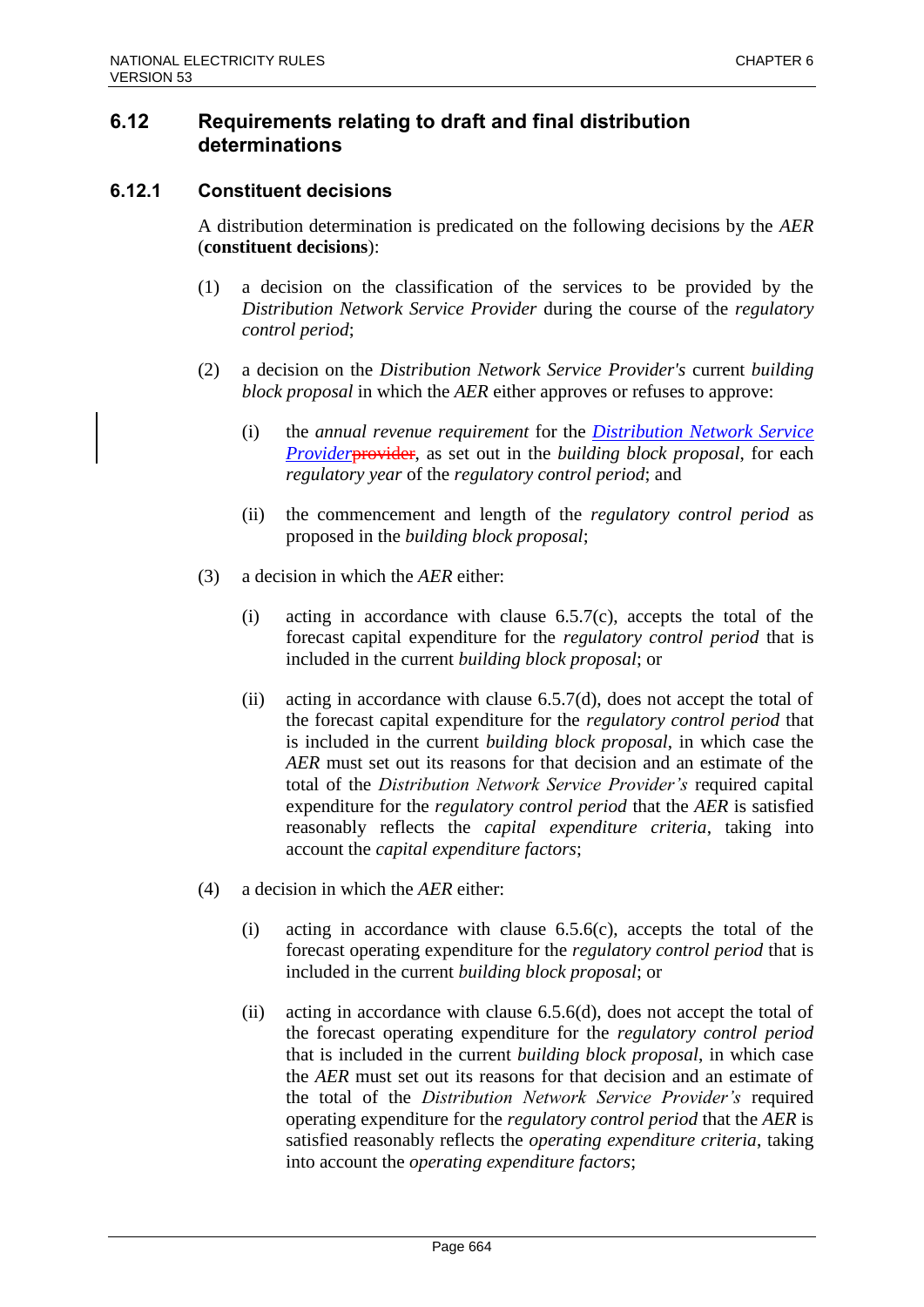- (5) a decision in relation to the rate of return on whether to apply or depart from a value, method or credit rating level set out in a *statement of regulatory intent* in accordance with clause 6.5.4;
- (4A) a decision in which the *AER* determines:
	- (i) whether each of the *proposed contingent projects* (if any) described in the current *regulatory proposal* are *contingent projects* for the purposes of the distribution determination in which case the decision must clearly identify each of those *contingent projects*;
	- (ii) the capital expenditure that it is satisfied reasonably reflects the *capital expenditure criteria*, taking into account the *capital expenditure factors*, in the context of each *contingent project* as described in the current *regulatory proposal*;
	- (iii) the *trigger events* in relation to each *contingent project* (in which case the decision must clearly specify those *trigger events*); and
	- (iv) if the *AER* determines that such a *proposed contingent project* is not a *contingent project* for the purposes of the distribution determination, its reasons for that conclusion, having regard to the requirements of clause  $6.6A.1(b)$ ;
- (5) a decision on the *allowed rate of return* for each *regulatory year* of the *regulatory control period* in accordance with clause 6.5.2;
- (5A) a decision on whether the return on debt is to be estimated using a methodology referred to in clause  $6.5.2(i)(2)$  and, if that is the case, the formula that is to be applied in accordance with clause 6.5.2(l);
- (5B) a decision on the value of imputation credits as referred to in clause 6.5.3;
- (6) a decision on the regulatory asset base as at the commencement of the *regulatory control period* in accordance with clause 6.5.1 and schedule 6.2;
- (7) a decision on the estimated cost of corporate income tax to the *Distribution Network Service Provider* provider for each *regulatory year* of the *regulatory control period* in accordance with clause 6.5.3-and, where relevant, a *statement of regulatory intent* under clause 6.5.4;
- (8) a decision on whether or not to approve the depreciation schedules submitted by the *Distribution Network Service Provider* and, if the *AER* decides against approving them, a decision determining depreciation schedules in accordance with clause 6.5.5(b);
- (9) a decision on how any applicable *efficiency benefit sharing scheme*, *service target performance incentive scheme*, or demand management and embedded generation connection incentive schemes6.1.3

is to apply to the *Distribution Network Service Provider*;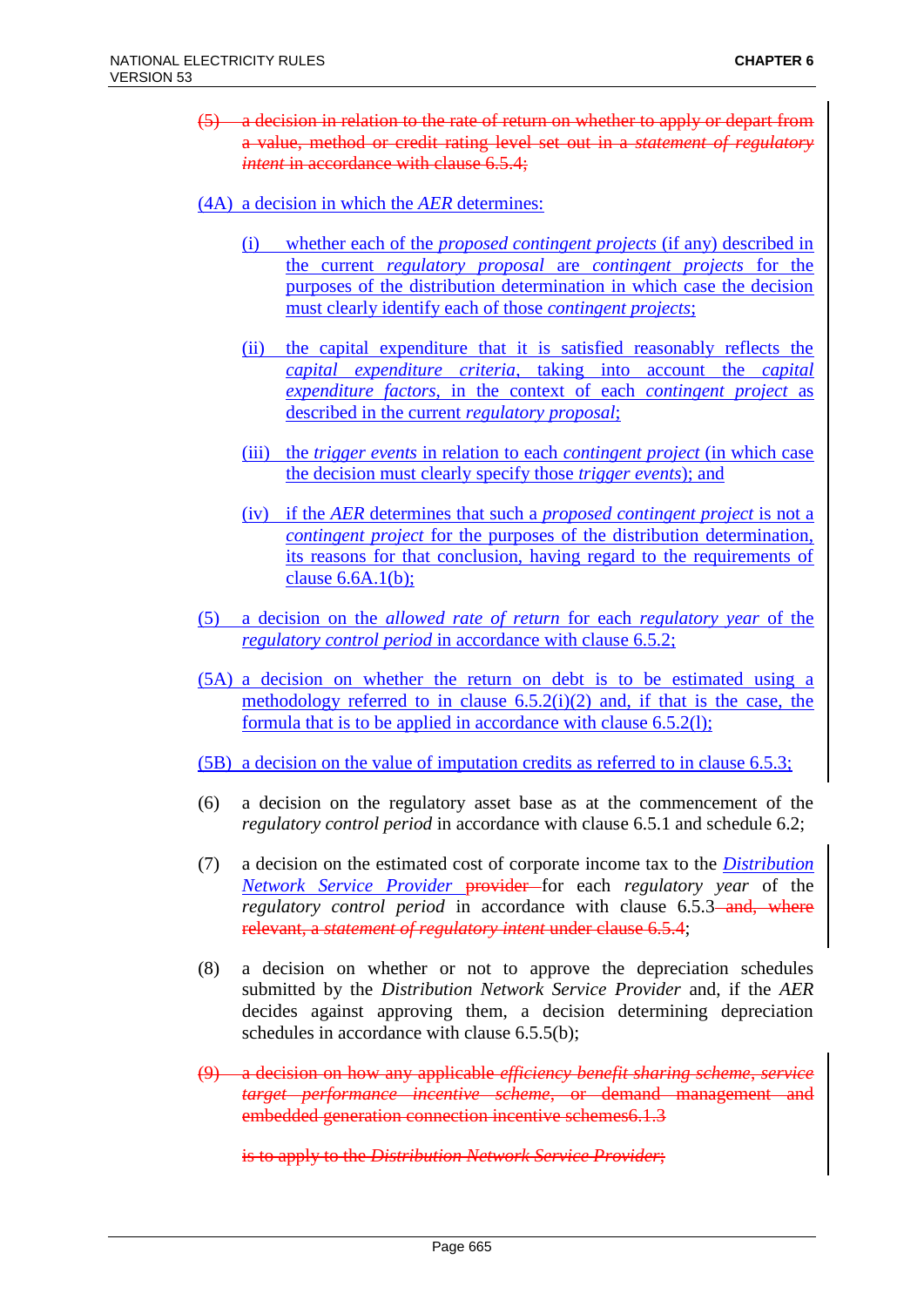- (9) a decision on how any applicable *efficiency benefit sharing scheme*, *capital expenditure sharing scheme*, *service target performance incentive scheme*, *demand management and embedded generation connection incentive scheme* or *small-scale incentive scheme* is to apply to the *Distribution Network Service Provider*;
- (10) a decision in which the *AER* decides other appropriate amounts, values or inputs;
- (11) a decision on the control mechanism (including the X factor) for *standard control services* (to be in accordance with the relevant *framework and approach paper*);
- (11) a decision on the form of the control mechanisms (including the X factor) for *standard control services* (to be in accordance with the relevant *framework and approach paper*) and on the formulae that give effect to those control mechanisms;
- (12) a decision on the control mechanism for *alternative control services* (to be in accordance with the relevant *framework and approach paper*);
- (12) a decision on the form of the control mechanisms for *alternative control services* (to be in accordance with the relevant *framework and approach paper*) and on the formulae that give effect to those control mechanisms;
- (13) a decision on how compliance with a relevant control mechanism is to be demonstrated;
- (14) a decision on the additional *pass through events* that are to apply for the *regulatory control period* in accordance with clause 6.5.10;
- (15) a decision on the *negotiating framework* that is to apply to the *Distribution Network Service Provider* for the *regulatory control period* (which may be the *negotiating framework* as proposed by the *Distribution Network Service Provider* **provider**, some variant of it, or a framework substituted by the *AER*);
- (16) a decision in which the *AER* decides the *Negotiated Distribution Service Criteria* for the *Distribution Network Service Provider*;
- (17) a decision on the procedures for assigning *retail customers* to *tariff classes*, or reassigning *retail customers* from one *tariff class* to another (including any applicable restrictions);
- (17A) a decision on the approval of the proposed *pricing methodology* for *transmission standard control services* (if rule 6.26 applies);
- (18) a decision on whether depreciation for establishing the regulatory asset base as at the commencement of the following *regulatory control period* is to be based on actual or forecast capital expenditure;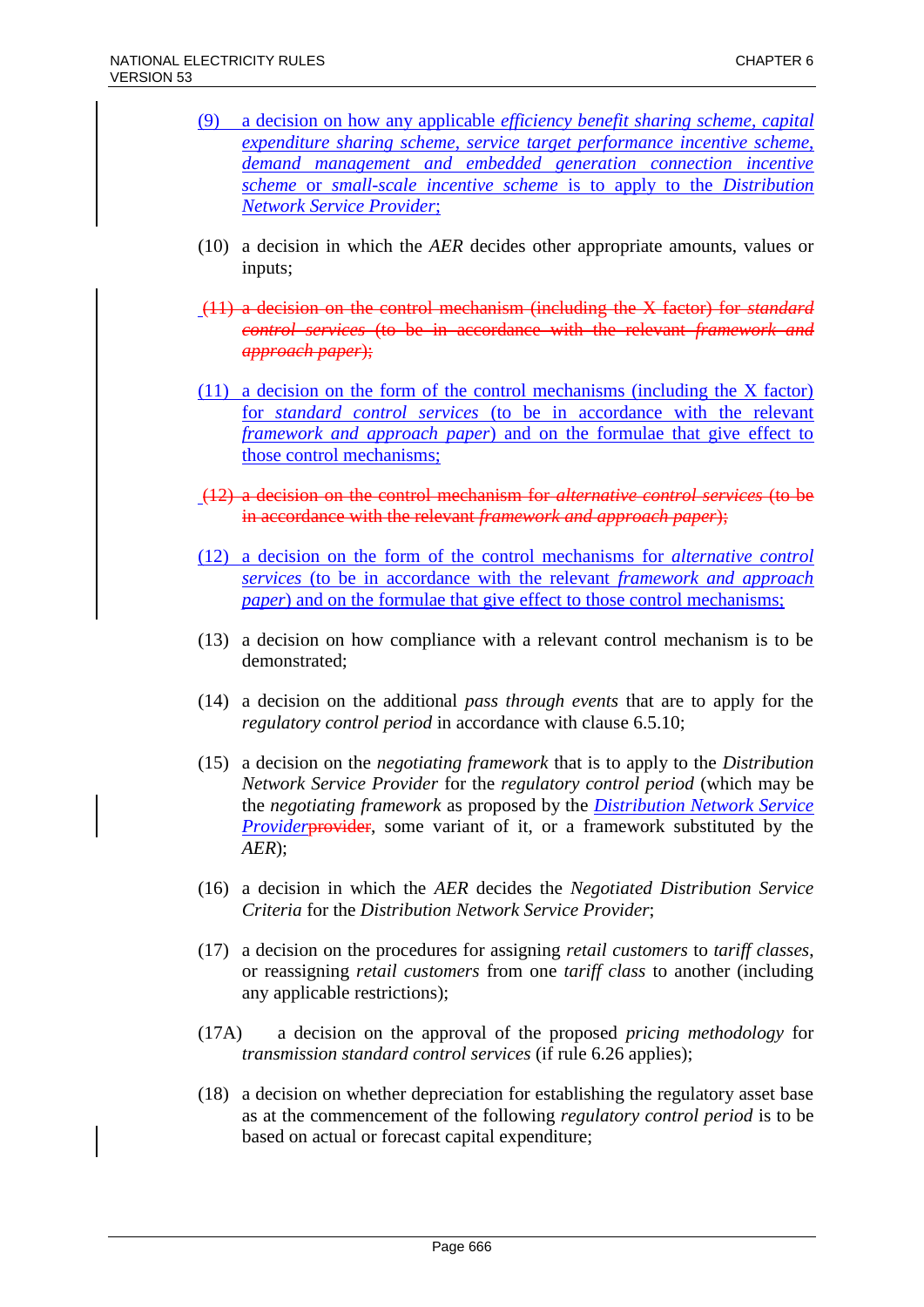#### **Note:**

See clause S6.2.2B

- (19) a decision on how the *Distribution Network Service Provider* is to report to the *AER* on its recovery of *designated pricing proposal charges* for each *regulatory year* of the *regulatory control period* and on the adjustments to be made to subsequent *pricing proposals* to account for over or under recovery of those charges; and
- (20) a decision on how the *Distribution Network Service Provider* is to report to the *AER* on its recovery of *jurisdictional scheme amounts* for each *regulatory year* of the *regulatory control period* and on the adjustments to be made to subsequent *pricing proposals* to account for over or under recovery of those amounts. A decision under this subparagraph (20) must be made in relation to each *jurisdictional scheme* under which the *Distribution Network Service Provider* has *jurisdictional scheme* obligations at the time the decision is made; and.
- (21) a decision on the *connection policy* that is to apply to the *Distribution Network Service Provider* for the *regulatory control period* (which may be the *connection policy* as proposed by the *Distribution Network Service Provider*provider, some variant of it, or a policy substituted by the *AER*).

### **6.12.2 Reasons for decisions**

The reasons given by the *AER* for a draft distribution determination under rule 6.10 or a final distribution determination under rule 6.11 must set out the basis and rationale of the determination, including:

- (1) details of the qualitative and quantitative methods applied in any calculations and formulae made or used by the *AER*; and
- (2) the values adopted by the *AER* for each of the input variables in any calculations and formulae, including:
	- (i) whether those values have been taken or derived from the provider's current *building block proposal*; and
	- (ii) if not, the rationale for the adoption of those values; and
- (3) details of any assumptions made by the *AER* in undertaking any material qualitative and quantitative analyses; and
- (4) reasons for the making of any decisions, the giving or withholding of any approvals, and the exercise of any discretions, as referred to in this Chapter 6, for the purposes of the determination.
- (a) The reasons given by the *AER* for a draft distribution determination under rule 6.10 or a final distribution determination under rule 6.11 must set out the basis and rationale of the determination, including: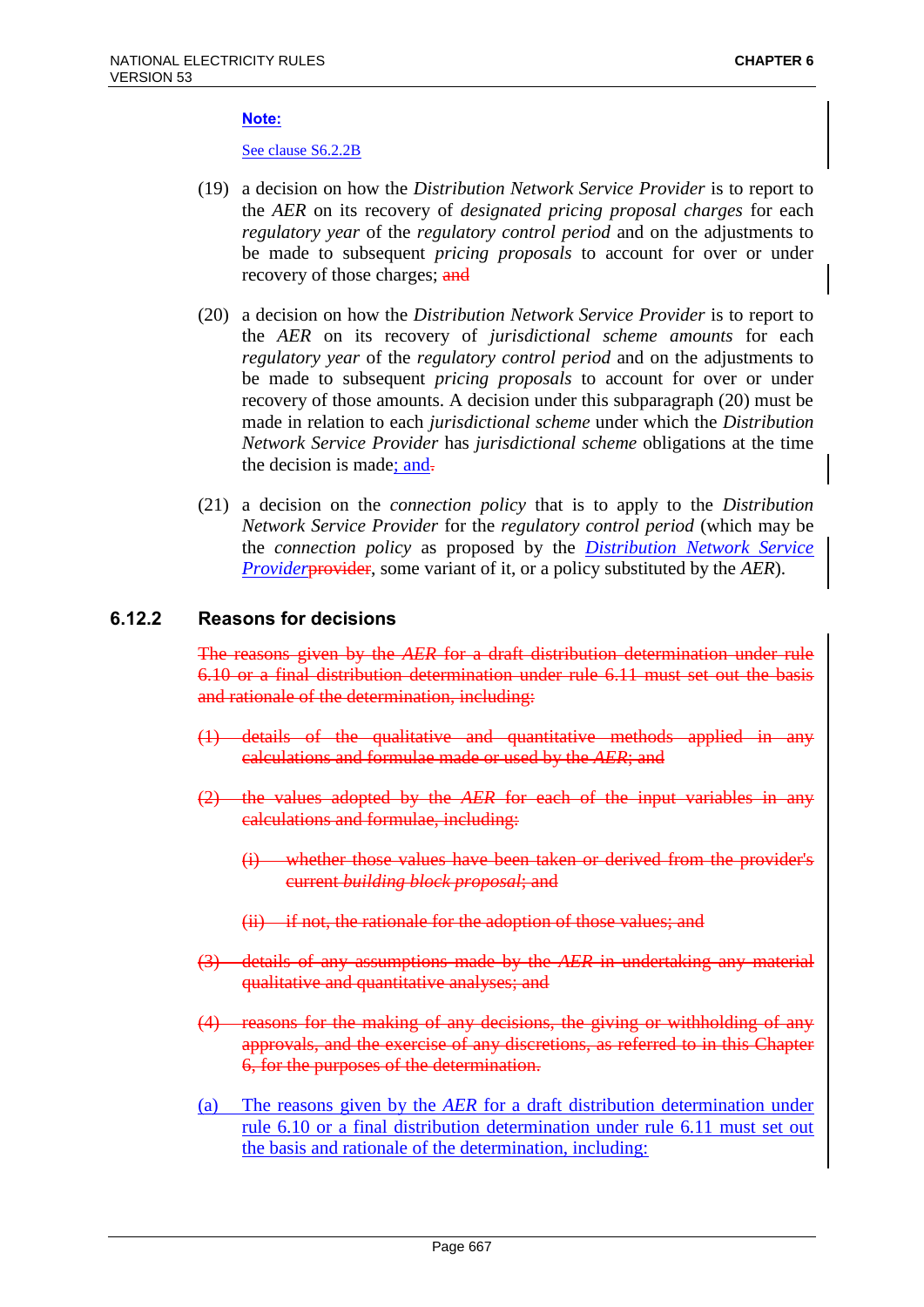- (1) details of the qualitative and quantitative methods applied in any calculations and formulae made or used by the *AER*;
- (2) the values adopted by the *AER* for each of the input variables in any calculations and formulae, including:
	- (i) whether those values have been taken or derived from the *Distribution Network Service Provider's* current building block proposal; and
	- (ii) if not, the rationale for the adoption of those values;
- (3) details of any assumptions made by the *AER* in undertaking any material qualitative and quantitative analyses; and
- (4) reasons for the making of any decisions, the giving or withholding of any approvals, and the exercise of any discretions as referred to in this Chapter 6, for the purposes of the determination, such reasons being expressed by reference to the requirements relating to such decisions, approvals or discretions as are contained in this Chapter.
- (b) The *AER* must include in its reasons for a draft distribution determination under rule 6.10 or a final distribution determination under rule 6.11 a statement, with supporting reasons, as to the extent to which the roll forward of the regulatory asset base as determined under clause 6.12.1(6) contributes to the achievement of the *capital expenditure incentive objective*.

## **6.12.3 Extent of AER's discretion in making distribution determinations**

- (a) Subject to this clause and other provisions of this Chapter 6 explicitly negating or limiting the *AER's* discretion, the *AER* has a discretion to accept or approve, or to refuse to accept or approve, any element of a *regulatory proposal*.
- (b) The classification of services must be as set out in the relevant *framework and approach paper* unless the *AER* considers that, in the light of the *Distribution Network Service Provider's regulatory proposal* and the submissions received, there are good reasons for departing from the classification proposed in that paper.
- (b) The classification of *distribution services* must be as set out in the relevant *framework and approach paper* unless the *AER* considers that unforeseen circumstances justify departing from the classification as set out in that paper.
- (c) The control mechanisms must be as set out in the relevant *framework and approach paper*.
- (c) The form of the control mechanisms must be as set out in the relevant *framework and approach paper*.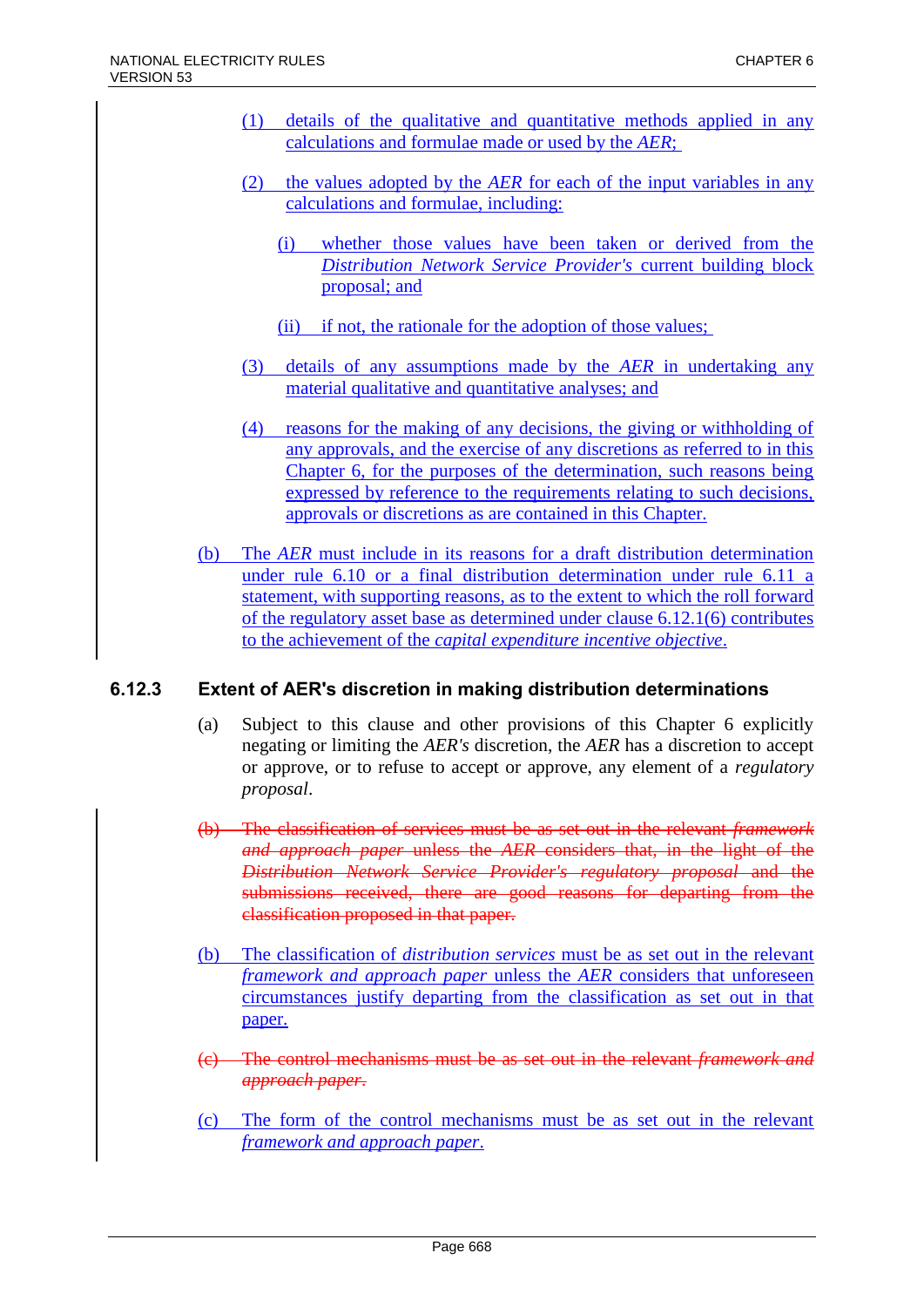- (c1) The formulae that give effect to the control mechanisms referred to in paragraph (c) must be as set out in the relevant *framework and approach paper* unless the *AER* considers that unforeseen circumstances justify departing from the formulae as set out in that paper.
- (d) The *AER* must approve the *total revenue requirement* for a *Distribution Network Service Provider* for a *regulatory control period*, and the *annual revenue requirement* for each *regulatory year* of the *regulatory control period*, as set out in the *Distribution Network Service Provider's* provider's | current *building block proposal*, if the *AER* is satisfied that those amounts have been properly calculated using the *post-tax revenue model* on the basis of amounts calculated, determined or forecast in accordance with the requirements of Part C of this Chapter 6.
- (e) The *AER* must approve a proposed *regulatory control period* if the proposed period consists of 5 *regulatory years*.
- (f) **[Deleted]**If the *AER* refuses to approve an amount or value referred to in clause 6.12.1, the substitute amount or value on which the distribution determination is based must be:
- (1) determined on the basis of the current *regulatory proposal*; and
- $(2)$  amended from that basis only to the extent necessary to enable approved in accordance with the *Rules*.
- (g) The *AER* must approve a proposed *negotiating framework* if the *AER* is satisfied that it adequately complies with the requirements of Part D.
- (h) If the *AER* refuses to approve the proposed *negotiating framework*, the approved amended *negotiating framework* must be:
	- (1) determined on the basis of the current proposed *negotiating framework*; and
	- (2) amended from that basis only to the extent necessary to enable it to be approved in accordance with the *Rules*.
- (i) The *AER* must approve the proposed *connection policy* if the *AER* is satisfied that it adequately complies with the requirements of Part DA.
- (j) If the *AER* refuses to approve the proposed *connection policy*, the approved amended *connection policy* must be:
	- (1) determined on the basis of the current proposed *connection policy*; and
	- (2) amended from that basis only to the extent necessary to *enable* it to be approved in accordance with the *Rules*.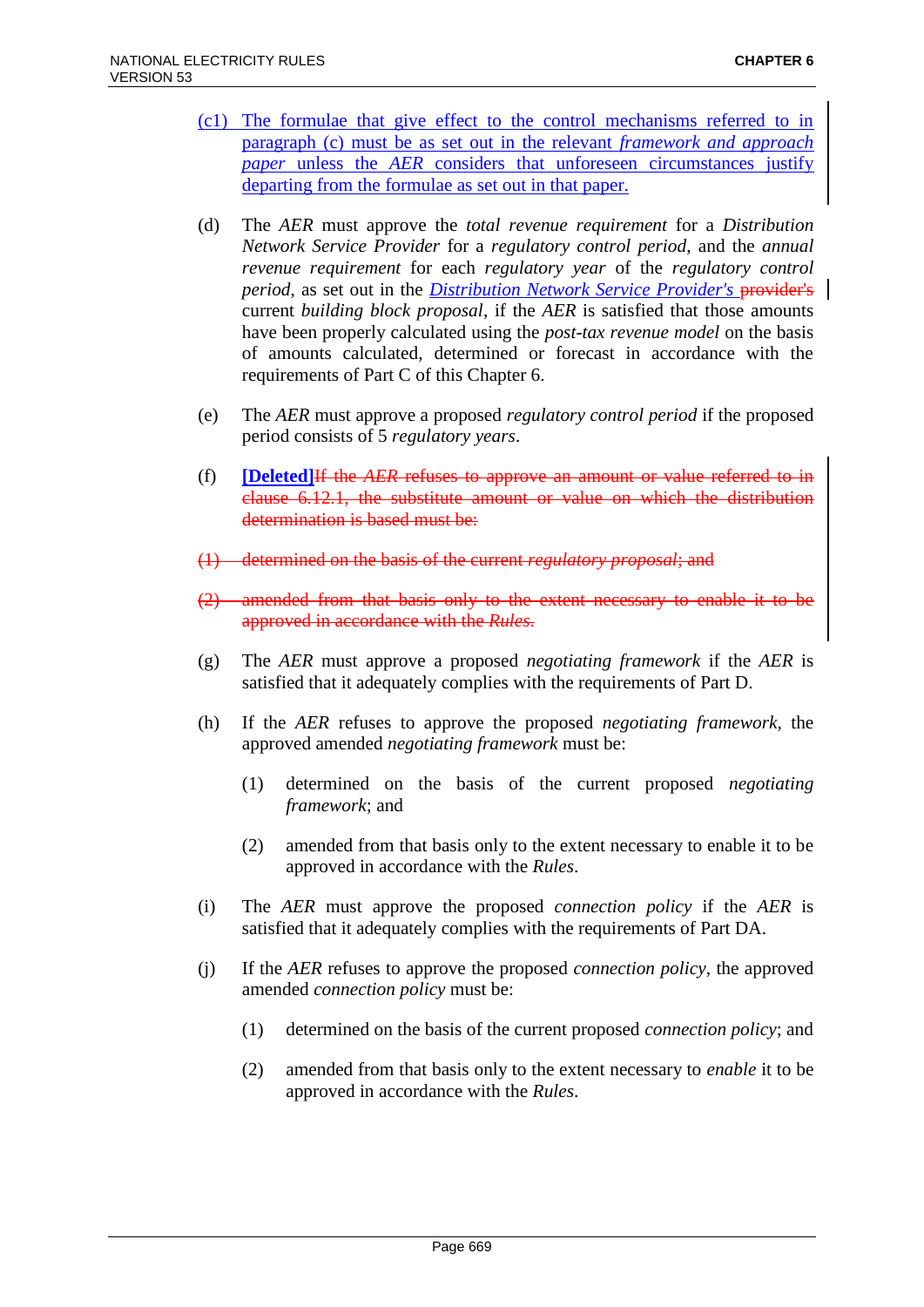## **6.13 Revocation and substitution of distribution determination for wrong information or error**

- (a) The *AER* may (but is not required to) revoke a distribution determination during a *regulatory control period* if it appears to the *AER* that the distribution determination is affected by a material error or deficiency of one or more of the following kinds:
	- (1) a clerical mistake or an accidental slip or omission;
	- (2) a miscalculation or misdescription;
	- (3) a defect in form; or
	- (4) a deficiency resulting from the provision of false or materially misleading information to the *AER*.
- (b) If the *AER* revokes a distribution determination under paragraph (a), the *AER* must make a new distribution determination in substitution for the revoked distribution determination to apply for the remainder of the *regulatory control period* for which the revoked distribution determination was to apply.
- (c) If the *AER* revokes a distribution determination under paragraph (a), the substituted determination must only vary from the revoked determination to the extent necessary to correct the relevant error or deficiency.
- (c) If the *AER* revokes and substitutes a distribution determination under paragraphs (a) and (b), the substituted distribution determination must only vary from the revoked distribution determination to the extent necessary to correct the relevant error or deficiency.
- (d) The *AER* may only revoke and substitute a distribution determination under this rule 6.13, if it has first consulted with the relevant *Distribution Network Service Provider* and such other persons as it considers appropriate.

### **6.14 Miscellaneous**

- (a) The *AER* may, but is not required to, consider any submission made pursuant to an invitation for submissions after the time for making the submission has expired.
- (b) Nothing in this Part E is to be construed as precluding the *AER* from *publishing* any issues, consultation and discussion papers, or holding any conferences and information sessions, that the *AER* considers appropriate.
- (c) Subject to paragraph (d), as soon as practicable after the *AER* receives a submission in response to an invitation referred to in clause  $6.9.3(a)(2)$  or  $6.10.2(a)(5)$  for submissions that is made under this Chapter (whether or not the submission was made before the time for making it has expired), the *AER* must *publish* that submission.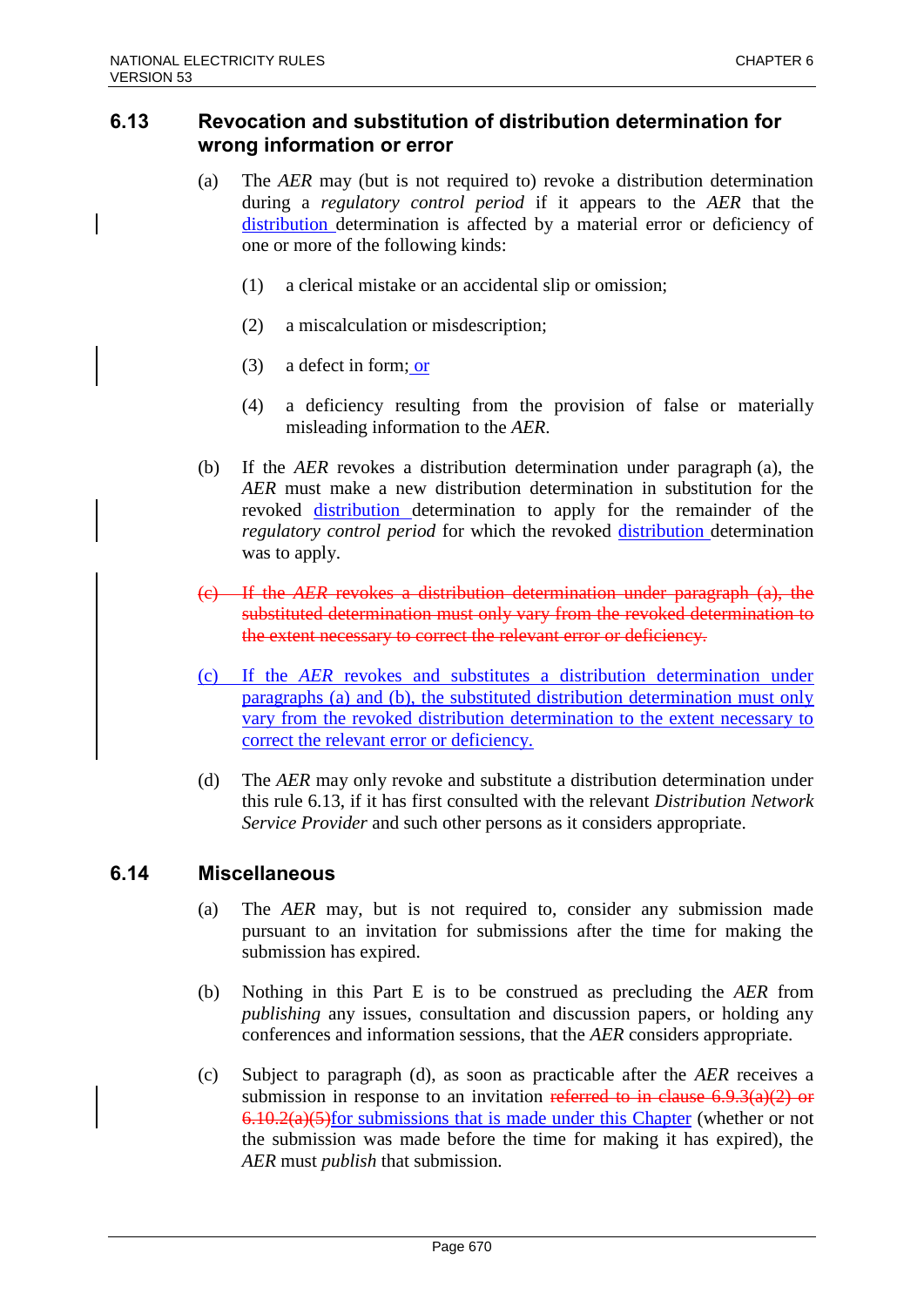- (d) The *AER* must not *publish* a submission referred to in paragraph (c) to the extent it contains information which has been clearly identified as confidential by the person making the submission.
- (e) The *AER* may give such weight to *confidential information* identified in accordance with paragraph (d) in a submission as it considers appropriate, having regard to the fact that such information has not been made publicly available.
- (f) Paragraph (d) does not apply to the extent that any other provision of the Law or the *Rules* permits or requires such information to be publicly released by the *AER*.

## **6.14A Distribution Confidentiality Guidelines**

- (a) The *AER* must, in accordance with the *distribution consultation procedures*, make and *publish* guidelines (*Distribution Confidentiality Guidelines*).
- (b) The *Distribution Confidentiality Guidelines* must specify the manner in which the *Distribution Network Service Provider* may make confidentiality claims in its *regulatory proposal*, which may include categories of confidential information by reference to which *Distribution Network Service Providers* must classify any claims of confidentiality in their *regulatory proposals*.
- (c) There must be *Distribution Confidentiality Guidelines* in force at all times after the date on which the *AER* first publishes the *Distribution Confidentiality Guidelines* under these *Rules.*
- (d) The *Distribution Confidentiality Guidelines* are binding on the *AER* and each *Distribution Network Service Provider* to which they apply.

# **Part F Cost Allocation**

## **6.15 Cost allocation**

## **6.15.1 Duty to comply with Cost Allocation Method**

A *Distribution Network Service Provider* must comply with the *Cost Allocation Method* that has been approved in respect of that provider from time to time by the *AER* under this rule 6.15.

## **6.15.2 Cost Allocation Principles**

The following principles constitute the *Cost Allocation Principles*:

(1) the detailed principles and policies used by a *Distribution Network Service Provider* to allocate costs between different categories of *distribution services* must be described in sufficient detail to enable the *AER* to replicate reported outcomes through the application of those principles and policies;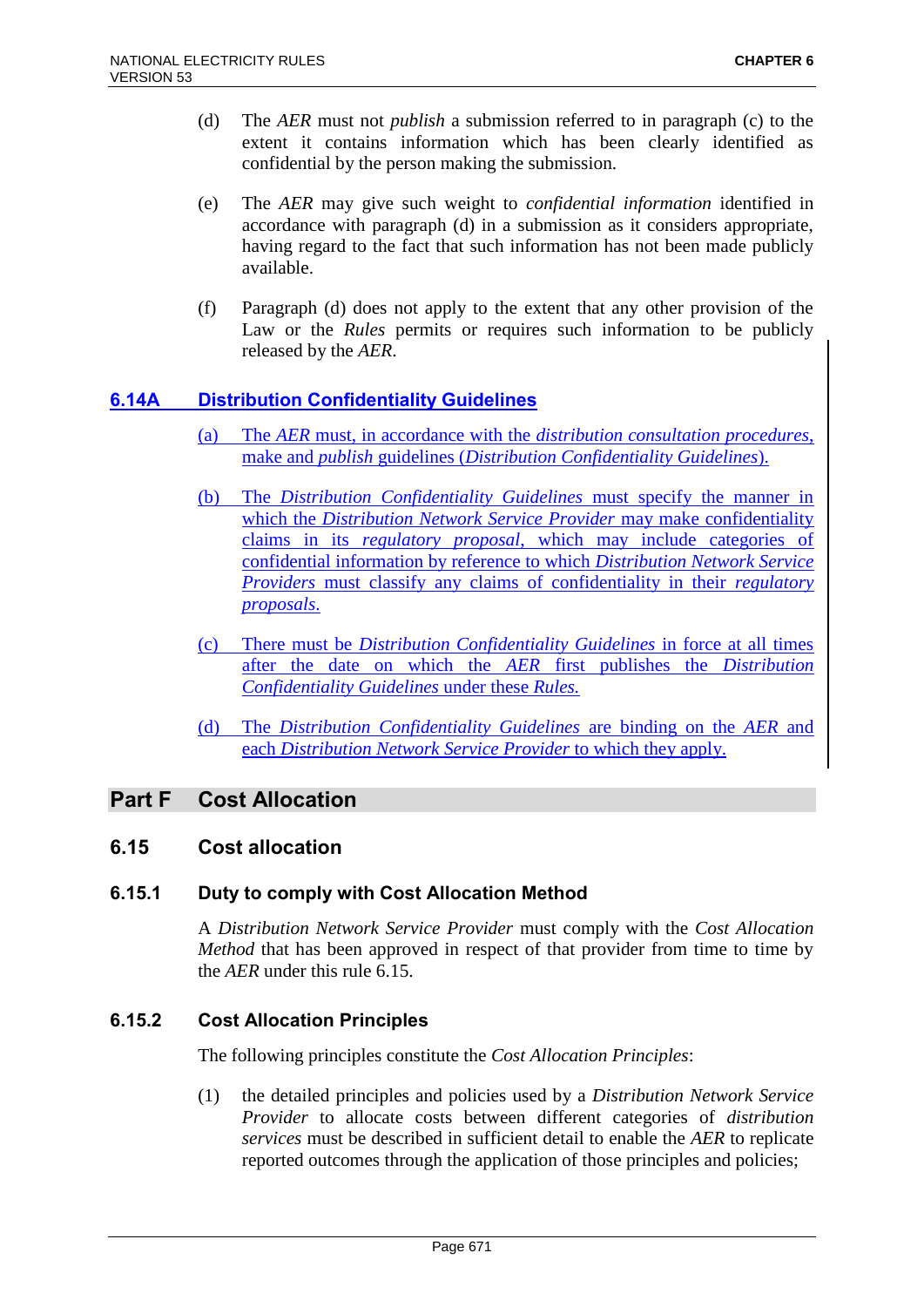- (2) the allocation of costs must be determined according to the substance of a transaction or event rather than its legal form;
- (3) only the following costs may be allocated to a particular category of *distribution services*:
	- (i) costs which are directly attributable to the provision of those services;
	- (ii) costs which are not directly attributable to the provision of those services but which are incurred in providing those services, in which case such costs must be allocated to the provision of those services using an appropriate allocator which should:
		- (A) except to the extent the cost is immaterial or a causal based method of allocation cannot be established without undue cost and effort, be causation based; and
		- (B) to the extent the cost is immaterial or a causal based method of allocation cannot be established without undue cost and effort, be an allocator that accords with a well accepted cost allocation method;
- (4) any cost allocation method which is used, the reasons for using that method and the numeric quantity (if any) of the chosen allocator must be clearly described;
- (5) the same cost must not be allocated more than once;
- (6) the principles, policies and approach used to allocate costs must be consistent with the *Distribution Ring-Fencing Guidelines*;
- (7) costs which have been allocated to a particular service cannot be reallocated to another service during the course of a *regulatory control period*.

### **Note:**

The *Cost Allocation Guidelines* are required by clause 6.15.3 to give effect to and be consistent with, the *Cost Allocation Principles*.

## **6.15.3 Cost Allocation Guidelines**

- (a) The *AER* must, in accordance with the *distribution consultation procedures*, make and *publish* guidelines (the *Cost Allocation Guidelines*) relating to the preparation by a *Distribution Network Service Provider* of its *Cost Allocation Method*.
- (b) The *Cost Allocation Guidelines*:
	- (1) must give effect to and be consistent with the *Cost Allocation Principles*; and
	- (2) may be amended by the *AER* from time to time in accordance with the *distribution consultation procedures*.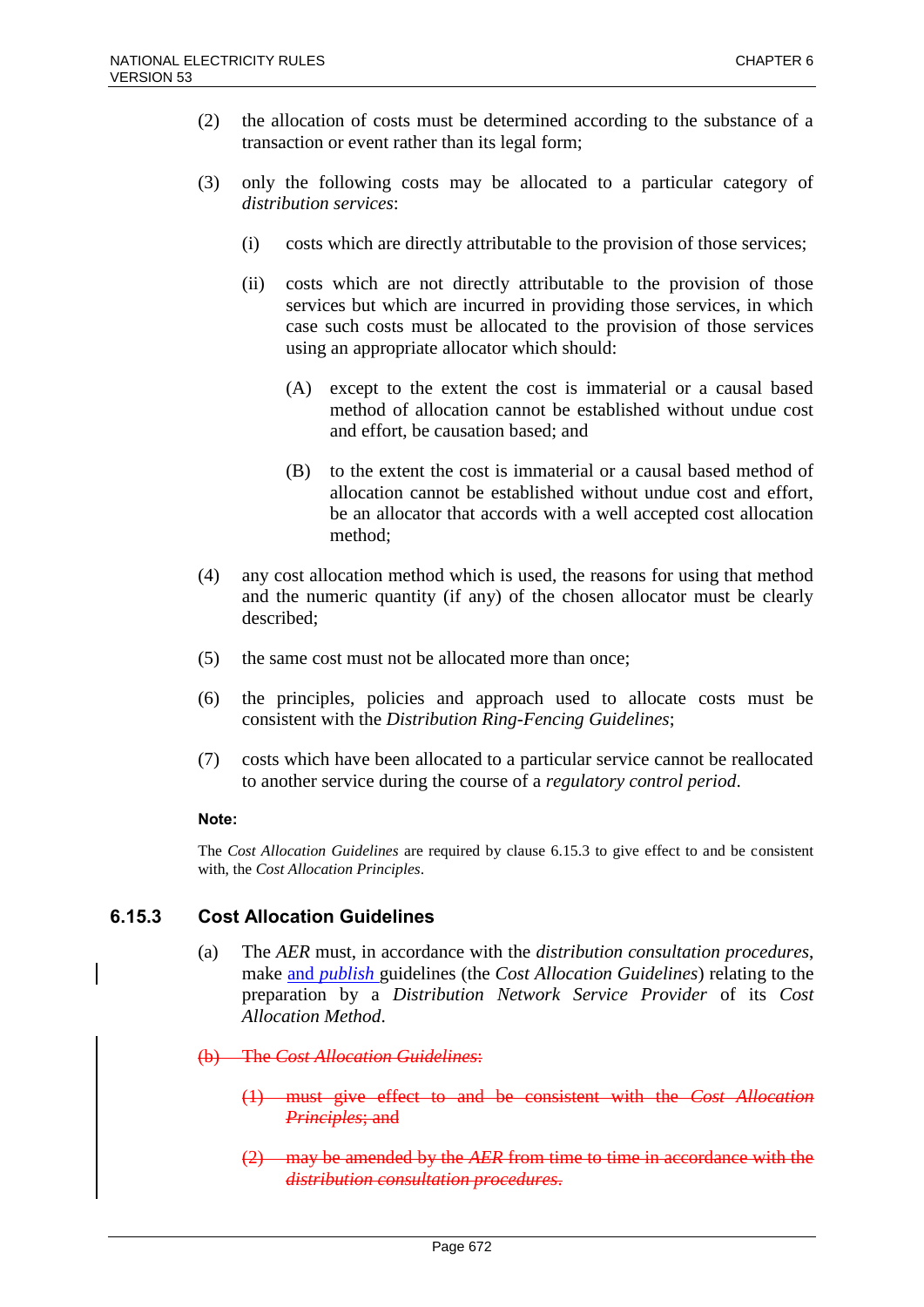- (b) The *Cost Allocation Guidelines* must give effect to and be consistent with the *Cost Allocation Principles*.
- (c) Without limiting the generality of paragraph (b), the *Cost Allocation Guidelines* may specify:
	- (1) the format of a *Cost Allocation Method*; and
	- (2) the detailed information that is to be included in a *Cost Allocation Method*; and
	- (3) the categories of *distribution services* which are to be separately addressed in a *Cost Allocation Method*, such categories being determined by reference to the nature of those services, the persons to whom those services are provided or such other factors as the *AER* considers appropriate; and
	- (4) the allocation methods which are acceptable and the supporting information that is to be included in relation to such methodologies in a *Cost Allocation Method*.
- (d) The *AER* may, from time to time and in accordance with the *distribution consultation procedures*, amend or replace the *Cost Allocation Guidelines*.
- (d) *Cost Allocation Guidelines* are binding on the *AER* and each *Distribution Network Service Provider* to which they apply.
- (e) The *AER* must, in accordance with the *distribution consultation procedures*, develop and *publish* the first *Cost Allocation Guidelines* within 6 months after the commencement of these *Rules* and there must be *Cost Allocation Guidelines* available in force at all times after that date.

## **6.15.4 Cost Allocation Method**

- (a) Each *Distribution Network Service Provider* must submit to the *AER* for its approval a document setting out its proposed *Cost Allocation Method*:
	- (1) within 12 months after the commencement of these *Rules*; or
	- (2) in the case of an entity that becomes a *Distribution Network Service Provider* more than 6 months after the commencement of these *Rules*, within 6 months of being required to do so by the *AER*.
- (b) The *Cost Allocation Method* proposed by a *Distribution Network Service Provider* must give effect to and be consistent with the *Cost Allocation Guidelines*.
- (c) The *AER* may approve or refuse to approve a *Cost Allocation Method* submitted under paragraph (a).
- (d) The *AER* must notify the relevant *Distribution Network Service Provider* of its decision to approve or refuse to approve the *Cost Allocation Method*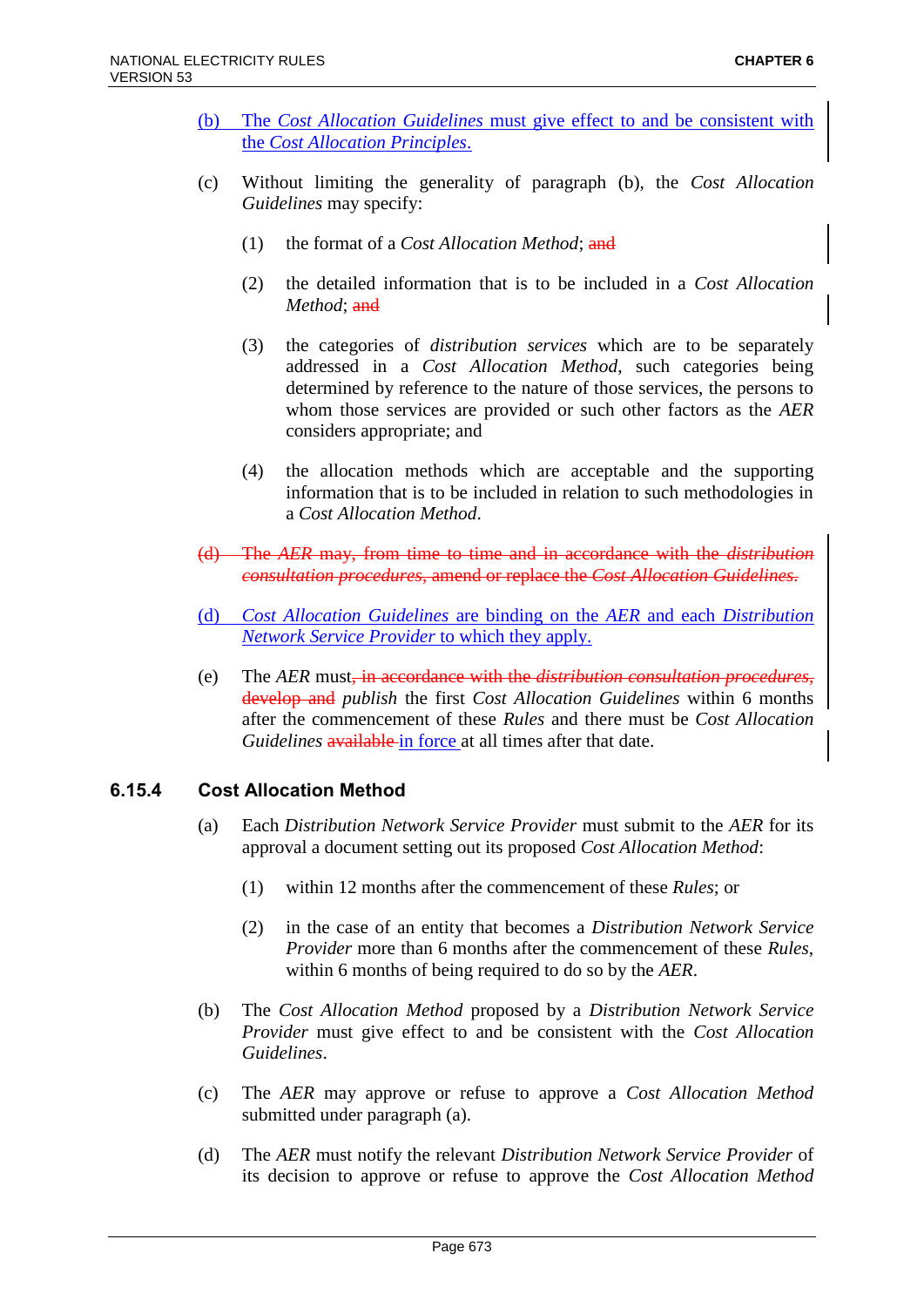submitted to it under paragraph (a) within 6 months of its submission, failing which the *AER* will be taken to have approved it.

- (e) As part of giving any approval referred to in paragraph (c), the *AER* may, after consulting with the relevant *Distribution Network Service Provider*, amend the *Cost Allocation Method* submitted to it, in which case the *Cost Allocation Method* as so amended will be taken to be approved by the *AER*.
- (f) A *Distribution Network Service Provider* may, with the *AER's* approval, amend its *Cost Allocation Method* from time to time but:
	- (1) the amendment:
		- (i) may be approved on condition that the *Distribution Network Service Provider* agree to incorporate into the amendment specified additional changes to the *Cost Allocation Method* the *AER* reasonably considers necessary or desirable as a result of the amendment as submitted; and
		- (ii) if approved on such a condition, does not take effect unless and until the *Distribution Network Service Provider* notifies the *AER* of its agreement; and
	- (2) if 6 months elapse from the date of the submission of the amendment and the *AER* has not notified the *Distribution Network Service Provider* within that period of its approval or refusal to approve the amendment, the amendment is, at the end of that period, conclusively presumed to have been unconditionally approved.
- (g) A *Distribution Network Service Provider* must amend its *Cost Allocation Method* where the amendment is required by the *AER* to take into account any change to the *Cost Allocation Guidelines*, but the amendment only comes into effect:
	- (1) on the date that the *AER* approves that amendment, or 3 months after the submission of the amendment, whichever is the earlier; and
	- (2) subject to additional changes to the *Cost Allocation Method* (if any) the *AER* reasonably considers necessary or desirable as a result of the amendment and notifies to the *Distribution Network Service Provider* before the amendment takes effect.
- (h) A *Distribution Network Service Provider* must maintain a current copy of its *Cost Allocation Method* on its website.

# **Part G Distribution consultation procedures**

# **6.16 Distribution consultation procedures**

(a) This rule 6.16 applies wherever the *AER* is required to comply with the *distribution consultation procedures*. For the avoidance of doubt, the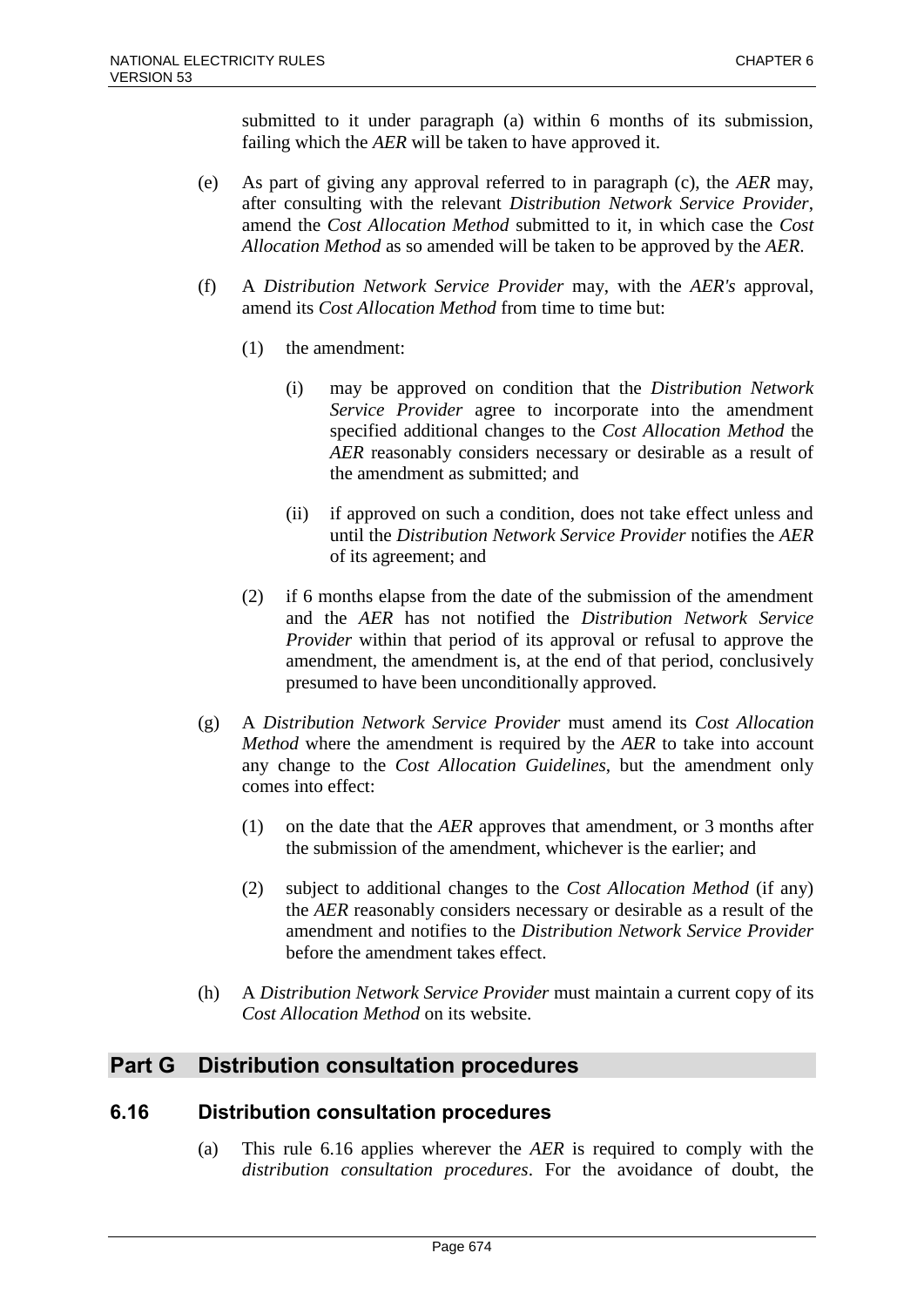*distribution consultation procedures* are separate from, and (where they are required to be complied with) apply to the exclusion of, the *Rules* consultation procedures under rule 8.9.

- (b) If the *AER* is required to comply with the *distribution consultation procedures* in making, developing or amending any guidelines, models or schemes, or in reviewing any values or methods, it must *publish*:
	- (1) the proposed guideline, model, scheme, amendment or revised value or method; and
	- (2) an explanatory statement that sets out the provision of the *Rules* under or for the purposes of which the guideline, model, scheme or amendment is proposed to be made or developed or the value or method is required to be reviewed, and the reasons for the proposed guideline, model, scheme, amendment or revised value or method; and
	- (3) an invitation for written submissions on the proposed guideline, model, scheme, amendment or revised value or method.
- (b) If the *AER* is required to comply with the *distribution consultation procedures* in preparing, making, developing, reviewing, amending or replacing any guidelines, methodologies, models, schemes, or tests, it must *publish*:
	- (1) the proposed guideline, methodology, model, scheme, test or amendment;
	- (2) an explanatory statement that sets out the provision of the *Rules* under or for the purposes of which the guideline, methodology, model, scheme, test or amendment is proposed to be prepared, made or developed or is required to be reviewed, and the reasons for the proposed guideline, methodology, model, scheme, test or amendment; and
	- (3) an invitation for written submissions on the proposed guideline, methodology, model, scheme, test or amendment, or the review, (as the case may be).
- (c) The invitation must allow no less than 30 *business days* for the making of submissions, and the *AER* is not required to consider any submission made pursuant to that invitation after this time period has expired.
- (d) The *AER* may *publish* such issues, consultation and discussion papers, and hold such conferences and information sessions, in relation to the proposed guideline, model, scheme, amendment or revised value or method as it considers appropriate.
- (e) Within 80 *business days* of *publishing* the documents referred to in paragraph (b), the *AER* must *publish*: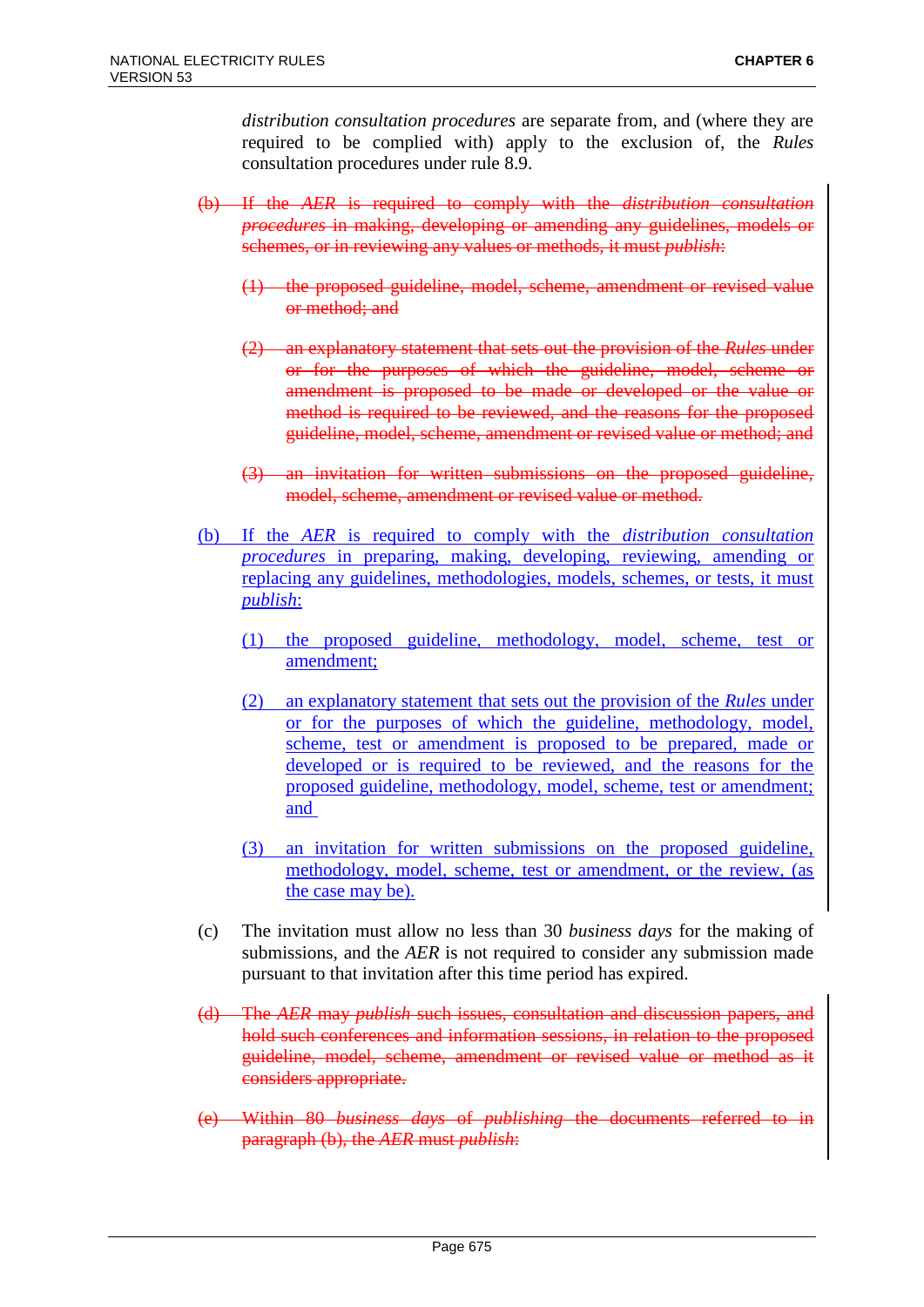- (1) its final decision on the guideline, model, scheme, amendment, value or method that sets out:
	- (i) the guideline, model, scheme, amendment or revised value or method (if any); and
	- (ii) the provision of the *Rules* under which or for the purposes of which the guideline, model, scheme or amendment is being made or developed or the value or method is being reviewed; and
	- (iii) the reasons for the guideline, model, scheme, amendment value or method; and
- (2) notice of the making of the final decision on the guideline, model, scheme, amendment, value or method.
- (d) The *AER* may *publish* such issues, consultation and discussion papers, and hold such conferences and information sessions, in relation to the proposed guideline, methodology, model, scheme, test or amendment, or the review, as it considers appropriate.
- (e) Within 80 *business days* of *publishing* the documents referred to in paragraph (b), the *AER* must *publish*:
	- (1) its final decision on the guideline, methodology, model, scheme, test, amendment or review that sets out:
		- (i) the guideline, methodology, model, scheme, test or amendment  $(if any);$
		- (ii) the provision of the *Rules* under which or for the purposes of which the guideline, methodology, model, scheme, test or amendment is being prepared, made or developed or is being reviewed;
		- (iii) the reasons for the guideline, methodology, model, scheme, test or amendment; and
		- (iv) the reasons for the outcome of any review; and
	- (2) notice of the making of the final decision on the guideline, methodology, model, scheme, test, amendment or review.
- (f) Subject to paragraph (c), the *AER* must, in making its final decision referred to in paragraph  $(e)(1)$ , consider any submissions made pursuant to the invitation for submissions referred to in paragraph  $(b)(3)$ , and the reasons referred to in paragraph (e)(1)(iii)  $or (iv)$  must include:
	- (1) a summary of each issue raised in those submissions that the *AER* reasonably considers to be material; and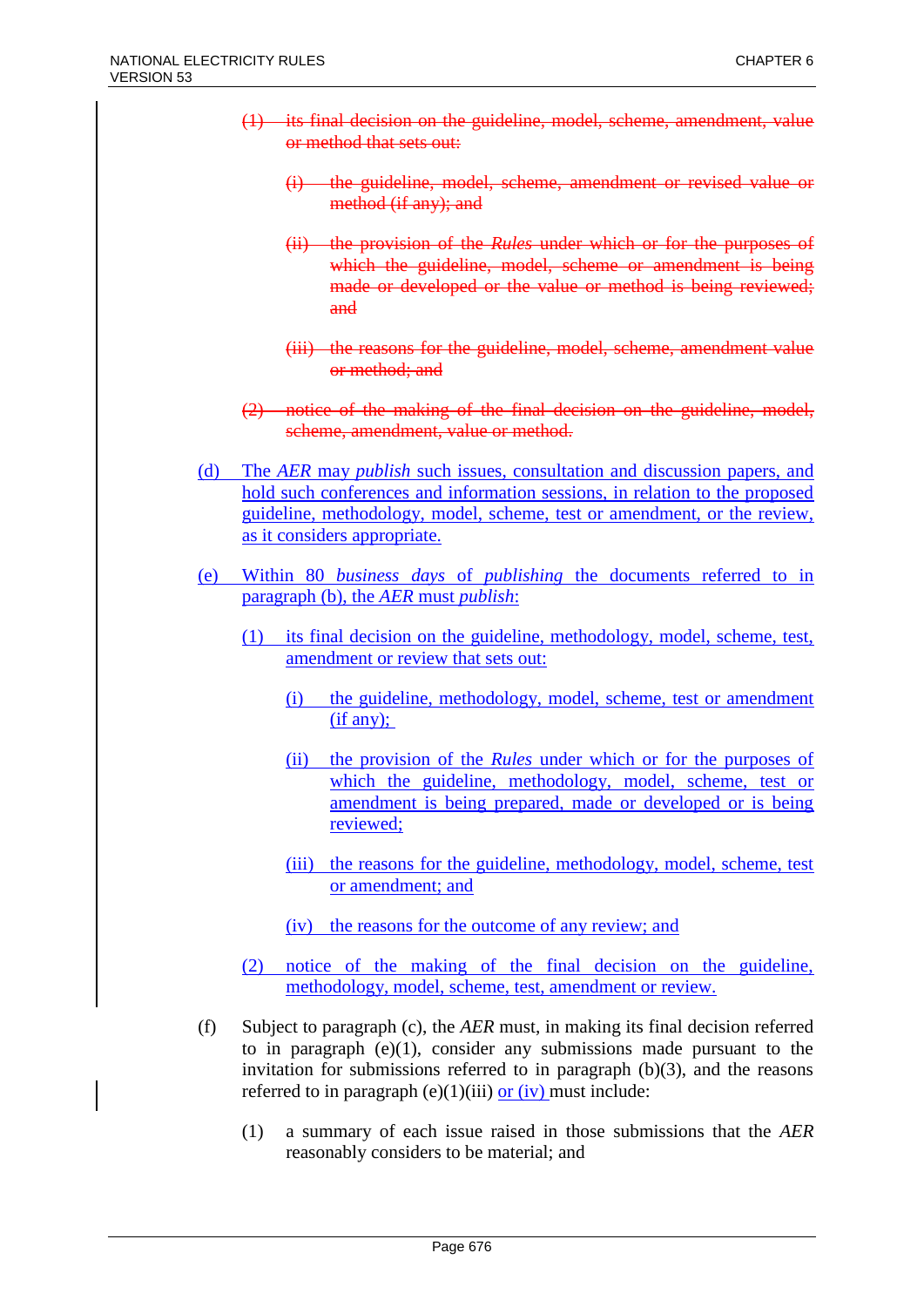- (2) the *AER's* response to each such issue.
- (g) The *AER* may extend the time within which it is required to publish its final decision if:
	- $(1)$  the consultation involves questions of unusual complexity difficulty; or
	- (1) the consultation involves issues of unusual complexity or difficulty; and.
	- (2) the extension of time has become necessary because of circumstances beyond the *AER's* control.

# **Part H Ring-Fencing Arrangements for Distribution Network Service Providers**

## **6.17 Distribution Ring-Fencing Guidelines**

### **6.17.1 Compliance with Distribution Ring-Fencing Guidelines**

All *Distribution Network Service Providers* must comply with the *Distribution Ring-Fencing Guidelines* prepared in accordance with clause 6.17.2.

### **6.17.2 Development of Distribution Ring-Fencing Guidelines**

(a) Guidelines may be developed by the *AER* for the accounting and functional separation of the provision of *direct control services* by *Distribution Network Service Providers* from the provision of other services by *Distribution Network Service Providers* (the *Distribution Ring-Fencing Guidelines*). The guidelines may vary in application as between different *participating jurisdictions*.

#### **Note:**

Clause 11.14.5 will have a bearing on the application of these guidelines in certain cases.

- (b) The *Distribution Ring-Fencing Guidelines* may include, but are not limited to:
	- (1) provisions defining the need for and extent of:
		- (i) legal separation of the entity through which a *Distribution Network Service Provider* provides *network services* from any other entity through which it conducts business; and
		- (ii) the establishment and maintenance of consolidated and separate accounts for *standard control services*, *alternative control services* and other services provided by the *Distribution Network Service Provider*; and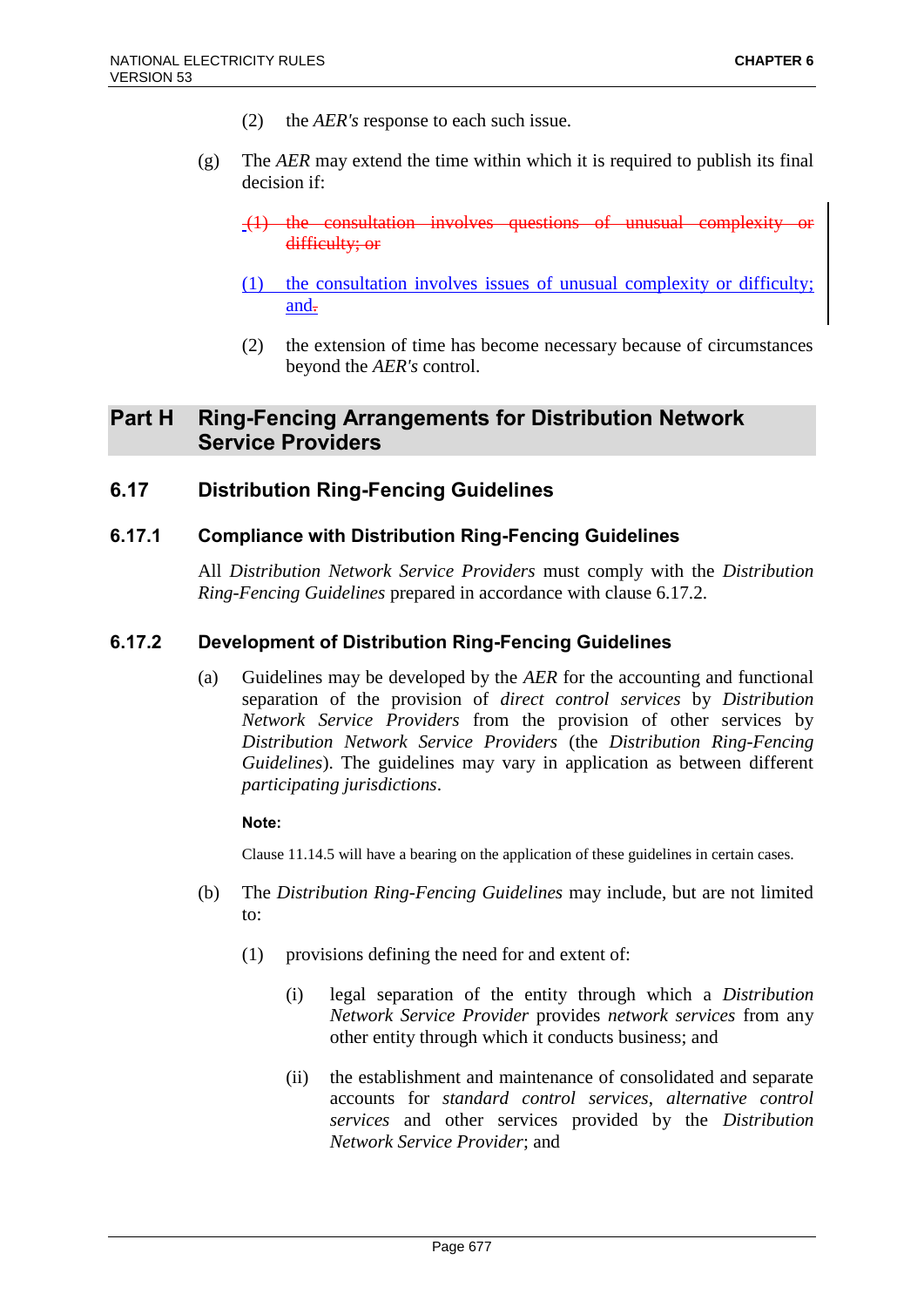- (iii) allocation of costs between *standard control services*, *alternative control services* and other services provided by the *Distribution Network Service Provider*; and
- (iv) limitations on the flow of information between the *Distribution Network Service Provider* and any other person; and
- (v) limitations on the flow of information where there is the potential for a competitive disadvantage between those parts of the *Distribution Network Service Provider's* business which provide *direct control services* and parts of the provider's business which provide any other services; and
- (2) provisions allowing the AER to add to or to waive a *Distribution Network Service Provider's* obligations under the Distribution Ring-Fencing Guidelines.
- (c) In developing or amending the *Distribution Ring-Fencing Guidelines* the *AER* must consider, without limitation, the need, so far as practicable, for consistency between the *Distribution Ring-Fencing Guidelines* and the *Transmission Ring-Fencing Guidelines*.
- (d) In developing or amending the *Distribution Ring-Fencing Guidelines*, the *AER* must consult with *participating jurisdictions*, *Registered Participants*, *AEMO* and other *interested parties*, and such consultation must be otherwise in accordance with the *distribution consultation procedures*.

# **Part I Distribution Pricing Rules**

# **6.18 Distribution Pricing Rules**

## **6.18.1 Application of this Part**

This Part applies to tariffs and *tariff classes* related to *direct control services*.

## **6.18.2 Pricing proposals**

- (a) A *Distribution Network Service Provider* must:
	- (1) submit to the *AER*, as soon as practicable, and in any case within 15 *business days*, after *publication* of the distribution determination, a *pricing proposal* (the **initial** *pricing proposal*) for the first *regulatory year* of the *regulatory control period*; and
	- (2) submit to the *AER*, at least 2 months before the commencement of the second and each subsequent *regulatory year* of the *regulatory control period*, a further *pricing proposal* (an **annual** *pricing proposal*) for the relevant *regulatory year*.
- (b) A *pricing proposal* must: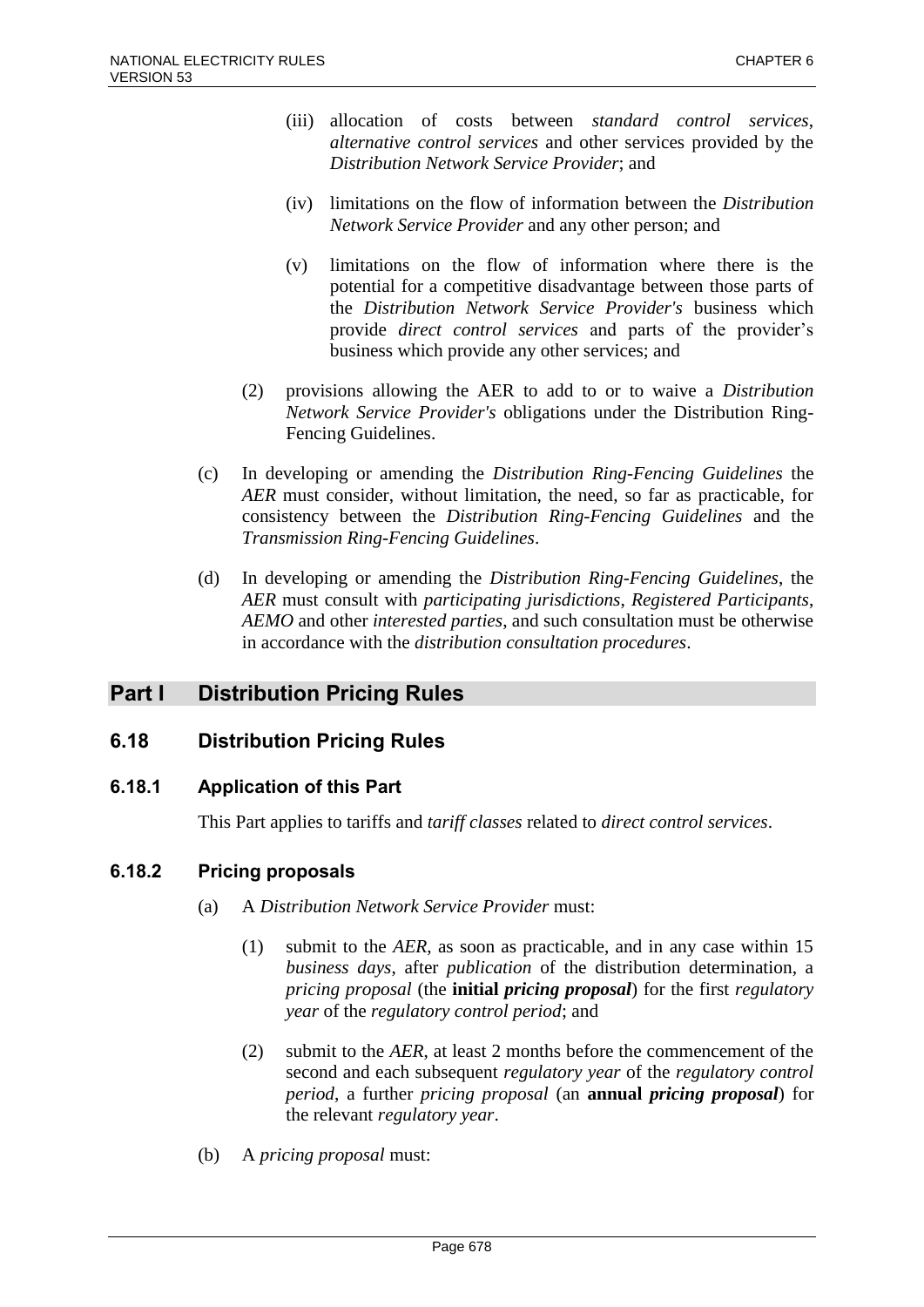- (1) set out the *tariff classes* that are to apply for the relevant *regulatory year*; and
- (2) set out the proposed tariffs for each *tariff class*; and
- (3) set out, for each proposed tariff, the *charging parameters* and the elements of service to which each *charging parameter* relates; and
- (4) set out, for each *tariff class* related to *standard control services*, the expected weighted average revenue for the relevant *regulatory year* and also for the current *regulatory year*; and
- (5) set out the nature of any variation or adjustment to the tariff that could occur during the course of the *regulatory year* and the basis on which it could occur; and
- (6) set out how *designated pricing proposal charges* are to be passed on to customers and any adjustments to tariffs resulting from over or under recovery of those charges in the previous *regulatory year*; and
- (6A) set out how *jurisdictional scheme amounts* for each *approved jurisdictional scheme* are to be passed on to customers and any adjustments to tariffs resulting from over or under recovery of those amounts; and
- (6B) describe how each *approved jurisdictional scheme* that has been amended since the *last jurisdictional scheme approval date* meets the *jurisdictional scheme eligibility criteria*; and
- (7) demonstrate compliance with the *Rules* and any applicable distribution determination; and
- (8) describe the nature and extent of change from the previous *regulatory year* and demonstrate that the changes comply with the *Rules* and any applicable distribution determination.
- (c) The *AER* must on receipt of a *pricing proposal* from a *Distribution Network Service Provider publish* the proposal.

### **6.18.3 Tariff classes**

- (a) A *pricing proposal* must define the *tariff classes* into which *retail customers* for *direct control services* are divided.
- (b) Each customer for *direct control services* must be a member of 1 or more *tariff classes*.
- (c) Separate *tariff classes* must be constituted for *retail customers* to whom *standard control services* are supplied and *retail customers* to whom *alternative control services* are supplied (but a customer for both *standard control services* and *alternative control services* may be a member of 2 or more *tariff classes*).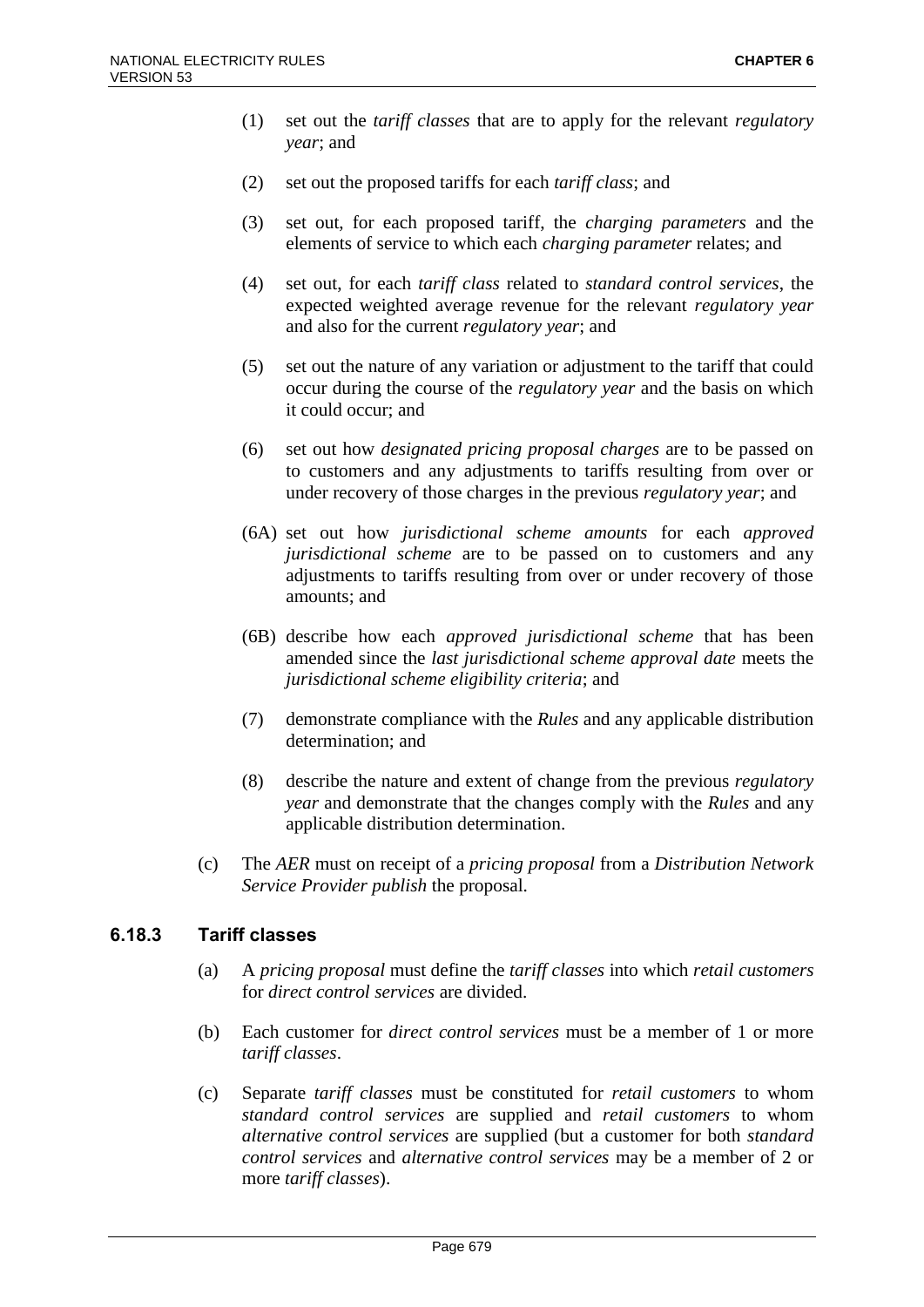- (d) A *tariff class* must be constituted with regard to:
	- (1) the need to group *retail customers* together on an economically efficient basis; and
	- (2) the need to avoid unnecessary transaction costs.

## **6.18.4 Principles governing assignment or re-assignment of retail customers to tariff classes and assessment and review of basis of charging**

- (a) In formulating provisions of a distribution determination governing the assignment of *retail customers* to *tariff classes* or the re-assignment of *retail customers* from one *tariff class* to another, the *AER* must have regard to the following principles:
	- (1) *retail customers* should be assigned to *tariff classes* on the basis of one or more of the following factors:
		- (i) the nature and extent of their usage;
		- (ii) the nature of their *connection* to the *network*;
		- (iii) whether remotely-read interval metering or other similar metering technology has been installed at the *retail customer's* eustomer's premises as a result of a *regulatory obligation or requirement*;
	- (2) *retail customers* with a similar *connection* and usage profile should be treated on an equal basis;
	- (3) however, *retail customers* with micro-generation facilities should be treated no less favourably than *retail customers* without such facilities but with a similar load profile;
	- (4) a *Distribution Network Service Provider's* decision to assign a customer to a particular *tariff class*, or to re-assign a customer from one *tariff class* to another should be subject to an effective system of assessment and review.

#### **Note:**

If (for example) a customer is assigned (or reassigned) to a *tariff class* on the basis of the customer's actual or assumed *maximum demand*, the system of assessment and review should allow for the reassignment of a customer who demonstrates a reduction or increase in *maximum demand* to a *tariff class* that is more appropriate to the customer's *load* profile.

(b) If the *charging parameters* for a particular tariff result in a basis of charge that varies according to the usage or load profile of the customer, a distribution determination must contain provisions for an effective system of assessment and review of the basis on which a customer is charged.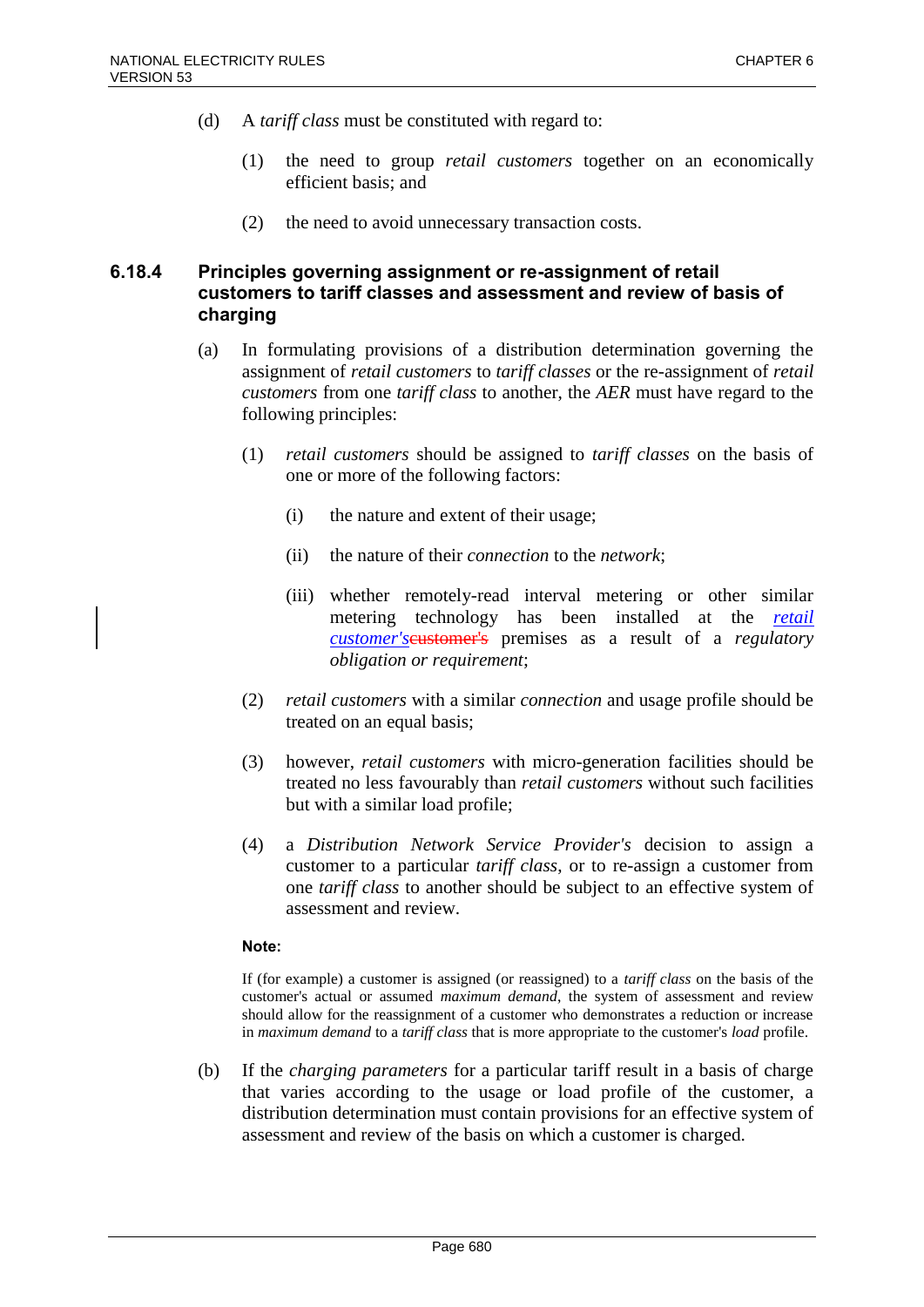## **6.18.5 Pricing principles**

- (a) For each *tariff class*, the revenue expected to be recovered should lie on or between:
	- (1) an upper bound representing the stand alone cost of serving the *retail customers* who belong to that class; and
	- (2) a lower bound representing the avoidable cost of not serving those *retail customers*.
- (b) A tariff, and if it consists of 2 or more *charging parameters*, each *charging parameter* for a *tariff class*:
	- (1) must take into account the long run marginal cost for the service or, in the case of a *charging parameter*, for the element of the service to which the *charging parameter* relates; and
	- (2) must be determined having regard to:
		- (i) transaction costs associated with the tariff or each *charging parameter*; and
		- (ii) whether *retail customers* of the relevant *tariff class* are able or likely to respond to price signals.
- (c) If, however, as a result of the operation of paragraph (b), the *Distribution Network Service Provider* may not recover the expected revenue, the provider must adjust its tariffs so as to ensure recovery of expected revenue with minimum distortion to efficient patterns of consumption.

### **6.18.6 Side constraints on tariffs for standard control services**

- (a) This clause applies only to *tariff classes* related to the provision of *standard control services*.
- (b) The expected weighted average revenue to be raised from a *tariff class* for a particular *regulatory year* of a *regulatory control period* must not exceed the corresponding expected weighted average revenue for the preceding *regulatory year* in that *regulatory control period* by more than the permissible percentage.
- (c) The permissible percentage is the greater of the following:
	- (1) the CPI-X limitation on any increase in the *Distribution Network Service Provider's* expected weighted average revenue between the two *regulatory years* plus 2%;

#### **Note:**

The calculation is of the form  $(1 + \text{CPI})(1 - X)(1 + 2\%)$ 

(2) CPI plus 2%.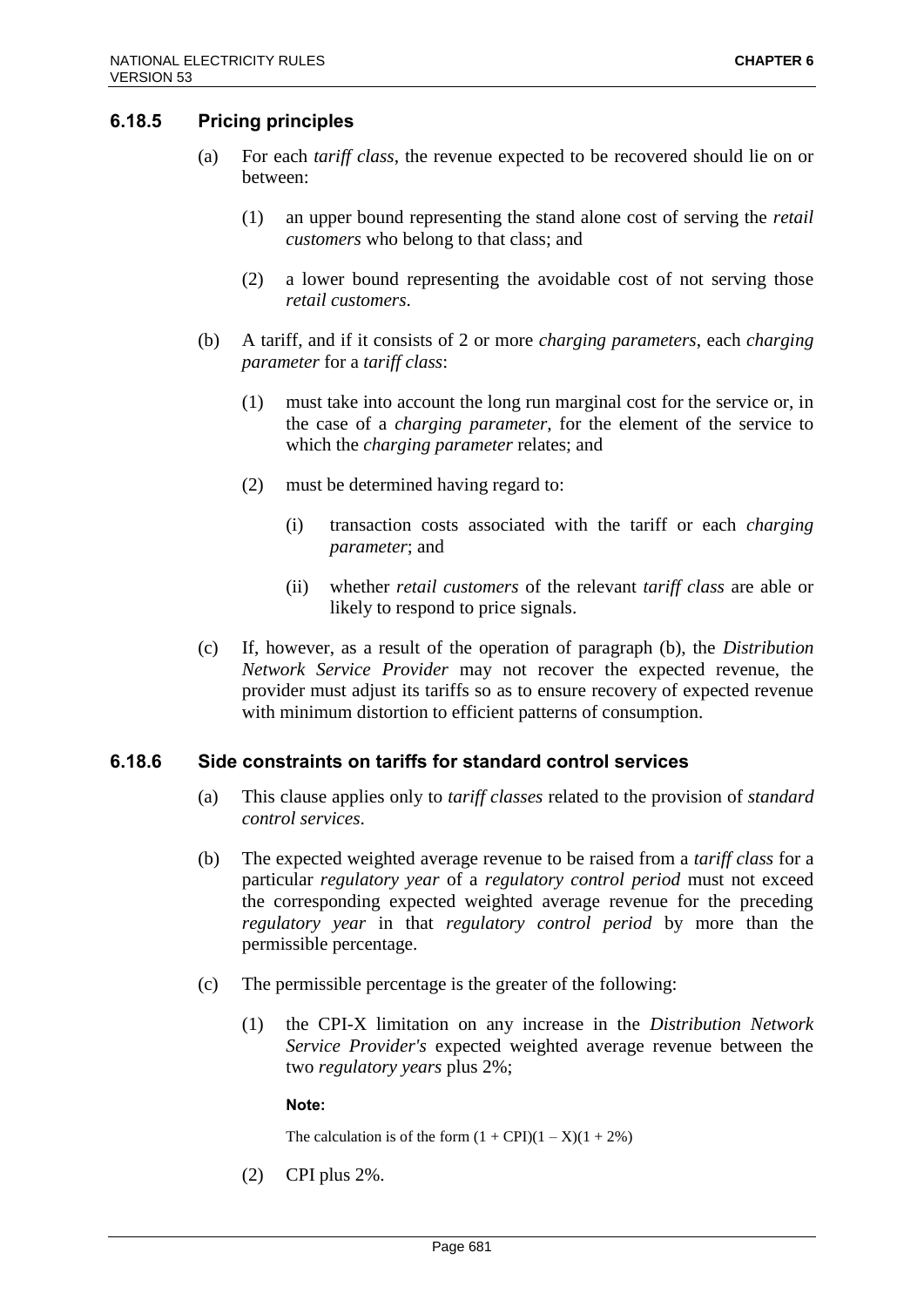#### **Note:**

The calculation is of the form  $(1 + \text{CPI})(1 + 2\%)$ 

- (d) In deciding whether the permissible percentage has been exceeded in a particular *regulatory year*, the following are to be disregarded:
	- (1) the recovery of revenue to accommodate a variation to the distribution determination under rule 6.6 or 6.13;
	- (2) the recovery of revenue to accommodate pass through of *designated pricing proposal charges* to *retail customers*; and
	- (3) the recovery of revenue to accommodate pass through of *jurisdictional scheme amounts* for *approved jurisdictional schemes*.; and
	- (4) the recovery of revenue to accommodate any increase in the *Distribution Network Service Provider's annual revenue requirement* by virtue of an application of a formula referred to in clause 6.5.2(lh).
- (e) This clause does not, however, limit the extent a tariff for *retail customers* with remotely-read interval metering or other similar metering technology may vary according to the time or other circumstances of the customer's usage.

### **6.18.7 Recovery of designated pricing proposal charges**

- (a) A *pricing proposal* must provide for tariffs designed to pass on to *retail customers* the *designated pricing proposal charges* to be incurred by the *Distribution Network Service Provider* for *transmission use of system services*.
- (b) The amount to be passed on to *retail customers* for a particular *regulatory year* must not exceed the estimated amount of the *designated pricing proposal charges* adjusted for over or under recovery in accordance with paragraph (c).
- (c) The over and under recovery amount must be calculated in a way that:
	- (1) subject to subparagraphs (2) and (3) below, is consistent with the method determined by the *AER* in the relevant distribution determination for the *Distribution Network Service Provider*;
	- (2) ensures a *Distribution Network Service Provider* is able to recover from *retail customers* no more and no less than the *designated pricing proposal charges* it incurs; and
	- (3) adjusts for an appropriate cost of capital that is consistent with the *allowed rate of return* used in the relevant distribution determination for the relevant *regulatory year*.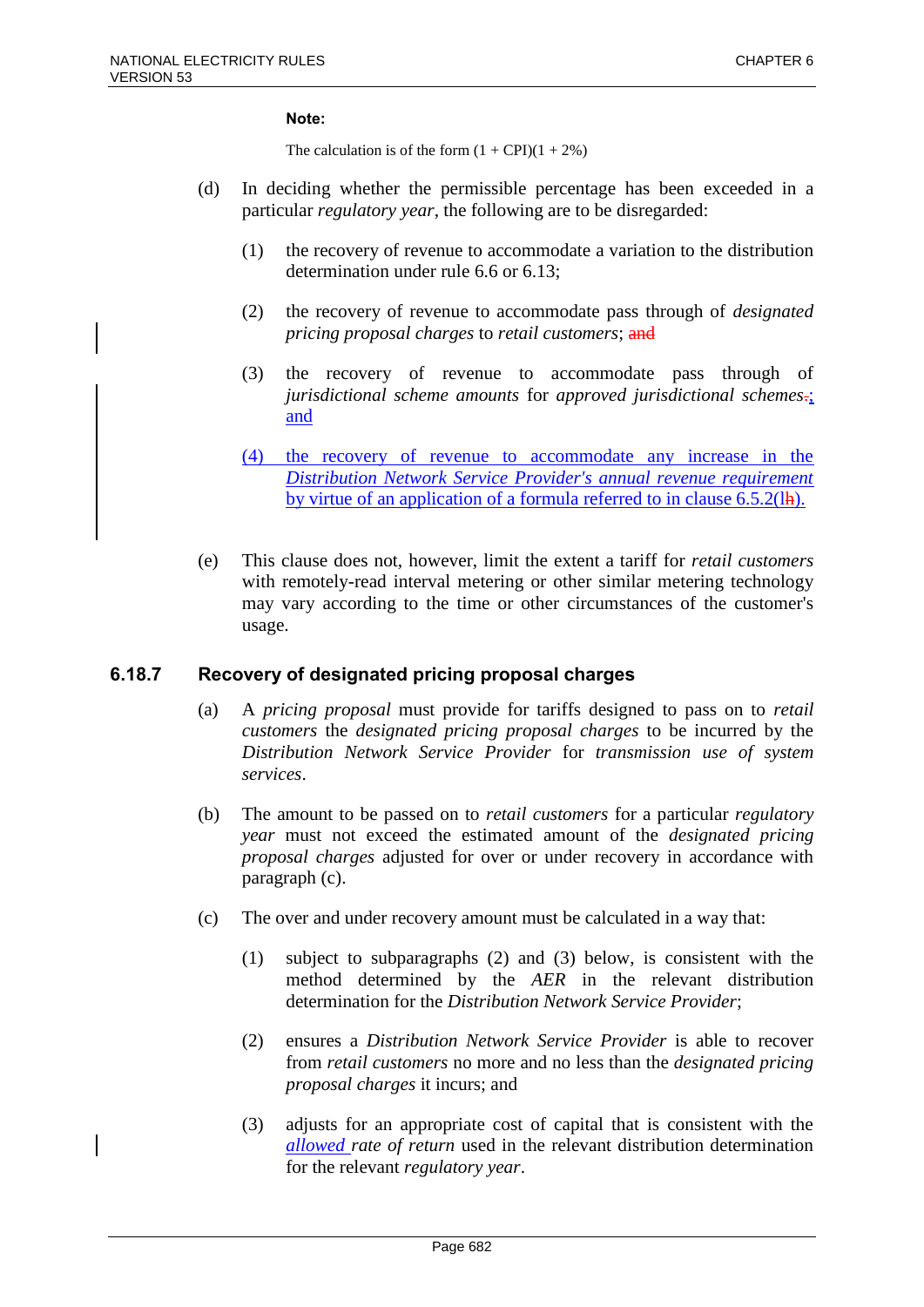- (d) Notwithstanding anything else in this clause 6.18.7, a *Distribution Network Service Provider* may not recover charges under this clause to the extent these are:
	- (1) recovered through the *Distribution Network Service Provider's annual revenue requirement*;
	- (2) recovered under clause 6.18.7A; or
	- (3) recovered from another *Distribution Network Service Provider*.

## **6.18.7A Recovery of jurisdictional scheme amounts**

### **Pricing Proposal**

- (a) A *pricing proposal* must provide for tariffs designed to pass on to customers a *Distribution Network Service Provider's jurisdictional scheme amounts* for *approved jurisdictional schemes*.
- (b) The amount to be passed on to customers for a particular *regulatory year* must not exceed the estimated amount of *jurisdictional scheme amounts* for a *Distribution Network Service Provider's approved jurisdictional schemes* adjusted for over or under recovery in accordance with paragraph (c).
- (c) The over and under recovery amount must be calculated in a way that:
	- (1) subject to subparagraphs (2) and (3) below, is consistent with the method determined by the *AER* for *jurisdictional scheme amounts* in the relevant distribution determination for the *Distribution Network Service Provider*, or where no such method has been determined, with the method determined by the *AER* in the relevant distribution determination in respect of *designated pricing proposal charges*;
	- (2) ensures a *Distribution Network Service Provider* is able to recover from customers no more and no less than the *jurisdictional scheme amounts* it incurs; and
	- (3) adjusts for an appropriate cost of capital that is consistent with the *allowed rate of return* used in the relevant distribution determination for the relevant *regulatory year*.

### **Jurisdictional schemes**

- (d) A scheme is a *jurisdictional scheme* if:
	- (1) the scheme is specified in paragraph (e); or
	- (2) the *AER* has determined under clause paragraph (l) that the scheme is a *jurisdictional scheme*,

and the *AER* has not determined under paragraph (u) that the scheme has ceased to be a *jurisdictional scheme*.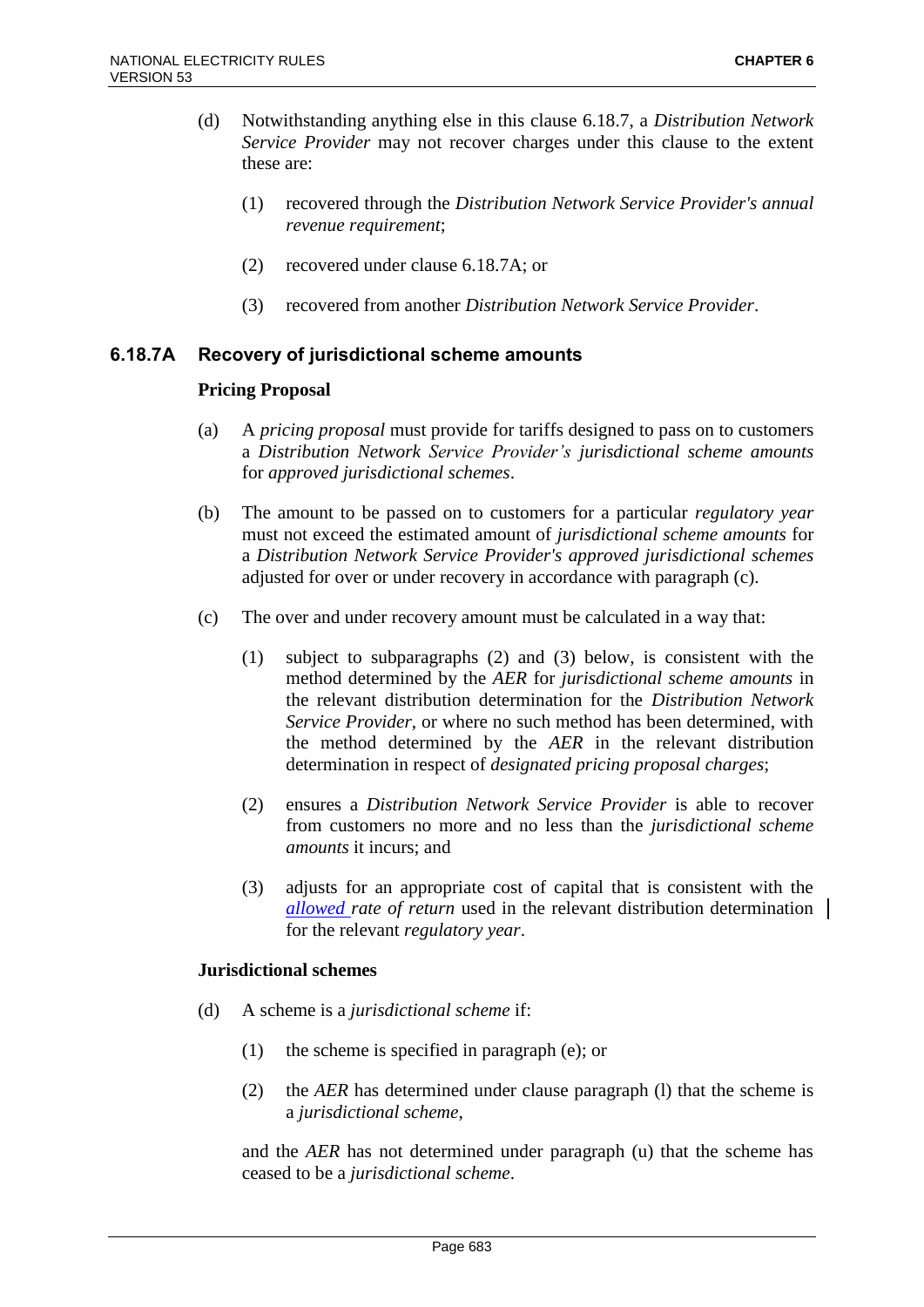- (e) For the purposes of paragraph  $(d)(1)$ , the following schemes are *jurisdictional schemes*:
	- (1) schemes established under the following laws of participating jurisdictions:
		- (i) Electricity Feed-in (Renewable Energy Premium) Act 2008 (ACT);
		- (ii) Division 3AB of the Electricity Act 1996 (SA);
		- (iii) Section 44A of the Electricity Act 1994 (Qld);
		- (iv) Electricity Industry Amendment (Premium Solar Feed-in Tariff) Act 2009 (Vic);
	- (2) the Solar Bonus Scheme established under the Electricity Supply Act 1995 (NSW); and
	- (3) the Climate Change Fund established under the Energy and Utilities Administration Act 1987 (NSW).

### **AER Requested to determine that scheme is a jurisdictional scheme**

- (f) Any person may request the *AER* to determine whether a scheme is a *jurisdictional scheme*.
- $(g)$  A request made under paragraph (f) must contain the following information:
	- (1) the name and address of the person making the request;
	- (2) details of the law of a *participating jurisdiction* under which the relevant scheme is established;
	- (3) the commencement date of the relevant scheme; and
	- (4) an explanation of how the relevant scheme meets the *jurisdictional scheme eligibility criteria*.
- (h) The *AER* must as soon as practicable after receiving the request under paragraph (f) *publish* the request.

### **AER may assess whether a scheme is a jurisdictional scheme**

- (i) The *AER* may at any time initiate an assessment of whether a scheme is a *jurisdictional scheme*.
- (j) If the *AER* decides to initiate an assessment under paragraph (i) it must *publish* details of the scheme it is considering and the reasons for initiating the assessment.

### **AER to determine whether a scheme is a jurisdictional scheme**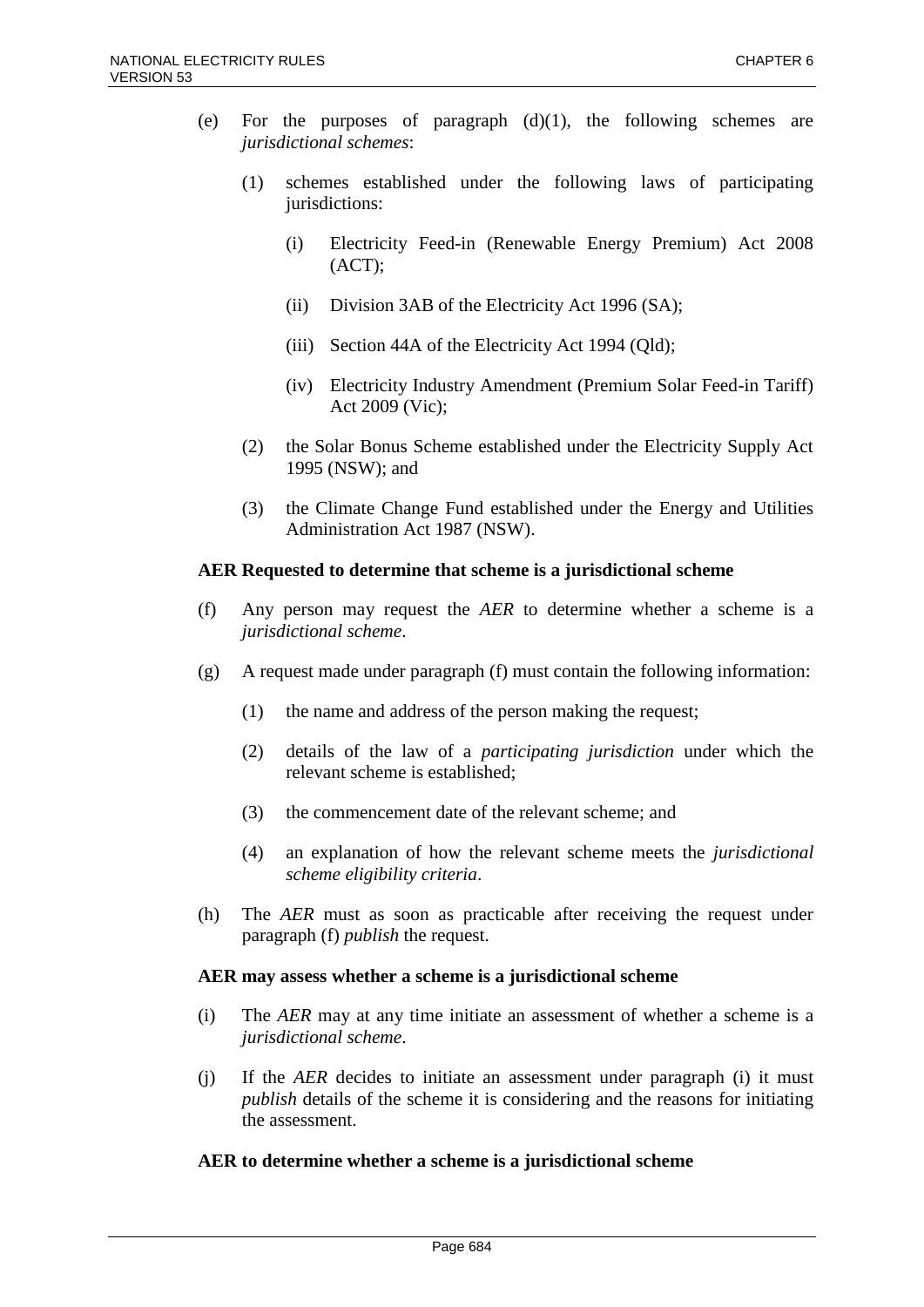- (k) Before making a determination under paragraph (l), the *AER* may consult with the relevant *Distribution Network Service Provider* and such other persons as the *AER* considers appropriate, on any matters arising out of the request or the assessment the *AER* considers appropriate.
- (l) The *AER* must within 20 *business days* of:
	- (1) receiving a request under paragraph (f); and
	- (2) *publishing* details of an assessment under paragraph (j),

determine in accordance with paragraph (n) if the relevant scheme is a *jurisdictional scheme* and *publish* its decision (including the reasons).

- (m) The *AER* may extend the time limit fixed in paragraph (l) if it considers that the difficulty of assessing whether a scheme is a *jurisdictional scheme*, or the complexity of the issues raised during any consultation under paragraph (k), justifies the extension.
- (n) The *AER* must only determine that a scheme is a *jurisdictional scheme* under paragraph (l) if it considers that the scheme meets the *jurisdictional scheme eligibility criteria*.

#### **AER requested to determine that scheme should cease to be a jurisdictional scheme**

- (o) Any person may request the *AER* to determine that a scheme is no longer a *jurisdictional scheme*.
- (p) A request made under paragraph (o) must contain the following information:
	- (1) the name and address of the person making the request;
	- (2) the law of a *participating jurisdiction* under which the relevant scheme is established;
	- (3) the commencement date of the relevant scheme; and
	- (4) an explanation of why the scheme no longer meets the *jurisdictional scheme eligibility criteria*.
- (q) The *AER* must as soon as practicable after receiving the request under paragraph (o) *publish* the request.

#### **AER may assess whether a scheme should cease to a jurisdictional scheme**

(r) The *AER* may at any time consider whether a scheme should cease to be a *jurisdictional scheme*.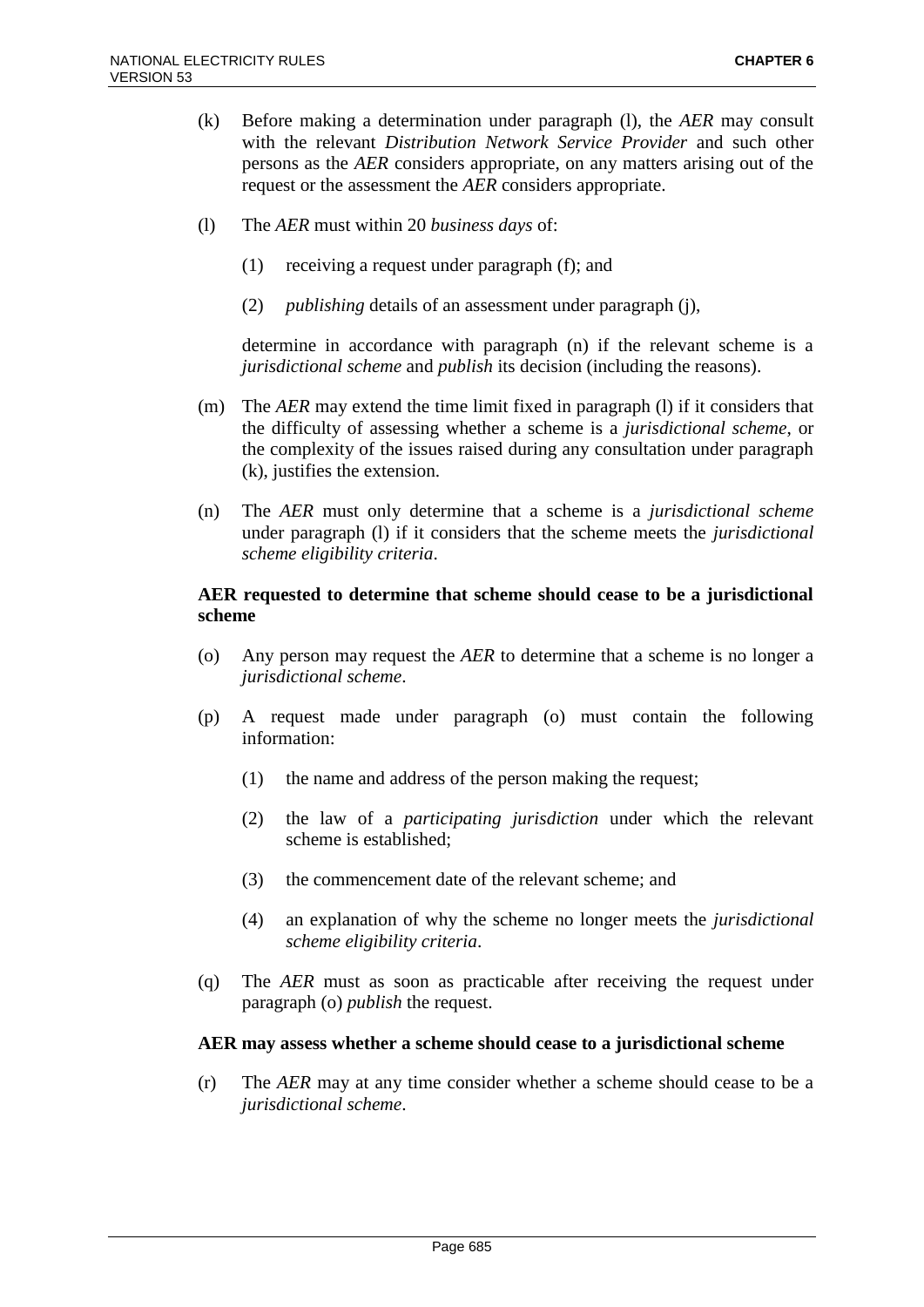(s) If the *AER* decides to initiate an assessment of whether a scheme should cease to be *jurisdictional scheme* under paragraph (r) it must *publish* details of the scheme it is considering and the reasons for initiating the assessment.

### **AER to determine whether a scheme should cease to be a jurisdictional scheme**

- (t) Before making a determination under paragraph (u), the *AER* may consult with the relevant *Distribution Network Service Provider* and such other persons as the *AER* considers appropriate, on any matters arising out of the request or the assessment the *AER* considers appropriate.
- (u) The *AER* must within 20 *business days* of:
	- (i) receiving a request under paragraph (o); or
	- (ii) *publishing* details of an assessment under paragraph (s),

determine in accordance with paragraph (w) if the relevant scheme should cease to be a *jurisdictional scheme* and *publish* its decision (including the reasons).

- (v) The *AER* may extend the time limit fixed in paragraph (u) if it considers that the difficulty of assessing whether a scheme should cease to be a *jurisdictional scheme*, or the complexity of the issues raised during any consultation under paragraph (t), justifies the extension.
- (w) The *AER* must only determine that a scheme has ceased to be a *jurisdictional scheme* under paragraph (u) if it considers that the scheme no longer meets the *jurisdictional scheme eligibility criteria*.

### **Jurisdictional scheme eligibility criteria**

- (x) The following are the *jurisdictional scheme eligibility criteria*:
	- (1) the *jurisdictional scheme obligations* require a *Distribution Network Service Provider* to:
		- (i) pay a person;
		- (ii) pay into a fund established under an Act of a *participating jurisdiction*;
		- (iii) credit against charges payable by a person; or
		- (iv) reimburse a person,

an amount specified in, or determined in accordance with, the *jurisdictional scheme obligations*;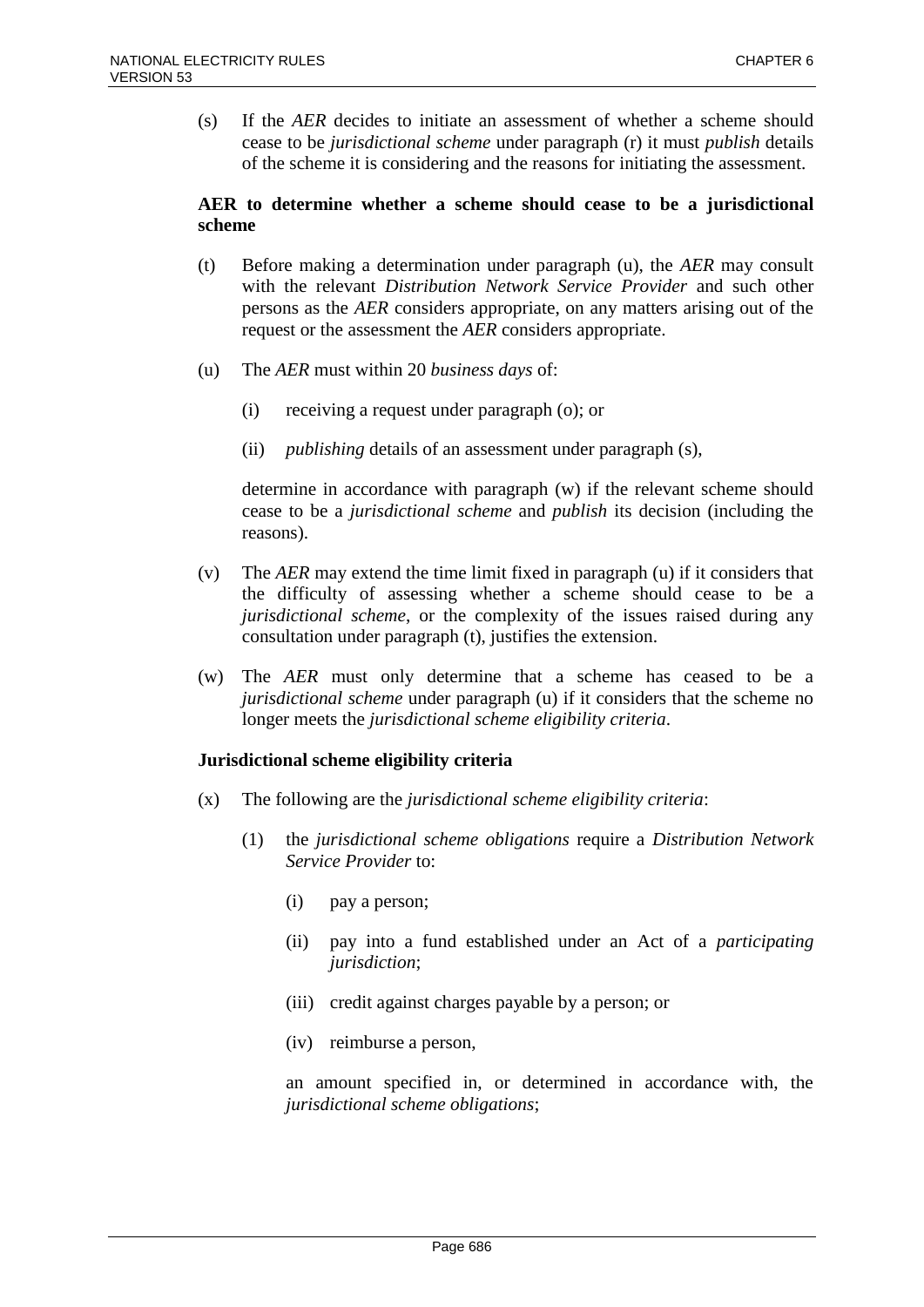- (2) the *jurisdictional scheme obligations* are imposed on a *Distribution Network Service Provider* in its capacity as a *Distribution Network Service Provider*;
- (3) the amount referred to in subparagraph (1) is not in the nature of a fine, penalty or incentive payment for the *Distribution Network Service Provider*; and
- (4) except as provided in these Rules, the *Distribution Network Service Provider* has no right to recover the amount referred to in subparagraph (1) from any person.

## **6.18.8 Approval of pricing proposal**

- (a) The *AER* must approve a *pricing proposal* if the *AER* is satisfied that:
	- (1) the proposal complies with this Part, any relevant clauses in Chapter 11 of the *Rules* and any applicable distribution determination; and
	- (2) all forecasts associated with the proposal are reasonable.
- (b) If the *AER* determines that a *pricing proposal* is deficient:
	- (1) the *AER* may require the *Distribution Network Service Provider*, within 10 *business days* after receiving notice of the determination, to re-submit the proposal with the amendments necessary to correct the deficiencies identified in the determination and (unless the *AER* permits further amendment) no further amendment; or
	- (2) the *AER* may itself make the amendments necessary to correct the deficiencies.
- (c) If the service provider fails to comply with a requirement under paragraph (b), or the resubmitted proposal fails to correct the deficiencies in the former proposal, the *AER* may itself amend the proposal to bring it into conformity with the requirements of this Part and any applicable distribution determination.
- (d) An *approved pricing proposal* takes effect:
	- (1) in the case of an initial *pricing proposal* at the commencement of the first *regulatory year* of the *regulatory control period* for which the distribution determination is made; and
	- (2) in the case of an annual *pricing proposal* at the commencement of the *regulatory year* to which the proposal relates.

#### **Note:**

The operation of this paragraph may, in some instances, be displaced or modified by clause 6.11.3(b).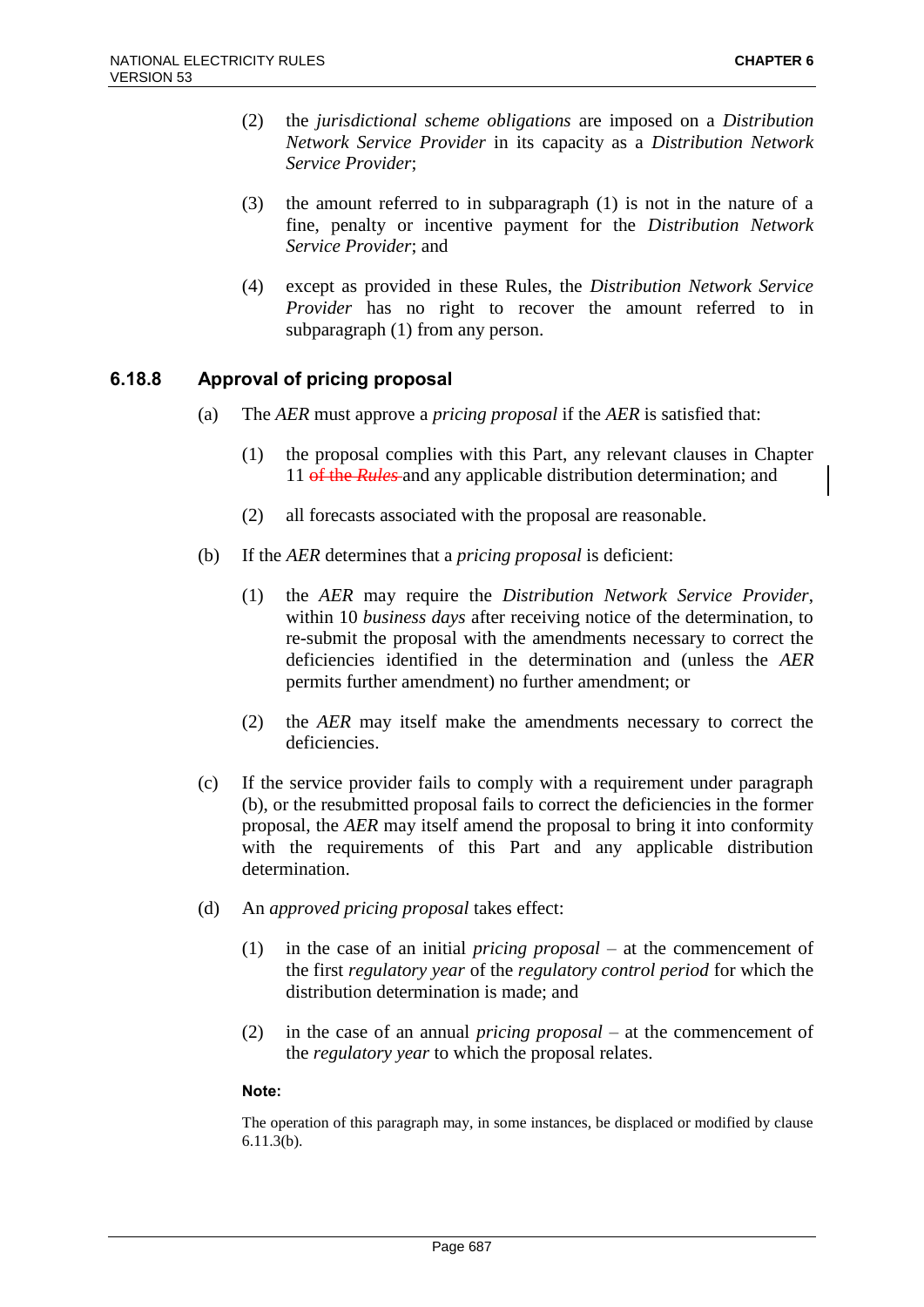## **6.18.9 Publication of information about tariffs and tariff classes**

- (a) A *Distribution Network Service Provider* must maintain on its website:
	- (1) a statement of the provider's *tariff classes* and the tariffs applicable to each class; and
	- (2) for each tariff the *charging parameters* and the elements of the service to which each *charging parameter* relates; and
	- (3) a statement of expected price trends (to be updated for each *regulatory year*) giving an indication of how the *Distribution Network Service Provider* expects prices to change over the *regulatory control period* and the reasons for the expected changes.
- (b) The information for a particular *regulatory year* must, if practicable, be posted on the website 20 *business days* before the commencement of the relevant *regulatory year* and, if that is not practicable, as soon as practicable thereafter.

## **6.19. Data Required for Distribution Service Pricing**

## **6.19.1 Forecast use of networks by Distribution Customers and Embedded Generators**

Any information required by *Distribution Network Service Providers* must be provided by *Service Applicants* as part of the *connection* and access requirements set out in Chapter 5.

### **6.19.2 Confidentiality of distribution network pricing information**

- (a) Subject to the Law and the *Rules*, all information about a *Service Applicant* or *Distribution Network User* used by *Distribution Network Service Providers* for the purposes of *distribution service* pricing is confidential information.
- (b) No requirement in this Chapter 6 to publish information about a *tariff class* is to be construed as requiring publication of information about an individual *retail customer*.

# **Part J Billing and Settlements**

## **6.20 Billing and Settlements Process**

This clause describes the manner in which *Distribution Customers* and *Embedded Generators* are billed by *Distribution Network Service Providers* for *distribution services* and how payments for *distribution services* are settled.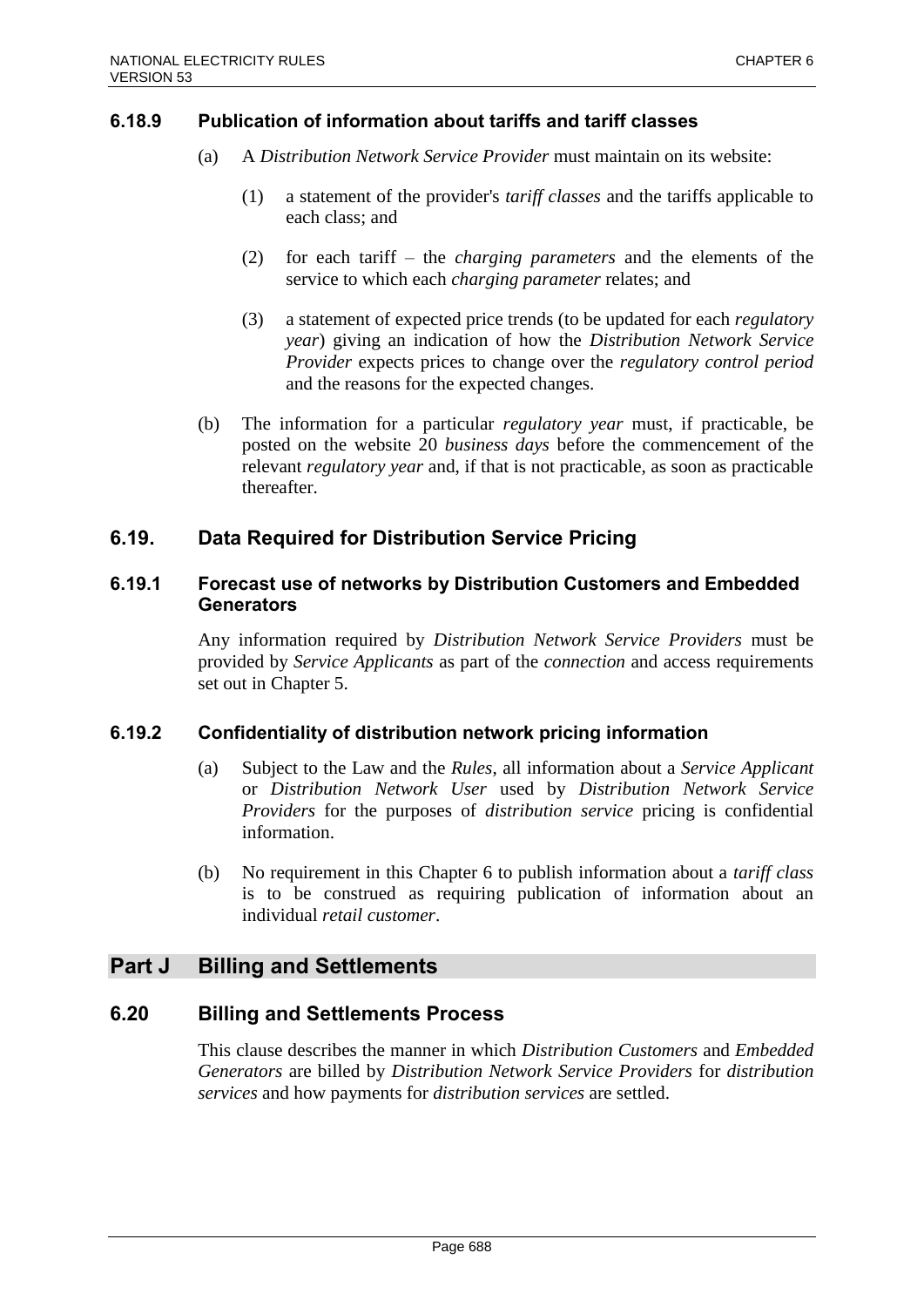## **6.20.1 Billing for distribution services**

- (a) A *Distribution Network Service Provider* must bill *Distribution Network Users* for *distribution services* as follows:
	- (1) *Embedded Generators*:
		- (i) by applying the *entry charge* as a fixed annual charge to each *Embedded Generator*; and
		- (ii) by applying any other charge the *Distribution Network Service Provider* makes consistently with these *Rules* and the applicable distribution determination.
	- (2) *Distribution Customers*:

The charges to *Distribution Customers* must be determined according to use of the *distribution network* as determined in accordance with a *metrology procedure* or, in the absence of a *metrology procedure* allowing such a determination to be made, by *meter* or by agreement between the *Distribution Customer* and the *Distribution Network Service Provider* by applying one or more of the following measures:

- (i) demand-based prices to the *Distribution Customer's* metered or agreed half-hourly demand;
- (ii) energy-based prices to the *Distribution Customer's* metered or agreed energy;
- (iii) the *Distribution Customer* charge determined under this clause as a fixed periodic charge to each *Distribution Customer*;
- (iv) a fixed periodic charge, a prepayment or other charge determined by agreement with the *Distribution Customer*;
- (v) any other measure the *Distribution Network Service Provider* is authorised to apply by the applicable distribution determination.
- (b) Subject to paragraph (c), where a *Distribution Customer* (other than a *Market Customer*) incurs *distribution service* charges, the *Distribution Network Service Provider* must bill the *Market Customer* from whom the *Distribution Customer* purchases electricity directly or indirectly for such *distribution services* in accordance with paragraph (a)(2).
- (c) If a *Distribution Customer* and the *Market Customer* from whom it purchases electricity agree, the *Distribution Network Service Provider* may bill the *Distribution Customer* directly for *distribution services* used by that *Distribution Customer* in accordance with paragraph (a)(2).
- (d) *Distribution Network Service Providers* must: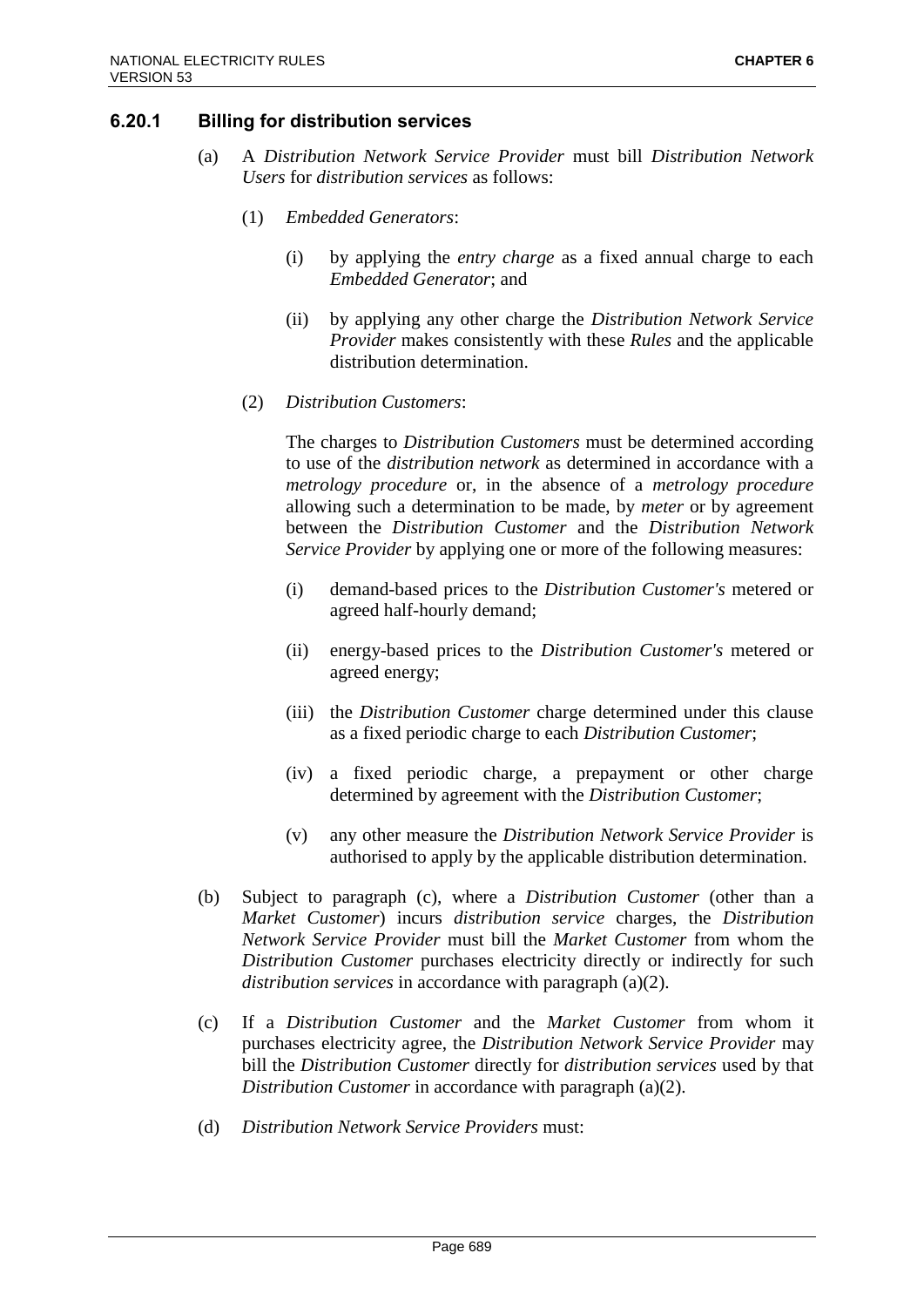- (1) calculate *transmission service*charges *transmission service* charges and *distribution service*charges *distribution service* charges for all *connection points* in their *distribution network*; and
- (2) pay to *Transmission Network Service Providers* the *transmission service* charges incurred in respect of use of a *transmission network* at each *connection point* on the relevant *transmission network*.
- (e) Charges for *distribution services* based on metered kW, kWh, kVA, or kVAh for:
	- (1) *Embedded Generators* that are *Market Generators*; and
	- (2) *Market Customer*; and
	- (3) *Second-Tier Customers*;

must be calculated by the *Distribution Network Service Provider* from:

- (1) *settlements ready data* obtained from *AEMO's metering database*, for those *Embedded Generators*, *Market Customers* and *Second-Tier Customers* with *connection points* that have a type 1, 2, 3 or 4 *metering installation*; and
- (2) *metering data*, in accordance with a *metrology procedure* that allows the *Distribution Network Service Provider* to use *energy data* for this purpose, or otherwise *settlements ready data* obtained from *AEMO's metering database*, for those *Embedded Generators*, *Market Customers* and *Second-Tier Customers* with *connection points* that have a type 5, 6 or 7 *metering installation*.
- (f) Charges for *distribution services* based on metered kW, kWh, kVA or kVAh for:
	- (1) *Embedded Generators* that are not *Market Generators*; and
	- (2) *Non-Registered Customers*; and
	- (3) *franchise customers*,

must be calculated by the *Distribution Network Service Provider* using data that is consistent with the *metering data* used by the relevant *Local Retailer* in determining *energy settlements*.

- (g) The *Distribution Network Service Provider* may bill the relevant *Local Retailer* for *distribution services* used by *Non-Registered Customers* and *franchise customers*.
- (h) Where the billing for a *Distribution Customer* for a particular *financial year* is based on quantities which are undefined until after the commencement of the *financial year*, charges must be estimated from the previous year's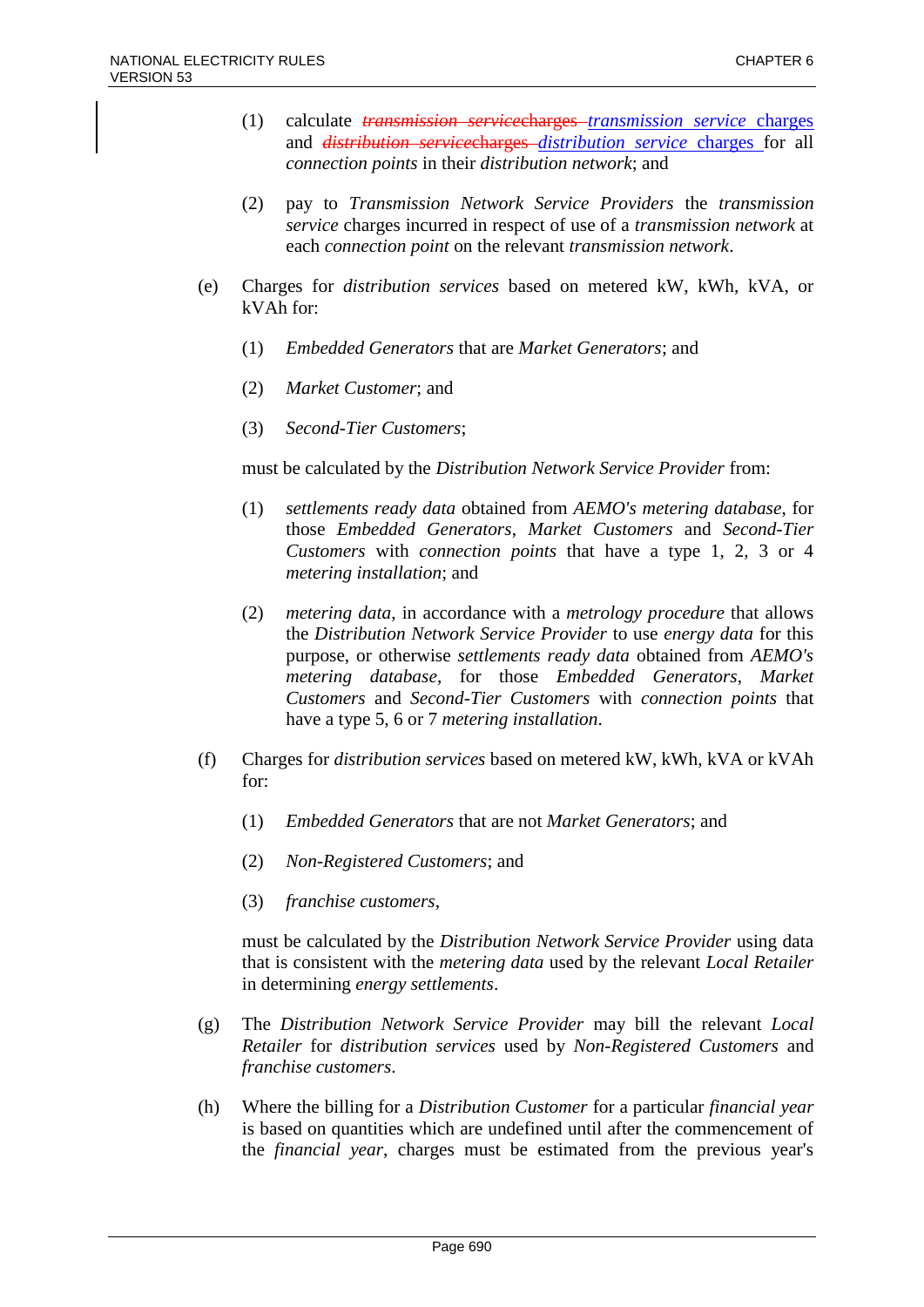billing quantities with a reconciliation to be made when the actual billing quantities are known.

(i) Where the previous year's billing quantities are unavailable or no longer suitable, nominated quantities may be used as agreed between the parties.

## **6.20.2 Minimum information to be provided in distribution network service bills**

- (a) The following is the minimum information that must be provided with a bill for a *network coupling point* issued by a *Distribution Network Service Provider* directly to a *Registered Participant*:
	- (1) the *network coupling point* identifier; and
	- (2) the dates on which the billing period starts and ends; and
	- (3) the identifier of the *distribution service* price from which the *network coupling point* charges are calculated; and
	- (4) measured quantities, billed quantities, prices and amounts charged for each component of the total *distribution service* account.
- (b) In addition to the minimum information requirements in paragraph (a), a bill for a *network coupling point* issued by a *Distribution Network Service Provider* directly to another *Distribution Network Service Provider* must separately identify the component of *designated pricing proposal services*, if any, to which each amount charged in the bill relates.

## **6.20.3 Settlement between Distribution Network Service Providers**

The billing and settlement process specified in this clause must be applied to all *Distribution Customers* including other *Distribution Network Service Providers*.

## **6.20.4 Obligation to pay**

A *Distribution Network User* must pay *distribution service* charges properly charged to it and billed in accordance with this clause by the due date specified in the bill.

# **Part K Prudential requirements, capital contributions and prepayments**

## **6.21 Distribution Network Service Provider Prudential Requirements**

This clause sets out the arrangements by which *Distribution Network Service Providers* may minimise financial risks associated with investment in *network assets* and provides for adoption of cost-reflective payment options in conjunction with the use of average distribution prices. The clause also prevents *Distribution Network Service Providers* from receiving income twice for the same assets through prudential requirements and *distribution service* prices.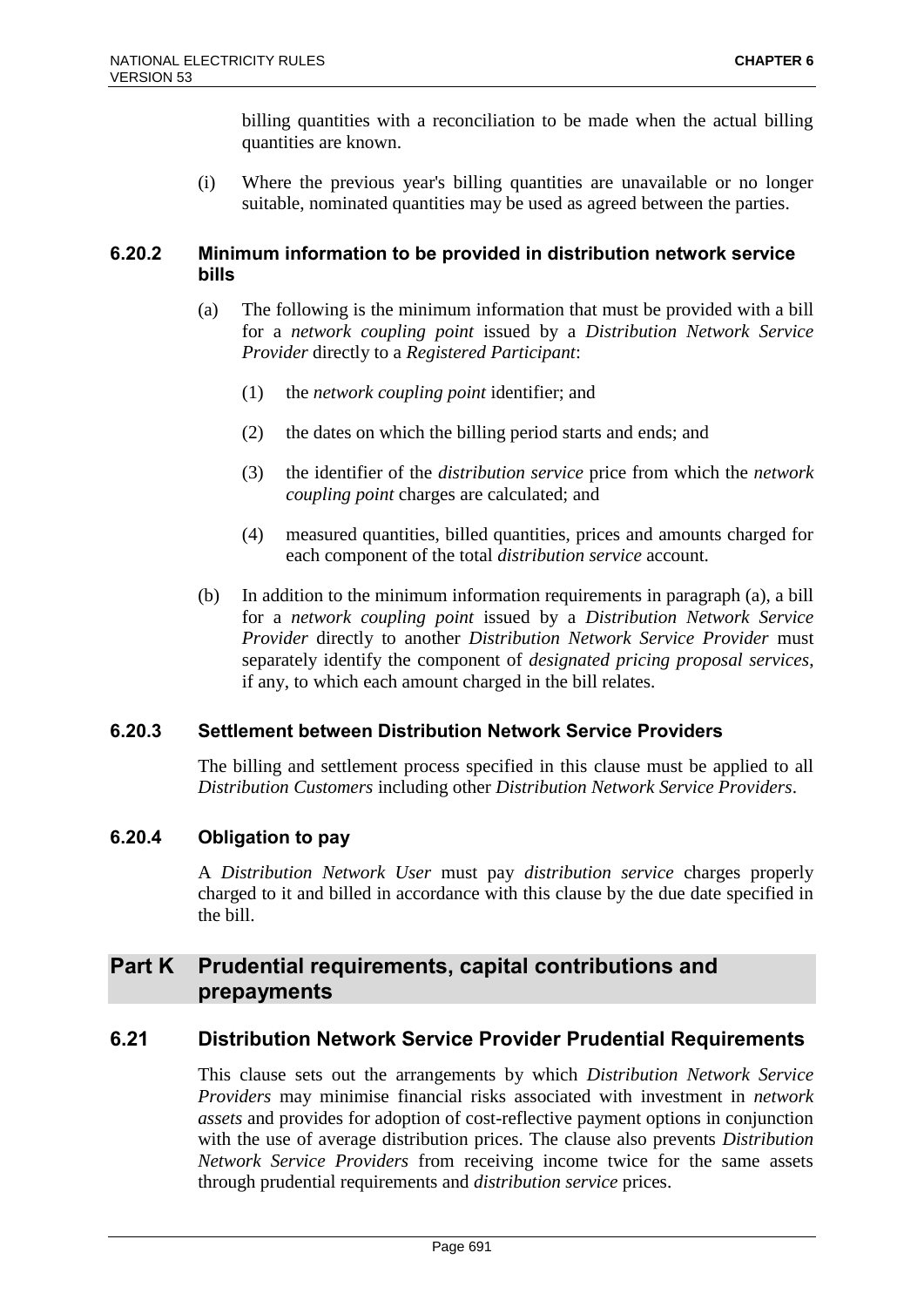### **6.21.1 Prudential requirements for distribution network service**

- (a) A *Distribution Network Service Provider* may require an *Embedded Generator* or *Distribution Customer* that requires a new *connection* or a modification in service for an existing *connection* to establish prudential requirements for *connection service* and/or *distribution use of system service*.
- (b) Prudential requirements for *connection service* and/or *distribution use of system service* are a matter for negotiation between the *Distribution Network Service Provider* and the *Embedded Generator* or *Distribution Customer* and the terms agreed must be set out in the *connection agreement* between the *Distribution Network Service Provider* and the *Embedded Generator* or *Distribution Customer*.
- (c) The *connection agreement* may include one or more of the following provisions:
	- (1) the conditions under which and the time frame within which other *Distribution Network Users* who use that part of the *distribution network* contribute to refunding all or part of the payments;
	- (2) the conditions under which financial arrangements may be terminated; and
	- (3) the conditions applying in the event of default by the *Distribution Customer* or *Embedded Generator*.
- (d) The prudential requirements may incorporate, but are not limited to, one or more of the following arrangements:
	- (1) financial capital contributions;
	- (2) non-cash contributions;
	- (3) *distribution service* charge prepayments;
	- (4) guaranteed minimum *distribution service* charges for an agreed period;
	- (5) guaranteed minimum *distribution service* quantities for an agreed period;
	- (6) provision for financial guarantees for *distribution service* charges.

### **6.21.2 Capital contributions, prepayments and financial guarantees**

Despite any other provision in this Chapter, in relation to capital contributions, prepayments and financial guarantees:

(1) the *Distribution Network Service Provider* is not entitled to recover, under a mechanism for the economic regulation of *direct control services*, any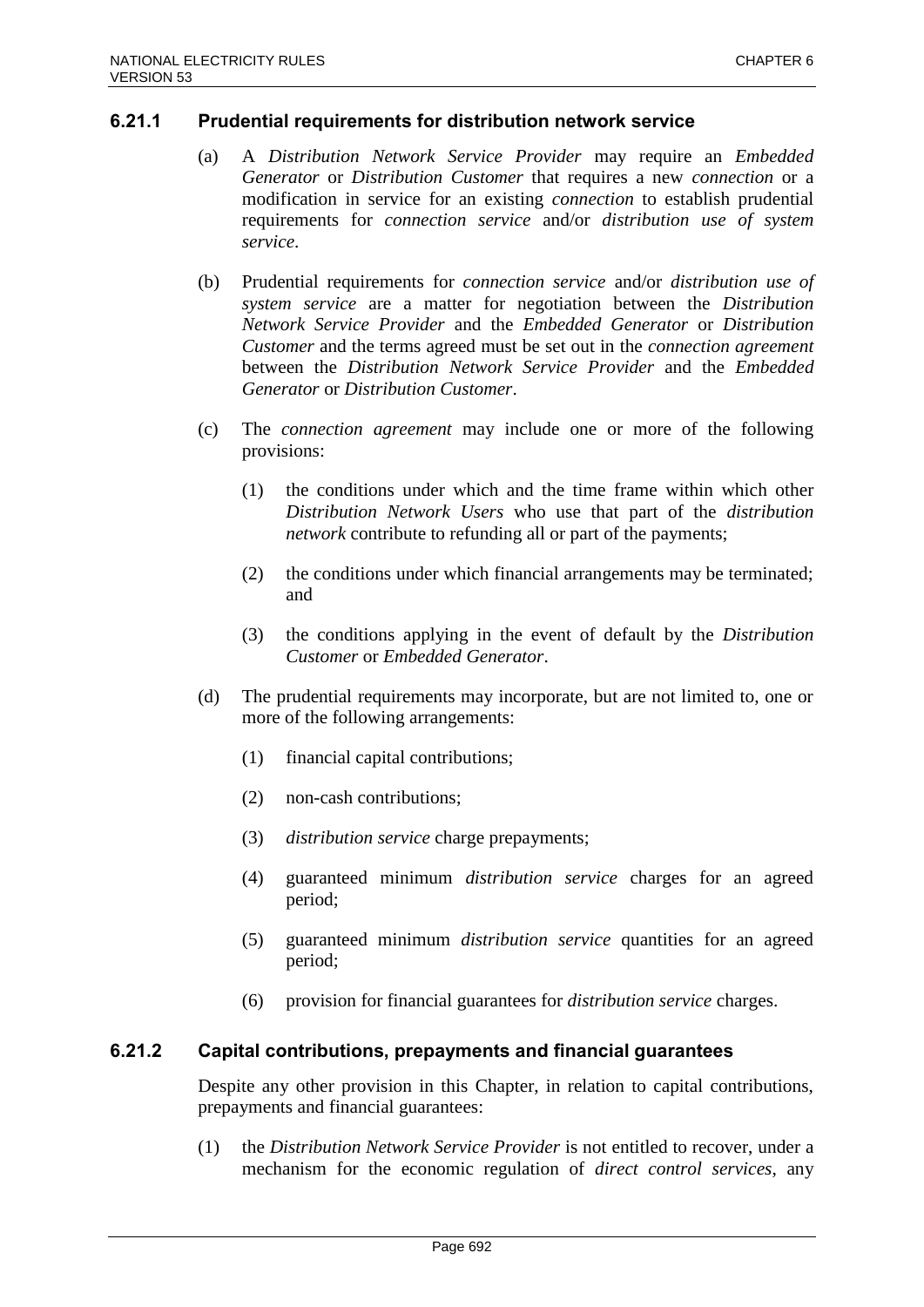component representing asset related costs for assets provided by *Distribution Network Users*; and

- (2) the *Distribution Network Service Provider* may receive a capital contribution, prepayment and/or financial guarantee up to the provider's future revenue related to the provision of *direct control services* for any new assets installed as part of a new *connection* or modification to an existing *connection*, including any *augmentation* to the *distribution network*; and
- (3) where assets have been the subject of a contribution or prepayment, the *Distribution Network Service Provider* must amend the provider's revenue related to the provision of *direct control services*.

## **6.21.3 Treatment of past prepayments and capital contributions**

- (a) Payments made by *Distribution Customers* and *Embedded Generators* for *distribution service* prior to 13 December 1998 must be made in accordance with any contractual arrangements with the relevant *Distribution Network Service Providers* applicable at that time.
- (b) Where contractual arrangements referred to in clause 6.22.2(a) are not in place, past *distribution service* prepayments or capital contributions may be incorporated in the capital structure of the *Distribution Network Service Provider's* business.
- (c) The *AER* may intervene in and resolve any dispute under this clause which cannot be resolved between the relevant *Distribution Network Service Provider* and *Distribution Customer* or *Embedded Generator*.

# **Part L Dispute resolution**

## **6.22 Dispute Resolution**

### **6.22.1 Dispute Resolution by the AER**

- (a) A dispute between a *Distribution Network Service Provider* and a *Service Applicant* as to the *terms and conditions of access* to a *direct control service* or to a *negotiated distribution service* is an access dispute for the purposes of Part 10 of the Law.
- (b) A dispute between a *Distribution Network Service Provider* and a *Service Applicant* about *access charges* is an access dispute for the purposes of Part 10 of the Law.
- (c) A dispute between a *Distribution Network Service Provider* and a *Connection Applicant* about matters referred to in clause 5.5(f) or clause 5.5(h) is an access dispute for the purposes of Part 10 of the Law.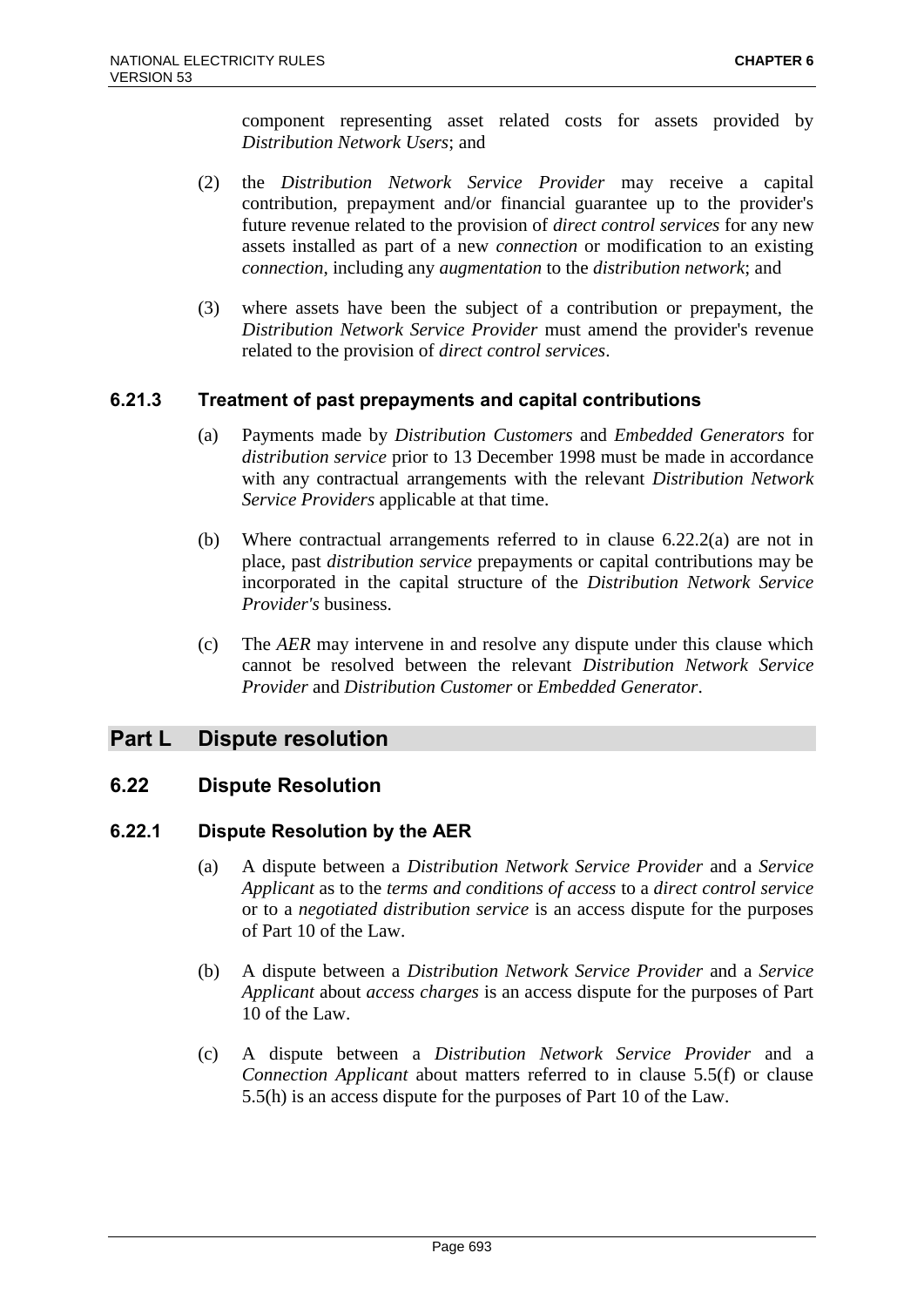## **6.22.2 Determination of dispute**

- (a) In determining an access dispute about *terms and conditions of access* to a *direct control service*, the *AER* must apply:
	- (1) in relation to price, the *Distribution Network Service Provider's approved pricing proposal* or, in respect of the *Distribution Network Service Provider's transmission standard control services* in respect of which the AER has made a determination under clause 6.25(b) that pricing in respect of those services should be regulated under Part J of Chapter 6A through the application of rule 6.26, the *Distribution Network Service Provider's* approved *pricing methodology*;
	- (2) in relation to other terms and conditions, Chapters 4, 5, this Chapter 6 and Chapter 7 of the *Rules* and any other *applicable regulatory instrument*; and
	- (3) in relation to all *terms and conditions of access* (including price) the decisions of *AEMO* or the *AER* where those decisions relate to those terms and conditions and are made under Chapters 4, 5, this Chapter 6 and Chapter 7-of the *Rules*.
- (b) In determining an access dispute about the *terms and conditions of access* to a *direct control service*, the *AER* may:
	- (1) have regard to other matters the *AER* considers relevant; and
	- (2) hear evidence or receive submissions from *AEMO* about *power system security* and from *Distribution Network Users* who may be adversely affected.

#### **Note:**

Section 130 of the Law requires the *AER*, in making an access determination, to give effect to a network revenue or pricing determination applicable to the services that are the subject of the dispute even though the determination may not have been in force when the dispute arose.

- (c) In determining an access dispute about *terms and conditions of access* to a *negotiated distribution service*, the *AER* must apply:
	- (1) in relation to price (including *access charges*), the *Negotiated Distribution Service Criteria* that are applicable to the dispute in accordance with the relevant distribution determination; and
	- (2) in relation to other terms and conditions, the *Negotiated Distribution Service Criteria* that are applicable to the dispute and Chapters 4, 5, this Chapter 6 and Chapter 7 of the *Rules*; and
	- (3) in relation to all *terms and conditions of access* (including price) the decisions of *AEMO* or the *AER* where those decisions relate to those terms and conditions and are made under Chapters 4, 5, this Chapter 6 and Chapter 7 of the *Rules*;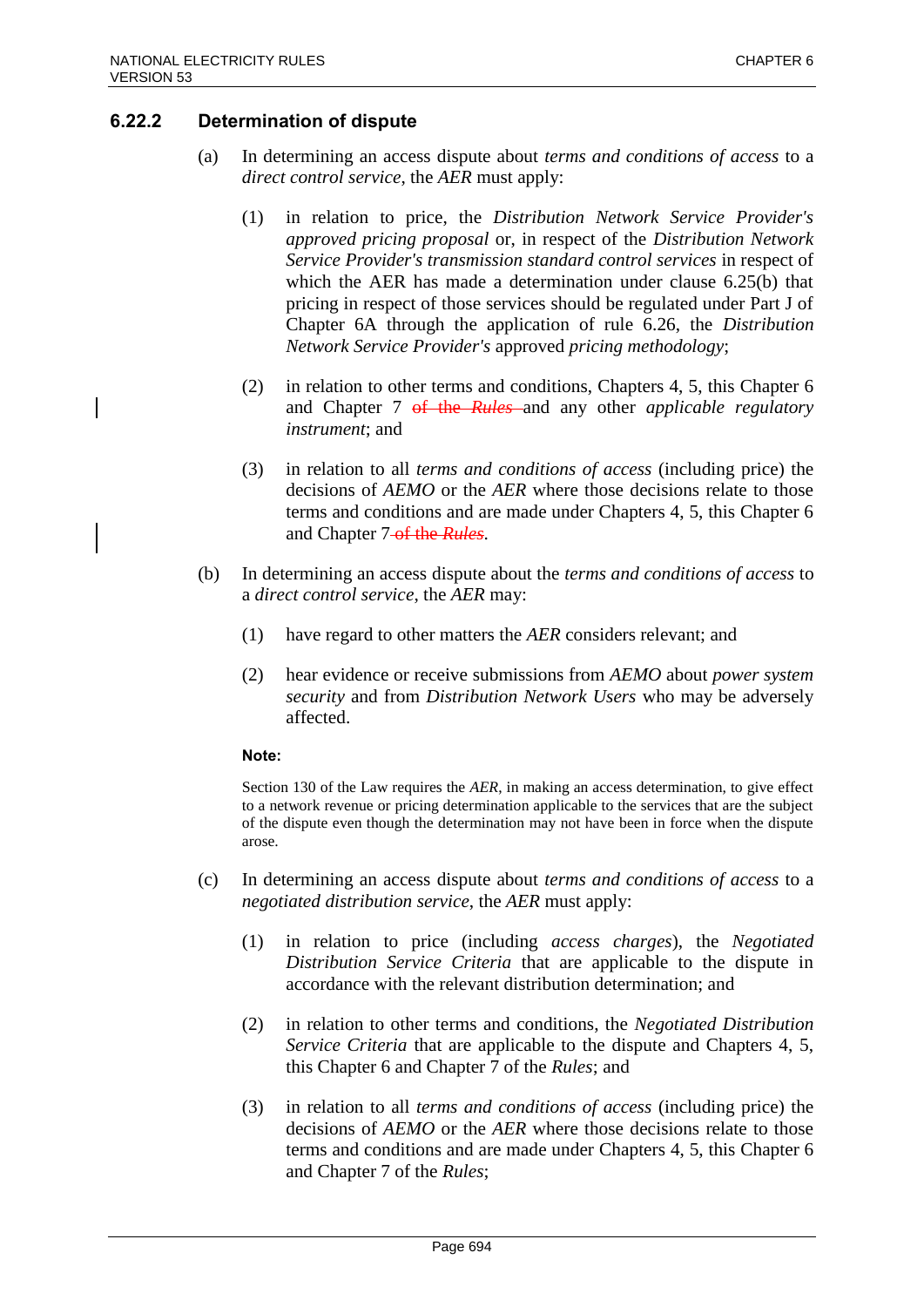and must have regard:

- (4) to the relevant *negotiating framework* prepared by the *Distribution Network Service Provider* and approved by the *AER*.
- (d) In determining an access dispute about the *terms and conditions of access* to a *negotiated distribution service*, the *AER* may:
	- (1) have regard to other matters the *AER* considers relevant; and
	- (2) hear evidence or receive submissions from *AEMO* and *Distribution Network Users* notified and consulted under the *Distribution Network Service Provider's negotiating framework*.
- (e) In determining an access dispute about *access charges*, or involving *access charges*, the *AER* must give effect to the following principle:

*Access charges* should be based on the costs reasonably incurred by the *Distribution Network Service Provider* in providing *distribution network user access* and, where they consist of compensation referred to in clause  $5.5(f)(4)(ii)$  and (iii), on the revenue that is likely to be foregone and the costs that are likely to be incurred by a person referred to in those provisions where an event referred to in those provisions occurs.

### **6.22.3 Termination of access dispute without access determination**

- (a) If the *AER* considers that an access dispute could be effectively resolved by some means other than an access determination, the *AER* may give the parties to the dispute notice of the alternative means of resolving the dispute.
- (b) The giving of such a notice is a specified dispute termination circumstance for the purposes of section 131(3) of the Law.

#### **Note:**

It follows that the *AER* may exercise its power to terminate the dispute without making an access determination (See section 131(1)(d) of the Law).

# **Part M Separate disclosure of transmission and distribution charges**

## **6.23 Separate disclosure of transmission and distribution charges**

- (a) A *Distribution Customer*:
	- (1) with a *load* greater than 10MW or 40GWh per annum; or
	- (2) with *metering* equipment capable of capturing relevant *transmission* and *distribution system* usage data,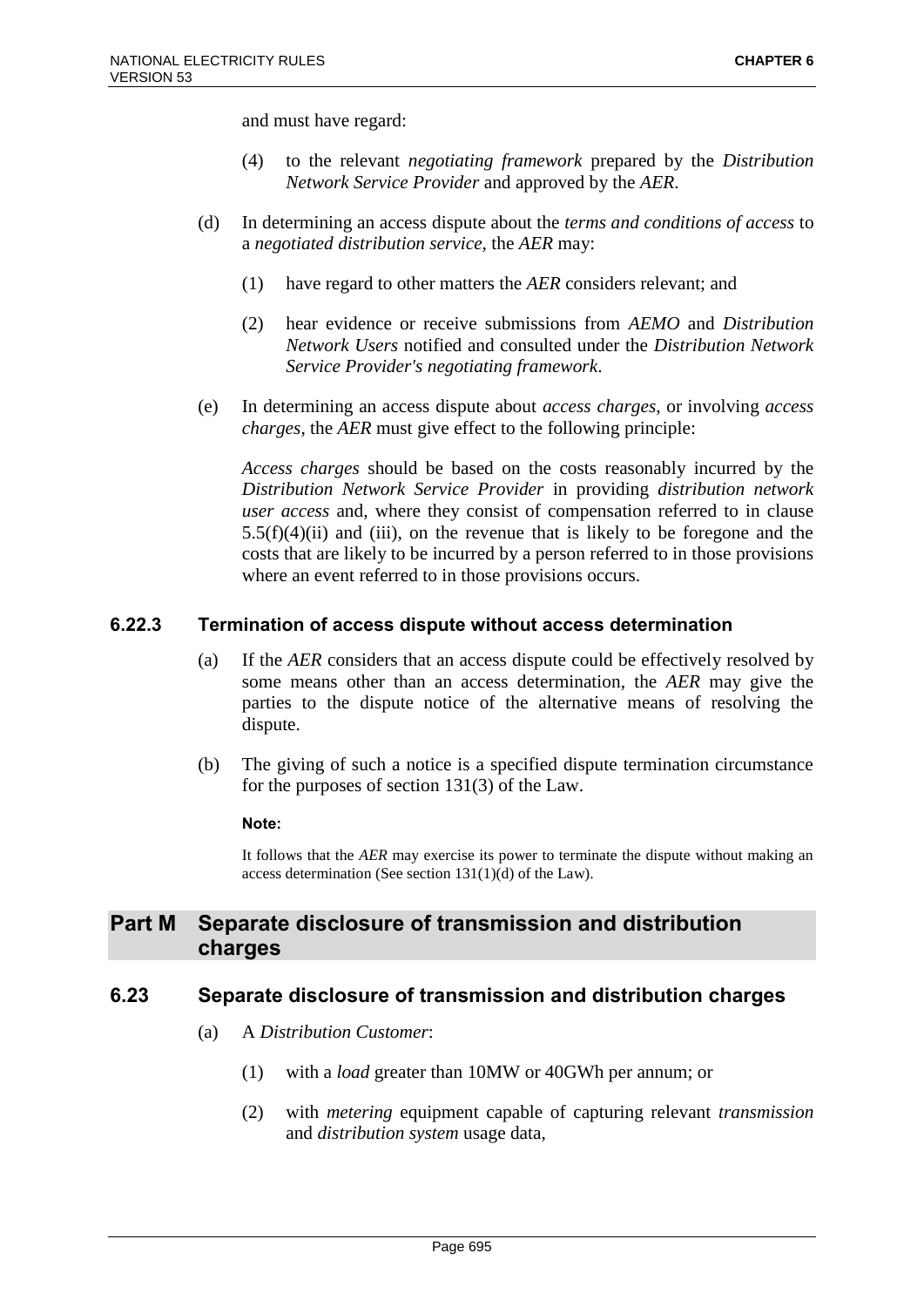may make a request (a **TUOS/DUOS disclosure request**) to a *Distribution Network Service Provider* to provide the *Distribution Customer* with a statement (a **TUOS/DUOS disclosure statement**) identifying the separate components of the *designated pricing proposal charges* and *distribution use of system* charges comprised in the charges for electricity supplied to the *Distribution Customer's connection points*.

- (b) Within 10 *business days* of receipt of a *TUOS/DUOS disclosure request*, a *Distribution Network Service Provider* must notify the *Distribution Customer* of the estimated charge (including details of how the charge is calculated) for providing the *TUOS/DUOS disclosure statement*. The charge must be no greater than the reasonable costs directly incurred by the *Distribution Network Service Provider* in preparing the statement for the *Distribution Customer*.
- (c) If the *Distribution Customer* advises the *Distribution Network Service Provider* within 20 *business days* of receipt of the notice referred to in paragraph (b) that it still requires the requested *TUOS/DUOS disclosure statement*, the *Distribution Network Service Provider* must prepare the statement and provide it to the *Distribution Customer* within 20 *business days* of being so advised. The *TUOS/DUOS disclosure statement* must include detailed information on the method used to determine the *distribution use of system* charges and the allocation of the *designated pricing proposal charges* to the *Distribution Customer* for electricity supplied to its *connection points*. The information must be sufficient to allow the *Distribution Customer* to assess the impact on its *network* charges of a change in its *network* use.
- (d) The *TUOS/DUOS disclosure statement* must also separately identify the amounts that have been allocated to the *Distribution Customer's connection points* under Part J of Chapter 6A in respect of each of the *categories of prescribed transmission services*, where the *Distribution Customer* requests this information.
- (e) Where the *Distribution Customer* requests the information referred to in paragraph (d), the *Distribution Network Service Provider* must separately identify the component of the charge notified under paragraph (b) that relates to the provision of the additional information.
- (f) Each *Distribution Network Service Provider* must publish information annually disclosing the *designated pricing proposal charges* and *distribution use of system* charges for each of the classes of *Distribution Customers* identified for this purpose by the *Distribution Network Service Provider*, or as required by the *AER*.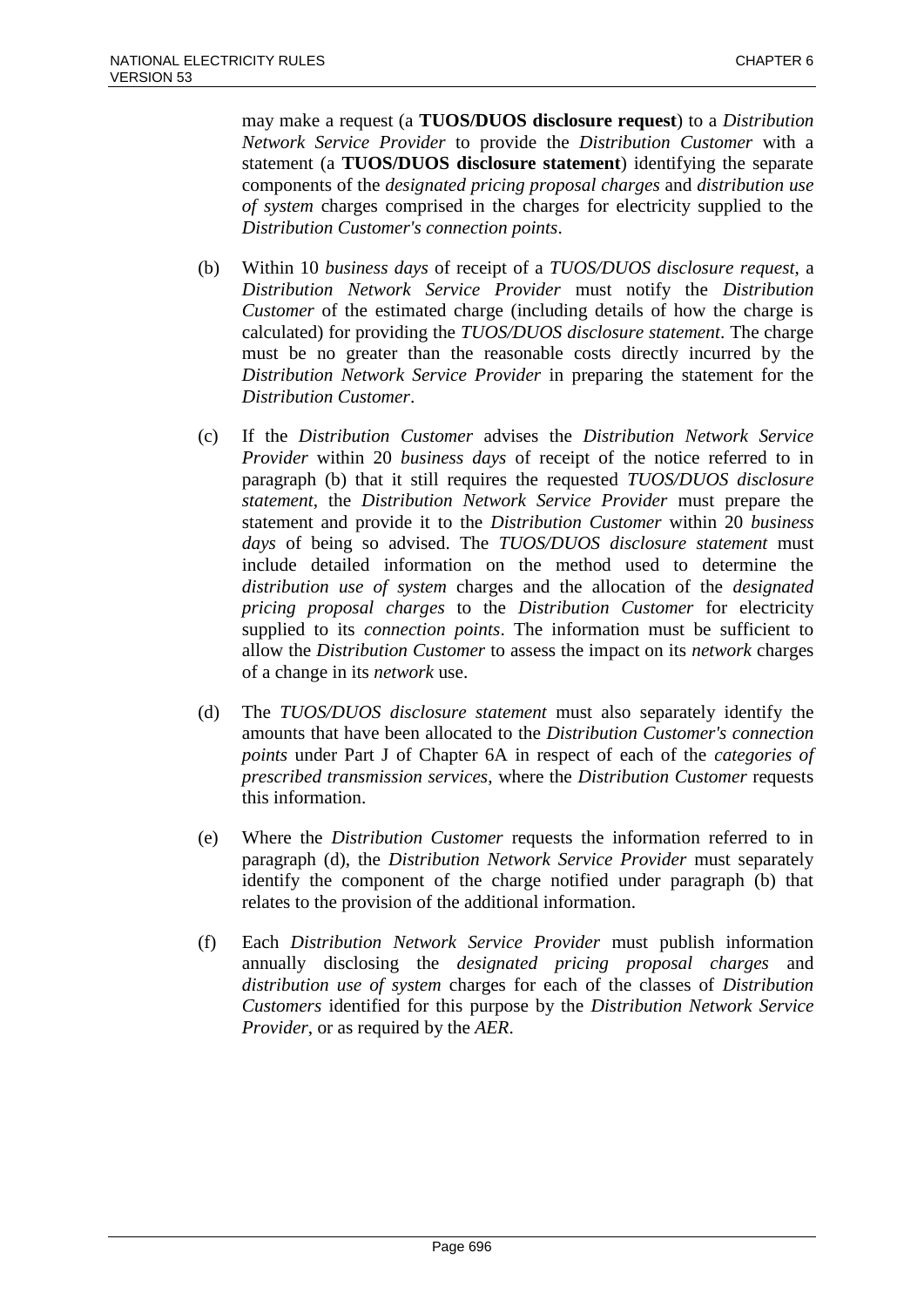# **Part N Dual Function Assets**

## **6.24 Dual Function Assets**

## **6.24.1 Application of this Part**

This Part applies to *Distribution Network Service Providers* which own, control or operate both a *distribution system* and a *dual function asset*.

### **6.24.2 Dual Function Assets**

Subject to rule 6.26, for the purposes of Chapters 6 and 6A:

- (a) any part of a *network* owned, operated or controlled by a *Distribution Network Service Provider* which operates between 66 kV and 220 kV and which operates in parallel, and provides support, to the higher voltage *transmission network* is deemed to be a *dual function asset*;
- (b) any service that is provided by a *Distribution Network Service Provider* by means of, or in connection with, the *Distribution Network Service Provider's dual function assets* that, but for this Part, would be a *prescribed transmission service* for the purposes of Chapter 6A is deemed to be a *standard control service*;
- (c) any service that is provided by a *Distribution Network Service Provider* by means of, or in connection with, the *Distribution Network Service Provider's dual function assets* that, but for this Part, would be a *negotiated transmission service* under Chapter 6A is deemed to be a *negotiated distribution service*; and
- (d) references to *prescribed transmission services* do not include a service provided by means of, or in connection with, a *dual function asset*.

## **6.25 AER determination of applicable pricing regime for Dual Function Assets**

- (a) A *Distribution Network Service Provider* which owns, controls or operates *dual function assets* must advise the *AER* at least 24 months323 months prior to the end of the current *regulatory control period* of the value of that *Distribution Network Service Provider's dual function assets* which provide *standard control services* that would be *prescribed transmission services* were it not for the operation of clause 6.24.2 (referred to as *transmission standard control services*). The value to be advised is the value ascribed to the relevant *dual function assets* in the relevant *Distribution Network Service Provider's* regulatory asset base as at the start of the *regulatory year* which commences  $24$  months  $36$  months prior to the end of the current *regulatory control period*.
- (b) The *AER* must review the information provided under paragraph (a) and determine, following consultation with the relevant *Distribution Network Service Provider* and with other interested parties in the course of preparing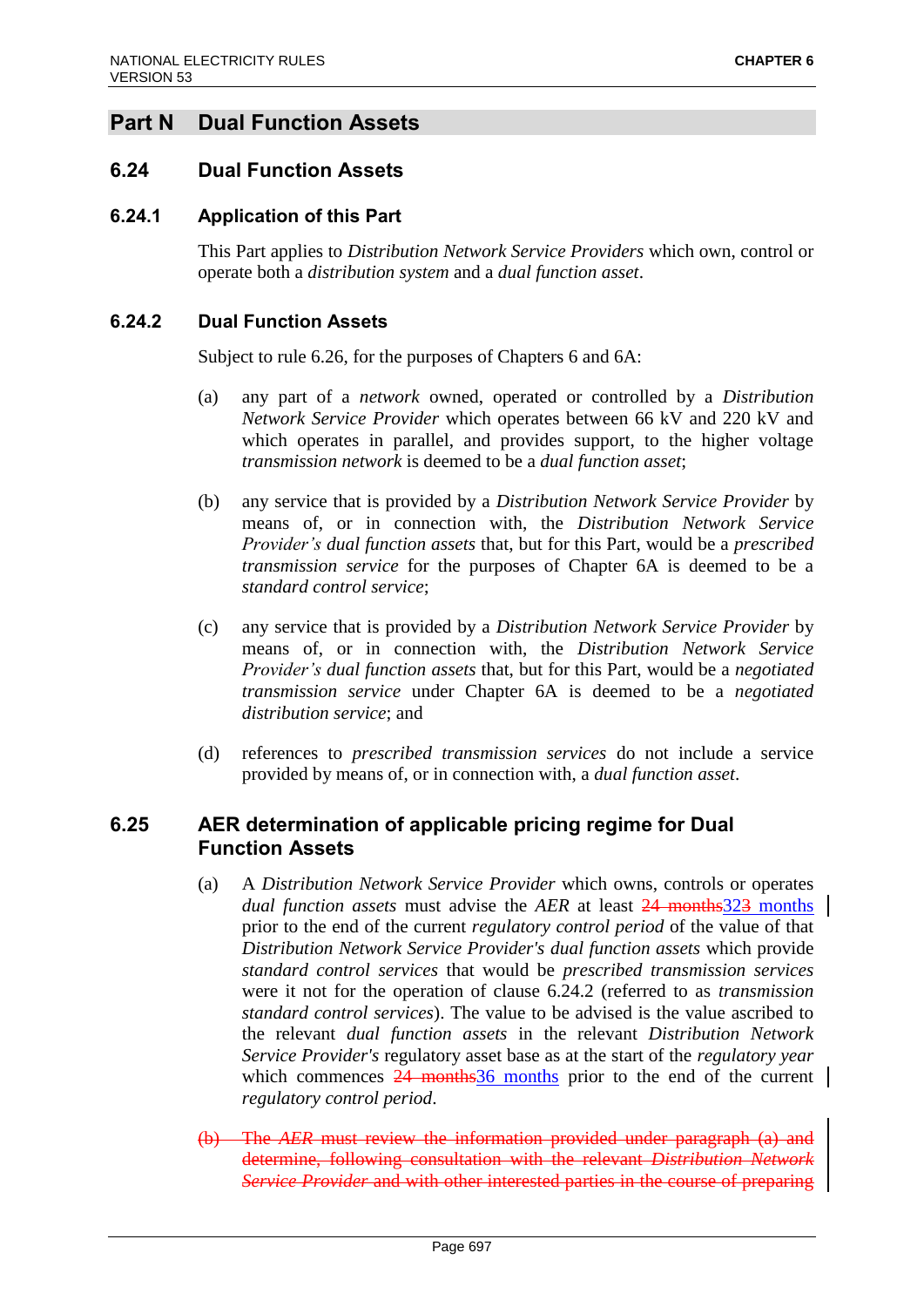the *framework and approach paper* for that *Distribution Network Service Provider*, whether the value of that *Distribution Network Service Provider's dual function assets* which provide *transmission standard control services* comprise such a material proportion of that *Distribution Network Service Provider's* regulatory asset base that pricing in respect of those services should be regulated under Part J of Chapter 6A through the application of rule 6.26.

- (b) The *AER* must review the information provided under paragraph (a) and determine, in accordance with clause 6.8.1, whether the value of that *Distribution Network Service Provider's dual function assets* which provide *transmission standard control services* comprise such a material proportion of that *Distribution Network Service Provider's* regulatory asset base that pricing in respect of those services should be regulated under Part J of Chapter 6A through the application of rule 6.26.
- (c) In making its determination under paragraph (b) the *AER* must consider:
	- (1) whether regulating the pricing of the *transmission standard control services* provided by a *Distribution Network Service Provider's dual function assets*:
		- (i) under Part I of Chapter 6 as though they were *prescribed distribution services*; rather than
		- (ii) under Part J of Chapter 6A as though they were *prescribed transmission services*,

will result in materially different prices for *Distribution Customers* (including those connected directly to the relevant *dual function assets* and those connected to other *distribution networks*);

- (2) whether the materiality of the different prices is likely to impact on future consumption, production and investment decisions by actual or potential *Network Users*; and
- (3) any other matter that the *AER* considers relevant.
- (d) The *AER's* determination under paragraph (b) must be notified to the relevant *Distribution Network Service Provider* in the *framework and approach paper* applicable to that *Distribution Network Service Provider*.
- (d) The *AER's* determination under paragraph (b), which is binding, must be included in a *framework and approach paper* that applies in respect of the distribution determination for the next *regulatory control period*.

## **6.26 Division of Distribution Network Service Provider's revenue**

(a) This rule 6.26 applies if the *AER* has determined under rule 6.25(b) that pricing in respect of *transmission standard control services* provided by a *Distribution Network Service Provider's dual function assets* should be regulated under Part J of Chapter 6A.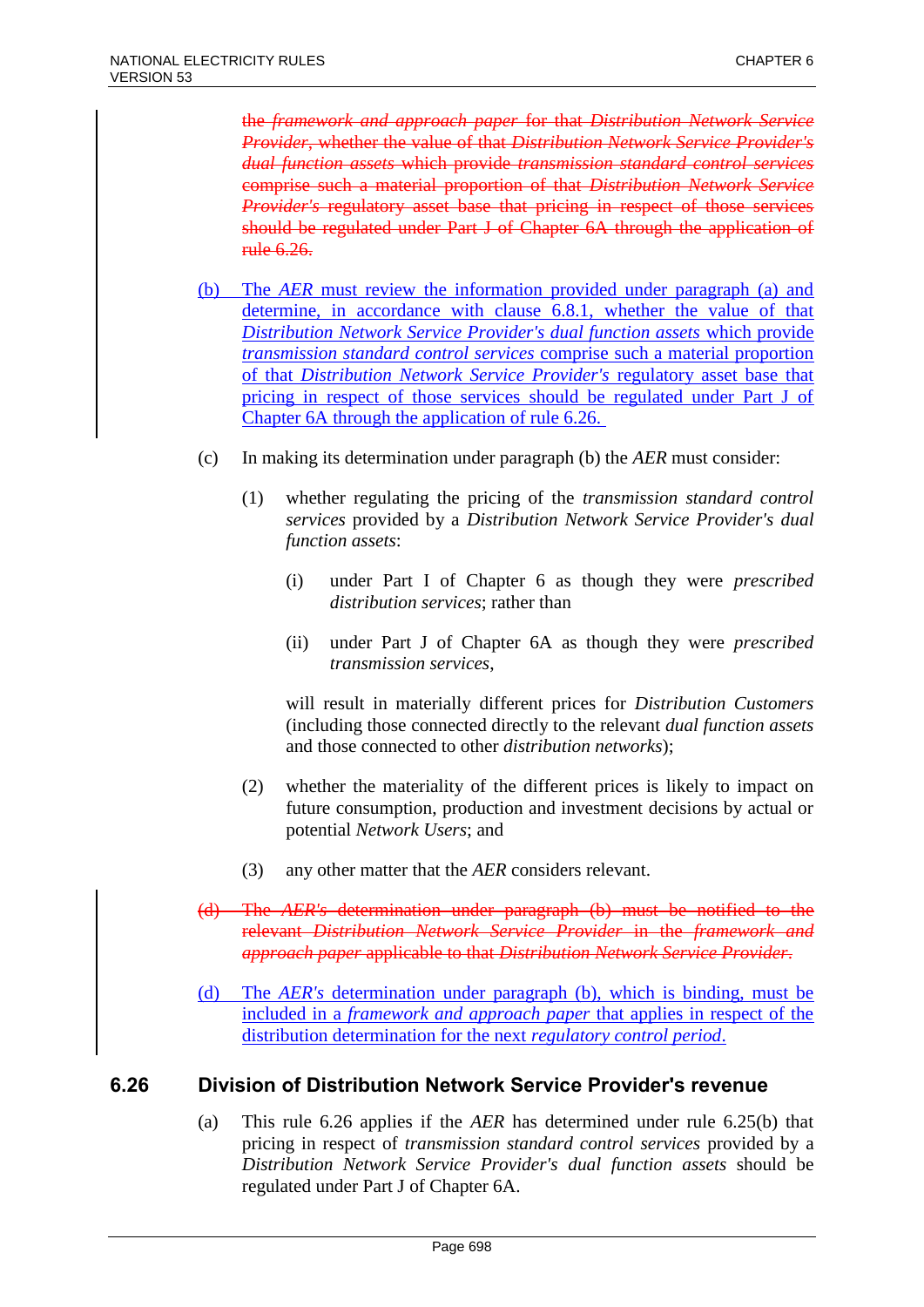- (b) The *AER* must, for the purposes of the distribution determination for the relevant *Distribution Network Service Provider*, divide the revenue calculated under Part C of Chapter 6 into the following two portions:
	- (1) a portion relevant to the *Distribution Network Service Provider's transmission standard control services* provided by its *dual function assets*. This portion is defined as its *transmission standard control service revenue*; and
	- (2) a portion relevant to the other *standard control services* provided by the *Distribution Network Service Provider*. This portion is defined as its *distribution standard control service revenue*,

based on the *Distribution Network Service Provider's* approved *Cost Allocation Method*.

- (c) The relevant *Distribution Network Service Provider* must submit a proposed *pricing methodology* to the *AER* in respect of its *transmission standard control service revenue* as if it were a *Transmission Network Service Provider* as part of its regulatory proposal under Chapter 6, and Part E of Chapter 6A applies in respect of that *pricing methodology* (with the necessary changes).
- (d) The *AER* and the relevant *Distribution Network Service Provider* must apply and comply with all aspects of Part J of Chapter 6A instead of, and to the exclusion of, Parts I, J and K of Chapter 6 in respect of the *dual function assets* which provide *transmission standard control services*, subject to the following:
	- (1) for the purposes of Part J of Chapter 6A:
		- (i) the *dual function assets* are relevantly deemed to be *transmission network* assets which provide *prescribed transmission services*;
		- (ii) the *Distribution Network Service Provider* which owns, controls or operates the relevant *dual function assets* is relevantly deemed to be a *Transmission Network Service Provider*;
	- (2) the *maximum allowed revenue* referred to in clause 6A.22.1 is taken to be the *transmission standard control service revenue*;
	- (3) the reference in clause 6A.22.1(1) to clause 6A.3.2 is taken to be a reference to rules 6.6 and 6.13;
	- (4) references to "*transmission determination*" are to be read as references to the relevant "distribution determination", with the *AER* being required to include in the distribution determination a decision to approve a proposed *pricing methodology* in relation to the *transmission standard control services* provided by the relevant *dual function assets*; and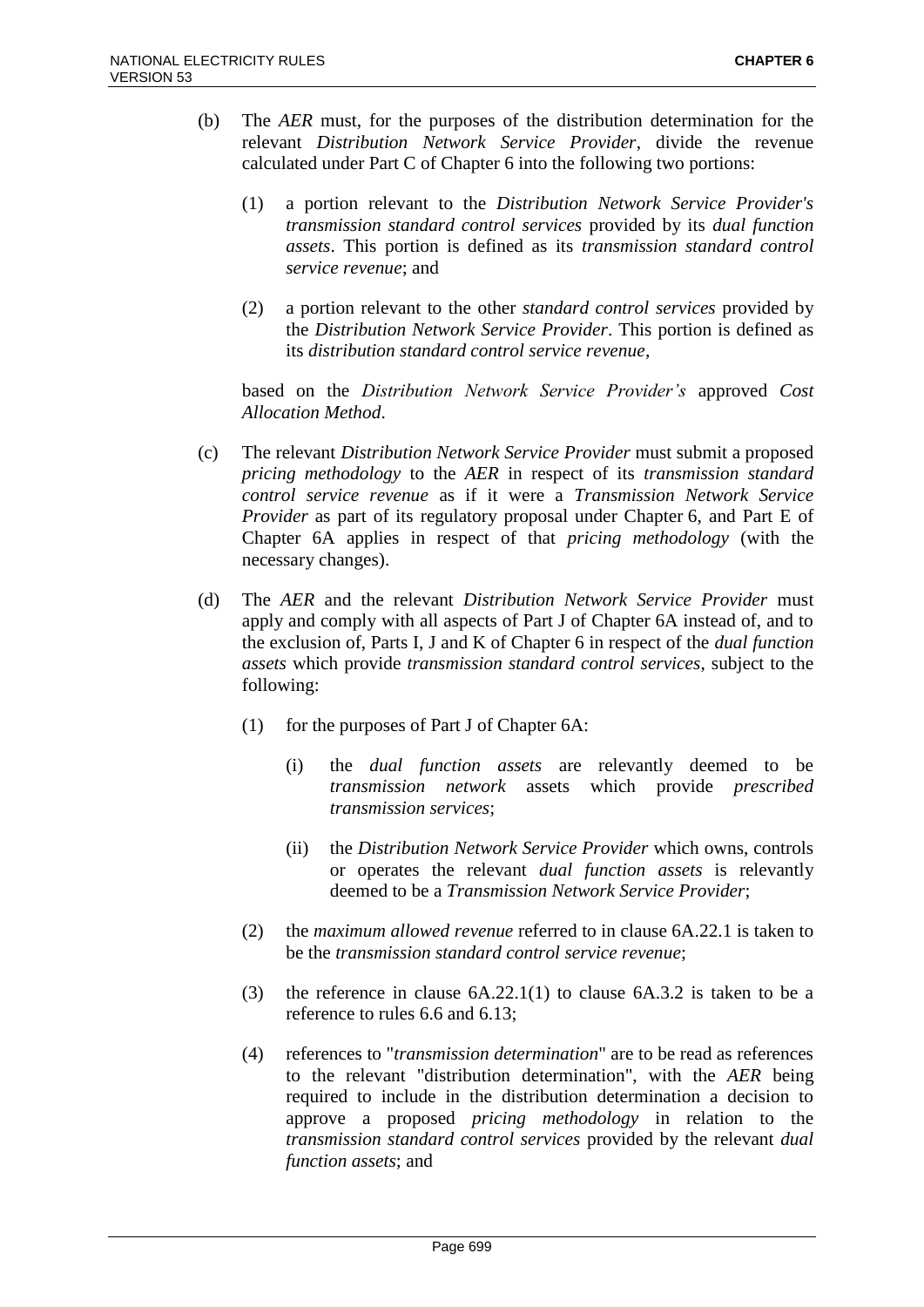- (5) if there is no previous method to establish prices under clause 6A.24.3(b)(3), the relevant *Distribution Network Service Provider* must apply the *pricing methodology* of the largest *Transmission Network Service Provider* operating in the *participating jurisdiction* in which that *Distribution Network Service Provider* operates the relevant *dual function assets*.
- (e) The pricing rules in Part I of Chapter 6 are to be applied to the *Distribution Network Service Provider's distribution standard control service revenue*.

# **Part O Annual Benchmarking Report**

## **6.27 Annual Benchmarking Report**

- (a) The *AER* must prepare and *publish* a *network service provider performance report* (an *annual benchmarking report*) the purpose of which is to describe, in reasonably plain language, the relative efficiency of each *Distribution Network Service Provider* in providing *direct control services* over a 12 month period.
- (b) Clause 8.7.4 (excluding clause 8.7.4(a)) applies in respect of the preparation of an *annual benchmarking report*.
- (c) Subject to paragraph (d) and (e), the *AER* must *publish* an *annual benchmarking report* at least every 12 months.
- (d) The first *annual benchmarking report* must be *published* by 30 September 2014.
- (e) The second *annual benchmarking report* must be *published* by 30 November 2015.

# **Schedule 6.1 Contents of building block proposals**

## **S6.1.1 Information and matters relating to capital expenditure**

A *building block proposal* must contain at least the following information and matters relating to capital expenditure:

- (1) a forecast of the required capital expenditure that complies with the requirements of clause 6.5.7 of the *Rules* and identifies the forecast capital expenditure by reference to well accepted categories such as:
	- (i) asset class (eg. *distribution lines*, *substations* etc); or
	- (ii) category driver (eg. *regulatory obligation or requirement*, replacement, *reliability*, net market benefit, business support etc),

and identifies, in respect of proposed material assets:

- (iii) the location of the proposed asset;  $\frac{and}{in}$
- (iv) the anticipated or known cost of the proposed asset; and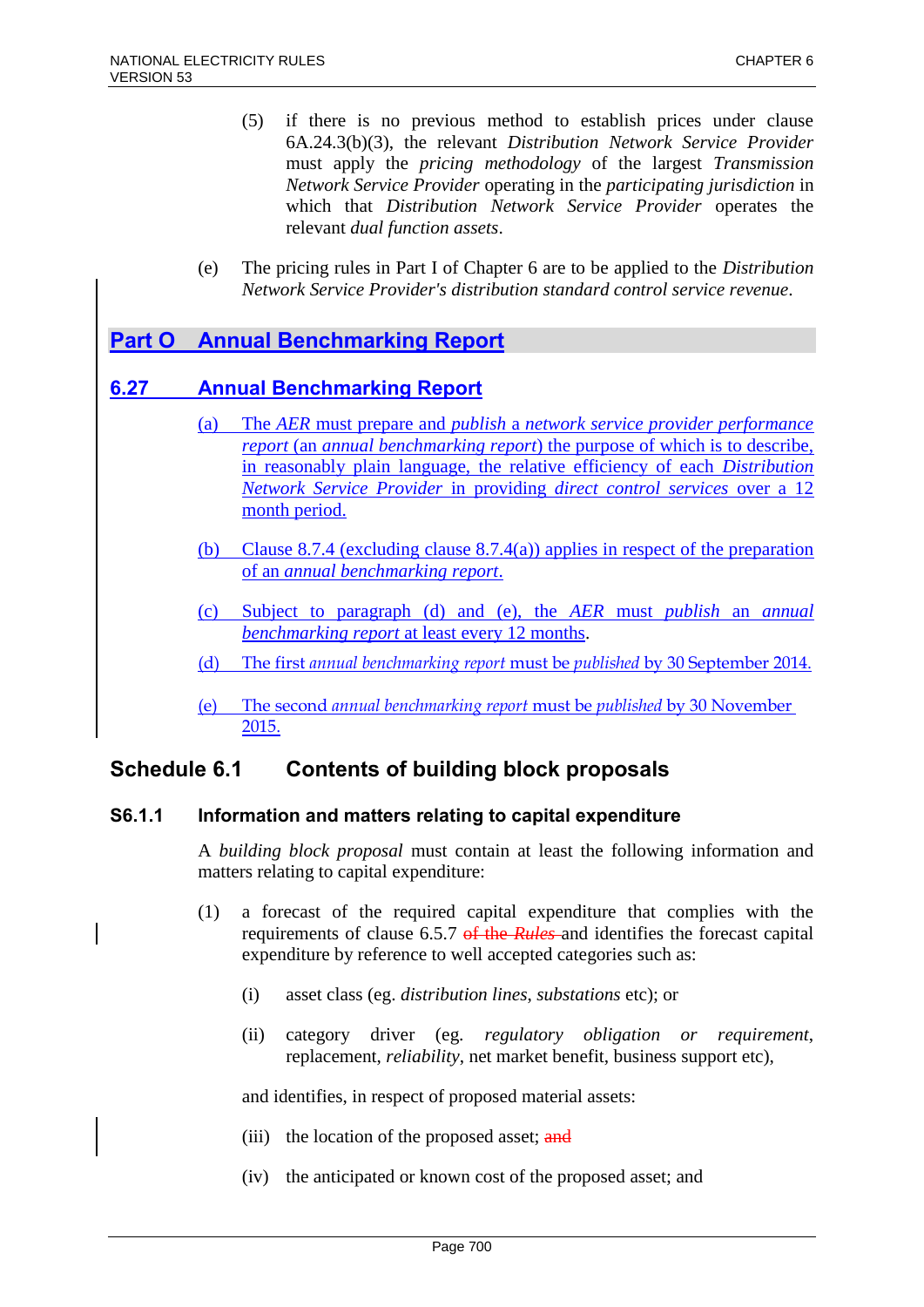- (v) the categories of *distribution services* which are to be provided by the proposed asset;
- (2) the method used for developing the capital expenditure forecast;
- (3) the forecasts of load growth relied upon to derive the capital expenditure forecasts and the method used for developing those forecasts of load growth;
- (4) the key assumptions that underlie the capital expenditure  $\frac{1}{2}$  for example the capital expenditure forecasts;
- (5) a certification of the reasonableness of the key assumptions by the directors of the *Distribution Network Service Provider*;
- (6) capital expenditure for each of the past *regulatory years* of the previous and current *regulatory control period*, and the expected capital expenditure for each of the last two *regulatory years* of the current *regulatory control period*, categorised in the same way as for the capital expenditure forecast;
- (6) capital expenditure for each of the past *regulatory years* of the previous and current *regulatory control period*, and the expected capital expenditure for each of the last two *regulatory years* of the current *regulatory control period*, categorised in the same way as for the capital expenditure forecast and separately identifying for each such *regulatory year*:
	- (i) margins paid or expected to be paid by the *Distribution Network Service Provider* in circumstances where those margins are referable to arrangements that do not reflect arm's length terms; and
	- (ii) expenditure that should have been treated as operating expenditure in accordance with the policy submitted under paragraph (8) for that *regulatory year*;
- (7) an explanation of any significant variations in the forecast capital expenditure from historical capital expenditure; and-
- (8) the policy that the *Distribution Network Service Provider* applies in capitalising operating expenditure.

## **S6.1.2 Information and matters relating to operating expenditure**

A *building block proposal* must contain at least the following information and matters relating to operating expenditure:

- (1) a forecast of the required operating expenditure that complies with the requirements of clause 6.5.6 of the *Rules* and identifies the forecast operating expenditure by reference to well accepted categories such as:
	- (i) particular programs; or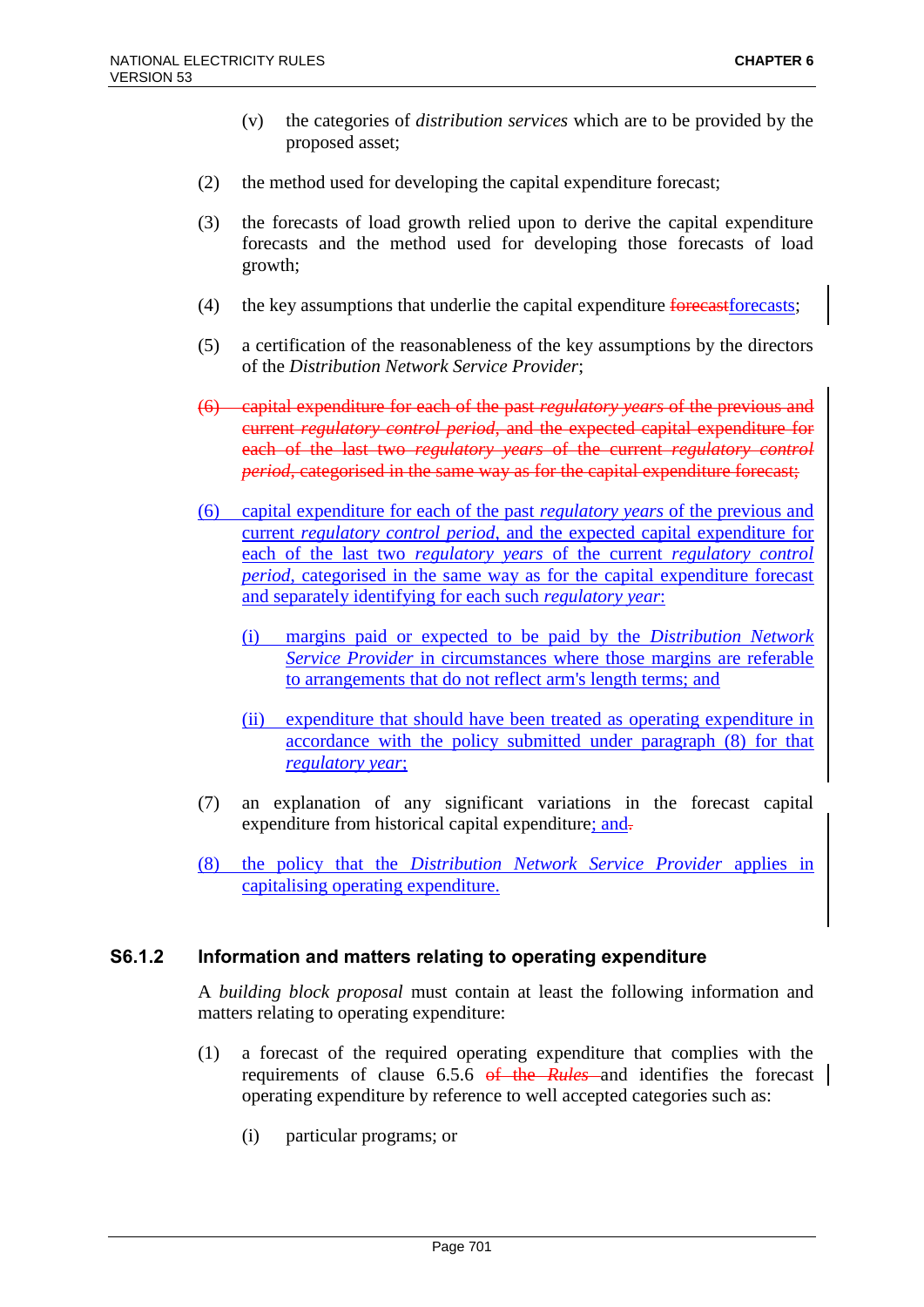(ii) types of operating expenditure (eg. maintenance, payroll, materials etc),

and identifies in respect of each such category:

- (iii) to what extent that forecast expenditure is on costs that are fixed and to what extent it is on costs that are variable; and
- (iv) the categories of *distribution services* to which that forecast expenditure relates;
- (2) the method used for developing the operating expenditure forecast;
- (3) the forecasts of key variables relied upon to derive the operating expenditure forecast forecasts and the method used for developing those forecasts of key variables;
- (4) the method used for determining the cost associated with planned maintenance programs designed to improve the performance of the relevant *distribution system* for the purposes of any *service target performance incentive scheme* that is to apply to the *Distribution Network Service Provider* in respect of the relevant *regulatory control period*;
- (5) the key assumptions that underlie the operating expenditure forecastforecasts;
- (6) a certification of the reasonableness of the key assumptions by the directors of the *Distribution Network Service Provider*;
- (7) operating expenditure for each of the past *regulatory years* of the previous and current *regulatory control period*, and the expected operating expenditure for each of the last two *regulatory years* of the current *regulatory control period*, categorised in the same way as for the operating expenditure forecast;
- (8) an explanation of any significant variations in the forecast operating expenditure from historical operating expenditure.

## **S6.1.3 Additional information and matters**

A *building block proposal* must contain at least the following additional information and matters:

(1) an identification and explanation of any significant interactions between the forecast capital expenditure and forecast operating expenditure programs;

#### (2) **[Deleted]**

(3) a description, including relevant explanatory material, of how the *Distribution Network Service Provider* proposes the *efficiency benefit sharing scheme* should apply for the relevant *regulatory control period*;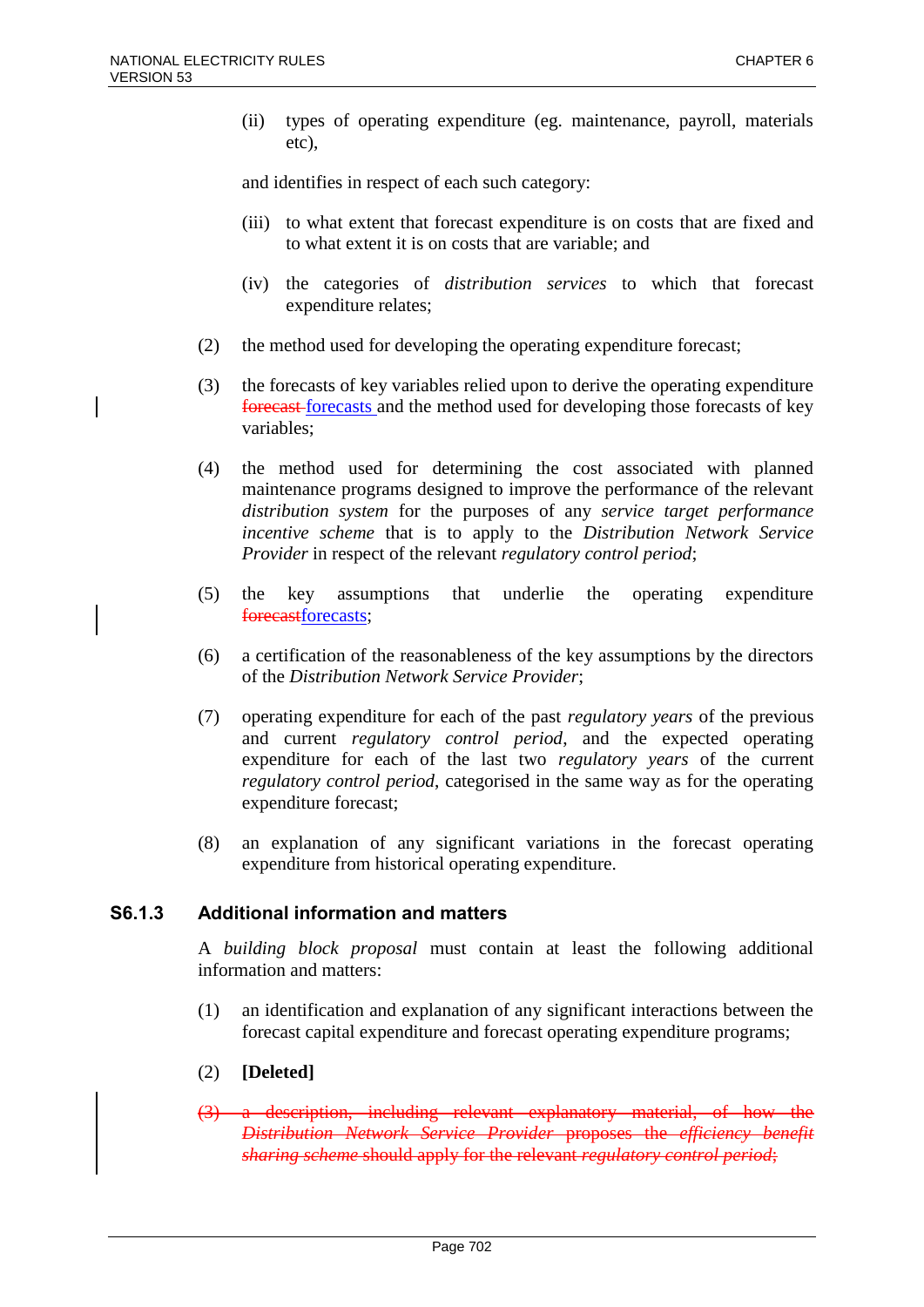- (4) a description, including relevant explanatory material, of how the *Distribution Network Service Provider* proposes the *service target performance incentive scheme* should apply for the relevant *regulatory control period*;
- (5) a description, including relevant explanatory material, of how the *Distribution Network Service Provider* proposes the demand management and embedded generation connection incentive scheme (if applicable) should apply for the relevant *regulatory control period*;
- (3) a description, including relevant explanatory material, of how the *Distribution Network Service Provider* proposes any *efficiency benefit sharing scheme* that has been specified in a *framework and approach paper* that applies in respect of the forthcoming distribution determination should apply to it;
- (3A) a description, including relevant explanatory material, of how the *Distribution Network Service Provider* proposes any *capital expenditure sharing scheme* that has been specified in a *framework and approach paper* that applies in respect of the forthcoming distribution determination should apply to it;
- (4) a description, including relevant explanatory material, of how the *Distribution Network Service Provider* proposes any *service target performance incentive scheme* that has been specified in a *framework and approach paper* that applies in respect of the forthcoming distribution determination should apply to it;
- (5) a description, including relevant explanatory material, of how the *Distribution Network Service Provider* proposes any *demand management and embedded generation connection incentive scheme* that has been specified in a *framework and approach paper* that applies in respect of the forthcoming distribution determination should apply to it;
- (5A) a description, including relevant explanatory material, of how the *Distribution Network Service Provider* proposes any *small-scale incentive scheme* that has been specified in a *framework and approach paper* that applies in respect of the forthcoming distribution determination should apply to it;
- (6) the *Distribution Network Service Provider's* provider's calculation of revenues or prices for the purposes of the control mechanism proposed by the *Distribution Network Service Provider* provider together with:
	- (i) details of all amounts, values and inputs (including X factors) relevant to the calculation; and
	- (ii) an explanation of the calculation and the amounts, values and inputs involved in the calculation; and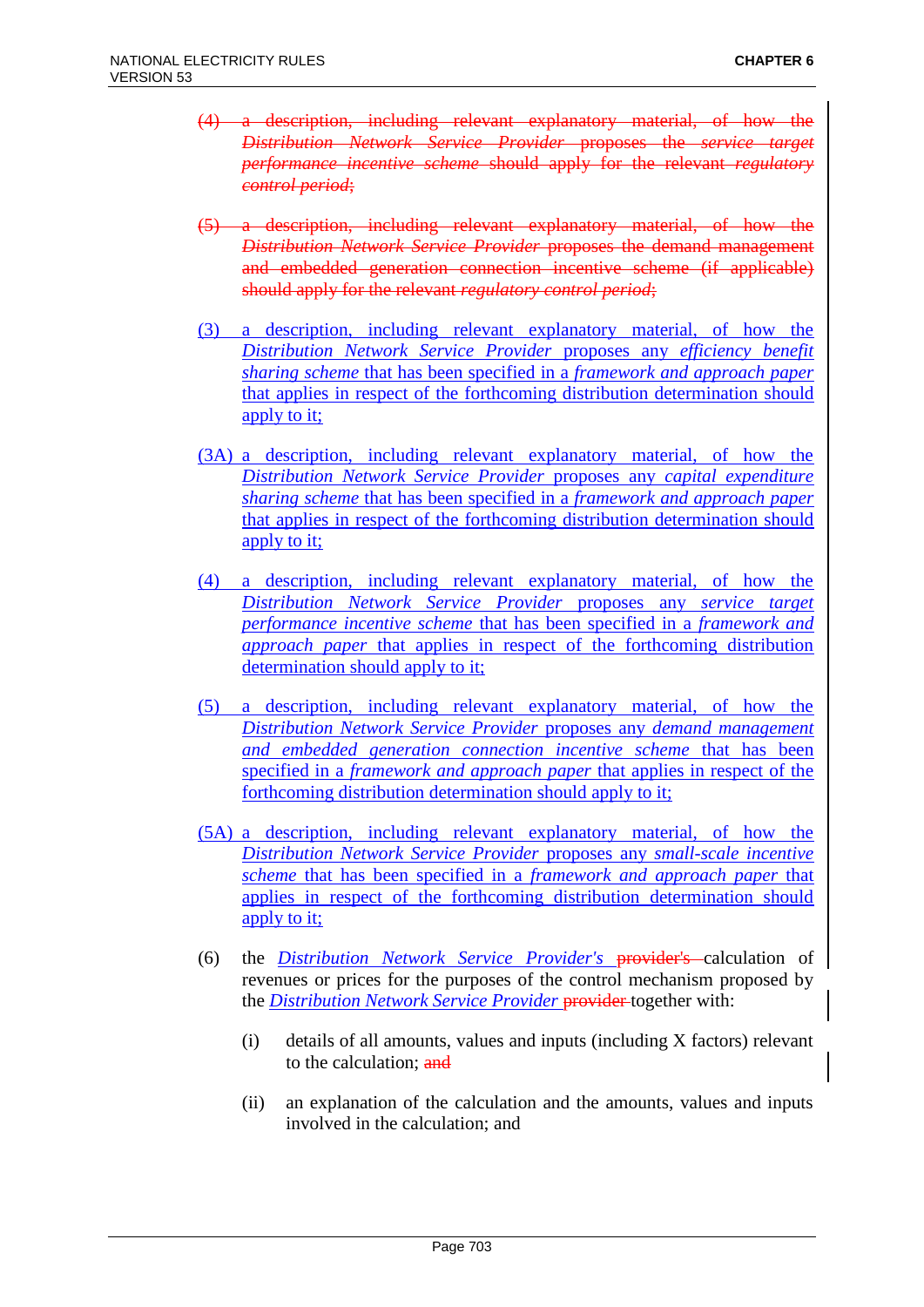- (iii) a demonstration that the calculation and the amounts, values and inputs on which it is based comply with relevant requirements of the Law and the *Rules*;
- (7) the *Distribution Network Service Provider's* provider's calculation of the regulatory asset base for the relevant *distribution system* for each *regulatory year* of the relevant *regulatory control period* using the *roll forward model* referred to in clause 6.5.1 of the *Rules*, together with:
	- (i) details of all amounts, values and other inputs used by the *Distribution Network Service Provider* provider for that purpose; and
	- (ii) a demonstration that any such amounts, values and other inputs comply with the relevant requirements of Part C of Chapter 6 of the *Rules*; and
	- (iii) an explanation of the calculation of the regulatory asset base for each *regulatory year* of the relevant *regulatory control period* and of the amounts, values and inputs referred to in subparagraph (i);
- (8) the commencement and length of the period nominated by the *Distribution Network Service Provider* for the purposes of clause 6.5.2(c)(2) of the *Rules*;
- (9) the provider's calculation of the proposed rate of return, including any proposed departure from the values, methods or credit rating levels set out in an applicable *statement of regulatory intent*;
- (8) **[Deleted]**.
- (9) the *Distribution Network Service Provider's* calculation of the proposed return on equity, return on debt and *allowed rate of return*, for each *regulatory year* of the *regulatory control period*, in accordance with clause 6.5.2, including any departure from the methodologies set out in the *Rate of Return Guidelines* and the reasons for that departure;
- (9A) if the *Distribution Network Service Provider* proposes that the return on debt for a *regulatory year* of the *regulatory control period* is not to be determined using the methodology referred to in clause  $6.5.2(i)(2)$ , the formula it proposes should be applied in accordance with clause 6.5.2(l);
- (9B) the *Distribution Network Service Provider's* proposed value of imputation credits as referred to in clause 6.5.3;
- (10) the *post-tax revenue model* completed to show its application to the *Distribution Network Service Provider* and the completed *roll-forward model*;
- (11) the *Distribution Network Service Provider's* provider's estimate of the cost of corporate income tax for each *regulatory year* of the *regulatory control period*;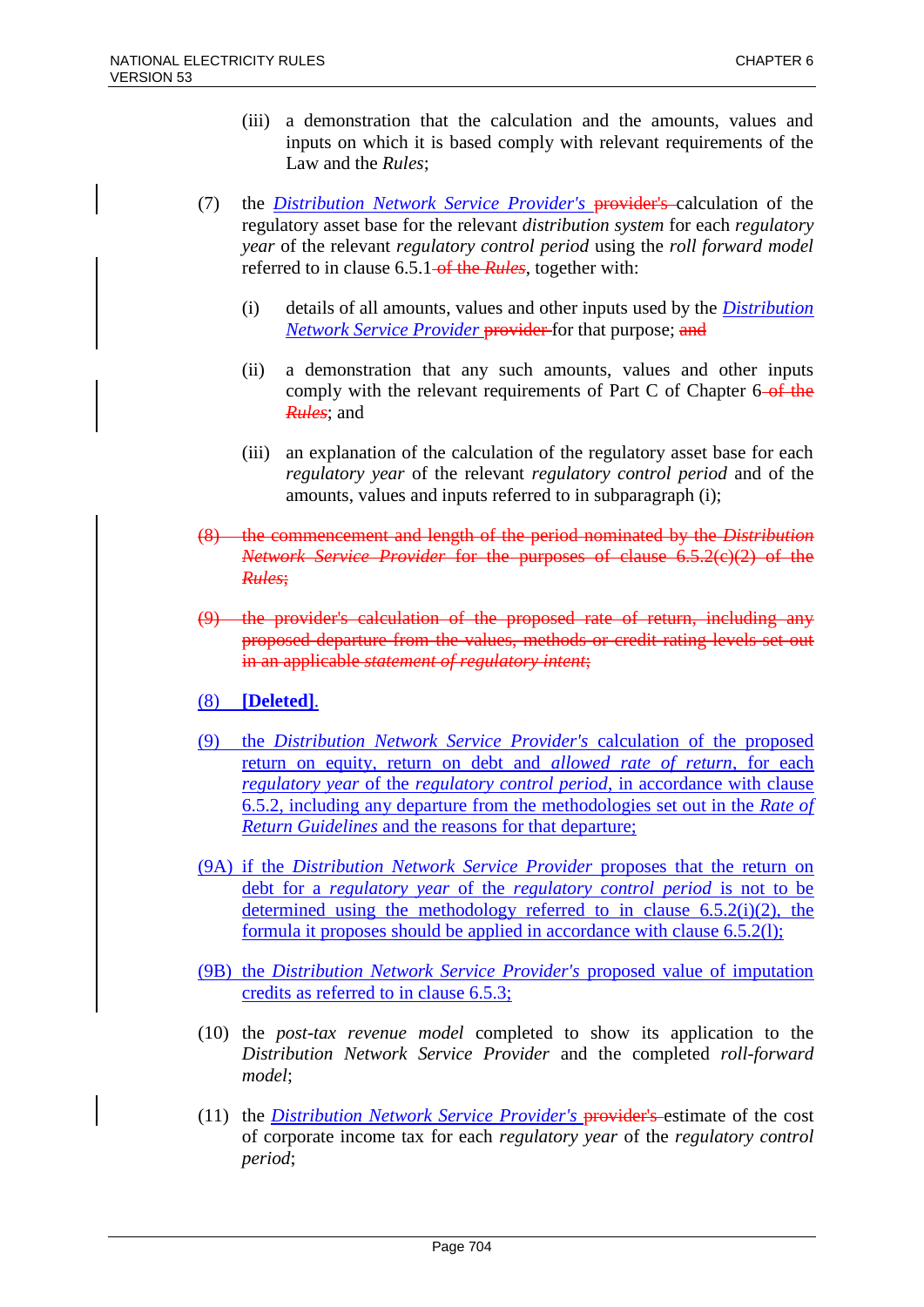- (12) the depreciation schedules nominated by the *Distribution Network Service Provider* for the purposes of clause 6.5.5 of the *Rules*, which categorise the relevant assets for these purposes by reference to well accepted categories such as:
	- (i) asset class (eg *distribution lines* and *substations*); or
	- (ii) category driver (eg *regulatory obligation or requirement*, replacement, *reliability*, net market benefit, and business support),

together with:

- (iii) details of all amounts, values and other inputs used by the *Distribution Network Service Provider* provider to compile those depreciation schedules; and
- (iv) a demonstration that those depreciation schedules conform with the requirements set out in clause 6.5.5(b) of the *Rules*; and
- (v) an explanation of the calculation of the amounts, values and inputs referred to in subparagraph (iii);
- (13) the commencement and length of the *regulatory control period* proposed by the *Distribution Network Service Provider*; and.
- (14) if the *Distribution Network Service Provider* is seeking a determination by the *AER* that a *proposed contingent project* is a *contingent project* for the purposes of the relevant distribution determination:
	- (i) a description of the *proposed contingent project*, including reasons why the *Distribution Network Service Provider* considers the project should be accepted as a *contingent project* for the *regulatory control period*;
	- (ii) a forecast of the capital expenditure which the *Distribution Network Service Provider* considers is reasonably required for the purpose of undertaking the proposed contingent project;
	- (iii) the methodology used for developing that forecast and the key assumptions that underlie it;
	- (iv) information that demonstrates that the undertaking of the *proposed contingent project* is reasonably required in order to achieve one or more of the *capital expenditure objectives*;
	- (v) information that demonstrates that the *proposed contingent capital expenditure* for the *proposed contingent project* complies with the requirements set out in clause 6.6A.1(b)(2); and
	- (vi) the *trigger events* which are proposed in relation to the *proposed contingent project* and an explanation of how each of those conditions or events addresses the matters referred to in clause 6.6A.1(c).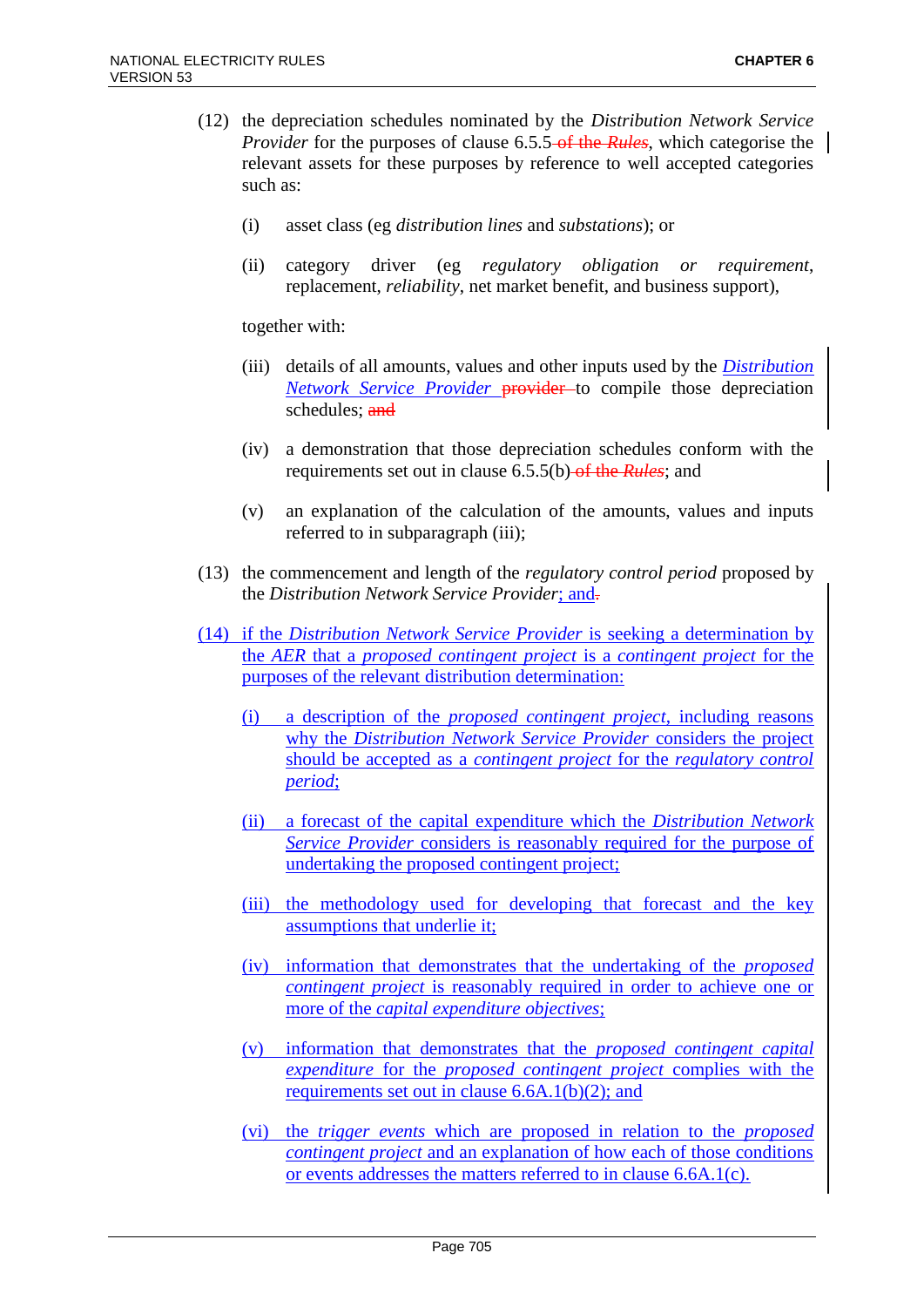# **Schedule 6.2 Regulatory Asset Base**

## **S6.2.1 Establishment of opening regulatory asset base for a regulatory control period**

#### (a) **Application of this clause**

This clause S6.2.1

- (1) applies to the establishment of the value of the regulatory asset base for a *distribution system* as at the beginning of a *regulatory control period* on the roll forward of the regulatory asset base to that *regulatory control period* from the previous *regulatory control period*; and
- (2) also applies to the establishment of the value of the regulatory asset base for a *distribution system* as at the beginning of a *regulatory control period* where the *distribution system* was not immediately before that time the subject of a *building block determination*.

### (b) **Roll forward model to comply with this clause**

The values to be used for completing the *roll forward model* must be established in accordance with this clause and clauses S6.2.2 and S6.2.3.

### (c) **Distribution systems of specific providers**

(1) In the case of a *distribution system* owned, controlled or operated by one of the following *Distribution Network Service Providers* as at the commencement of this schedule, the value of the regulatory asset base for that *distribution system* as at the beginning of that first *regulatory year* must be determined by rolling forward the regulatory asset base for that *distribution system*, as set out in the table below, in accordance with this schedule:

| <b>Jurisdiction</b>                      | Distribution Network<br><b>Service Provider</b> | <b>Regulatory Asset Base (\$m)</b>                  |
|------------------------------------------|-------------------------------------------------|-----------------------------------------------------|
| Australian Capital ActewAGL<br>Territory |                                                 | 510.54 (as at 1 July 2004 in July 2004<br>dollars)  |
| New South Wales Country Energy           |                                                 | 2,440 (as at 1 July 2004 in July 2004<br>dollars)   |
|                                          | EnergyAustralia                                 | 4,116 (as at 1 July 2004 in July 2004<br>dollars)   |
|                                          | <b>Integral Energy</b>                          | 2,283 (as at 1 July 2004 in July 2004<br>dollars)   |
| Queensland                               | <b>ENERGEX</b>                                  | 4,308.1 (as at 1 July 2005 in July 2005<br>dollars) |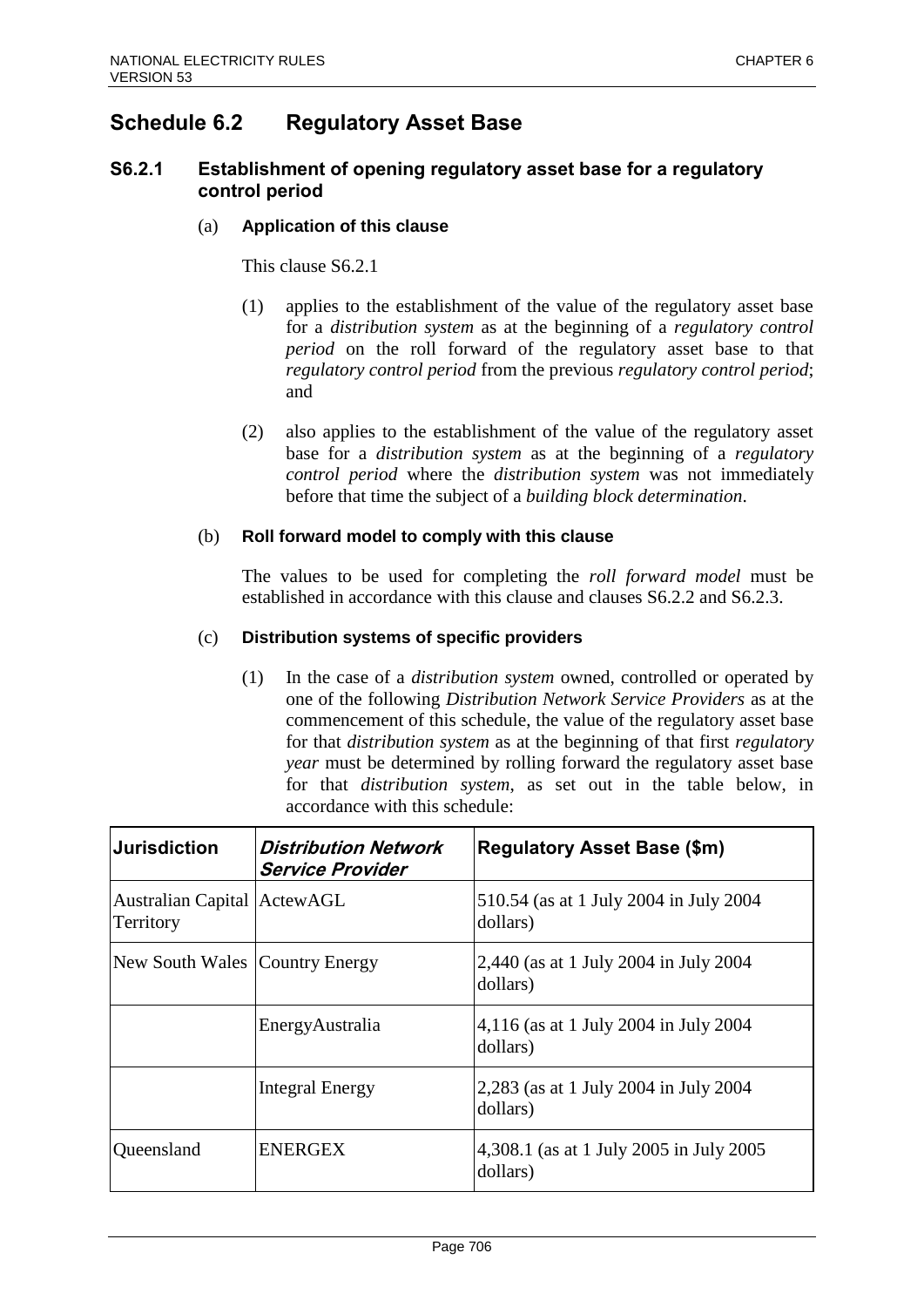| <b>Jurisdiction</b> | <b>Distribution Network</b><br><b>Service Provider</b> | <b>Regulatory Asset Base (\$m)</b>                                                                                                                                                                                  |
|---------------------|--------------------------------------------------------|---------------------------------------------------------------------------------------------------------------------------------------------------------------------------------------------------------------------|
|                     | Ergon Energy                                           | 4,198.2 (as at 1 July 2005 in July 2005<br>dollars) but, if the Queensland Competition<br>Authority nominates a different amount in<br>writing to the AER, the regulatory asset base<br>is the amount so nominated. |
| South Australia     | <b>ETSA Utilities</b>                                  | 2,466 (as at 1 July 2005 in December 2004<br>dollars)                                                                                                                                                               |
| Tasmania            | <b>Aurora Energy</b>                                   | 981.108 (as at 1 January 2008 in July 2006<br>dollars)                                                                                                                                                              |
| Victoria            | <b>AGL Electricity</b>                                 | 578.4 (as at 1 January 2006 in July 2004<br>dollars)                                                                                                                                                                |
|                     | Citipower                                              | 990.9 (as at 1 January 2006 in July 2004<br>dollars)                                                                                                                                                                |
|                     | Powercor                                               | 1,626.5 (as at 1 January 2006 in July 2004<br>dollars)                                                                                                                                                              |
|                     | <b>SP</b> AusNet                                       | 1,307.2 (as at 1 January 2006 in July 2004<br>dollars)                                                                                                                                                              |
|                     | <b>United Energy</b>                                   | 1,220.3 (as at 1 January 2006 in July 2004<br>dollars)                                                                                                                                                              |

- (2) The values in the table above are to be adjusted for the difference between:
	- (i) any estimated capital expenditure that is included in those values for any part of a previous *regulatory control period*; and
	- (ii) the actual capital expenditure for that part of the previous *regulatory control period*.

This adjustment must also remove any benefit or penalty associated with any difference between the estimated and actual capital expenditure.

(3) When rolling forward a regulatory asset base under subparagraph (1), the *AER* must take into account the derivation of the values in the above table from past regulatory decisions and the consequent fact that they relate only to the regulatory asset base identified in those decisions.

## (d) **Other distribution systems**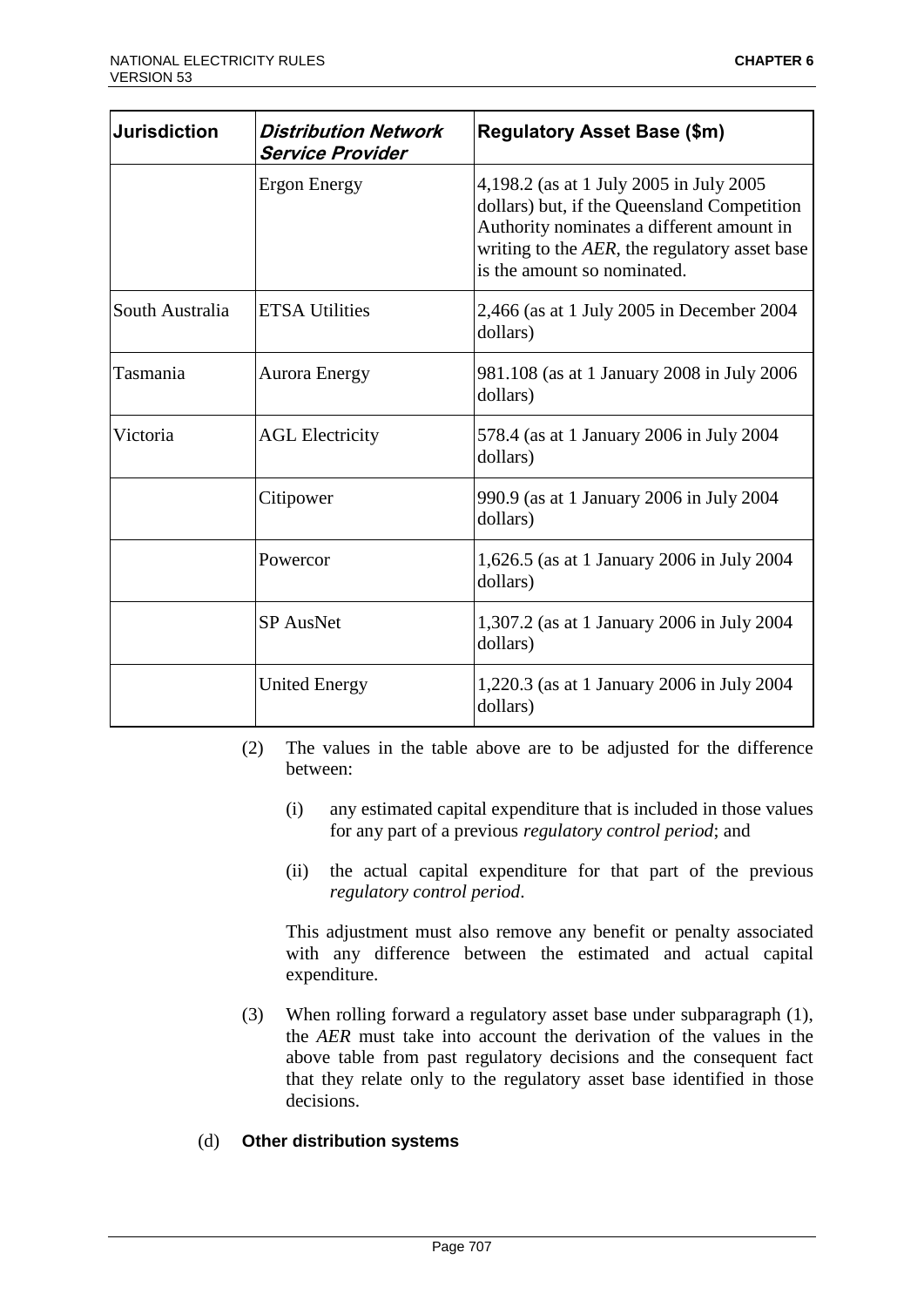- (1) This paragraph (d) applies to a *distribution system* not referred to in paragraphs (c) when *standard control services* that are provided by means of, or in connection with, that system are to be regulated under a *building block determination*.
- (2) The value of the regulatory asset base for that *distribution system* as at the beginning of the first *regulatory year* of the first *regulatory control period* for the relevant *Distribution Network Service Provider* is the prudent and efficient value of the assets that are used by the provider to provide those *standard control services* (but only to the extent that they are used to provide such services), as determined by the *AER*. In determining this value, the *AER* must have regard to the matters referred to in clause S6.2.2.
- (3) The value of the regulatory asset base for that *distribution system* as at the beginning of the first *regulatory year* of any subsequent *regulatory control period* must be determined by rolling forward the value of the regulatory asset base for that *distribution system* as at the beginning of the first *regulatory year* of the first *regulatory control period* in accordance with this schedule.

## (e) **Method of adjustment of value of regulatory asset base**

Except as otherwise provided in paragraph (c) or (d), and subject to paragraph (g), the value of the regulatory asset base for a *distribution system* as at the beginning of the first *regulatory year* of a *regulatory control period* must be calculated by adjusting the value (the **previous value**) of the regulatory asset base for that *distribution system* as at the beginning of the first *regulatory year* of the immediately preceding *regulatory control period* (the **previous control period**) as follows:

- (1) The previous value of the regulatory asset base must be increased by the amount of all capital expenditure incurred during the previous control period.
- (2) The previous value of the regulatory asset base must be increased by the amount of the estimated capital expenditure approved by the *AER* for any part of the previous control period for which actual capital expenditure is not available.
- (1) The previous value of the regulatory asset base must be:
	- (i) increased by the amount of all capital expenditure incurred during the previous control period, including any capital expenditure determined for that period under clause 6.6A.2(e)(1)(i) in relation to *contingent projects* where the distribution determination has been amended by the *AER* in accordance with clause 6.6A.2(h) (regardless of whether such capital expenditure is above or below the forecast capital expenditure for the period that is adopted for the purposes of the distribution determination (if any) for that period); and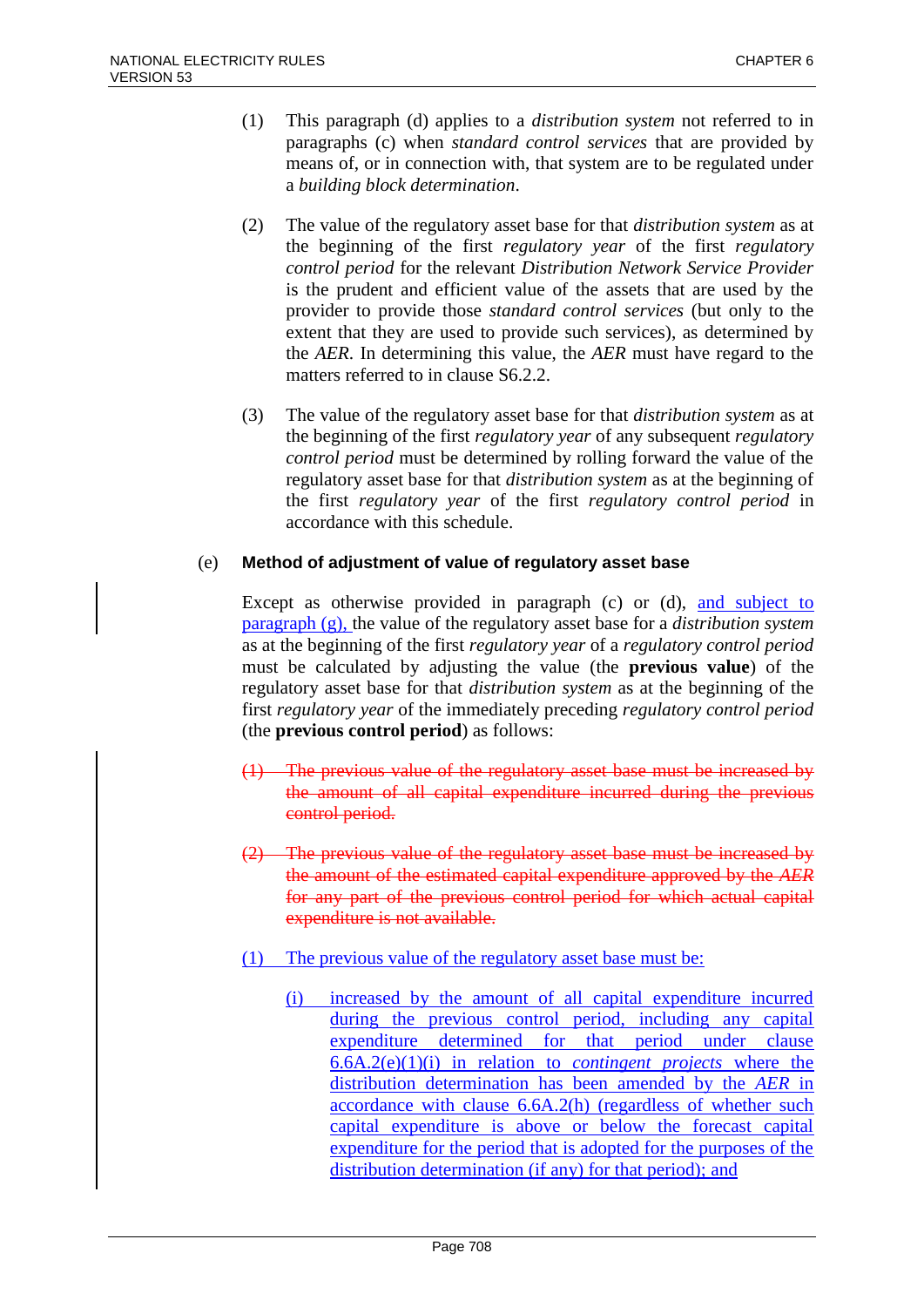- (ii) reduced by the amount of any capital expenditure that has been recovered by way of a pass through under clause 6.6.1 where the amount of that capital expenditure would otherwise have been included in the previous value of the regulatory asset base.
- (2) The previous value of the regulatory asset base must be increased by the amount of the estimated capital expenditure approved by the *AER* for any part of the previous control period for which actual capital expenditure is not available, including any capital expenditure in relation to *contingent projects* where the *total revenue requirement* has been amended by the *AER* in accordance with clause 6.6A.2(h).
- (3) The previous value of the regulatory asset base must be adjusted for the difference between:
	- (i) the estimated capital expenditure for any part of a previous *regulatory control period* where that estimated capital expenditure has been included in that value; and
	- (ii) the actual capital expenditure for that part of the previous *regulatory control period*.

This adjustment must also remove any benefit or penalty associated with any difference between the estimated and actual capital expenditure.

- (4) The previous value of the regulatory asset base must only be increased by actual or estimated capital expenditure to the extent that all such capital expenditure is properly allocated to the provision of *standard control services* in accordance with the *Cost Allocation Method* for the relevant *Distribution Network Service Provider*.
- (5) The previous value of the regulatory asset base must be reduced by the amount of depreciation of the regulatory asset base during the previous *regulatory control period*, calculated in accordance with the distribution determination for that period.
- (6) The previous value of the regulatory asset base must be reduced by the disposal value of any asset where that asset has been disposed of during the previous *regulatory control period*.
- (7) The previous value of the regulatory asset base must be reduced by the value of an asset where the asset was previously used to provide *standard control services* (or their equivalent under the previous regulatory system) but, as a result of a change to the classification of a particular service under Part B, is not to be used for that purpose for the relevant *regulatory control period*.
- (8) The previous value of the regulatory asset base may be increased by the value of an asset to which this subparagraph applies to the extent that: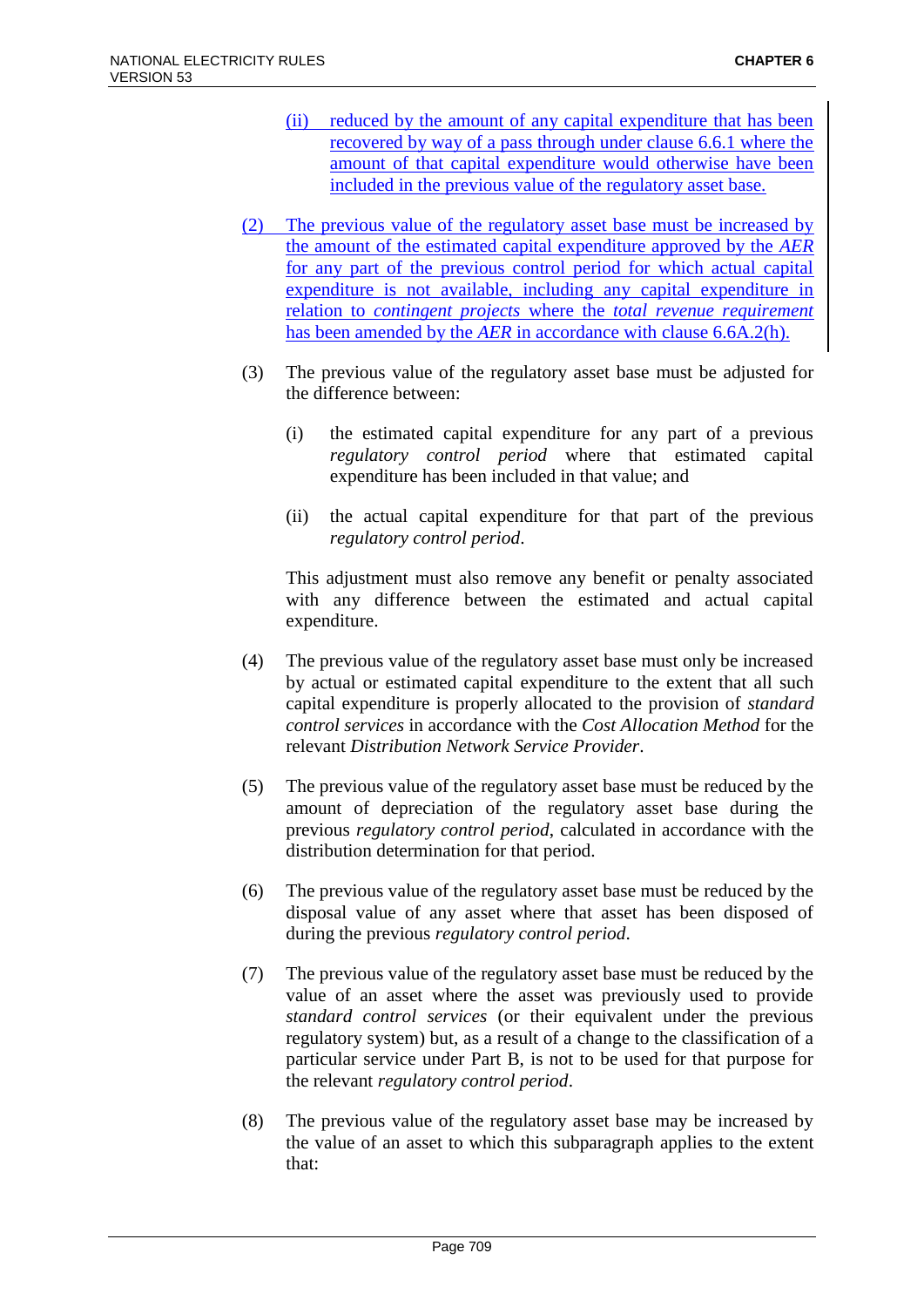- (i) the *AER* considers the asset to be reasonably required to achieve one or more of the *capital expenditure objectives*; and
- (ii) the value of the asset has not been otherwise recovered.

This subparagraph applies to an asset that:

- (i) was not used to provide *standard control services* (or their equivalent under the previous regulatory system) in the previous *regulatory control period* but, as a result of a change to the classification of a particular service under Part B, is to be used for that purpose for the relevant *regulatory control period*; or
- (ii) was never previously used to provide *standard control services* (or their equivalent under the previous regulatory system) but is to be used for that purpose for the relevant *regulatory control period*.
- (f) An increase or reduction in the value of the regulatory asset base under subparagraph (7) or (8) of paragraph (e) is to be based on the portion of the value of the asset properly allocated, or formerly properly allocated, to *standard control services* in accordance with the principles and policies set out in the *Cost Allocation Method* for the relevant *Distribution Network Service Provider*. The value of the relevant asset is taken to be its value as shown in independently audited and published accounts.
- (g) The previous value of the regulatory asset base must be reduced by any amount determined by the *AER* in accordance with clause S6.2.2A(f), (i) or (j).

## **S6.2.2 Prudency and efficiency of capital expenditure**

In determining the prudency or efficiency of capital expenditure under clause S6.2.1(d)(2), the *AER* must have regard to the following:

- (1) the need to provide a reasonable opportunity for the relevant *Distribution Network Service Provider* to recover the efficient costs of complying with all applicable *regulatory obligations or requirements* associated with the provision of *standard control services*;
- (2) the need to provide effective incentives to the *Distribution Network Service Provider* provider to promote economic efficiency in the provision of *standard control services*;
- (3) whether the relevant project in respect of which capital expenditure was made was evaluated against, and satisfied, the *regulatory test*;
- (4) whether the *Distribution Network Service Provider* provider undertook the capital expenditure in a manner consistent with good business practice and so as to practicably achieve the lowest sustainable cost of delivering the *standard control services* to be provided as a consequence of that capital expenditure;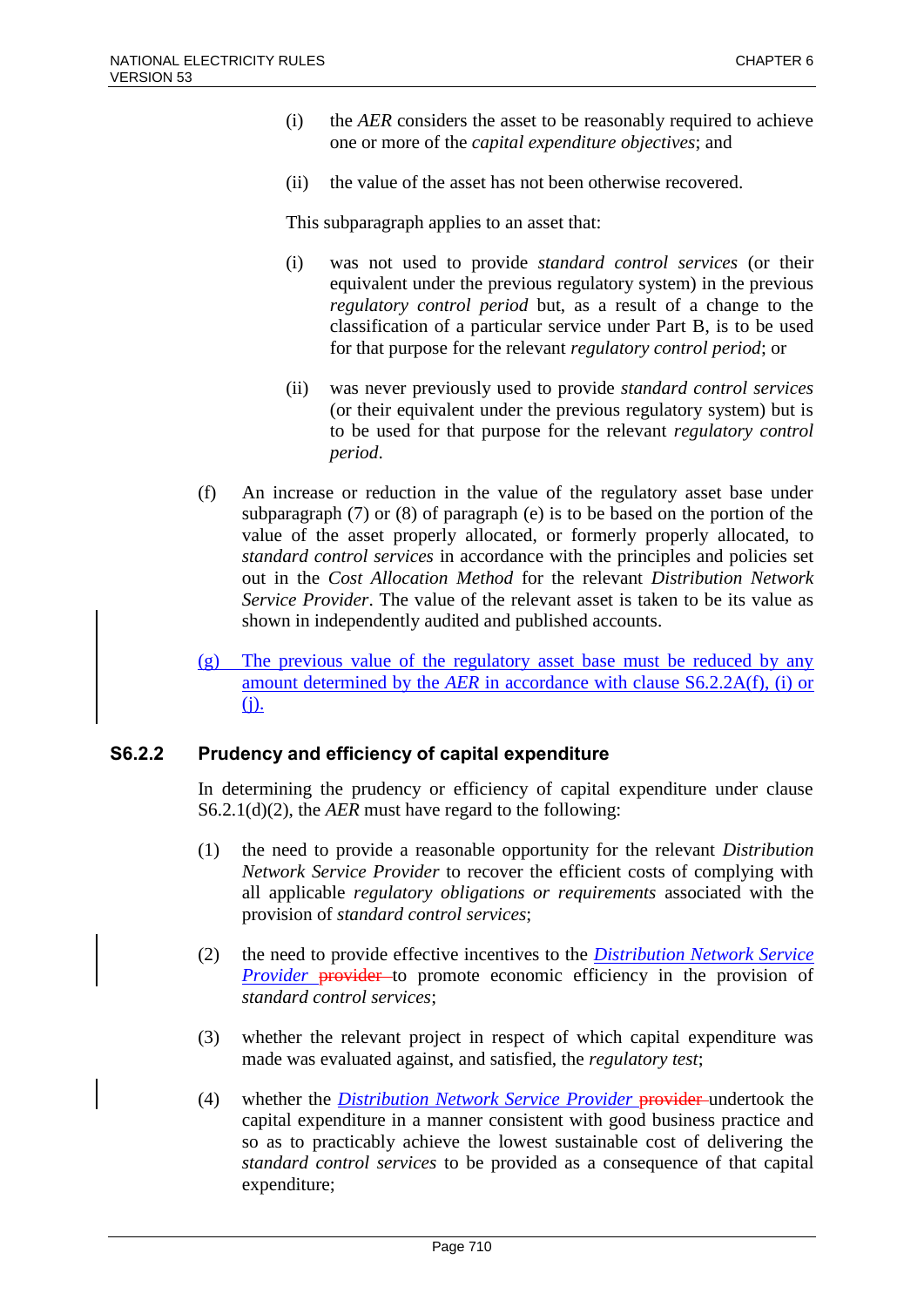- (5) the desirability of minimising investment uncertainty for the *Distribution*  **Network Service Provider provider;**
- (6) the need to provide incentives to the *Distribution Network Service Provider* provider to avoid undertaking inefficient capital expenditure;
- (7) the value of the relevant asset as shown in independently audited and published accounts.

In determining the prudency or efficiency of capital expenditure the *AER* must only take into account information and analysis that the *Distribution Network Service Provider* provider could reasonably be expected to have considered or undertaken at the time that it undertook the relevant capital expenditure.

## **S6.2.2A Reduction for efficiency of past capital expenditure**

- (a) Prior to making a decision on the regulatory asset base for a *distribution system* as required by clause 6.12.1(6), the *AER* may determine under this clause S6.2.2A that the amount of capital expenditure as a result of which the previous value of the regulatory asset base would otherwise be increased in accordance with clause S6.2.1(e) should be reduced.
- (a1) for the purposes of this clause S6.2.2A, "**review period**" means:
	- (1) the previous control period (excluding the last two *regulatory years* of that previous control period); and
	- (2) the last two *regulatory years* of the *regulatory control period* preceding the previous control period.
- (b) The *AER* may only make a determination under paragraph (a) if any of the following requirements is satisfied:
	- (1) the requirement set out in paragraph (c) (the *overspending requirement*);
	- (2) the requirement set out in paragraph (d) (the *margin requirement*); or
	- (3) the requirement set out in paragraph (e) (the *capitalisation requirement*).
- (c) The *overspending requirement* is satisfied where the sum of all capital expenditure incurred during the review period exceeds the sum of:
	- (1) the forecast capital expenditure accepted or substituted by the *AER* for the review period as such forecast capital expenditure has been adjusted in accordance with clauses 6.6.5(f) and 6.6A.2(h); and
	- (2) any capital expenditure that is recovered by way of such part of an *approved pass through amount* as is permitted to be passed through to *Distribution Network Users* during the review period less any capital expenditure that is included in a *negative pass through amount* that is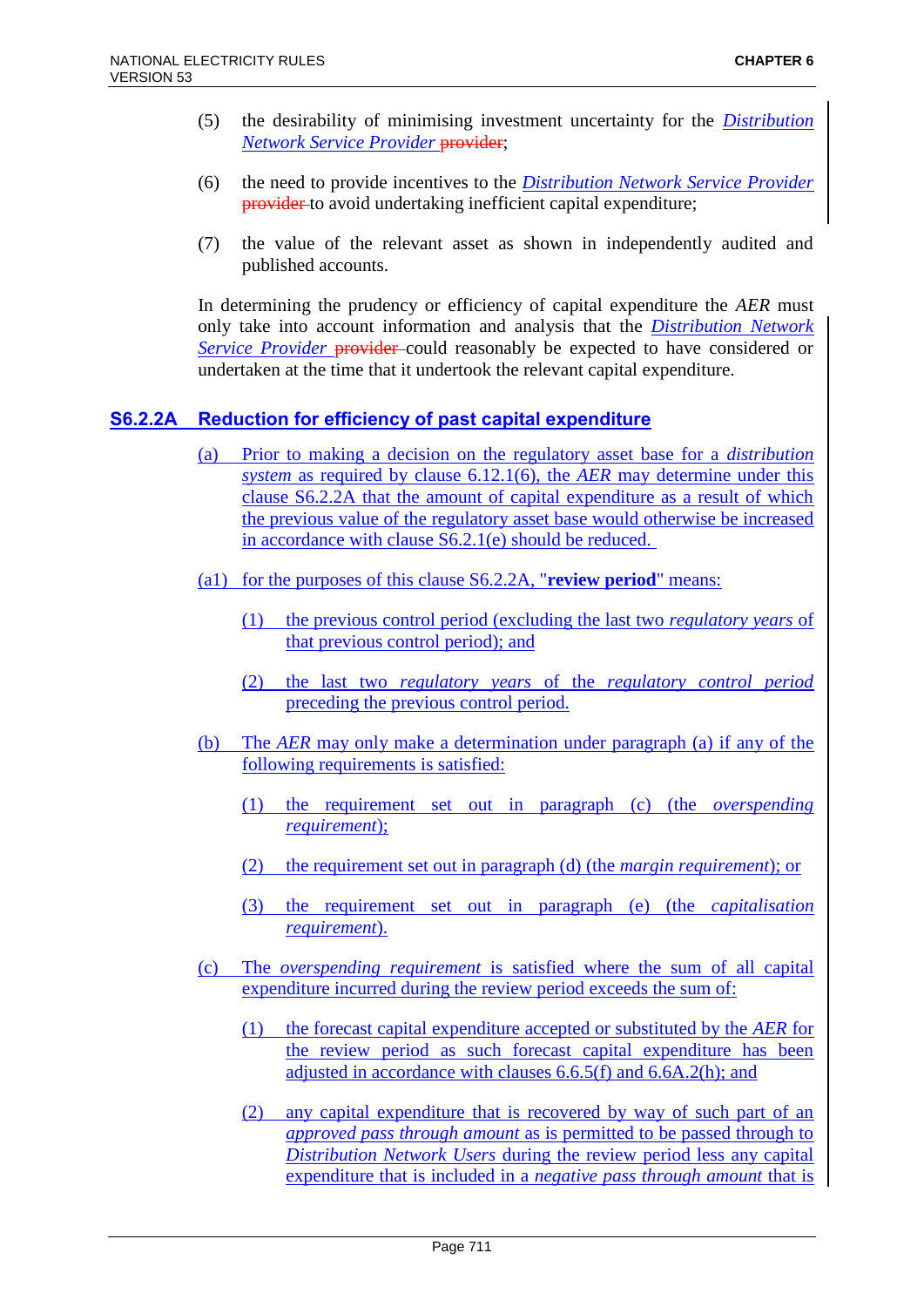required to be passed through to *Distribution Network Users* during the review period.

- (d) The *margin requirement* is satisfied where the amount of the capital expenditure as a result of which the previous value of the regulatory asset base would otherwise be increased in accordance with clause S6.2.1(e) includes capital expenditure that represents a margin paid by the *Distribution Network Service Provider* in circumstances where the margin is referable to arrangements that, in the opinion of the *AER*, do not reflect arm's length terms.
- (e) The *capitalisation requirement* is satisfied where the amount of the capital expenditure as a result of which the previous value of the regulatory asset base would otherwise be increased in accordance with clause S6.2.1(e) includes expenditure that, under the *Distribution Network Service Provider's* applicable capitalisation policy submitted to the *AER* as part of a *regulatory proposal*, should have been treated as operating expenditure.
- (f) Where the *overspending requirement* is satisfied, and subject to paragraphs (g) and (h), the *AER* may determine that the amount of the capital expenditure as a result of which the previous value of the regulatory asset base would otherwise be increased in accordance with clause S6.2.1(e) should be reduced by such amount as the *AER* is satisfied corresponds to capital expenditure incurred during the review period that does not reasonably reflect the *capital expenditure criteria*.
- (g) The amount determined by the *AER* under paragraph (f):
	- (1) must not be greater than the amount calculated in accordance with paragraph (c);
	- (2) must be determined in a manner that is consistent with the *capital expenditure incentive objective*; and
	- (3) must be determined taking into account the *Capital Expenditure Incentive Guidelines*.
- (h) In making a determination under paragraph (f), the *AER* must:
	- (1) have regard to the *capital expenditure factors*; and
	- (2) only take into account information and analysis that the *Distribution Network Service Provider* could reasonably be expected to have considered or undertaken at the time that it undertook the relevant capital expenditure.
- (i) Where the *margin requirement* is satisfied, and subject to paragraph (k), the *AER* may determine that the amount of the capital expenditure as a result of which the previous value of the regulatory asset base would otherwise be increased in accordance with clause S6.2.1(e) should be reduced by such of the margin referred to in paragraph (d) as the *AER* is reasonably satisfied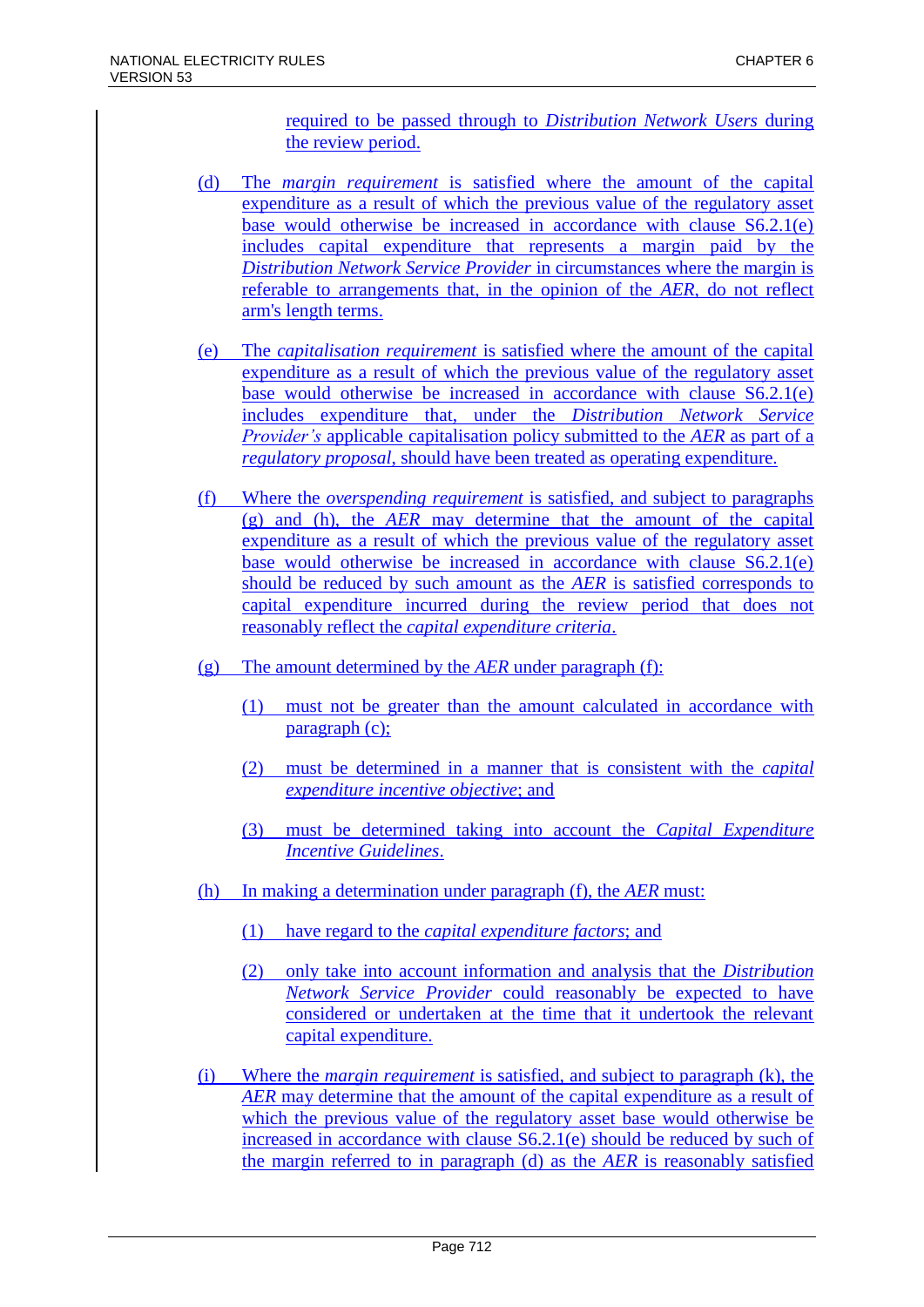would not have been paid if the arrangements to which the margin is referable had been on arm's length terms.

- (j) Where the *capitalisation requirement* is satisfied, and subject to paragraph (k), the *AER* may determine that the amount of the capital expenditure as a result of which the previous value of the regulatory asset base would otherwise be increased in accordance with clause S6.2.1(e) should be reduced by any or all of the amount of expenditure referred to in paragraph (e) which should have been treated as operating expenditure.
- (k) A determination made under paragraph (i) or (j) must be consistent with the *capital expenditure incentive objective* and, in making such a determination, the *AER* must take into account the *Capital Expenditure Incentive Guidelines*.
- (l) Nothing in this clause S6.2.2A is to be taken to preclude the *AER* from:
	- (1) requiring a *Distribution Network Service Provider* to provide such information; or
	- (2) undertaking such analysis,

as the *AER* considers appropriate to enable it to make a statement, with supporting reasons, as referred to in clause 6.12.2(b).

## **S6.2.2B Depreciation**

- (a) Pursuant to clause 6.12.1(18), the *AER* must decide, for a distribution determination, whether depreciation for establishing the regulatory asset base for a *distribution system* as at the commencement of the following *regulatory control period* is to be based on actual or forecast capital expenditure.
- (b) The decision referred to in paragraph (a) must be consistent with the *capital expenditure incentive objective*.
- (c) In making the decision referred to in paragraph (a), the *AER* must have regard to:
	- (1) the incentives that the *Distribution Network Service Provider* has in relation to undertaking efficient capital expenditure, including as a result of the application of any incentive scheme or any other incentives under the *Rules*;
	- (2) the substitution possibilities between assets with relatively short economic lives and assets with relatively long economic lives and the relative benefits of such asset types;
	- (3) the extent to which any capital expenditure incurred by the *Distribution Network Service Provider* has exceeded the corresponding amount of forecast capital expenditure accepted or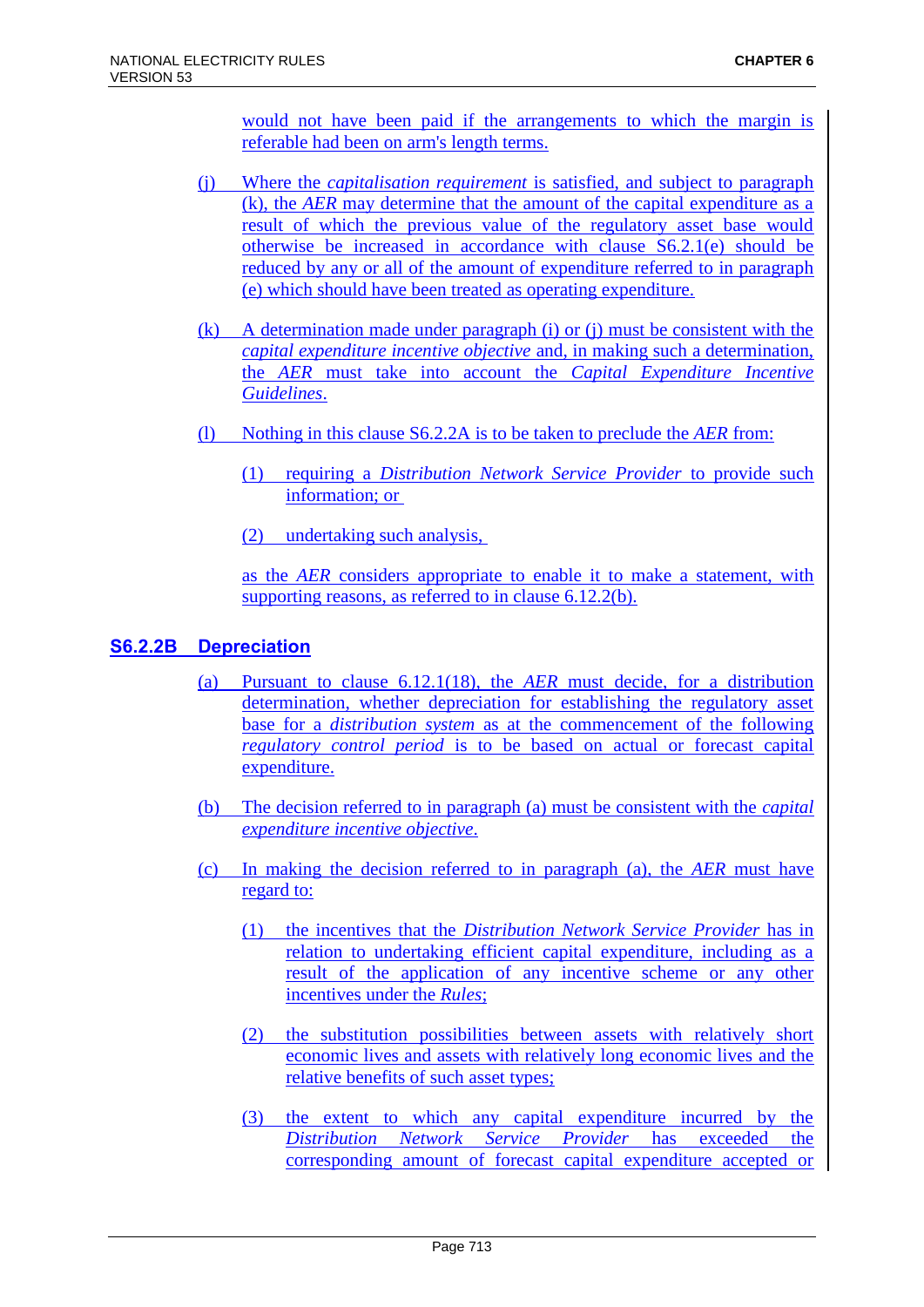substituted by the *AER* and the amount of that excess expenditure which is not efficient;

(4) the *Capital Expenditure Incentive Guidelines*; and

(5) the *capital expenditure factors*.

## **S6.2.3 Roll forward of regulatory asset base within the same regulatory control period**

#### (a) **Application of this clause**

This clause applies to the establishment of the value of the regulatory asset base for a *distribution system* as at the beginning of one *regulatory year* in a *regulatory control period* on the roll forward of the regulatory asset base to that *regulatory year* from the immediately preceding *regulatory year* (if any) in that *regulatory control period*.

#### (b) **Roll forward model to comply with this clause**

The *roll forward model* referred to in clause 6.5.1 of the *Rules* must provide for that value to be established in accordance with the requirements of this clause.

#### (c) **Method of adjustment of value of regulatory asset base**

The value of the regulatory asset base for a *distribution system* as at the beginning of the second or a subsequent year (**the later year**) in a *regulatory control period* must be calculated by adjusting the value (**the previous value**) of the regulatory asset base for that *distribution system* as at the beginning of the immediately preceding *regulatory year* (**the previous year**) in that *regulatory control period* as follows:

- (1) The previous value of the regulatory asset base must be increased by the amount of forecast capital expenditure accepted or substituted by the *AER* for the previous year in accordance with clause 6.5.7(c) or clause  $6.12.1(3)$  (as the case may be).
- (2) The previous value of the regulatory asset base must be reduced by the amount of depreciation included in the *Distribution Network Service Provider's annual revenue requirement* for the previous year.
- (3) The previous value of the regulatory asset base must be reduced by the disposal value of any asset included in that value where the asset is forecast to be disposed of during the previous year.
- (4) The previous value of the regulatory asset base must be increased by an amount necessary to maintain the real value of the regulatory asset base as at the beginning of the later year by adjusting that value for inflation.

#### (d) **Allowance for working capital**